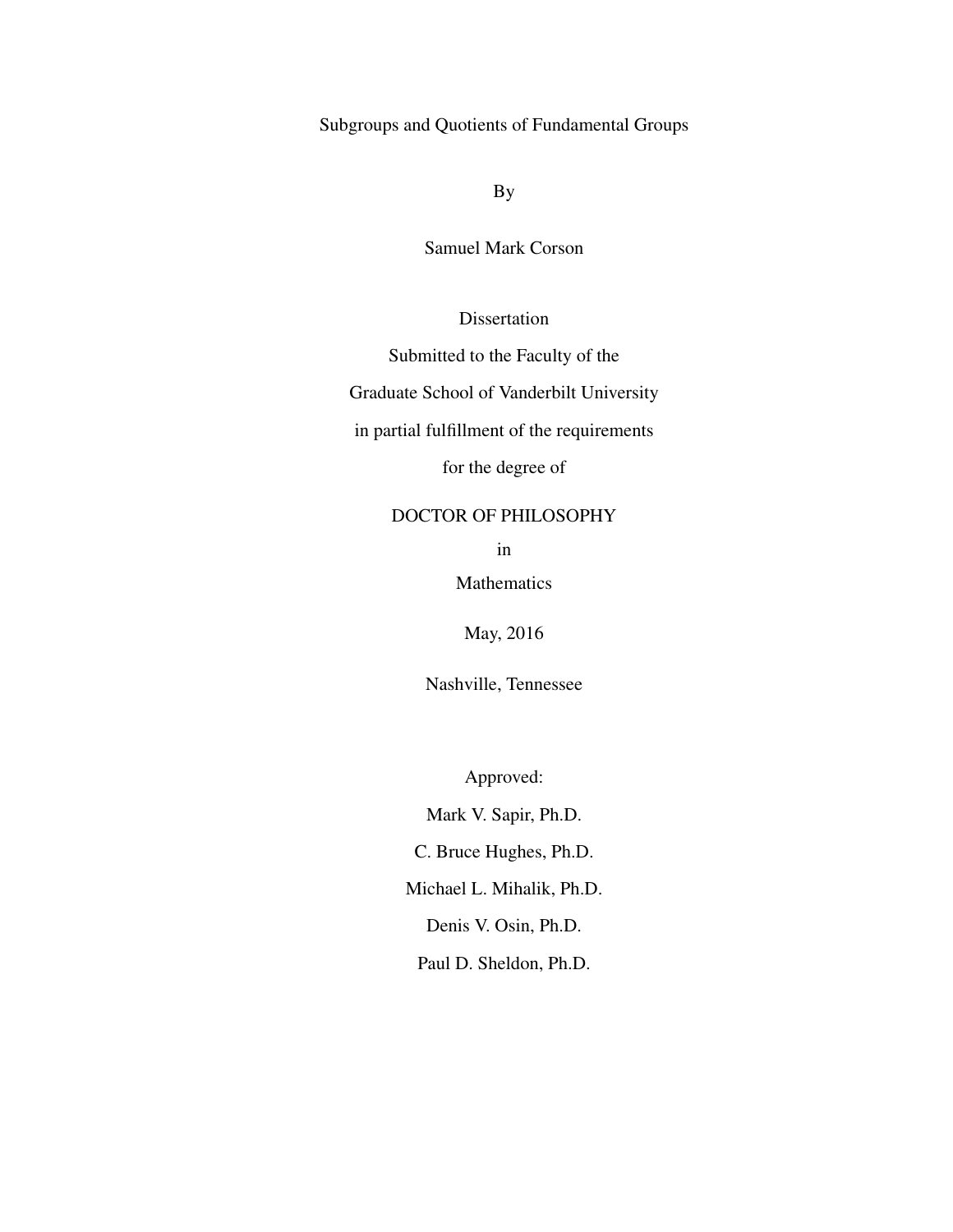Copyright ©2016 by Samuel Mark Corson All Rights Reserved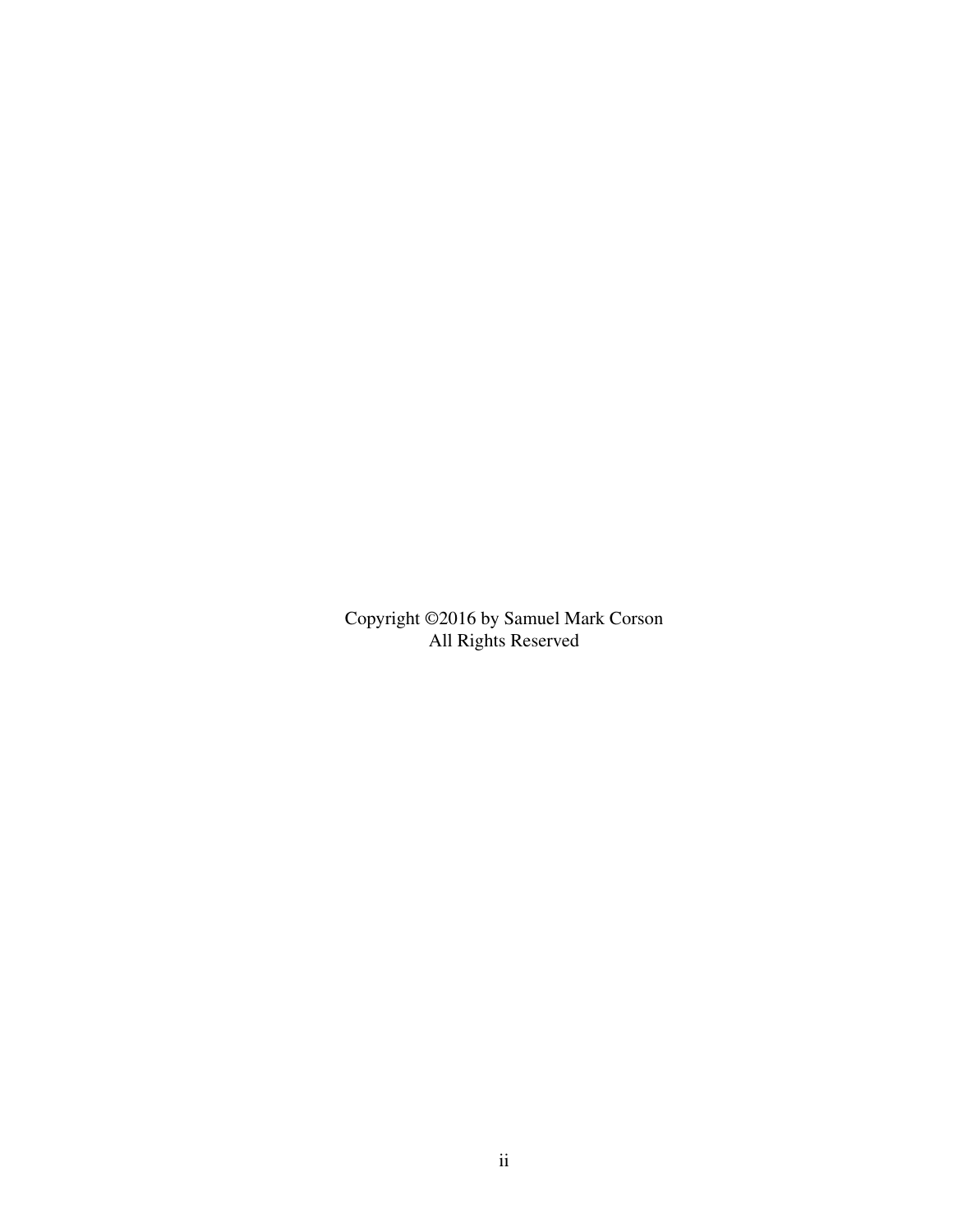## ACKNOWLEDGMENTS

An enormous thank you to my adviser Mark Sapir for his support, patience, and helpful feedback.

I would also like to thank my friend and collaborator Greg Conner for a multitude of conversations and lectures, and for introducing me to many of the concepts which are used throughout this work.

I express much gratitude to my committee, consisting of my adviser, Denis Osin, Bruce Hughes, Mike Mihalik, and Paul Sheldon. Also, thank you to the faculty of the Department of Mathematics at Vanderbilt University for the many interesting courses they taught.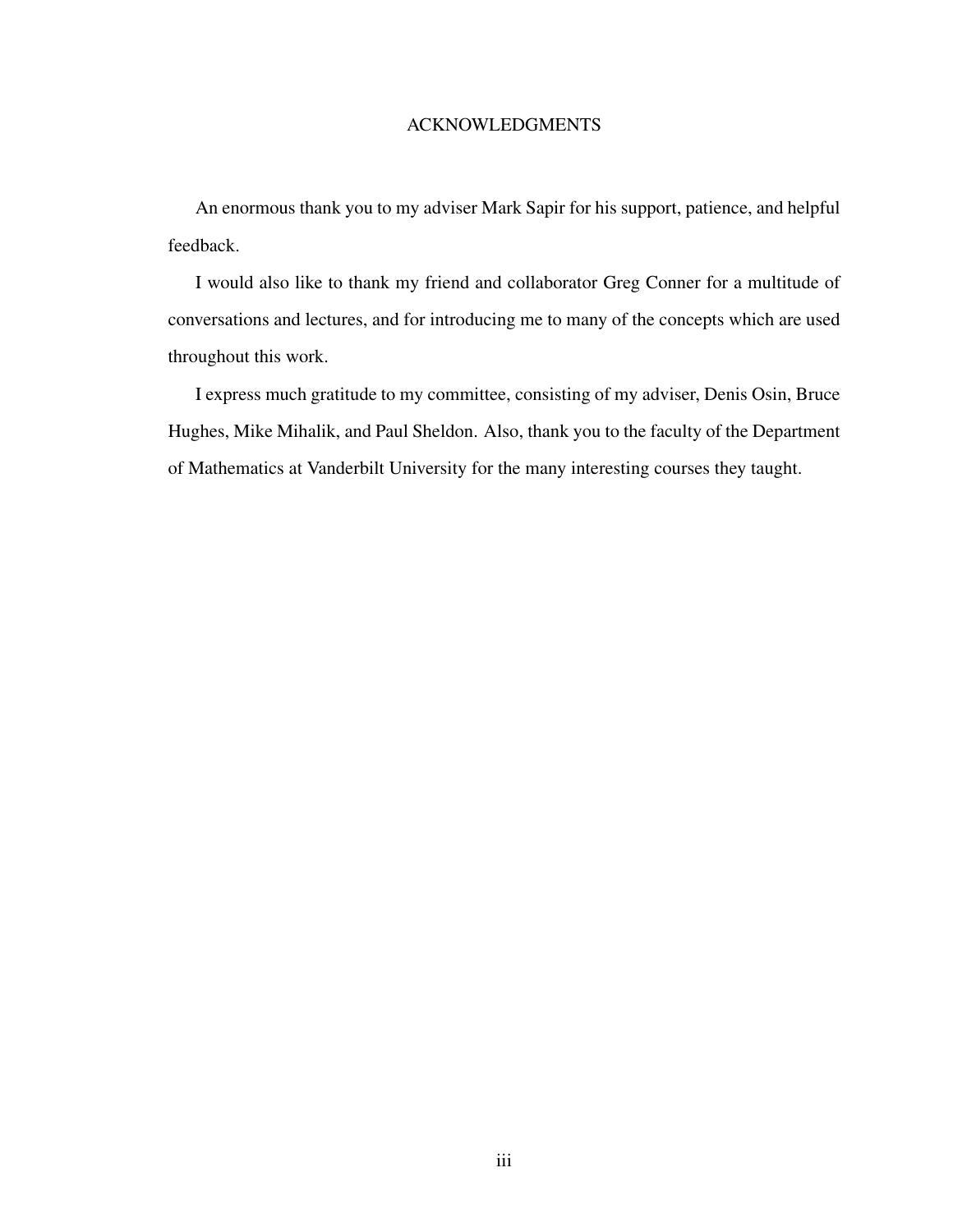# TABLE OF CONTENTS

| ACKNOWLEDGMENTS                                                                | Page<br>iii                      |
|--------------------------------------------------------------------------------|----------------------------------|
|                                                                                |                                  |
| Chapter                                                                        |                                  |
|                                                                                |                                  |
|                                                                                | 3                                |
|                                                                                | 13                               |
| 4 Some Examples of Topologically Defined Subgroups                             | 20<br>20<br>24<br>26             |
|                                                                                | 29                               |
|                                                                                | 32                               |
|                                                                                | 37                               |
|                                                                                | 47                               |
| 9.1 The Hawaiian earring group and uniformly monotone length length functions. | 56<br>57<br>60<br>65<br>69<br>76 |
|                                                                                | 77                               |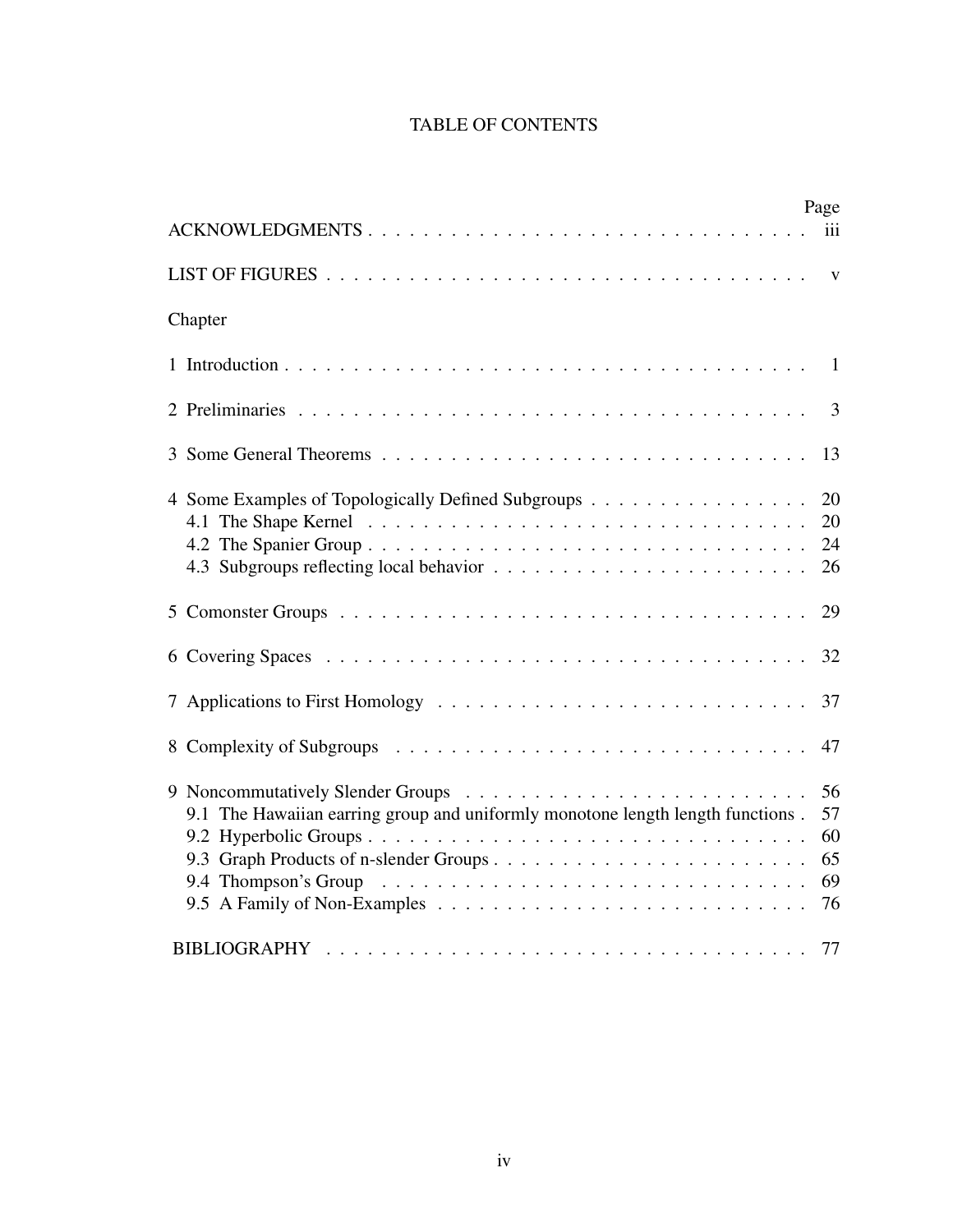## LIST OF FIGURES

| Figure |                                                                                                                      | Page |
|--------|----------------------------------------------------------------------------------------------------------------------|------|
|        |                                                                                                                      |      |
|        | 9.2 The sum of diagrams $\ldots \ldots \ldots \ldots \ldots \ldots \ldots \ldots \ldots \ldots \ldots \ldots \ldots$ |      |
|        |                                                                                                                      |      |
|        |                                                                                                                      |      |
|        |                                                                                                                      |      |
|        |                                                                                                                      |      |
|        |                                                                                                                      |      |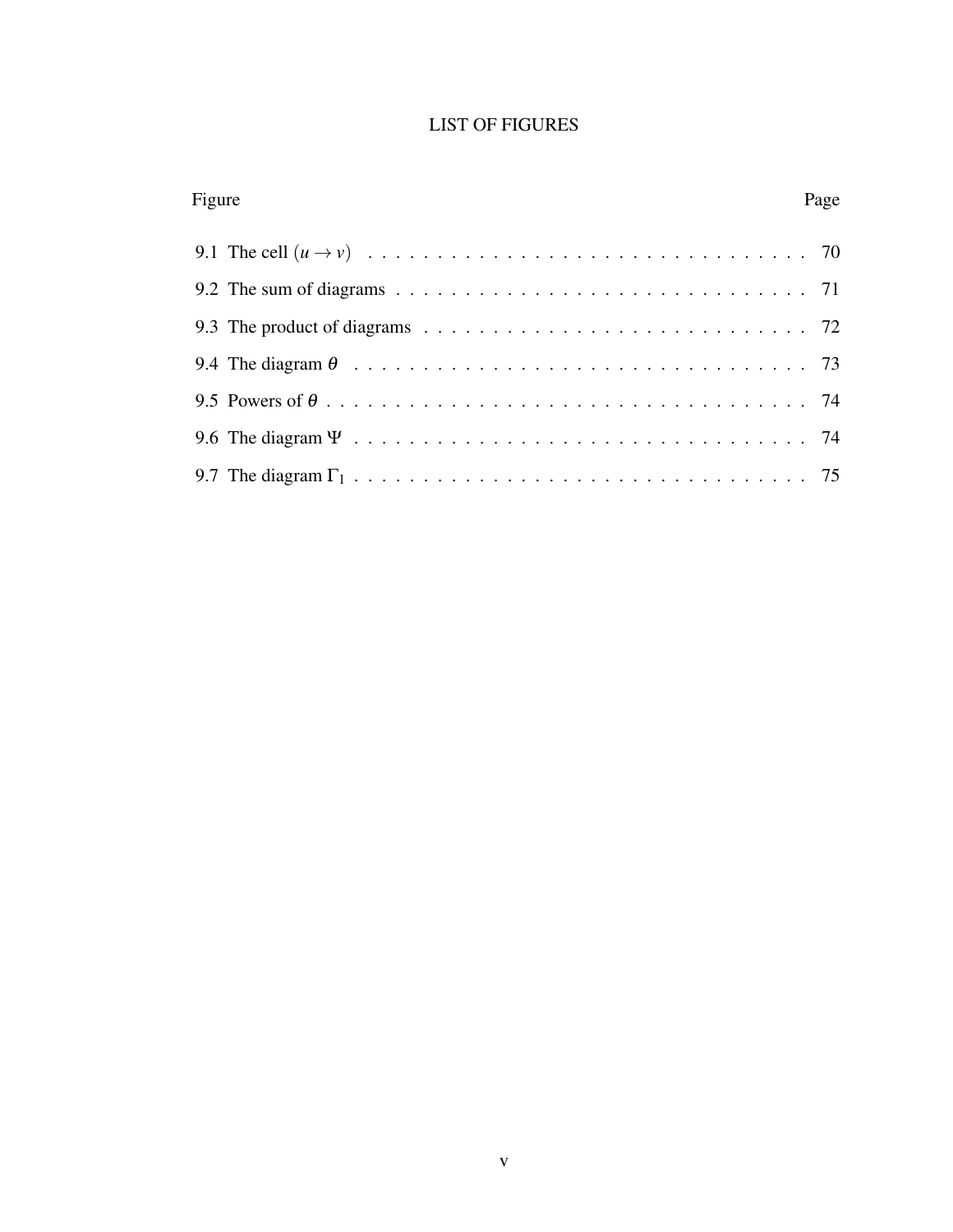#### Chapter 1

#### Introduction

Abstract topological spaces have been studied for over a century. A standard tool for studying path connected spaces is the fundamental group. There are questions about fundamental groups of Polish (separable, completely metrizable) spaces that can be answered using descriptive set theory. If one further restricts attention to the fundamental group of a Peano continuum (a connected, locally connected compact metrizable space) then there are interesting dichotomies. In [Sh] Shelah demonstrated the following dichotomy: The fundamental group of a Peano continuum is either finitely generated or of cardinality continuum. Using a theorem by Cannon and Conner [CC] one can replace the word "generated" in the conclusion of Shelah's theorem with the word "presented". Pawlikowski later gave a simplified proof of Shelah's result [P]. Using similar methods Conner and the author obtain the same result for first homology [CoCo].

In this thesis we are going to present improvements on these techniques and numerous applications, which give a great deal of information about fundamental groups of path connected Polish spaces.

In Chapter 2 we provide some preliminary definitions and key ideas, as well as some motivation for the results in the succeeding sections. Chapter 3 provides some useful general theorems which provide dichotomies on quotients of the fundamental group. In Chapter 4 we give some examples of topologically defined subgroups of the fundamental group and exhibit upper bounds on their topological complexity. An alternative characterization of the shape kernel is provided for locally path connected spaces. In Chapter 5 we define comonster groups and show an interesting dichotomy on the fundamental group of a Peano continuum. In Chapter 6 we show that subgroups of the fundamental group of a covering space are not more complex than their images under the covering map. Chapter 7 provides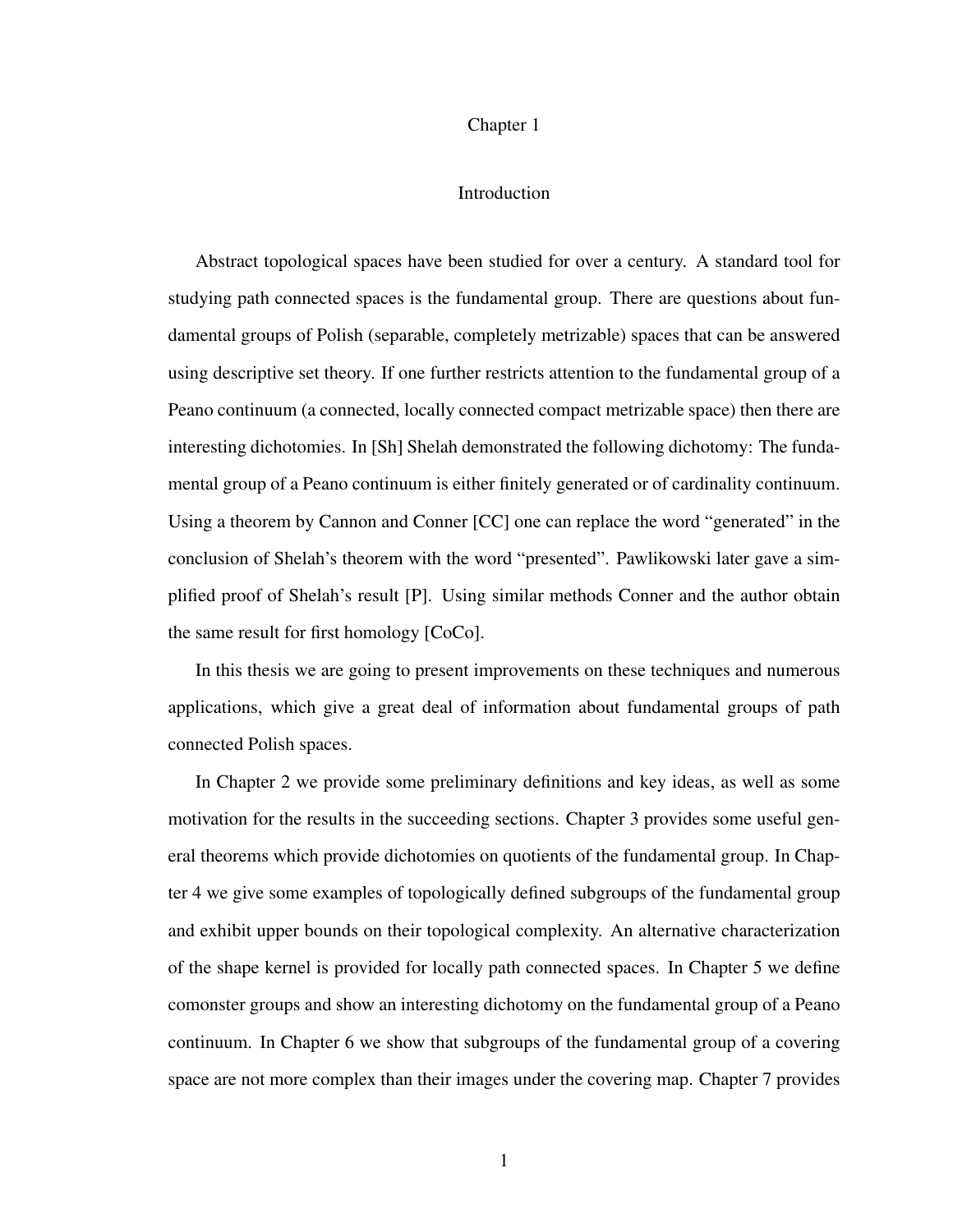an array of results related to the first homology of Peano continua. One such result is the interesting fact that if the torsion-free quotient of  $H_1(X)$  is not of cardinality continuum then  $H_1(X)$  is a direct sum of cyclic groups. A definition for the strong abelianization of the fundamental group is also provided and computations. In Chapter 8 we demonstrate that subgroups of arbitrarily high Borel complexity exist in the fundamental group of the Hawaiian earring. Finally in Chapter 9 we provide some new theorems regarding n-slender groups. We present the concept of n-slenderness and prove that all torsion-free word hyperbolic groups are n-slender. We also exhibit stronger closure properties for the class of n-slender groups than were previously known.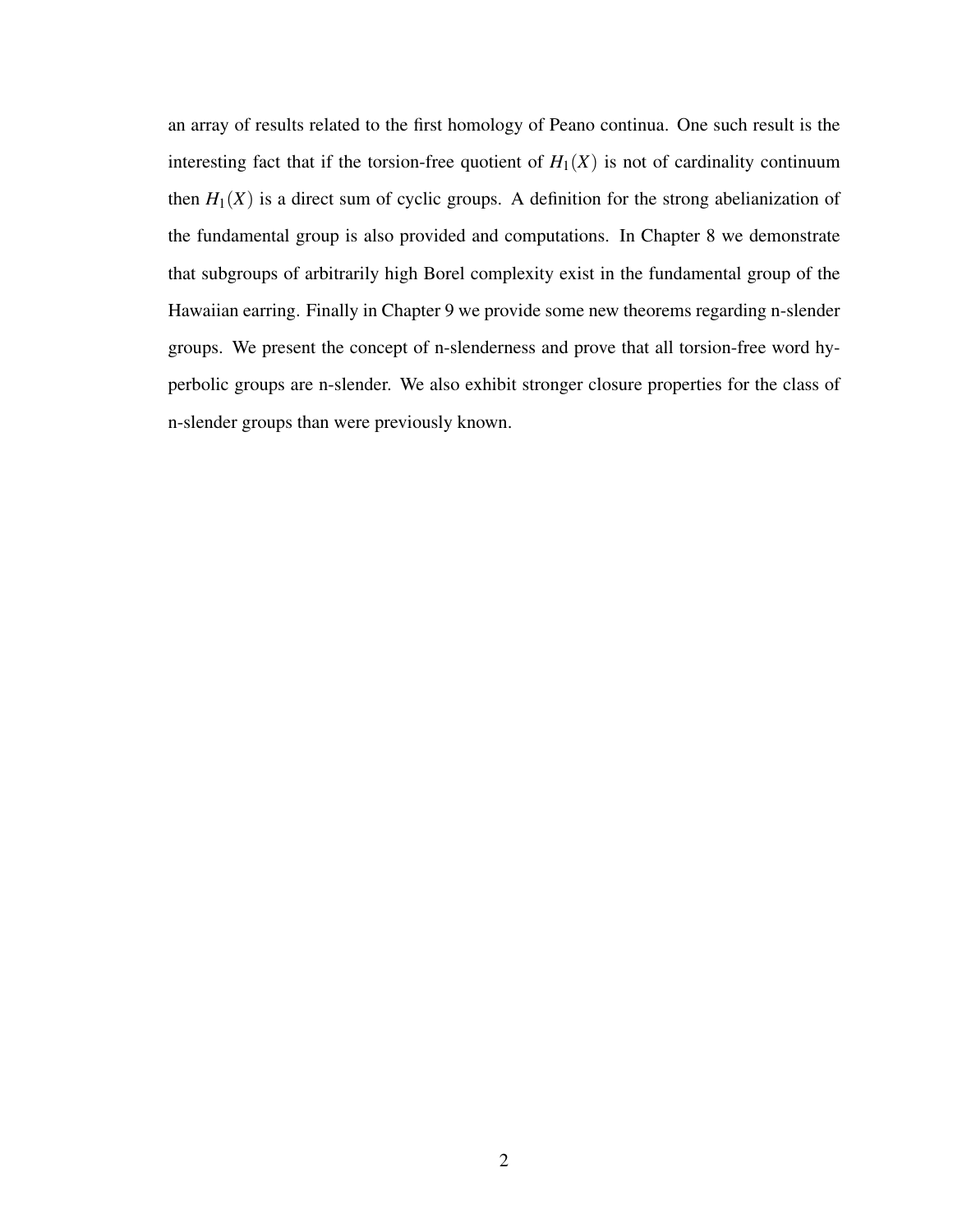#### Chapter 2

### Preliminaries

Given a topological space *X* and distinguished point  $x \in X$  we obtain the fundamental group  $\pi_1(X, x)$  as follows. Recalls that a loop based at x in X is a continuous function  $l : ([0,1], \{0,1\}) \rightarrow (X,x)$ . Two loops  $l_0$  and  $l_1$  at *x* are homotopic if there exists a continuous function  $H : [0,1] \times [0,1] \rightarrow X$  called a homotopy such that  $H(s,0) = l_0(s)$ ,  $H(s,1) =$  $l_1(s)$  and  $H(0,t) = H(1,t) = x$  for all  $s,t \in [0,1]$ . The relation defined by homotopy is an equivalence relation. Letting  $L_x$  denote the space of all loops at  $x$  in  $X$  we have the binary

operation concatenation, denoted  $*$ , on  $L_x$  defined by  $l_0 * l_1(s) =$  $\sqrt{ }$  $\int$  $\overline{\mathcal{L}}$  $l_0(2s)$  if  $s\in[0,\frac{1}{2}]$  $\frac{1}{2}$ ] *l*<sub>1</sub>(2*s*−1) if *s* ∈  $\left[\frac{1}{2}\right]$  $\frac{1}{2}, 1]$ .

This definition also works as a partial binary operation on paths, defined whenever the first path ends where the second path starts. For specificity, we mean  $l_0 * (l_1 * (···*(l_{n-1} * l_n) ···)$ when we write  $l_0 * l_1 * \cdots * l_n$ . There is also a unary operation <sup>-1</sup> given by  $l^{-1}(s) = l(1-s)$ . The fundamental group is the set  $L<sub>x</sub>$  modulo homotopy, the binary operation is given by [*l*0]∗[*l*1] = [*l*<sup>0</sup> ∗*l*1], the equivalence class of the constant loop is the identity and inverses are given by  $[l]^{-1} = [l^{-1}]$ . Clearly the fundamental group  $\pi_1(X, x)$  is the same as the fundamental group of  $\pi_1(C, x)$  where *C* is the path component of *x*. Thus we generally consider our spaces to be path connected to avoid trivialities.

We assume some familiarity with notions in topology such as metrizability and separability. Let *Z* be a topological space. A **pointclass** is a collection  $\mathscr P$  of subsets of *Z* that are of a particular topological description, usually in terms of countable unions, countable intersections, complements, or projections. For example, the collection of open subsets (topology) of *Z*, the collection of closed sets of *Z*, and the collection of countable unions of closed sets of *Z* are all pointclasses of *Z*. Another example is the class of Borel subsets of *Z*. When we restrict our attention to specific types of topological spaces, we get more information about sets in pointclasses.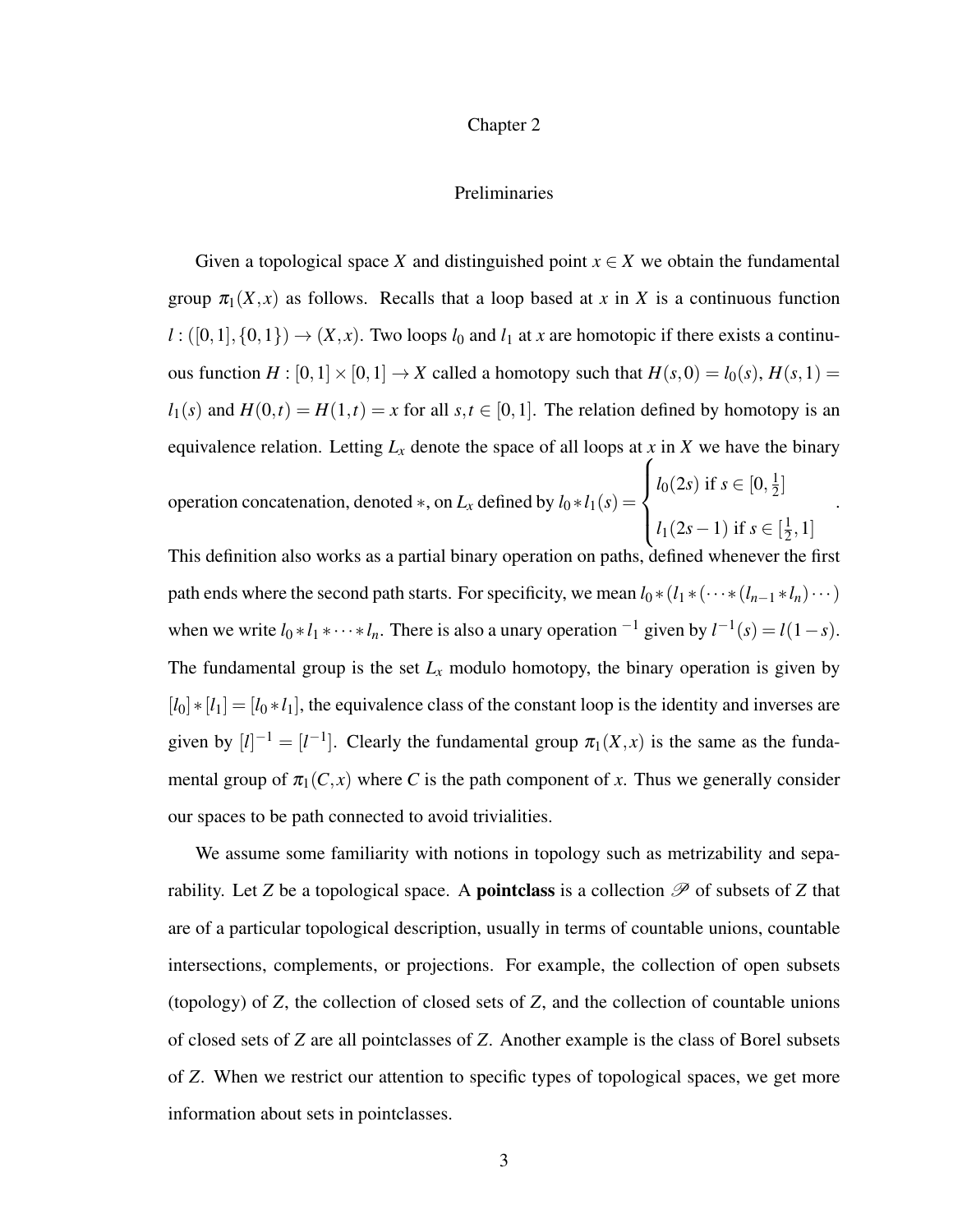We now define the central concept for this paper. Take  $(X,d)$  to be a path connected metric space with distinguished point  $x \in X$ . Again, we let  $L_x$  denote the set of all loops at *x*, and topologize  $L_x$  by the sup metric. That is, the distance in  $L_x$  between loops  $l_0$  and  $l_1$ is  $\sup_{s \in [0,1]} d(l_0(s), l_1(s))$ . Since uniform convergence is equivalent to convergence in the compact-open topology, we may suppress the particular metric *d* on the space *X* (since any other metric gives the same topology on  $L<sub>x</sub>$ ). Through the remainder of Section 2 we assume that *X* is metrizable and path connected.

**Definition 2.0.0.1.** A subgroup  $G \leq \pi_1(X, x)$  is of pointclass  $\mathcal{P}$  if the collection of loops belonging to elements of *G* is in the pointset  $\mathcal P$  in  $L_x$ . In other words,  $G \leq \pi_1(X,x)$  is of pointclass  $\mathscr P$  if  $\bigcup G$  is in pointclass  $\mathscr P$  in  $L_x$ .

**Lemma 2.0.0.2.** If  $G \leq \pi_1(X,x)$  is open and  $G \leq H \leq \pi_1(X,x)$  then *H* is open.

*Proof.* Let *G* be open and let  $l \in \bigcup H$ , with  $\{l_n\}_{n \in \omega}$  a sequence in  $L_x$  converging to *l*. Since  $l * l^{-1} \in \bigcup G$  there exists  $\varepsilon > 0$  such that  $B(l * l^{-1}, \varepsilon) \subseteq \bigcup G$ . The sequence  $\{l * l_n^{-1}\}_{n \in \omega}$  is eventually in  $B(l * l^{-1}, \varepsilon)$ , so that  $\{l * l_n^{-1}\}_{n \in \omega}$  is eventually in  $\bigcup G \subset \bigcup H$ , so  $\{l_n^{-1}\}_{n \in \omega}$  is eventually in  $\bigcup H$ , so  $\{l_n\}_{n\in\omega}$  is eventually in  $\bigcup H$ .  $\Box$ 

**Lemma 2.0.0.3.** If  $\mathcal{P}$  is closed under continuous preimages and  $H \leq \pi_1(X, x)$  is  $\mathcal{P}$  then:

- 1. The equivalence relations  $E, R \subseteq L_x \times L_x$  defined by  $l_0 E l_1$  iff  $[l_0]H = [l_1]H$  and  $l_0 R l_1$ iff  $H[l_0] = H[l_1]$  are  $\mathcal{P}$ .
- 2. Each equivalence class in *E* and *R* is  $\mathscr{P}$ .

Here we mean  $\lfloor l \rfloor H$  to be the set of all loops based at x which are homotopic to a loop of the form  $l * l'$  where  $l' \in \bigcup H$  and the definition for  $H[l]$  is analogous.

*Proof.* The function  $L_x \times L_x \to L_x$  given by  $(l_0, l_1) \mapsto (l_0)^{-1} * l_1$  is continuous and *E* is the preimage of  $\bigcup H$  under this function, so by assumption we have *E* is  $\mathscr{P}$ . The proof that *R* is  $\mathcal P$  is similar. This proves (1). For (2) we notice that for a fixed  $l_0 \in L_x$  the function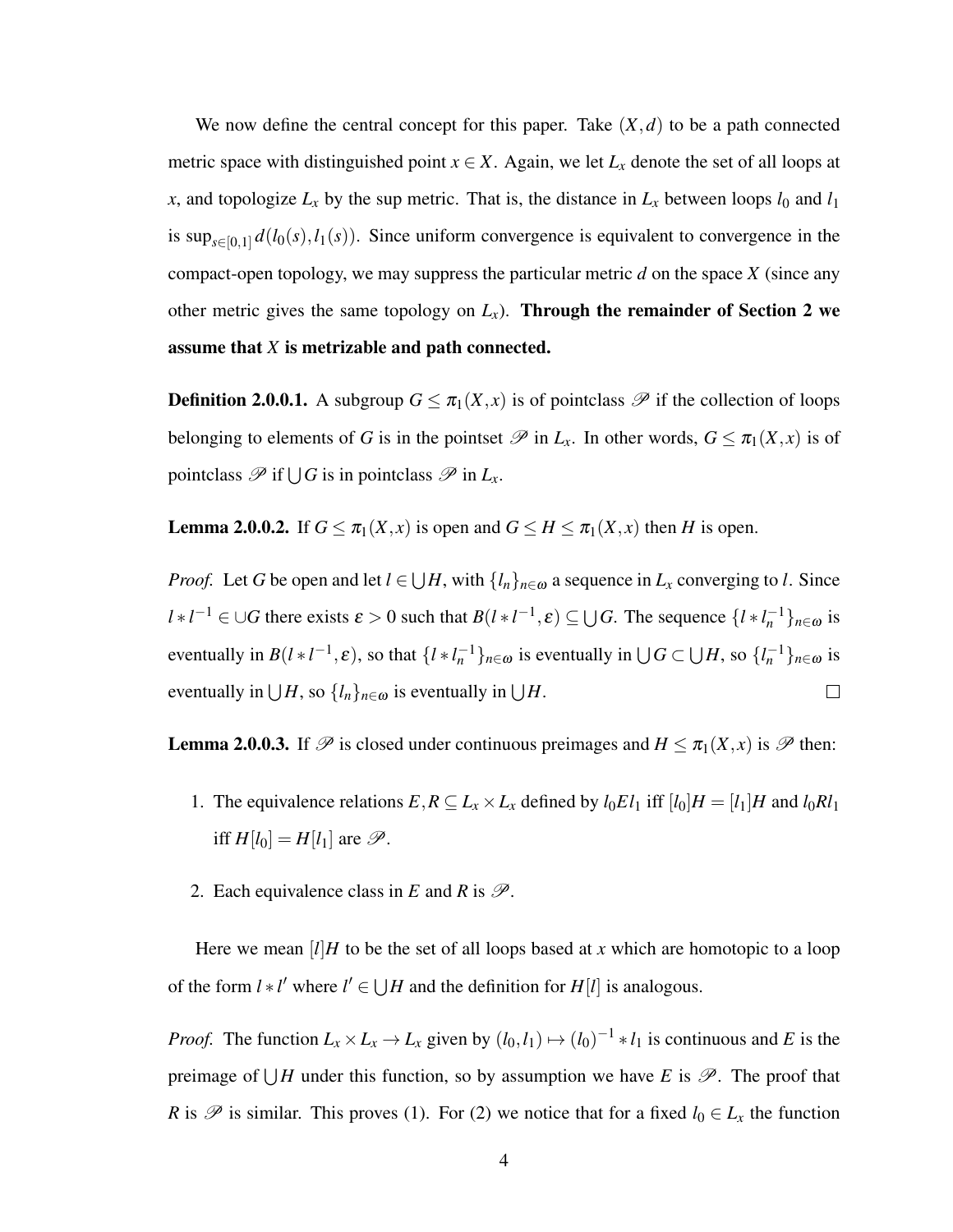$L_x \to L_x$  given by  $l \mapsto (l_0)^{-1} * l$  is continuous and the set  $[l_0]H$  is the continuous preimage of  $\bigcup H$ .  $\Box$ 

**Lemma 2.0.0.4.** If  $H \leq \pi_1(X, x)$  is open then *H* is also closed.

*Proof.* Supposing *H* is open we have by Lemma 2.0.0.3 that the set  $\bigcup_{l \notin \bigcup H} [l]$ *H* is a union of open sets in  $L_x$ , and this is precisely  $L_x - (\bigcup H)$ .  $\Box$ 

We notice that open and closed subgroups of a path connected metric space *X* enjoy the property of being basepoint-free in the following sense:

**Lemma 2.0.0.5.** Let  $x, y \in X$  and  $\rho$  a path from *y* to *x*. Let  $\phi : L_x \to L_y$  be the map such that  $\phi(l) = \rho * l * \rho^{-1}$  and  $\psi: L_y \to L_x$  be given by  $\rho^{-1} * l * \rho$ . Then the following hold:

- 1. φ and  $\psi$  are isometric embeddings and induce isomorphisms  $\overline{\phi} : \pi_1(X, x) \to \pi_1(X, y)$ , and  $\overline{\psi}: \pi_1(X, y) \to \pi_1(X, x)$ .
- 2.  $G \leq \pi_1(X, x)$  is open (resp. closed) iff  $\overline{\phi}(G)$  is.
- 3.  $G \leq \pi_1(X, x)$  is open (resp. closed) iff every conjugate of *G* is.

*Proof.* The first part of (1) is clear, and the second is a standard exercise. We prove (2). Suppose *G* is not open. Let  $l \in L_x$  be such that  $[l] \in G$  and there exists a sequence of loops  $\{l_n\}_{n\in\omega}$  such that  $l_n \to l$  and  $[l_n] \notin G$ . Then  $\rho * l_n * \rho^{-1} \to \rho * l * \rho^{-1}$  and  $[\rho * l_n * \rho^{-1}] \notin G$  $\overline{\phi}(G)$ , so  $\overline{\phi}(G)$  is not open. If  $\overline{\phi}(G)$  is not open then by the proof for the other direction we have that  $\overline{\psi}\overline{\phi}(G) = G$  is not open.

Suppose that *G* is not closed and let  $l \in L_x$  be such that  $[l] \notin G$  and there exists a sequence  $\{l_n\}_{n \in \omega}$  such that  $[l_n] \in G$  and  $l_n \to l$ . Then  $\rho * l_n * \rho^{-1} \to \rho * l * \rho^{-1}$  and  $[\rho *$  $l_n * \rho^{-1}$   $\in \phi(G)$  and  $[\rho * l * \rho^{-1}] \notin \phi(G)$ . Again, for the other direction we consider the application of the map  $\overline{\Psi}$ .

The last claim is true by letting  $\rho$  be a loop from x to itself and applying the previous claim.

 $\Box$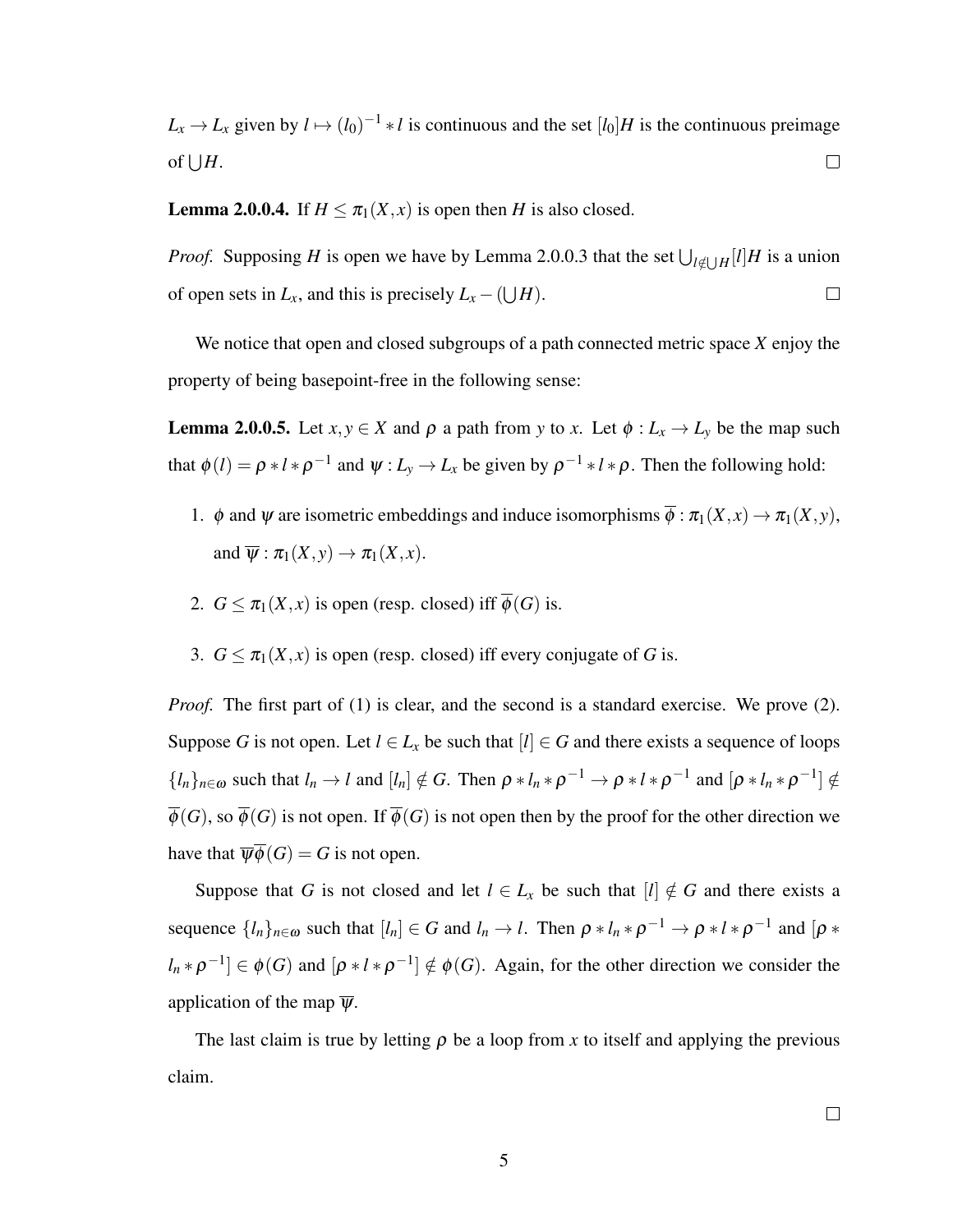By the above Lemma 2.0.0.5 we may consider open or closed normal subgroups as base point free. We shall see in Proposition 8 that if *X* is semilocally simply connect then all subgroups are open. For example, any subgroup of the fundamental group of the wedge of two circles is open.

**Lemma 2.0.0.6.** Let  $G \leq \pi_1(X)$  be open. Then there exists an open cover  $\mathcal{U}$  of X such that any loop contained entirely in an element of  $\mathscr U$  is in  $\bigcup G$ .

*Proof.* For each point  $x \in X$  we have  $G \leq \pi_1(X, x)$  is open, and the constant loop c at x is in  $\cup$ *G*, so we may pick  $\varepsilon_x > 0$  such that  $B(c, \varepsilon_x) \subseteq \bigcup G$ . Selecting the  $\varepsilon_x$  neighborhood  $B(x, \varepsilon_x)$  around *x* gives the desired open cover  $\mathcal{U} = \{B(x, \varepsilon_x)\}_{x \in X}$ .  $\Box$ 

The converse to the above lemma is not true in general, but there is a partial converse.

**Definition 2.0.0.7.** A topological space *Z* is **locally path connected** if for every  $z \in Z$  and neighborhood *U* of *z* there exists a neighborhood  $V \subseteq U$  of *z* such that *V* is path connected.

**Lemma 2.0.0.8.** Let *X* be locally path connected  $G \leq \pi_1(X)$ . If there exists an open cover  $\mathscr U$  of *X* such that any loop contained entirely in an element of  $\mathscr U$  is in *G* then *G* is open.

*Proof.* Assume the hypotheses and fix  $x \in X$ . Let  $l \in \bigcup G \subseteq L_x$ . Cover the image of *l* with a finite subcollection  $\{U_0, \ldots, U_{m-1}\} \subseteq \mathcal{U}$ , so that the images of each inclusion  $\iota_* : \pi_1(U_i) \to \pi_1(X)$  are in *G*. Let  $\delta > 0$  be a Lebesgue number for the covering of the image of *l* by  $\{U_0, \ldots, U_{m-1}\}$ . Cover *l* with finitely many open balls  $\{B_0, \ldots, B_{p-1}\}$  of radius  $\frac{\delta}{2}$ . Cover the image of *l* with finitely many path connected open sets  $\{V_0, \ldots, V_q\}$ , each of which is contained in one of the  ${B_0, \ldots, B_{p-1}}$ . Let  $\varepsilon$  be a Lebesgue number for the covering  $\{V_0, \ldots, V_q\}$  of the image of *l*. Pick  $N \in \omega$  sufficiently large so that for  $0 \le n \le N - 1$  we have that  $l(\frac{n}{N}, \frac{n+1}{N})$  $\left[\frac{+1}{N}\right]$ ) is contained inside  $V_{j_n}$ . Now assuming  $l' \in L_x$  is less than distance  $\varepsilon$  from *l* we have that  $d(l'(s), l(s)) < \varepsilon$ . For each  $1 \le n \le N - 1$  let  $p_n$ be a path in  $V_{j_n}$  from  $l(\frac{n}{N})$  $\frac{n}{N}$ ) to  $l'(\frac{n}{N})$  $\frac{n}{N}$ ) and let  $p_0$  and  $p_N$  be the constant path at *x*. Notice that the loop  $l \mid \left[\frac{n}{\lambda}\right]$  $\frac{n}{N}$ ,  $\frac{n+1}{N}$  $\frac{+1}{N}$  | \*  $p_{n+1}$  \*  $(l' | [\frac{n}{N}]$  $\frac{n}{N}$ ,  $\frac{n+1}{N}$  $\left(\frac{+1}{N}\right)$ <sup>-1</sup> \*  $p_n^{-1}$  is contained in one of the *U<sub>i</sub>*, and so is a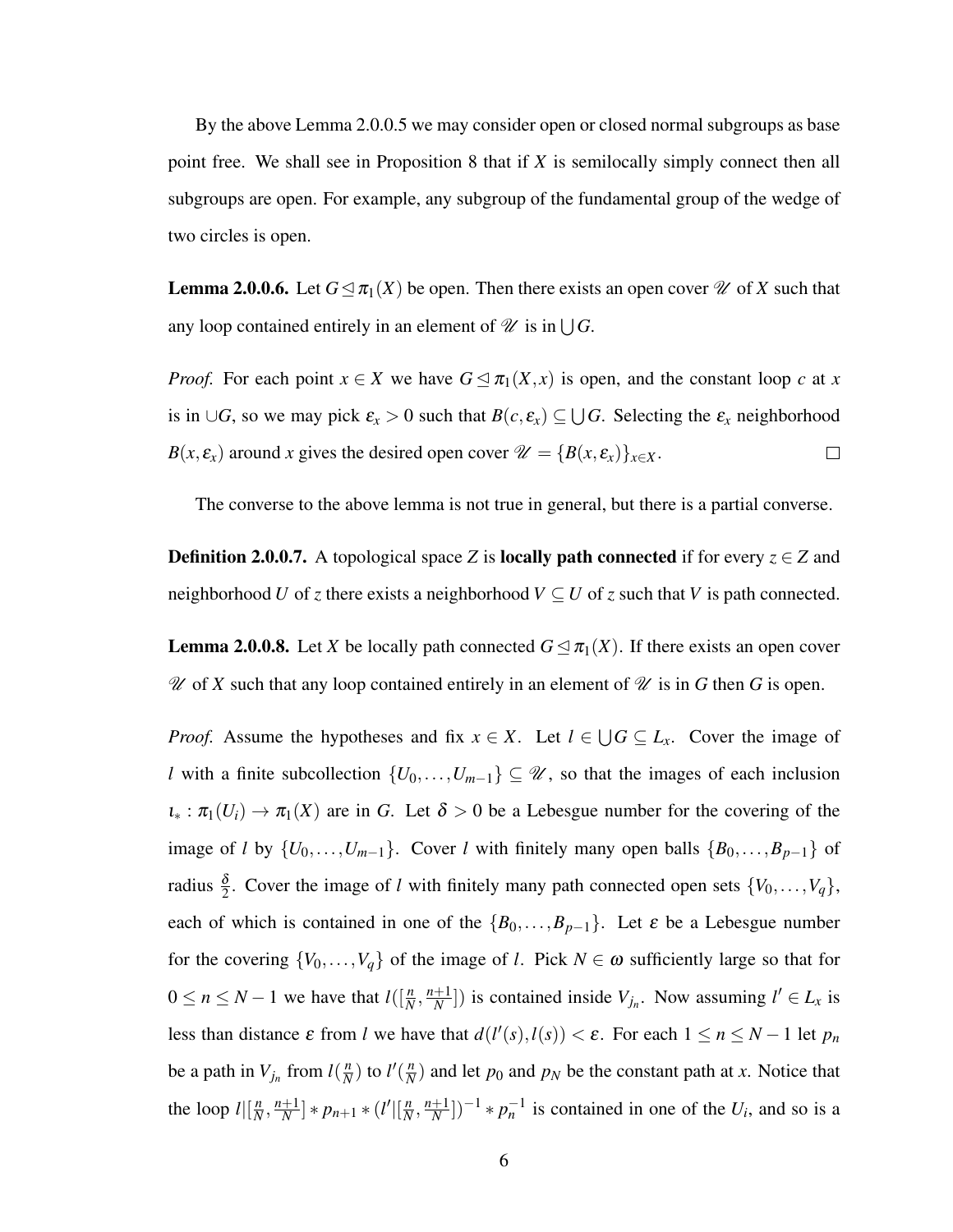representative of an element of *G* based potentially at a different point. Then  $l^{-1}$  ∗ *l'* is an element of  $\bigcup G$ , so  $l' \in \bigcup G$ . Thus *G* is open.  $\Box$ 

For the next proposition we recall the following definition.

**Definition 2.0.0.9.** A topological space *Z* is **semilocally simply connected** if for every  $z \in$ *Z* there exists a neighborhood *U* of *z* such that the map induced by inclusion  $\iota_* : \pi_1(U, z) \to$  $\pi_1(Z, z)$  is the trivial map. For a locally path connected space we may obviously select *U* to be path connected.

Proposition 2.0.0.10. *Let X be locally path connected in addition to being metrizable and path connected. The following are equivalent:*

- *1. The trivial subgroup of*  $\pi_1(X)$  *is open.*
- *2. All subgroups of*  $\pi_1(X, x)$  *are open.*
- *3. X is semilocally simply connected.*

*Proof.* The implication (1)  $\Rightarrow$  (2) follows from Lemma 2.0.0.2. For (2)  $\Rightarrow$  (3) we let *x* ∈ *X* be given along with a neighborhood *U* of *x*. Since in particular the trivial subgroup of  $\pi_1(X, x)$  is open and the constant map  $c : [0, 1] \to \{x\}$  is trivial, we may select  $\varepsilon > 0$  such that  $B(c, \varepsilon) \subseteq \bigcup [c] \subseteq L_x$ , where without loss of generality  $B(x, \varepsilon) \subseteq U$ . Now any loop with image in  $B(x, \varepsilon)$  must be in  $B(c, \varepsilon)$  and therefore nulhomotopic in X.

For (3)  $\Rightarrow$  (1) we let *U* be an open cover of *X* by path connected open sets *U* whose inclusion maps induce a trivial map  $\pi_1(U) \to \pi_1(X)$ . Then we are in the situation of Lemma 2.0.0.8 and we see that the trivial subgroup is open, so we are done.  $\Box$ 

We now enter into some technical lemmas.

**Definition 2.0.0.11.** A topological space *Z* is **Polish** if it is completely metrizable and separable.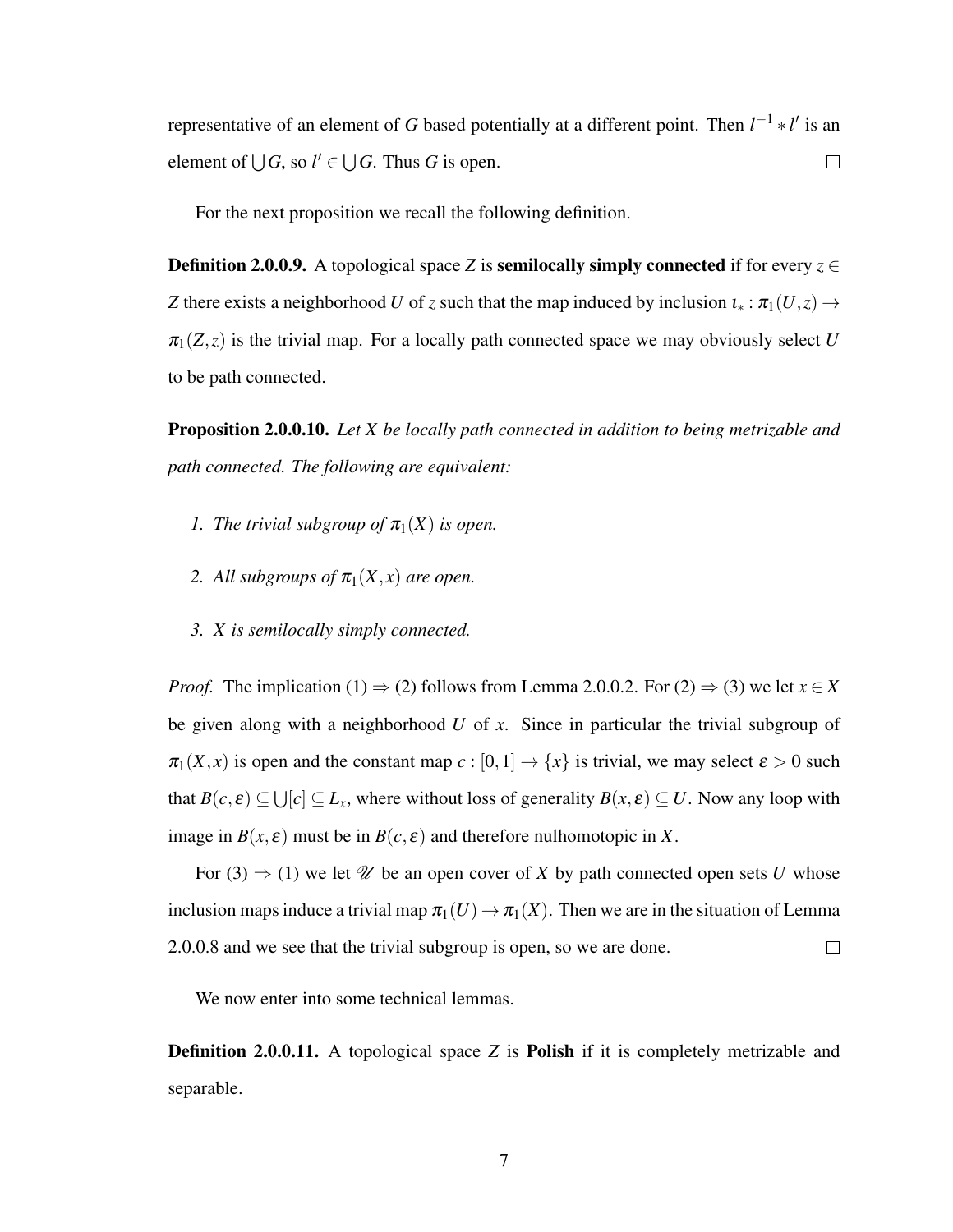Many commonly used spaces such as the real line  $\mathbb{R}$ , compact metric spaces, and countable discrete spaces are Polish. Polish spaces are closed under countable disjoint union and countable products. When *X* is path connected and Polish the space  $L<sub>x</sub>$  is also Polish. There are certain pointclasses defined for Polish spaces which are extremely well behaved, a discussion of which will be given in Section 8. We let  $H<sub>x</sub>$  denote the space of homotopies of loops in  $L<sub>x</sub>$ , topologized by the sup metric. This is also a Polish space. The following lemma provides a sense of base point independence as in Lemma 2.0.0.5.

**Lemma 2.0.0.12.** Suppose the pointclass  $\mathcal P$  contains the closed sets and is closed under continuous images between Polish spaces, products, and finite intersections. Let *X* be Polish. Let  $\rho$  be a path from x to y in X. Letting  $\phi$  be the map defined in Fact 2.0.0.5 a subgroup  $G \leq \pi_1(X,x)$  is of type  $\mathscr P$  if and only if  $\phi(G)$  is.

*Proof.* Assume the hypotheses. We prove the forward direction of the biconditional and the other direction follows similarly. Let  $G \leq \pi_1(X, x)$  be of type  $\mathscr{P}$ . Let  $D \subseteq L_x \times H_x \times L_x$ be defined by  $D = \{(l_0, H, l_1) : H$  is a homotopy from  $l_0$  to  $l_1\}$ . It is easy to see that *D* is closed. Since the map  $l \mapsto \rho^{-1} * l * \rho$  is an isometric embedding from  $L_x$  to  $L_y$  we have that  $\rho^{-1} * G * \rho$  is in pointclass  $\mathscr P$  in  $L_y$  by assumption. Then  $\rho^{-1} * G * \rho \times H_y \times L_y$  is in pointclass  $\mathscr{P}$  in  $L_y \times H_y \times L_y$  by hypothesis. Then  $D \cap \rho^{-1} * G * \rho \times H_y \times L_y$  is in pointclass  $\mathscr{P}$ . Letting  $p_3: L_x \times H_x \times L_x \to L_x$  be the projection to the third coordinate (obviously a continuous map), we have that  $\bigcup \phi(G) = p_3(D \cap \rho^{-1} * G * \rho \times H_y \times L_y)$  is in the pointclass P.  $\Box$ 

For  $K \subseteq L_x$  let  $[K] \subseteq \pi_1(X,x)$  denote the subset of equivalence classes of loops which have representatives in *K*.

**Lemma 2.0.0.13.** Let  $\mathscr P$  and *X* satisfy the hypotheses of Lemma 2.0.0.12. If  $K \subseteq L_x$  is  $\mathscr P$ then the set  $\bigcup [K] \subseteq L_x$  is  $\mathscr{P}$ .

*Proof.* Letting  $D = \{(l_0, H, l_1) : H \text{ homotopes } l_0 \text{ to } l_1\} \subseteq L_x \times H_x \times L_x$  we have that *D* is closed, and therefore  $\mathscr{P}$ . The set *K* is  $\mathscr{P}$  and therefore so is  $K \times H_x \times L_x$ . Then  $(K \times H_x \times$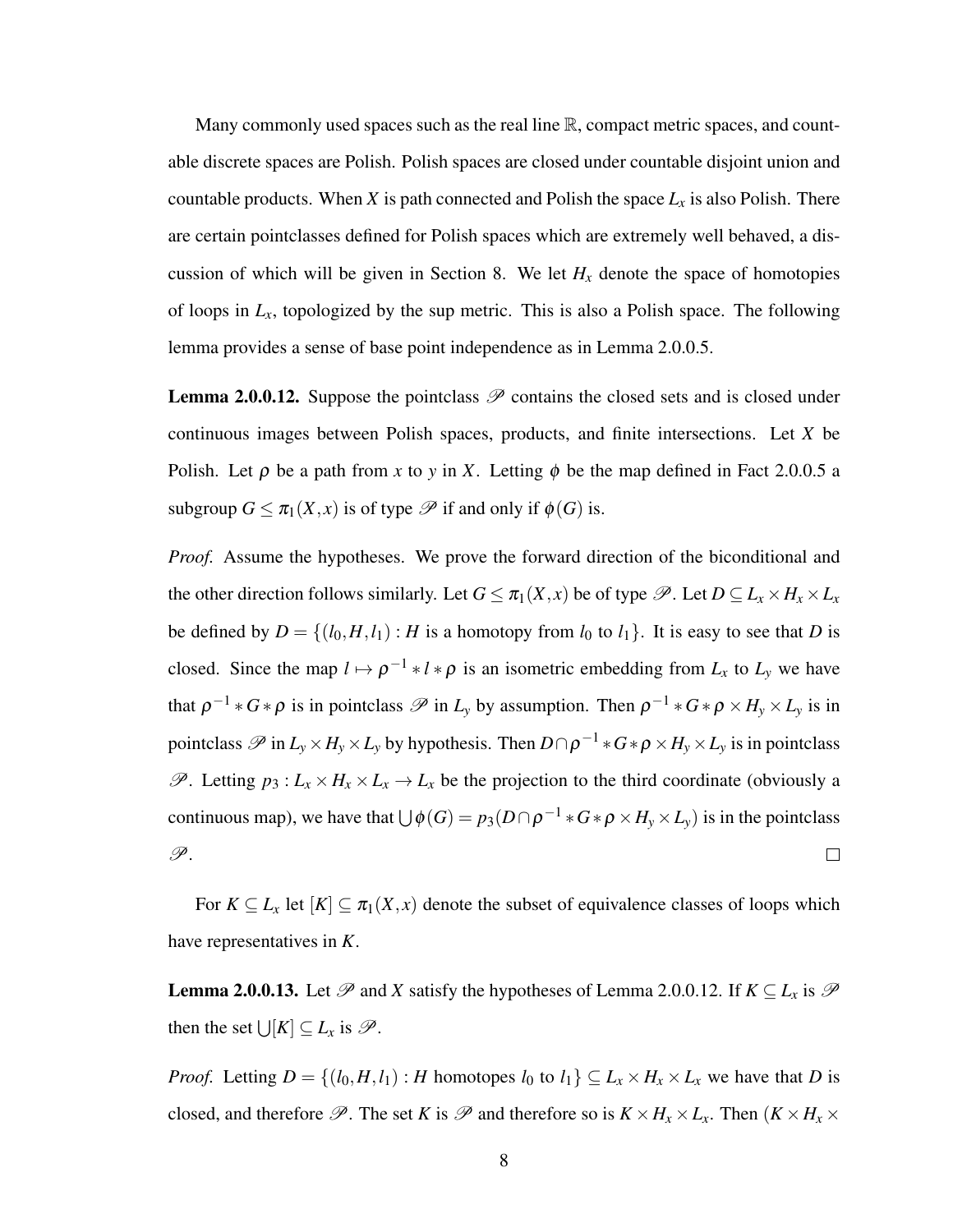*L*<sub>*x*</sub>)∩*D* is  $\mathscr{P}$ , and letting *p*<sub>3</sub> be projection in the third coordinate we have  $p_3((K \times H_x \times$  $(L_x) \cap D$ ) =  $\bigcup [K]$  is  $\mathscr{P}$ .  $\Box$ 

**Lemma 2.0.0.14.** Let  $\mathcal{P}$  and *X* satisfy the hypotheses of Lemma 2.0.0.12. Assume further that  $\mathscr P$  is closed under countable unions. If  $K \subseteq L_x$  is  $\mathscr P$  then  $\langle K| \rangle$  is a  $\mathscr P$  subgroup of  $\pi_1(X, x)$ .

*Proof.* Notice that the inversion map  $l \mapsto l^{-1}$  is an isometry and therefore continuous. Thus  $K^{-1}$  is  $\mathscr{P}$ , and  $K \cup K^{-1}$  is also  $\mathscr{P}$ . For each  $n \in \omega$  let  $m_n : \prod_{i=0}^{n-1}$  $\sum_{i=0}^{n-1} L_x \rightarrow L_x$  be given by  $(l_0, \ldots, l_{n-1}) \mapsto l_0 * l_1 * \cdots * l_{n-1}$ . This is clearly a continuous map. Each  $m_n(\prod_{i=0}^{n-1} n_i)$  $_{i=0}^{n-1}(K\cup$ *K*<sup>-1</sup>)) is of type  $\mathscr{P}$ . Thus  $\bigcup_{n=0}^{\infty} m_n(\prod_{i=0}^{n-1}$  $_{i=0}^{n-1}(K \cup K^{-1})$ ) is  $\mathscr{P}$ . By Lemma 2.0.0.13 we have that  $\bigcup [\bigcup_{n=0}^{\infty} m_n (\prod_{i=0}^{n-1}$  $\lim_{n=0}^{n-1}(K \cup K^{-1})$ )]is  $\mathscr{P}$ . We are done since  $\bigcup \langle [K] \rangle = \bigcup [\bigcup_{n=0}^{\infty} m_n (\prod_{i=0}^{n-1} K)^{-1}]$  $\binom{n-1}{i=0}$  (*K*∪  $(K^{-1})$ ].  $\Box$ 

**Lemma 2.0.0.15.** Let  $\mathcal{P}$  and *X* satisfy the hypotheses of Lemma 2.0.0.14. If  $K \subseteq L_x$  is  $\mathcal{P}$ then the normal closure  $\langle \langle [K] \rangle \rangle$  is  $\mathcal{P}$ .

*Proof.* Let  $c: L_x \times L_x \to L_x$  be given by  $(l_0, l_1) \mapsto l_0 * l_1 * l_0^{-1}$  $_0^{-1}$ . This is easily continuous. We have  $L_x \times K$  is  $\mathscr{P}$ , and so is  $c(L_x \times K)$ . Then  $\langle \langle [K] \rangle \rangle = \langle [c(L_x \times K)] \rangle$  is  $\mathscr{P}$  by Lemma 2.0.0.14 .  $\Box$ 

The preceeding lemmas motivate the following:

**Definition 2.0.0.16.** A pointclass  $\mathscr P$  defined on Polish spaces is **nice** if it contains the closed sets, is closed under continuous images and preimages, and countable intersections.

**Remark 2.0.0.17.** A nice pointclass is also closed under countable products, for if  $A_n \subseteq Z_n$ is of nice pointclass  $\mathscr P$  for each  $n \in \omega$  then  $\prod_{n \in \omega} A_n = \bigcap_{n \in \omega} p_n^{-1}(A_n)$  is  $\mathscr P$  in the polish space  $\prod_{n\in\omega}Z_n$ . A nice pointclass is also closed under countable unions, for suppose  $A_n\subseteq Z$ are  $\mathscr P$  for each  $n \in \omega$ . If  $\bigcup_{n \in \omega} A_n = \emptyset$  then as  $\emptyset$  is closed we have  $\bigcup_{n \in \omega} A_n$  is  $\mathscr P$ . On the other hand if  $\bigcup_{n\in\omega}A_n\neq\emptyset$  then say  $A_m\neq\emptyset$  and let  $\bigcup_{n\in\omega}Z$  be the disjoint union of countably many copies of *Z*. Letting  $z \in A_m$  be some point in  $A_m$  we let  $f : \Box_{n \in \omega} Y \to \prod_{n \in \omega} Z$  take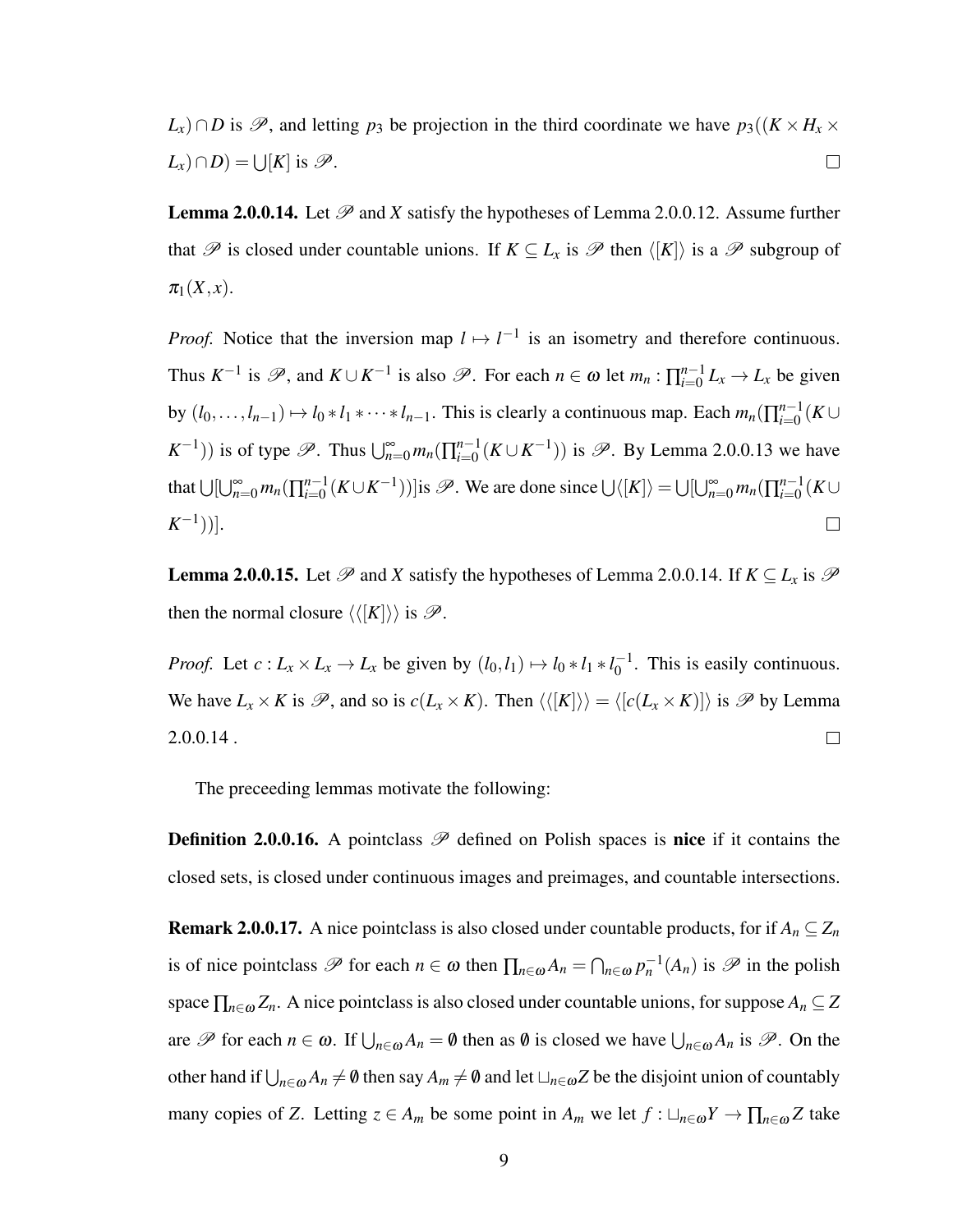*y<sub>n</sub>* to  $(z, z, \ldots, z, y, z, z, \ldots)$  (here *y* is in the *n*th coordinate) where *y<sub>n</sub>* is a copy of *y* in the *n*th copy of *Z* in the disjoint union. This is easily seen to be continuous by the universal and couniversal properties of product and disjoint unions, respectively. Then  $\prod_{n\in\omega}A_n$  is  $\mathscr P$  as we have seen. Letting  $g : \sqcup_{n \in \omega} Z \to Z$  map each copy of *Z* via identity we get that  $g(f^{-1}(\prod_{n\in\omega}A_n)) = \bigcup_{n\in\omega}A_n$  is  $\mathscr{P}.$ 

Under set inclusion, the smallest nice Polish pointclass is that of the analytic sets. If *Z* is Polish we say a *Y*  $\subseteq$  *Z* is **analytic** if there exists a Polish space *W* and a continuous map  $f: W \to Z$  such that  $f(W) = Y$ . All Borel sets of a Polish space are analytic (see [Ku]).

**Lemma 2.0.0.18.** If  $X = \prod_{n \in \omega} X_n$  where each  $X_n$  is metrizable, then the loop space of X is homeomorphic to the product of the loop spaces of the spaces  $X_n$  and can be metrized thereby.

*Proof.* By applying a cutoff metric  $d_n$  to each space  $X_n$  we may assume diam $(X_n) \leq 2^{-n}$ . The metric  $d(\{s_n\}_{n \in \omega}, \{t_n\}_{n \in \omega}) = \sum_{n=0}^{\infty} d_n(s_n, t_n)$  is compatible with the product topology on  $\prod_n X_n$ . Fix a point  $x_n$  in each  $X_n$  and let  $x = \{x_n\}_{n \in \omega} \in \prod_n X_n$ . The metric *d* induces the sup metric on the loop space  $L_x$  so that  $L_x$  is homeomorphic with the space  $\prod_n L_{x_n}$  where the distance between loops  $\{l_n\}_{n\in\omega}$  and  $\{l'_n\}_{\omega}$  is  $\sum_n \sup_{s\in[0,1]} d_n(l_n(s), l'_n(s))$ . This follows from the fact that uniform convergence of a sequence of loops in  $L<sub>x</sub>$  occurs precisely when the loops in each coordinate converge uniformly. Thus we metrize  $L<sub>x</sub>$  with the metric defined by the metric on the product  $\prod_n L_{x_n}$ .

 $\Box$ 

We cover some basic functoriality properties. Recall that if  $(X, x)$  and  $(Y, y)$  are two pointed spaces and  $f : (X,x) \to (Y,y)$  is a continuous function then there is an induced homomorphism  $f_* : \pi_1(X, x) \to (Y, y)$  defined by  $f_*([l]) = [f \circ l]$ . The map *f* also induces a continuous map  $\overline{f}: L_x \to L_y$  given by  $l \mapsto f \circ l$ . We also recall that the wedge  $(X, x) \vee$  $(Y, y)$  is the topological space obtained by identifying the distinguished points, which has distinguished point corresponding to the identified points which we denote *x*∨*y*. There are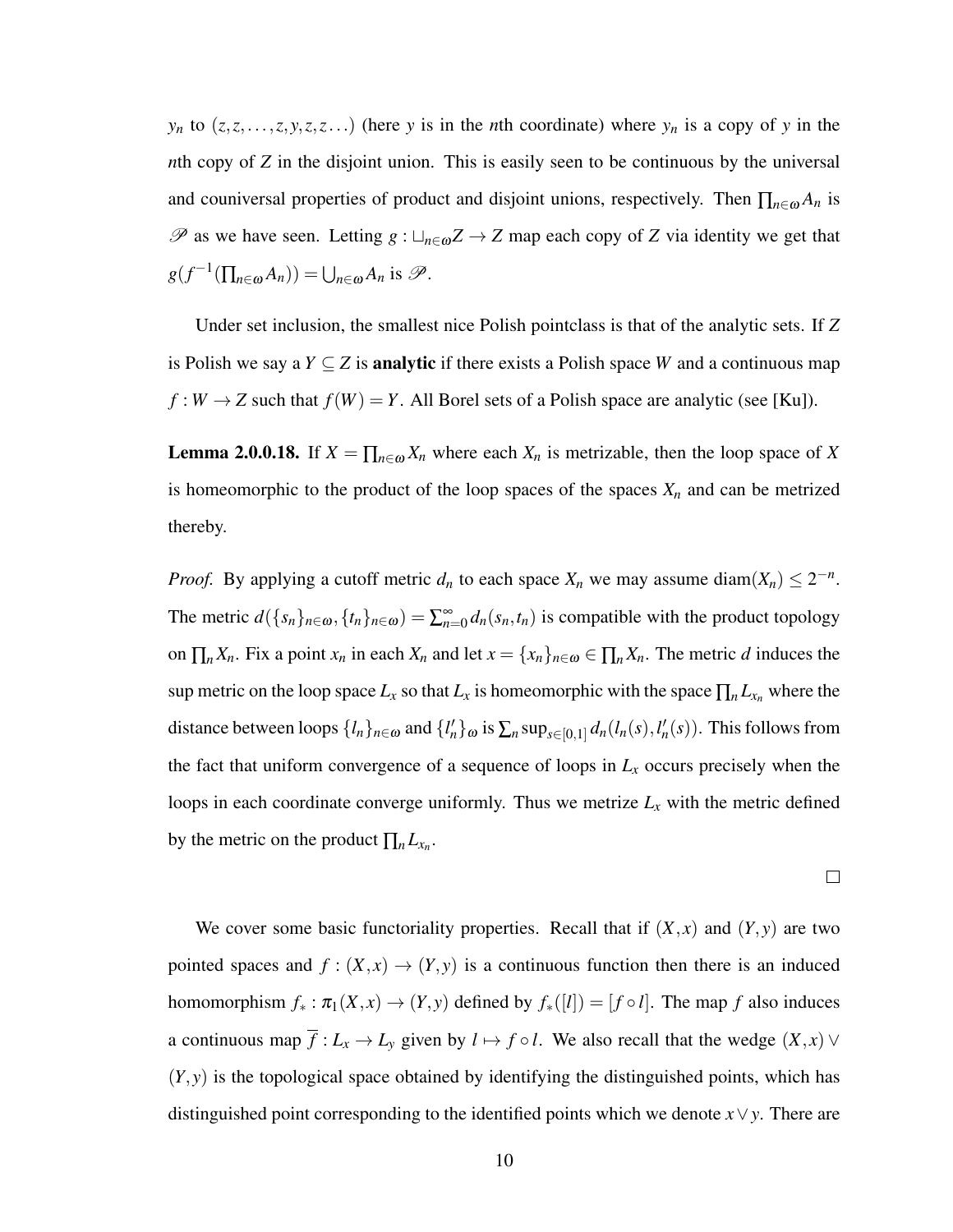obvious inclusion maps from the spaces  $(X, x)$  and  $(Y, y)$  to the wedge as well as retraction maps from the wedge to the two spaces.

## Proposition 2.0.0.19. *The following closure properties hold:*

- *1. If*  $f : (X, x) \rightarrow (Y, y)$  *is continuous,*  $\mathcal P$  *is a pointclass closed under continuous preim*ages and  $G \leq \pi_1(X,x)$  is  $\mathscr{P}$ , then  $(f_*)^{-1}(G)$  is also  $\mathscr{P}$ .
- *2. If*  $G_0 \leq \pi_1(X, x)$  *and*  $G_1 \subseteq \pi_1(Y, y)$  *are both of pointclass*  $\mathscr P$  *and*  $\mathscr P$  *is closed under products, then*  $G_0 \times G_1 \leq \pi_1(X \times Y, (x, y)) \simeq \pi_1(X, x) \times \pi_1(Y, y)$  *is*  $\mathcal{P}$ *.*
- *3. If*  $f : (X,x) \to (Y,y)$  *is continuous between Polish spaces and*  $\mathcal P$  *is nice and*  $G \leq$  $\pi_1(X, x)$  *is*  $\mathscr P$  *then*  $f_*(G)$  *is*  $\mathscr P$ *.*
- *4. If*  $G_0 \leq \pi_1(X, x)$  *and*  $G_0 \leq \pi_1(Y, y)$  *are*  $\mathcal{P}$ *, with*  $\mathcal{P}$  *nice, then the subgroup generated by the images of G*<sub>0</sub> *and G*<sub>1</sub> *under the inclusion maps is*  $\mathscr P$  *in*  $(X, x) \vee (Y, y)$ *.*

*Proof.* (1) We notice that  $\bigcup (f_*)^{-1}(G) = \overline{f}^{-1}(\bigcup G)$ .

(2) This follows from lemma 2.0.0.18, and applies to countable products if  $\mathscr P$  is closed under countable products.

(3) The map *f* induces the continuous map  $\overline{f}$  from  $L_x$  to  $L_y$  by composition. The image of  $\bigcup G$  under this map is  $\mathscr P$  because  $\mathscr P$  is nice, and  $\bigcup f_*(G) = [\overline{f}(\bigcup G)].$ 

(4) Follows immediately, since  $\bigcup \langle i_{X*}(G_0) \cup i_{Y*}(G_1) \rangle = \bigcup \langle [i_X(\bigcup G_0) \cup i_Y(\bigcup G_1)] \rangle$  is evidently  $\mathscr{P}$ .  $\Box$ 

The following theorem gives a catalogue of closure properties for nice subgroups.

**Theorem 2.0.0.20.** *Let*  $f : (X, x) \rightarrow (Y, y)$  *be a continuous function between Polish spaces and let*  $\mathscr P$  *be a nice pointclass. The following hold.* 

1. If 
$$
H \leq \pi_1(Y, y)
$$
 is  $\mathscr{P}$  then  $f_*^{-1}(H) \leq \pi_1(X, x)$  is  $\mathscr{P}$ .

2. *If*  $G \leq \pi_1(X,x)$  *is*  $\mathscr{P}$  *then*  $f_*(G) \leq \pi_1(Y,y)$  *is*  $\mathscr{P}$ *.*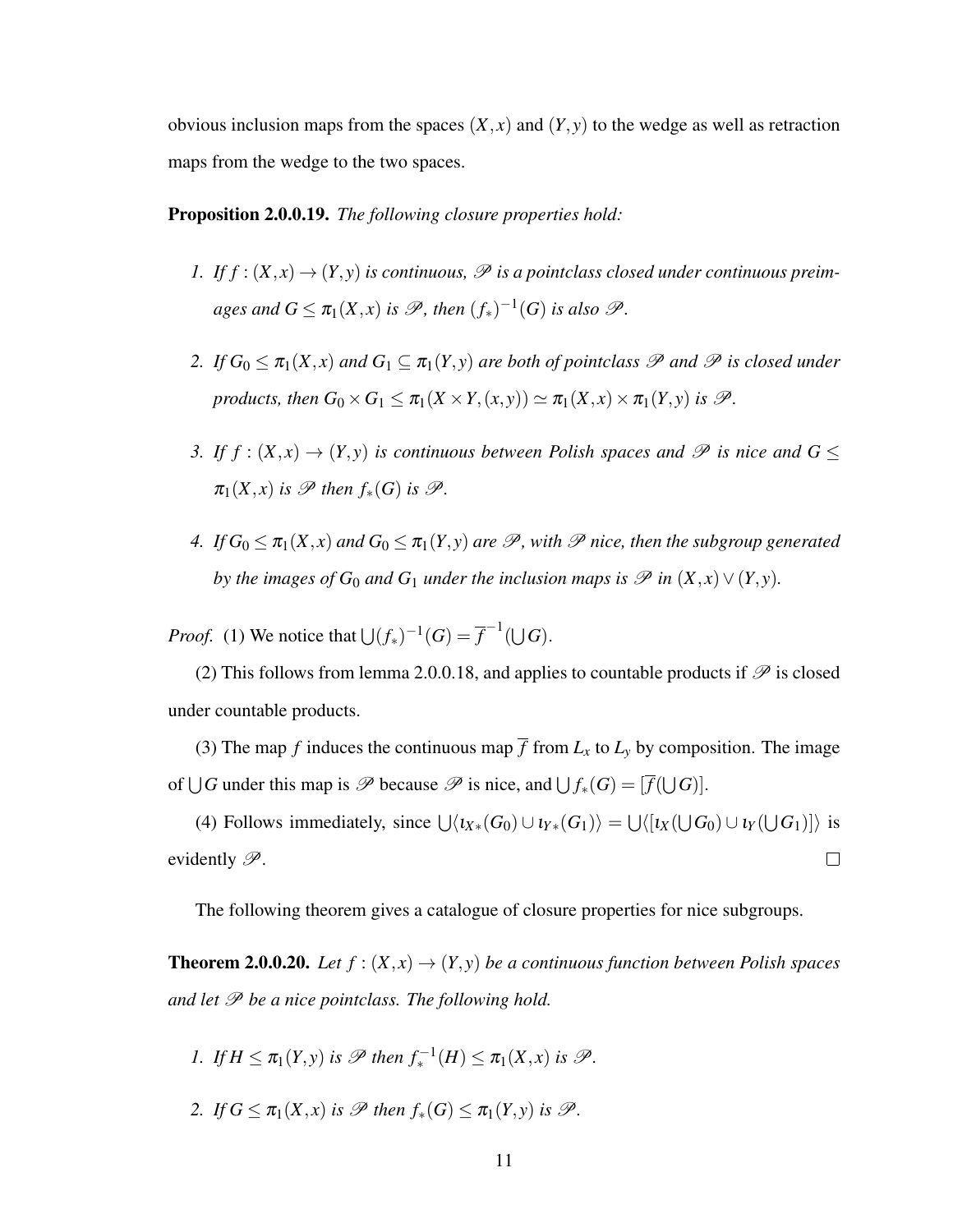- *3. The subgroups* 1 *and*  $\pi_1(X, x)$  *are analytic.*
- *4. If*  $G_n \leq \pi_1(X, x)$  *are*  $\mathscr P$  *then so are*  $\bigcap_{n \in \omega} G_n$  *and*  $\langle \bigcup_{n \in \omega} G_n \rangle$ *.*
- *5. Countable subgroups of*  $\pi_1(X, x)$  *are analytic.*
- *6. If*  $G \leq \pi_1(X, x)$  *is*  $\mathcal{P}$  *then so is*  $\langle \langle G \rangle \rangle$ *.*
- *7.* If G is  $\mathscr P$  then so is any conjugate of G.
- 8. If  $w(x_0,...,x_k)$  *is a reduced word in the free group*  $F(x_0,...,x_k)$  *and the groups*  $G_0, \ldots, G_k \leq \pi_1(X, x)$  are  $\mathscr P$  then so is the subgroup  $\langle \{w(g_0, g_1, \ldots, g_k)\}_{g_i \in G_i} \rangle$ .
- *9. If*  $G, H \leq \pi_1(X, x)$  *are*  $\mathcal P$  *then so is the subgroup*  $[G, H]$ *.*
- *10. If G is*  $\mathscr P$  *we have that each countable index term of the derived series*  $G^{(\alpha)}$  *and each term of the lower central series*  $G_n$  *are*  $\mathscr P$ *. Recall that the derived series is defined by letting*  $G^{(0)} = G$ ,  $G^{(\alpha+1)} = [G^{(\alpha)}, G^{(\alpha)}]$  *and*  $G^{(\beta)} = \bigcap_{\alpha < \beta} G^{(\alpha)}$  *if*  $\beta$  *is a limit ordinal. The lower central series is defined by letting*  $G_0 = G$  *and*  $G_{n+1} = [G, G_n]$ *.*

*Proof.* Claim (1) follows from (1) in Proposition 2.0.0.19. Claim (2) is claim (3) in Proposition 2.0.0.19. For (3) we have that  $\pi_1(X, x)$  is a closed subgroup and 1 is the subgroup generated by the constant map to *x*, and so is analytic by Lemma 2.0.0.14 (since a singleton is closed in  $L_x$ ). Claim (4) follows from the definition of nice pointclasses and Lemma 2.0.0.14. Claim (5) follows from the fact that singletons are closed in  $L<sub>x</sub>$  and claim (4). Claim (6) is an instance of Lemma 2.0.0.15. Claim (7) is an instance of Lemma 2.0.0.12. For claim (8) we notice that the map  $w : \prod_{i=0}^{k} L_x \to L_x$  given by  $(l_0, \ldots, l_k) \mapsto w(l_0, \ldots, l_k)$ is continuous, and so  $\{w(l_0,...,l_k)\}_{l_i\in\bigcup G_i}$  is a  $\mathscr P$  subset in  $L_x$  and the claim follows from Lemma 2.0.0.14. Claim  $(9)$  is an instance of claim  $(8)$ . For claim  $(10)$  we iterate claim  $(9)$ , applying claim (4) at limit ordinals.  $\Box$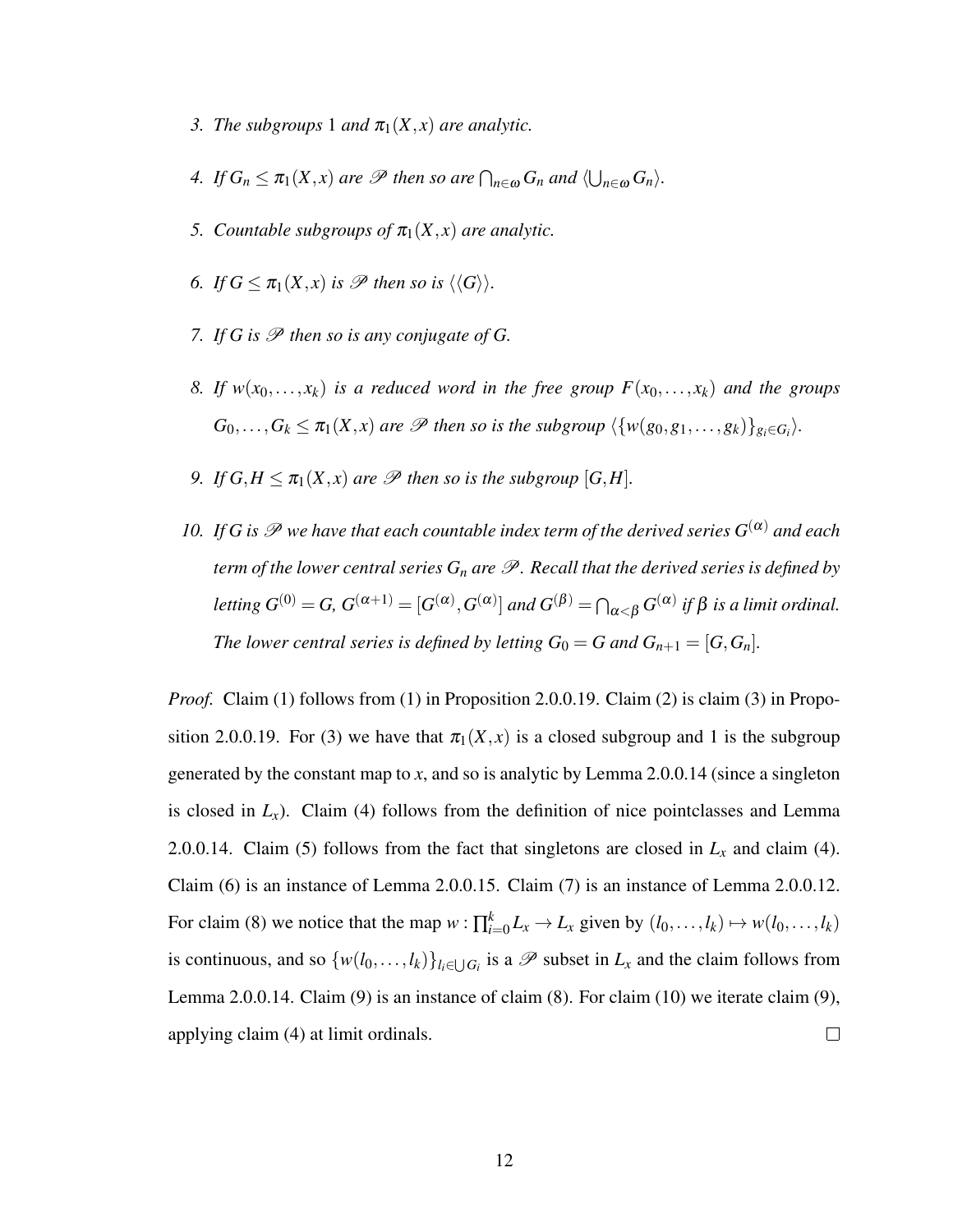#### Chapter 3

#### Some General Theorems

We begin with some definitions. If *Z* is a topological space, we say that  $Y \subseteq Z$  is nowhere dense if  $\overline{Y} \subseteq Z$  has empty interior, *Y* is meager if it is a union of countably many nowhere dense sets in *Z*, *Y* has the property of Baire (abbreviated BP) if there exists an open set *O* ⊆ *Z* such that  $Y\Delta O = (Y - O) \cup (O - Y)$  is meager, and *Y* is **comeager** if *Z* − *Y* is meager. We say a pointclass  $\mathscr P$  on Polish spaces has the property of Baire if each set in  $\mathscr P$  has the property of Baire. For example, the pointclass of open sets obviously has BP. In fact, the class of analytic sets also has BP. Recall that a loop in a space is essential if it is not nulhomotopic.

The following was proven in [P], using a result from [M].

**Lemma 3.0.0.21.** Suppose  $\approx$  is an equivalence relation on the Cantor set  $\{0,1\}^{\omega}$  such that if  $\alpha$  and  $\beta$  differ at exactly one coordinate then  $\alpha \approx \beta$  fails. If  $\approx$  has the property of Baire as a subset of  $\{0,1\}^{\omega} \times \{0,1\}^{\omega}$ , then  $\approx$  has  $2^{\aleph_0}$  many equivalence classes.

## Throughout the rest of Section 3 we assume *X* is path connected and Polish.

**Theorem 3.0.0.22.** *Suppose that*  $G \leq K \leq \pi_1(X, x)$  *with* G of pointclass  $\mathcal P$  and K closed, *that*  $\mathscr P$  *has BP and is closed under continuous preimages in Polish spaces, and that there* exist arbitrarily small loops at x which are in  $\bigcup K$  and not in  $\bigcup G.$  Then  $K/G$  has cardinality 2 ℵ0 *.*

*Proof.* Assume the hypotheses and let  $\{l_n\}_{n \in \omega}$  be a sequence of loops at *x* in  $\bigcup (K - G)$ such that the diameter of  $l_n$  is  $\leq 2^{-n}$ . Let  $l_n^0$  be the constant loop at *x* and let  $l_n^1$  be the loop *l*<sub>*n*</sub>. Given an element  $\alpha \in \{0,1\}^{\omega}$  we define  $l^{\alpha}$  to be the loop  $l_0^{\alpha(0)}$  $\alpha^{(0)}$  \*  $(l_1^{\alpha(1)}$  $\frac{\alpha(1)}{1} * (l_2^{\alpha(2)}$  $\frac{a(2)}{2} * (\cdots))$ (which must also be in  $\bigcup K$  as *K* is closed). In other words,  $l^{\alpha}$  restricted to the interval  $[0, \frac{1}{2}]$  $\frac{1}{2}$  is either the constant loop or *l*<sub>0</sub> in case  $\alpha(0)$  is 0 or 1 respectively,  $l^{\alpha}$  restricted to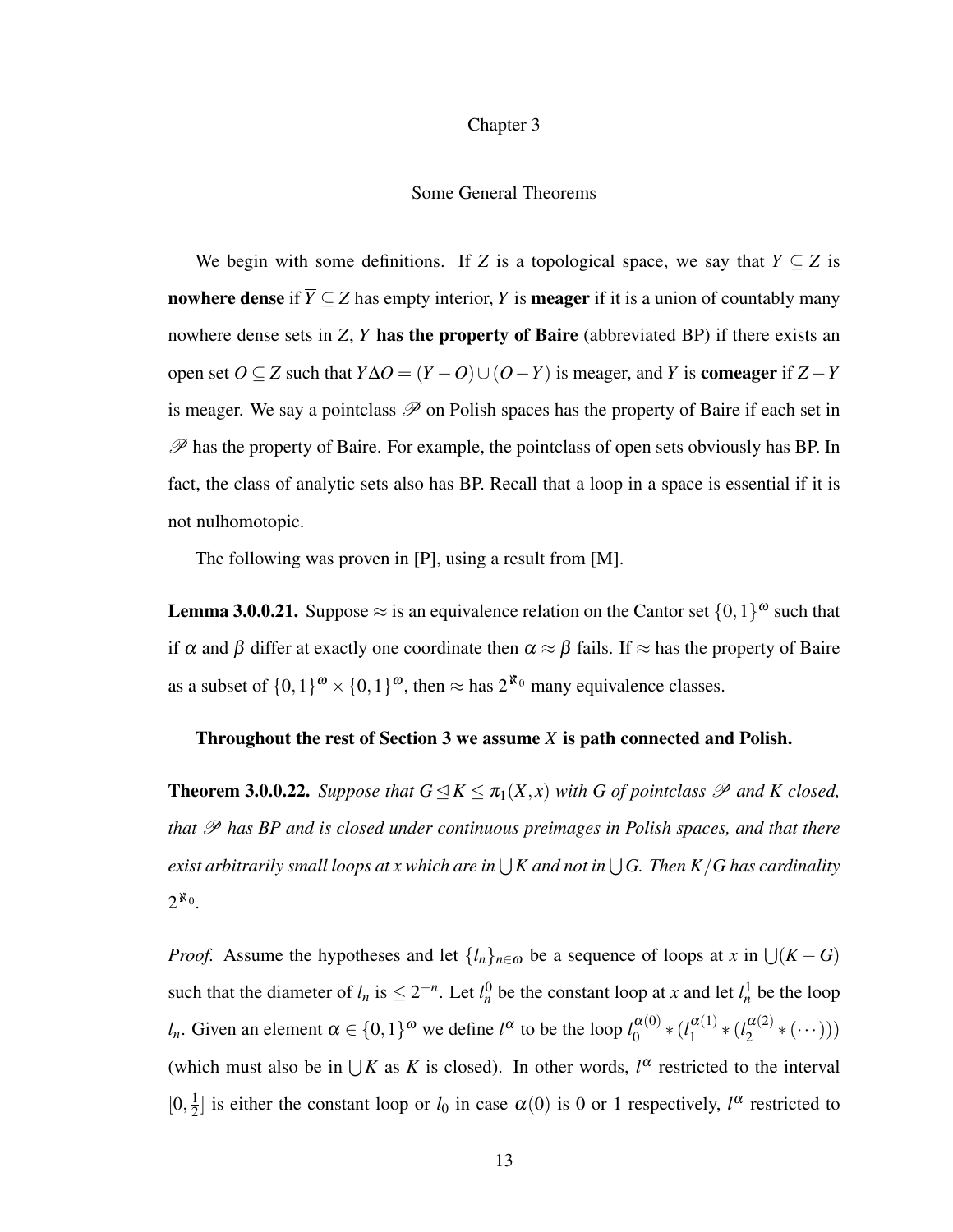the interval  $\left[\frac{1}{2}\right]$  $\frac{1}{2}, \frac{3}{4}$  $\frac{3}{4}$  is either the constant loop or  $l_1$  in case  $\alpha(1)$  is 0 or 1 respectively, etc. The function from the Cantor set  $\{0,1\}^{\omega}$  to  $L_x$  given by  $\alpha \mapsto l^{\alpha}$  is clearly continuous. For *l*,*l*<sup> $'$ </sup> ∈ *L*<sub>*x*</sub> letting *l* ∼ *l*<sup> $'$ </sup> if and only if [*l*]*G* = [*l'*]*G*, we have by Lemma 2.0.0.3 that ∼⊆ *L*<sub>*x*</sub> × *L*<sub>*x*</sub> is of pointclass  $\mathscr P$ . Defining an equivalence relation  $\approx$  on  $\{0,1\}^\omega$  so that  $\alpha \approx \beta$  if and only if  $l^{\alpha} \sim l^{\beta}$ , we see that  $\approx \subseteq \{0,1\}^{\omega} \times \{0,1\}^{\omega}$  is of pointclass  $\mathscr P$  as a continuous preimage. As  $\mathscr P$  has BP we know that  $\approx$  has BP. By Lemma 3.0.0.21 we shall be done if we show that if  $\alpha$  and  $\beta$  differ at exactly one point then  $\alpha \approx \beta$  fails. Suppose that  $\alpha(n) \neq \beta(n)$  and that  $\alpha(m) = \beta(m)$  whenever  $m \neq n$  and that  $l^{\alpha} \approx l^{\beta}$ . Letting without loss of generality  $\alpha(n) = 1$  and  $\beta(n) = 0$  we see that  $[(l^{\beta})^{-1}l^{\alpha}] \in G$ . Let  $h = l_{n+1}^{\alpha(n+1)}$  $\alpha(n+1)$  \*  $(l_{n+2}^{\alpha(n+2)})$  $\frac{a(n+2)}{n+2}$   $\ast$   $(\cdots)$ ) and  $g = l_0^{\alpha(0)}$  $\alpha^{(0)}$  \*  $(l_1^{\alpha(1)}$  $\binom{\alpha(1)}{1}$  \*  $(\cdots l_{n-1}^{\alpha n-1}) \cdots$ ). Then  $[(l^{\beta})^{-1}l^{\alpha}] = [h^{-1} * g^{-1} * g * l_n * h] = [h^{-1} * l_n * h] \in$ *G*, so by normality of *G* in *K* we have  $[l_n] \in G$ , a contradiction. Thus there are at least  $2^{\aleph_0}$ many elements in  $K/G$  by the above lemma, and there are at most  $2^{k_0}$  elements because there are at most  $2^{k_0}$  loops at *x*.  $\Box$ 

**Theorem 3.0.0.23.** *Suppose X is locally path connected. If*  $G \trianglelefteq \pi_1(X,x)$  *is*  $\mathcal P$  *and*  $\mathcal P$ *is nice with BP, then*  $\pi_1(X,x)/G$  *is either of cardinality*  $\leq$   $\aleph_0$  *(in case G is open) or of cardinality*  $2^{\aleph_0}$  (in case G is not open).

*Proof.* If *G* is open then the collection of left cosets  $\{[l]G\}_{l \in L_x}$  is a covering of  $L_x$  by pairwise disjoint open sets, and since  $L_x$  is separable we know that the collection  $\{[l]G\}_{l\in L_x}$  is countable. Supposing on the other hand that *G* is not open, we have by the contrapositive of Lemma 2.0.0.8 that there must exist some point  $y \in X$  such that for any open neighborhood *U* of *y* there is a loop in *U* which is not in *G*. Since *X* is locally path connected we get a sequence of loops  $\{l_n\}_{n\in\omega}$  based at *y* which are not in *G*. Considering *G* as a subgroup of  $\pi_1(X, y)$  we see that *G* is  $\mathscr P$  since  $\mathscr P$  is nice, and thus we have satisfied the hypotheses of Theorem 3.0.0.22 and we are done.  $\Box$ 

The above may be strengthened if *X* is also compact. Recall that a Peano continuum is a path connected, locally path connected compact metric space.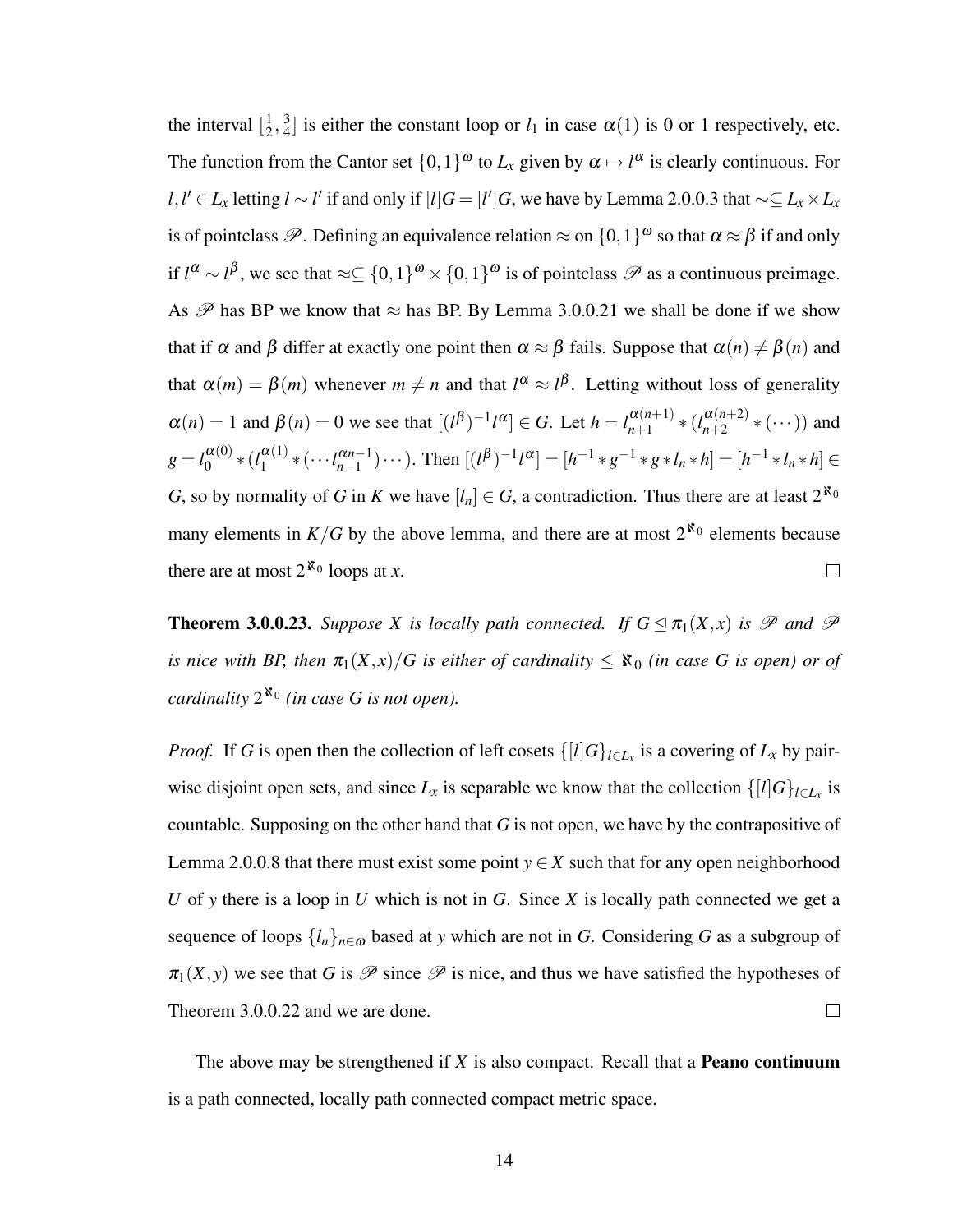**Theorem 3.0.0.24.** If X is a Peano continuum and  $G \leq \pi_1(X,x)$  is  $\mathscr P$  with  $\mathscr P$  nice with BP, then  $\pi_1(X,x)/G$  is either finitely generated (in case G is open) or of cardinality  $2^{\aleph_0}$  (in *case G is not open).*

*Proof.* By the previous theorem we need only show that  $\pi_1(X)/G$  is finitely generated if *G* is open. For this we will use a theorem from [CC] which will require a definition. Let  $\phi : \pi_1(X) \to H$  be a group homomorphism. We say an open cover  $\mathscr U$  is 2-set simple rel  $\phi$ if each element of  $\mathcal U$  is path connected and any loop in the union of two elements of  $\mathcal U$  is in the kernel of  $\phi$ . This property of a cover implies that for any nerve associated with with  $\mathscr U$  there is a homomorphism from the fundamental group of the nerve with the same image as  $\phi$ . The following is a part of Theorem 7.3 in [CC]:

**Theorem.** Let *X* be path connected,  $\phi : \pi_1(X) \to H$  a homomorphism and  $\mathcal{U}$  a 2-set simple cover rel  $\phi$ . If  $\mathscr U$  is finite then  $\phi(\pi_1(X))$  is finitely generated.

Now, assuming *G* is open we get by Lemma 2.0.0.6 an open cover  $\mathcal{U}_1$  for *X* such that any loop contained in an element of  $\mathcal{U}_1$  is in *G*. Let  $\varepsilon > 0$  be a Lebesgue number for the cover  $\mathcal{U}_1$  and let  $\mathcal{U}_2$  be a cover of *X* by open balls of redius  $\frac{\varepsilon}{4}$ . By local path connectedness let  $\mathscr U$  be an open cover of  $X$  by path connected sets, each of which is contained in an element of  $\mathcal{U}_2$ . By compactness we may pick  $\mathcal U$  to be finite, and it is clear that  $\mathcal U$  is 2-set simple rel the quotient projection  $\pi_1(X) \to \pi_1(X)/G$ . We are done by the theorem of Cannon and Conner that is quoted above.  $\Box$ 

The conclusion of Theorem 3.0.0.24 cannot be strengthened by replacing "finitely generated" by "finitely presented" by the following basic example.

Example 3.0.0.25. Let *X* be the bouquet of two circles and *G* be a 2-generated group which is not finitely presented (for example, the lamplighter group). The fundamental group  $\pi_1(X)$  is the free group of rank 2. Let  $\phi : \pi_1(X) \to G$  be the homomorphism given by taking each of the free generators of  $\pi_1(X)$  to a distinct generator of *G*. The space *X* is a semilocally simply connected Peano continuum and  $\text{ker}(\phi)$  is open by Proposition 8, but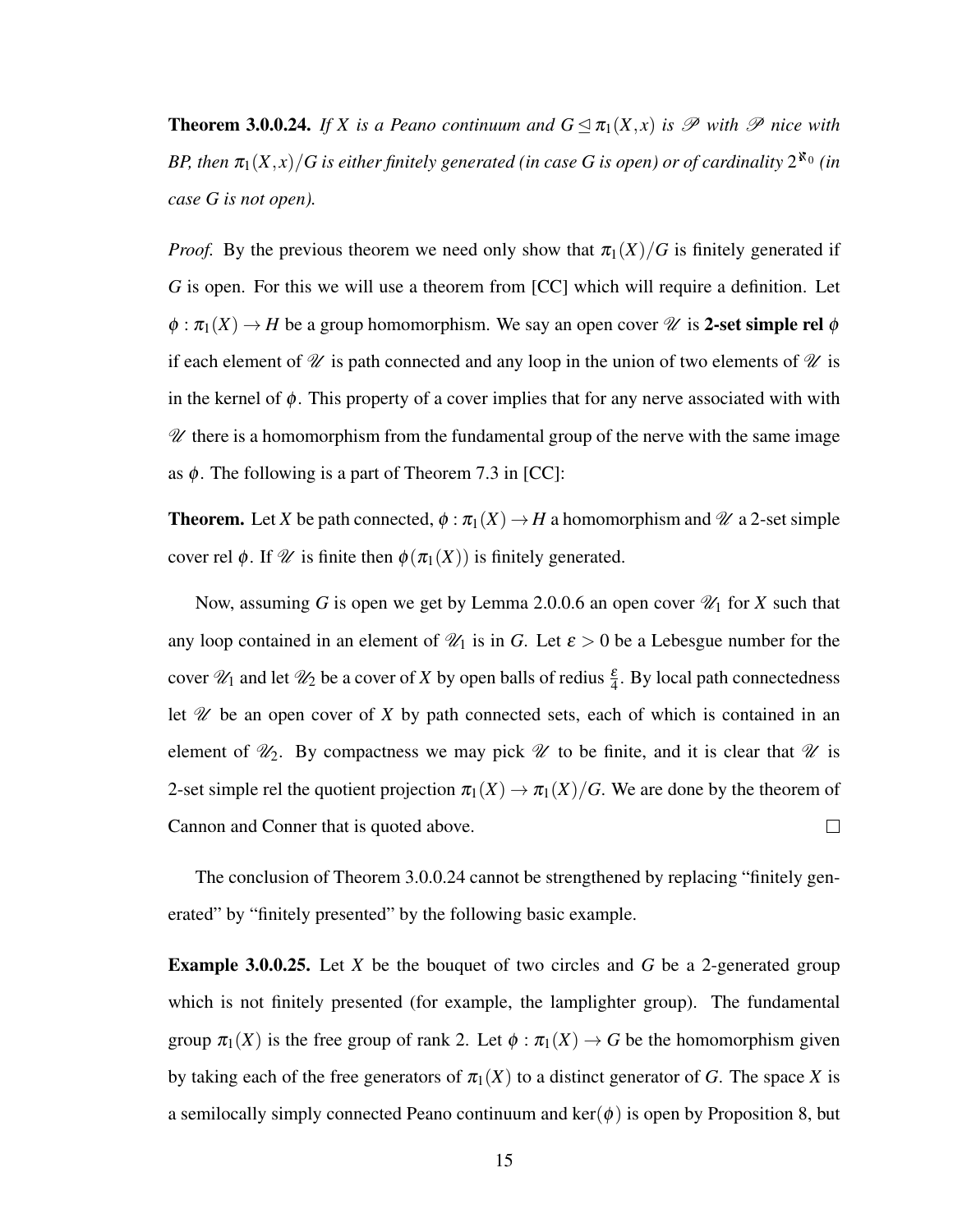$\pi_1(X)/\text{ker}(\phi) \simeq G$  is not finitely presented. Similar examples can be given by replacing the number 2 by any finite number  $\geq 2$  and letting G be replaced by any other *n*-generated group which is not finitely presented.

The above theorems can be refined. Towards this we give the following technical lemma.

**Lemma 3.0.0.26.** Let  $\mathcal{P}$  be a pointclass with BP which is closed under continuous preimages between Polish spaces. Let *X* be a path connected Polish space (as we have been assuming throughout this section). Suppose  $N \le K \le \pi_1(X, x)$  is such that  $\bigcup N = \bigcup_{n=0}^{\infty} N_n$ with each  $N<sub>n</sub>$  closed under inverses and homotopy and containing the trivial loop, and that *K* is closed. Assume also that  $N_nN_m \subseteq N_{n+m}$ . If each  $N_n$  is  $\mathscr P$  and there exist loops at *x* of arbitrarily small diameter in  $\bigcup K$  not contained in  $N_n$ , then  $K/N$  is of cardinality  $2^{\aleph_0}$ .

*Proof.* Let  $\varepsilon > 0$  be given. By the proof of Theorem 3.0.0.22 we need only show that there is a loop at *x* in  $\bigcup K$  of diameter less than  $\varepsilon$  that is not in  $\bigcup N$ , since *N* is  $\mathscr{P}$ . For contradiction we assume that no such loop exists. For each loop in  $\bigcup K$  of diameter less than  $\varepsilon$  let  $\phi$  map that loop to the minimal *k* such that  $l \in N_k$ . For two loops  $l_1, l_2$  of radii less than  $\varepsilon$  we have that  $\phi(l_1 * l_2) \leq \phi(l_1) + \phi(l_2)$  and  $\phi(l_1) = \phi(l_1^{-1})$  $\binom{-1}{1}$ . Let  $\{l_n\}$  be a sequence of loops such that  $\text{diam}(l_n) < \varepsilon 2^{-n}$  and that  $\phi(l_1) > 1$  and  $\phi(l_n) > n + \sum_{m=0}^{n-1}$  $_{m=0}^{n-1}$   $\phi$  (*l<sub>m</sub>*). In particular none of the  $l_n$  is nullhomotopic. Define  $l^\alpha$  as before for each  $\alpha$  in the Cantor set. Abuse notation by letting  $\phi: \{0,1\}^{\omega} \to \omega$  be defined by  $\phi(\alpha) = \phi(l^{\alpha})$ .

Let  $E_n = \{\alpha \in \{0,1\}^\omega : l^\alpha \in N_n\}$ . As we are assuming that there is no loop in  $\bigcup K$  of diameter less than  $\varepsilon$  that is not in  $\bigcup N$ , we have in particular that  $\bigcup_{n=0}^{\infty} E_n = \{0,1\}^{\omega}$ . We will derive our contradiction if we show that each  $E_n$  is meager, which would imply that  $\{0,1\}^{\omega}$ is meager in itself. Each  $E_n$  is clearly  $\mathscr{P}$ , and so has the property of Baire. Supposing  $E_n$ is not meager there exists a nonempty open set in which  $E<sub>n</sub>$  is comeager. In particular there exists a basic open set  $U(\delta_0,\ldots,\delta_k) = \{\alpha \in \{0,1\}^\omega : \alpha(0) = \delta_0,\ldots,\alpha(k) = \delta_k\}$  such that  $E_n \cap U(\delta_0, \ldots, \delta_k)$  is comeager in  $U(\delta_0, \ldots, \delta_k)$ . For each  $p \geq k+1$  let  $\mathcal{D}_p : U(\delta_0, \ldots, \delta_k) \to$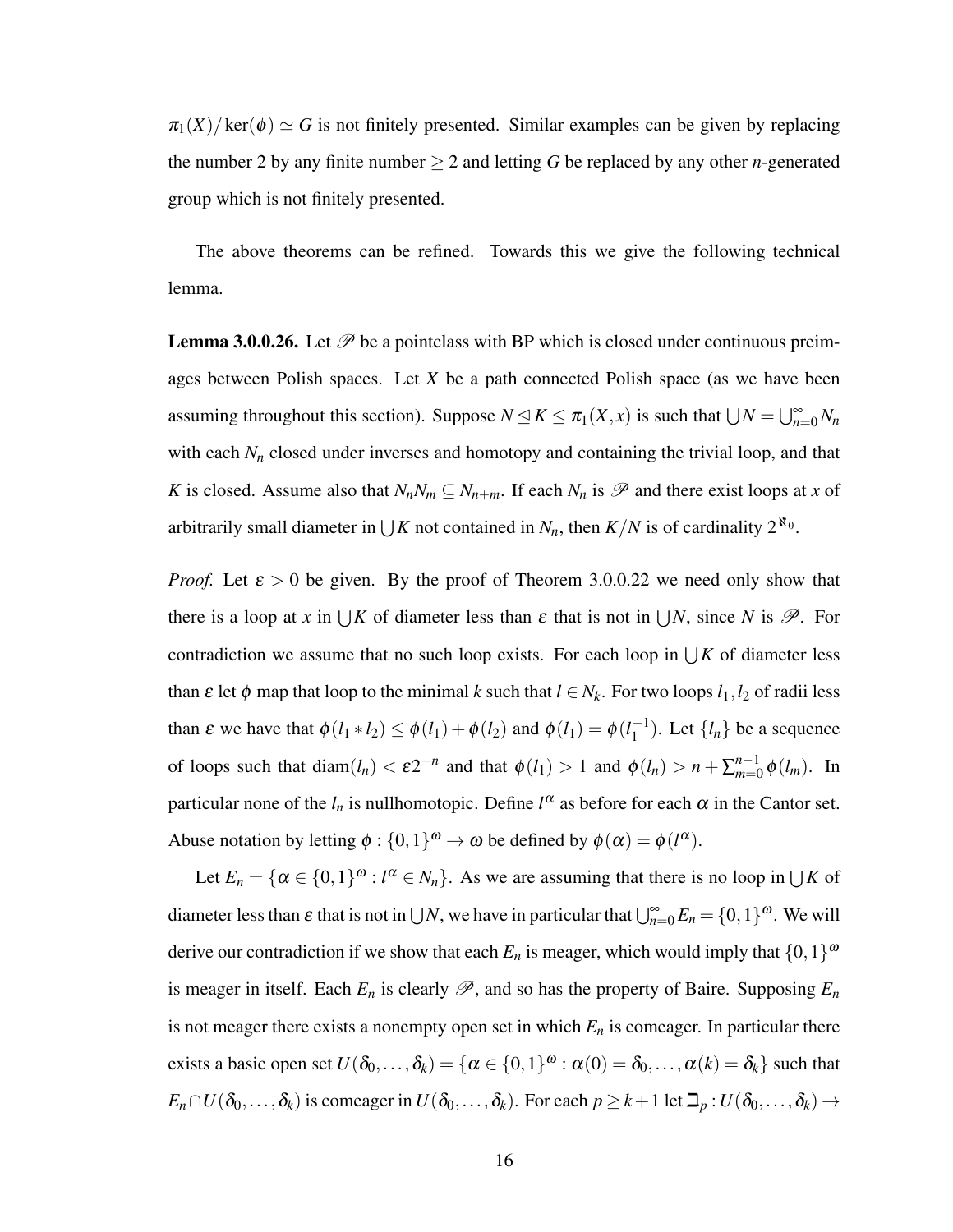$U(\delta_0,\ldots,\delta_k)$  be the homeomorphism that changes the *p* coordinate. Then  $U(\delta_0,\ldots,\delta_k)$  $\Box_p(E_n)$  is meager for each  $p \geq k+1$ . Then in fact there exists  $\alpha \in U(\delta_1,\ldots,\delta_k)$  such that switching finitely many of the coordinates beyond the *k*th coordinate gives an element of *E<sub>n</sub>*. It cannot be that the support of  $\alpha$  is finite, for if  $N \in \omega$  is a bound on the support of  $\alpha$  (we can assume  $N > 2n$ ), then  $n \ge \phi(l^{\alpha} * f_{N+1}) \ge \phi(l_{N+1}) - \phi(l^{\alpha}) > N + 1 - n > n$ , a contradiction. Thus taking a subsequence of the  $l_n$ , we may assume that  $\alpha = (1,1,...)$  and that  $U(\delta_1,\ldots,\delta_k) = \{0,1\}^\omega$ . We assume that this subsequence was the original sequence.

Let 
$$
\beta_k, \gamma_k \in \{0, 1\}^{\omega}
$$
 be given by  $\beta_k(m) = \begin{cases} 0 \text{ if } m < k \\ 1 \text{ if } m \ge k \end{cases}$  and  $\gamma_k(m) = \begin{cases} 1 \text{ if } m < k \\ 0 \text{ if } m \ge k \end{cases}$ .  
We have that  $\phi(\gamma_k) \ge k$  and  $\phi(\beta_k) \ge \phi(\gamma_k) - \phi(\alpha) \ge k - \phi(\alpha)$ , so that if  $k = 2n + 1$  we have on the one hand that  $\beta_k \in E_n$  and on the other hand  $\phi(\beta_k) \ge k - \phi(\alpha) \ge (2n + 1) - n$ , a contradiction.

This gives the following:

**Theorem 3.0.0.27.** Let  $\mathcal{P}$  be nice with BP and X be a Peano continuum. There does not *exist a strictly increasing infinite sequence of*  $\mathscr P$  *normal subgroups*  $\{G_n\}_{n\in\omega}$  *of*  $\pi_1(X)$  *such that*  $\bigcup_{n \in \omega} G_n = \pi_1(X)$ *.* 

*Proof.* For each  $n \in \omega$  let the set of loops  $\bigcup G_n$  play the role of the  $N_n$  in the previous lemma. If  $\pi_1(X, x)/G_n$  is finitely generated for some *n*, then the sequence  $\{N_n\}_{n\in\omega}$  cannot be strictly increasing. Then  $\pi_1(X,x)/G_n$  must be uncountable for each *n*, and so there exist arbitrarily small loops not in each  $G_n$  by the proof of Theorem 3.0.0.23. By picking an appropriate basepoint by local path connectedness, we are done by the previous lemma.  $\Box$ 

**Example 3.0.0.28.** The dual analog of the previous theorem does not hold: there exists a Peano continuum with an infinite strictly descending chain of analytic (in fact closed) normal subgroups whose intersection is the trivial subgroup. The example can be constructed as follows. Let *P* be a projective plane and  $X = \prod_{\omega} P$ . Then *X* is a Peano continuum whose fundamental group is isomorphic to the countably infinite product of  $\mathbb{Z}/2$  which we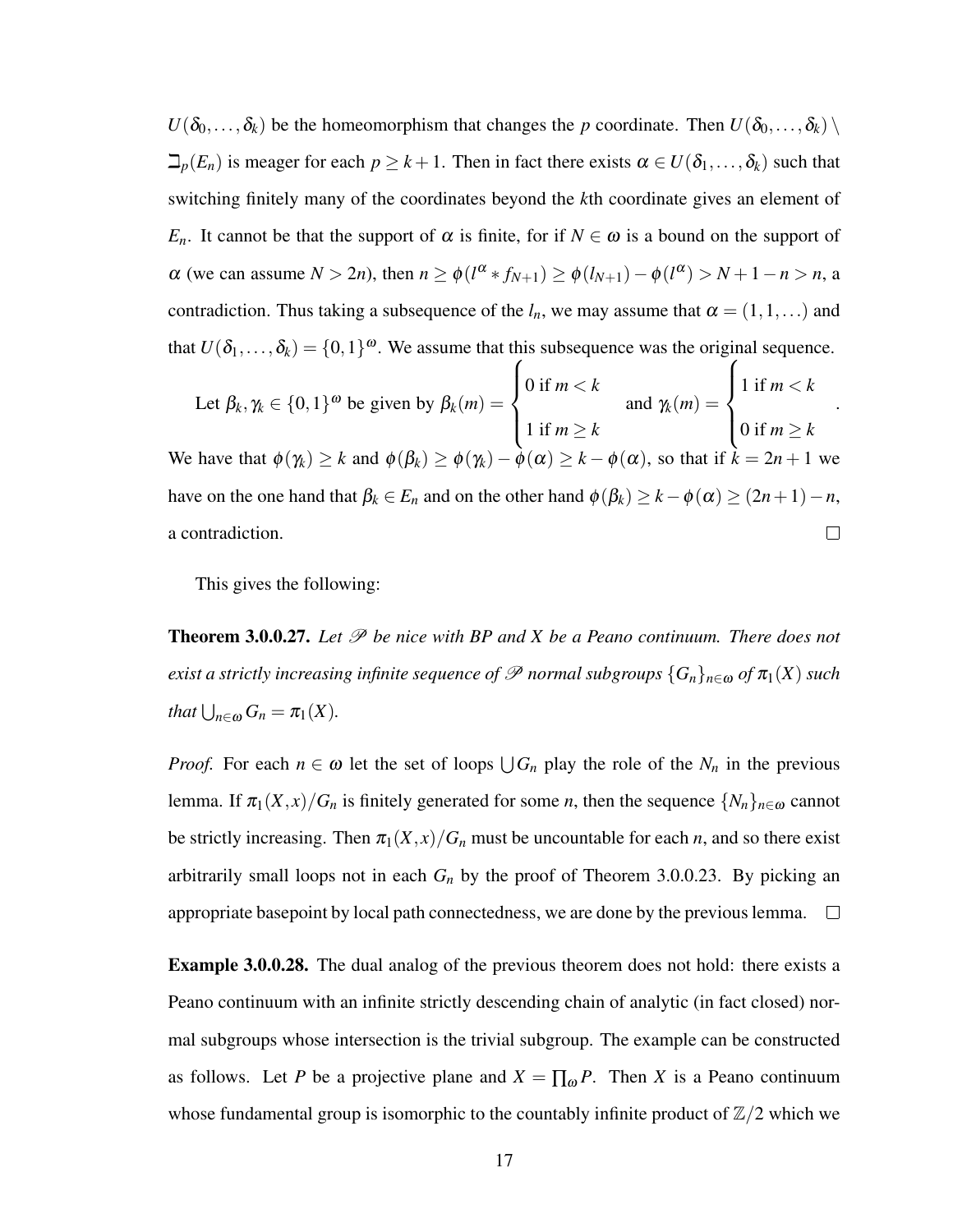may denote  $\{0,1\}^{\omega}$ . We change the superscript  $\omega$  for  $\mathbb Q$  and the group  $\{0,1\}^{\mathbb Q}$  remains unchanged since the cardinality of  $\omega$  and  $\mathbb Q$  are the same. Given any subset  $S \subseteq \mathbb Q$  the subgroup of  $\pi_1(X)$  corresponding to the subgroup  $\{\alpha\in\{0,1\}^\mathbb{Q}:\alpha(q)=1\Rightarrow q\in S\}\leq\{0,1\}^\mathbb{Q}$ is closed. For each  $r \in \mathbb{R}$  let  $G_r \leq \pi_1(X)$  be the subgroup corresponding to the subgroup  $\{\alpha \in \{0,1\}^{\mathbb{Q}} : \alpha(q) = 1 \Rightarrow q < r\}.$  Then each  $G_r$  is a closed subgroup and the following hold:

- 1.  $r_n \nearrow r$  implies  $\bigcup_n G_{r_n} \leq G_r$
- 2.  $r_n \searrow r$  implies  $\bigcap_n G_{r_n} = G_r$
- 3.  $\bigcap_{r \in \mathbb{R}} G_r$  is the trivial subgroup

Picking a sequence  $r_n \searrow -\infty$  gives a strictly descending sequence of normal analytic subgroups  $G_{r_n}$  as claimed. The subgroup  $\bigcup_{r \in \mathbb{R}} G_r$  cannot be equal to  $\pi_1(X)$  (else we could pick any sequence  $r_n \nearrow \infty$  and the ascending chain  $G_{r_n}$  would contradict the previous theorem). For example the sequence over  $\mathbb Q$  which is constantly 1 is not in  $\bigcup_{r \in \mathbb R} G_r$ .

We name some of the numerous applications of the above theorems.

Theorem 3.0.0.29. *Suppose X is a locally path connected, connected Polish space. The following groups are of cardinality*  $2^{k_0}$  *or*  $\leq$   $k_0$ *, and in case X is compact they are of cardinality* 2 <sup>ℵ</sup><sup>0</sup> *or are finitely generated.*

*1.*  $\pi_1(X)$ 

- 2.  $\pi_1(X)/(\pi_1(X))^{(\alpha)}$  for any  $\alpha < \omega_1$  (derived series)
- *3.*  $\pi_1(X)/(\pi_1(X))_n$  for any  $n \in \omega$  *(lower central series)*
- *4.*  $\pi_1(X)/N$  where N is the normal subgroup generated by squares of elements, cubes *of elements, or n-th powers of elements*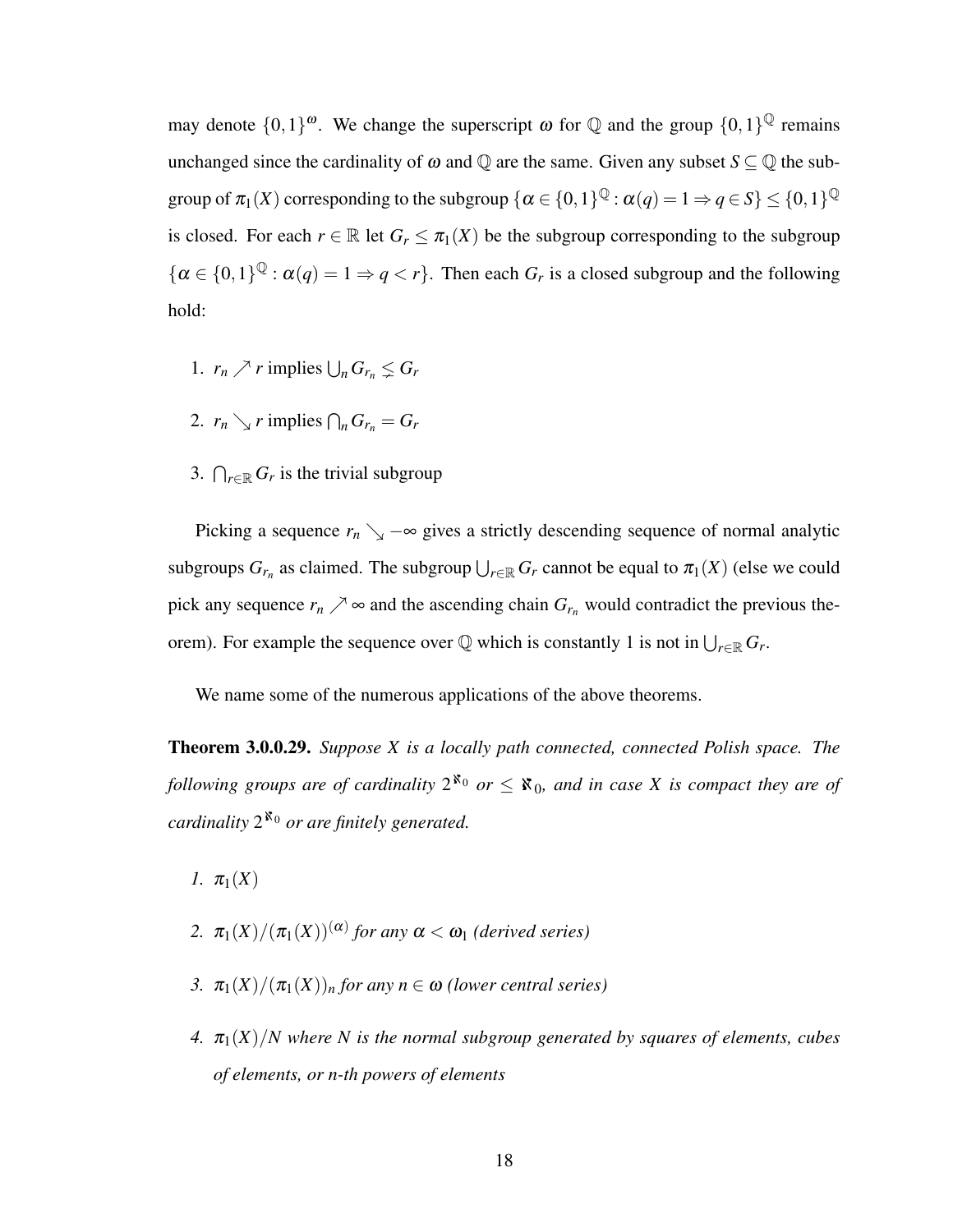*In case X is compact then countability of the fundamental group is equivalent to being finitely presented.*

*Proof.* The noncompact case in parts (1)-(4) immediately follow from Theorem 3.0.0.23. For parts (2)-(4) in the compact case we apply Theorem 3.0.0.24. That  $\pi_1(X)$  would be finitely presented follows from Theorem 7.3 in [CC] in part (1) assuming *X* is compact.  $\square$ 

Part (1) in the compact case is the main result of the papers [Sh] and [P], and part (2) with  $\alpha = 1$  (both compact and noncompact cases) is proven in [CoCo].

We state another result of Continuum Hypothesis type:

**Theorem 3.0.0.30.** *Suppose X is path connected Polish and*  $K \leq \pi_1(X)$  *is*  $G_\delta$ *. Then*  $\pi_1(X)$ has either  $\leq$   $\aleph_0$  or  $2^{\aleph_0}$  many left or right cosets over K.

*Proof.* It is obviously sufficient to prove the claim for left cosets. We have by Lemma 2.0.0.3 that the relation  $E \subseteq L_x \times L_x$  defined by *lEl'* iff  $[l]K = [l']K$  is  $G_\delta$ . Then by a theorem in [Sr] there is a Borel set  $B \subseteq L_x$  such that card( $B \cap [l]K$ ) = 1 for all  $l \in L_x$ . Thus the number of left cosets is precisely the number card $(B)$ . Since a Borel subset of a Polish space does not violate the Continuum Hypothesis we are done.

 $\Box$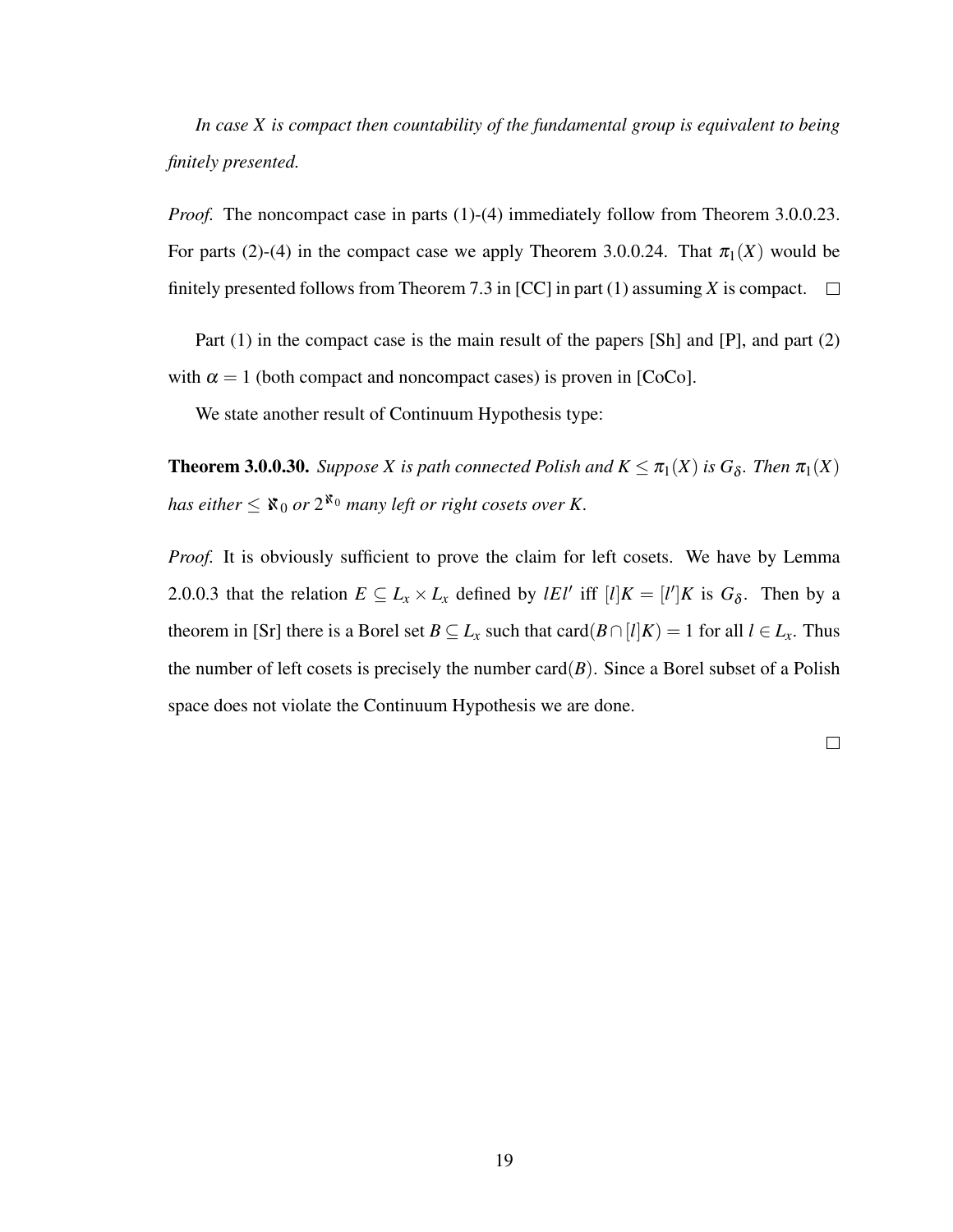## Chapter 4

#### Some Examples of Topologically Defined Subgroups

We give some standard examples, and introduce some new examples, of subgroups of the fundamental group which are topologically defined. These are intended to illustrate the richness of the theory and give a grab-bag of examples to which to apply the theorems.

## 4.1 The Shape Kernel

One well known subgroup of the fundamental group is the shape kernel. We discuss this subgroup by first giving preliminary definitions towards defining the shape group and the shape kernel and then prove that the shape group is a closed subgroup.

We assume some familiarity with geometric simplicial complexes. Given a topological space *X* and a open cover  $\mathcal U$  of *X* let  $N(\mathcal U)$  denote the **nerve** of the cover-that is, the geometric simplicial complex which has a distinct vertex  $v_U$  for every  $U \in \mathcal{U}$  and which contains the *n*-simplex  $[v_{U_0}, v_{U_1}, \ldots, v_{U_n}]$  if and only if  $U_0 \cap U_1 \cap \cdots \cap U_n \neq \emptyset$ . If  $\mathcal V$  is an open cover of *X* that refines  $\mathcal{U}$  (i.e. for each  $V \in \mathcal{V}$  there is a  $U \in \mathcal{U}$  such that  $V \subseteq U$ ) then any map from the vertices of  $N(\mathcal{V})$  to the vertices of  $N(\mathcal{U})$  such that  $v_V \mapsto v_U$  implies *V*  $\subseteq$  *U* extends to a simplicial map from *N*( $\mathcal{V}$ ) to *N*( $\mathcal{U}$ ).

If the topological space has a distinguished basepoint  $x$ , then one can distinguish an element *U* in an open cover  $\mathcal{U}$  such that  $x \in U$ , which in turn gives a distinguished vertex in the nerve  $N(\mathcal{U})$ . With this added structure, if  $\mathcal V$  refines  $\mathcal U$  with distinguished elements *V* and *U* such that  $V \subseteq U$  then a simplicial map as described above extending a vertex assignment satisfying  $v_V \to v_U$ , say  $p_{(\mathscr{V}, V),(\mathscr{U}, U)} : (N(\mathscr{V}), v_V) \to (N(\mathscr{U}), v_U)$  preserves basepoint and is unique up to basepoint preserving homotopy. Assuming *X* is path connected all nerves are connected, and the refinement relation on open covers gives an inverse directed system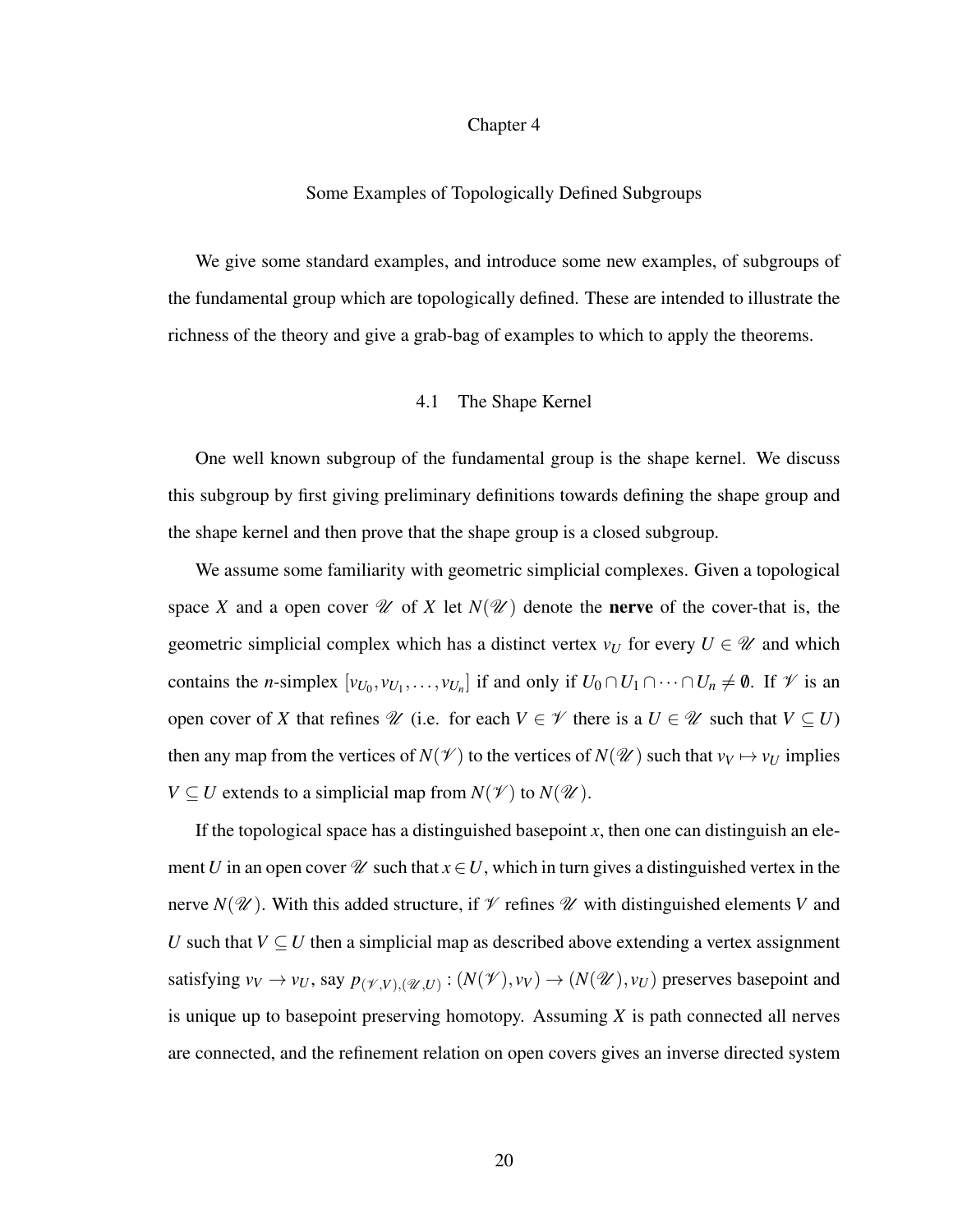$(\pi_1(N(\mathcal{U}), v_U), p_{(\mathcal{V}, V),(\mathcal{U}, U)^*})$ . The shape group of *X* is defined as the inverse limit

$$
\check{\pi}_1(X,x) = \lim_{\leftarrow} (\pi_1(N(\mathscr{U}),v_U), p_{(\mathscr{V},V),(\mathscr{U},U)}*)
$$

The index of the inverse limit will generally be of uncountable cardinality. Assuming  $(X, x)$  is also paracompact and Hausdorff we have for each open cover with distinguished neighborhood of *x*,  $(\mathcal{U}, U)$ , a refinement  $(\mathcal{V}, V)$  such that *V* is the unique element of  $\mathscr V$  containing *x*. A partition of unity subordinate to  $\mathscr V$  (which necessarily exists by our assumption of paracompactness and Hausdorffness) induces a barycentric map  $f_{\mathcal{U}}:(X,x) \to (N(\mathcal{V}), v_V)$  which is unique up to based homotopy. The induced map  $f_{\mathcal{U}*}$  on the fundamental group  $\pi_1(X, x)$  can be checked to commute with the maps of the inverse system in the appropriate way, and since the set of all such open covers  $\mathcal V$  described are cofinal in the inverse system we get a map  $\Psi : \pi_1(X, x) \to \pi_1(X, x)$ .

The natural object used to assess the loss of information when passing from the fundamental to the shape group is the shape kernel ker( $\Psi$ ). The following demonstrates an alternate characterizaion of the shape kernel.

Theorem 4.1.0.31. *Suppose* (*X*, *x*) *is a path connected metrizable space. Then the shape kernel is a closed subgroup of*  $\pi_1(X, x)$ *. If in addition X is locally path connected then the shape kernel is equal to the folowing two subgroups:*

- *1.* ∩<sub>*f*</sub> ker(*f*<sub>∗</sub>) where *f* is taken over all continuous maps to semilocally simply connected *spaces*
- *2.* \ *Gopen, normal G*

*Proof.* It is clear from the definition that the shape kernel is equal to  $\bigcap_f \text{ker}(f_*)$  where *f* is taken over all baricentric maps of open covers. Fix a barycentric map f to the nerve  $N(\mathcal{V})$ . As  $N(\mathcal{V})$  is a geometric simplicial complex it is not difficult for each loop  $l \in L_{\mathcal{X}}$  to select  $\varepsilon > 0$  such that for each  $l' \in L_x$  that is  $\varepsilon$  close to *l* we have  $f \circ l$  is homotopic to  $f \circ l'$  in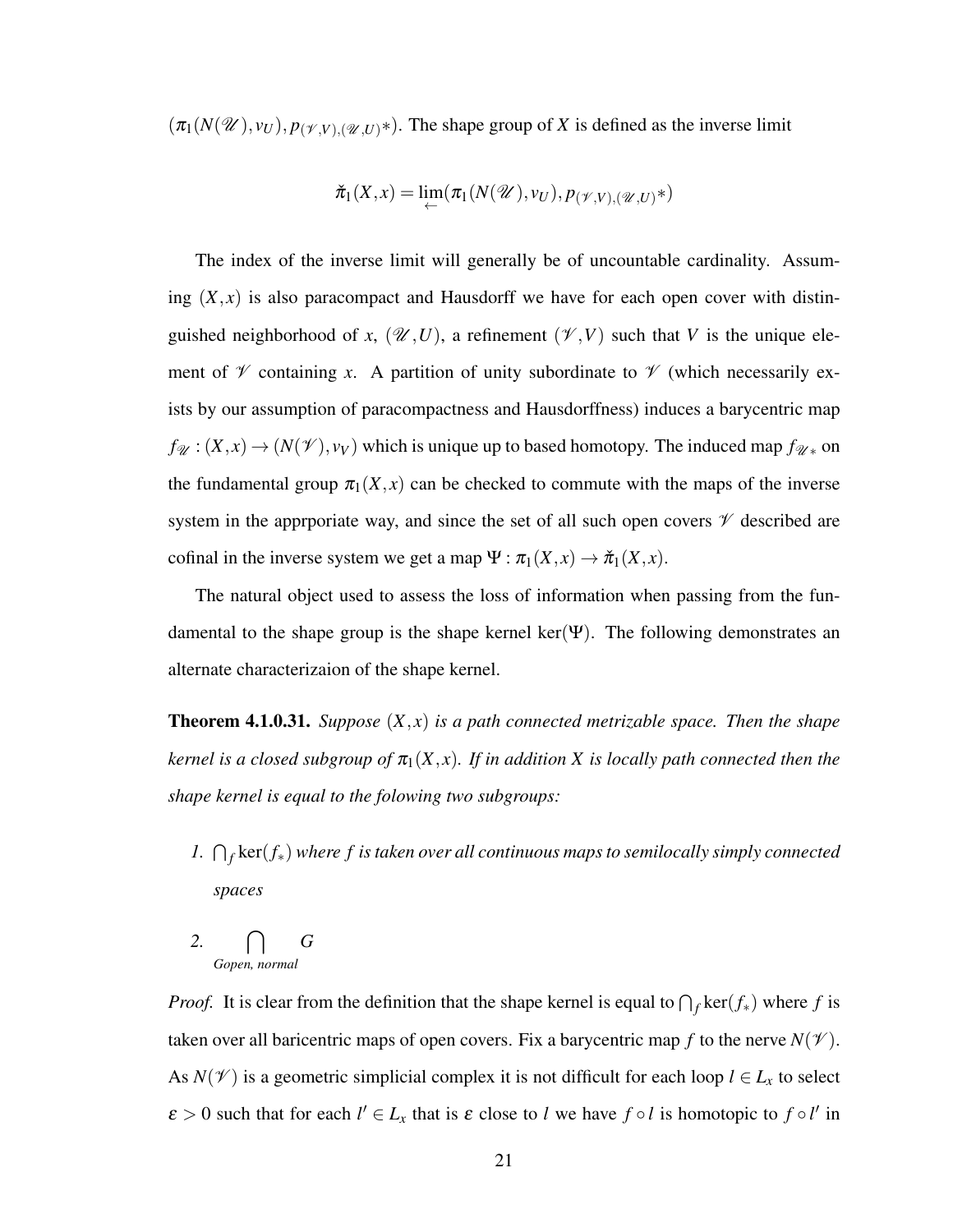$N(V)$ . This shows that ker( $f_{*}$ ) is open, and therefore also closed by Lemma 2.0.0.4. Then the shape kernel is a closed subgroup as an intersection of closed subgroups.

Now suppose that *X* is also locally path connected. Since each nerve is a geometric simplicial complex, each nerve is also semilocally simply connected. Thus the shape kernel contains the subgroup (1). Furthermore, if  $f : X \to Y$  is continuous with *Y* semilocally simply connected, then we can find an open covering  $\mathcal U$  of  $X$  such that the image of any loop in an element of  $\mathcal U$  has nulhomotpic image under the map f. This gives an open cover satisfying the criteria of Lemma opencover and since *X* is locally path connected we have that ker( $f_{*}$ ) is open. Thus subgroup (1) contains subgroup (2).

We conclude by proving that subgroup (2) contains the shape kernel. Let *G* be an open normal subgroup in  $\pi_1(X)$  (since G is open, normal we may consider  $\pi_1(X, x)$  as basepoint free by Lemma 2.0.0.5). Let  $q : \pi_1(X) \to \pi_1(X)/G$  be the canonical quotient homomorphism. We introduce some terms and a theorem given in [CC].

Assuming *Y* is a path connected topological space and  $\phi : \pi_1(Y) \to H$  is a group homomorphism we say an open cover  $\mathcal V$  of *Y* by path connected sets is **2-set simple rel**  $\phi$ provided any loop whose image lies in the union of two elements of  $\mathcal V$  is in ker( $\phi$ ) (as defined in the proof of Theorem 3.0.0.24). Two paths  $p_0$  and  $p_1$  are  $\mathcal V$ -related if there is some parametrization for  $p_0$  and  $p_1$  such that for all  $s \in [0,1]$  are in a common element of  $\mathscr V$ . To be  $\mathscr V$ -related is not necessarily an equivalence relation; we say that paths  $p_0$  and  $p_1$  are  $\mathscr V$ -equivalent if they are in the same class under the equivalence class generated by  $\mathcal V$ -relatedness. The following is part (1) of Theorem 7.3 in [CC]:

**Theorem.** Let *Y* be a path connected topological space,  $\phi : \pi_1(Y) \to H$  a homomorphism and  $\mathcal V$  a 2-set simple cover of *Y* rel  $\phi$ . If two loops  $l, l' \in L_y$  are  $\mathcal V$ -equivalent then  $h([l]) =$  $h([l$ <sup>'</sup>]).

By Lemma 2.0.0.6 we have an open cover  $\mathcal{U}_0$  of *X* such that each loop in an element of  $\mathcal{U}_0$  is in *G*. For each  $z \in X$  we may select  $U_z \in \mathcal{U}_0$  satisfying  $z \in U_z$ . Define  $r_0(z) =$  $d(z, X - U_z)$ . Letting  $\mathcal{U}_1 = \{B(z, \frac{r_0(z)}{3})\}$  $\left\{ \frac{f(z)}{3} \right\}$ <sub> $z \in X$ </sub> it is straightforward to check that if for  $U, U' \in$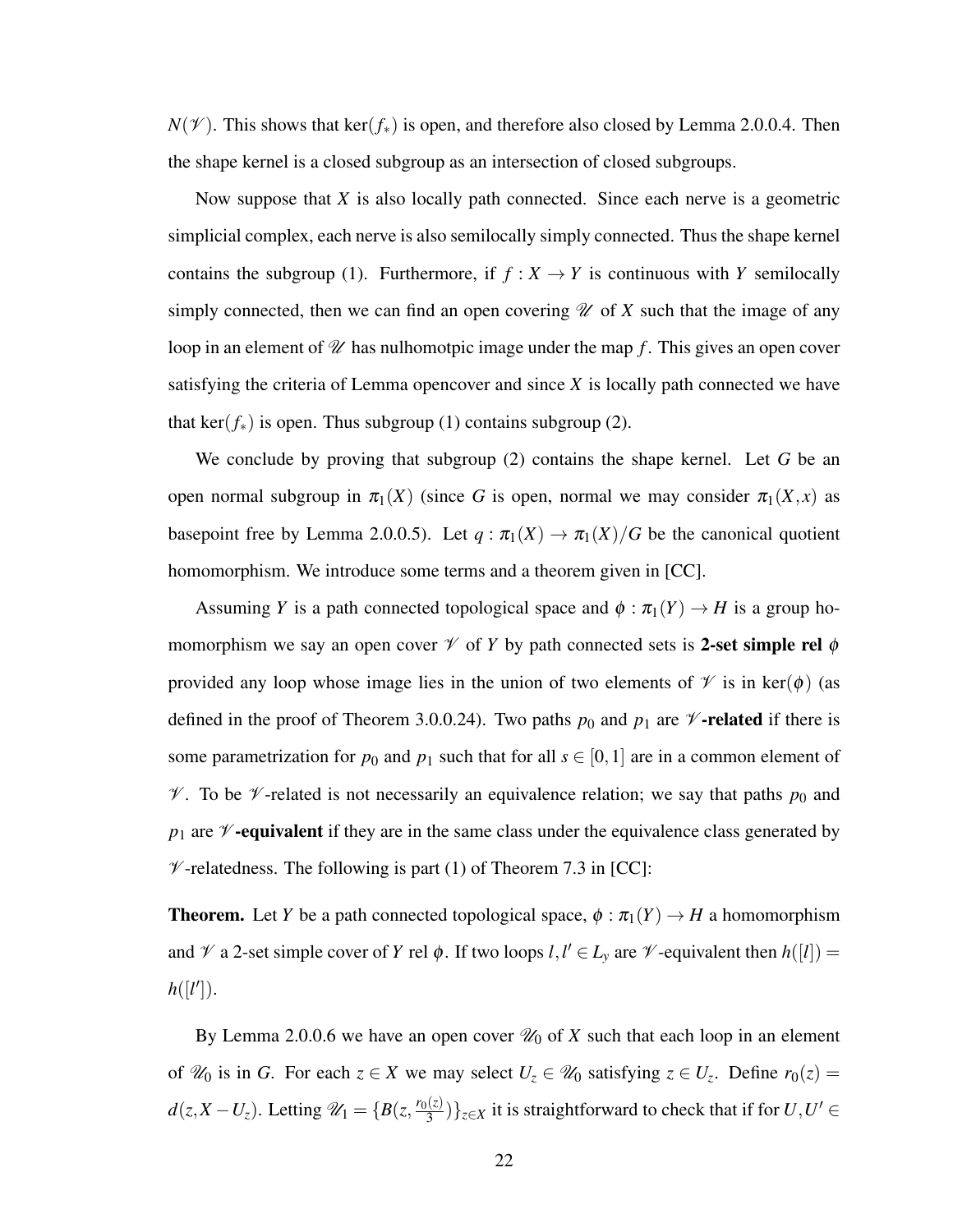$\mathcal{U}_1$  we have  $U \cap U' \neq \emptyset$  then  $U \cup U'$  is contained in an element of  $\mathcal{U}_0$ . By local path connectedness we let  $\mathcal{U}_2$  be a refinement of  $\mathcal{U}_1$  by path connected open sets. It is easy to see that  $\mathcal{U}_2$  is a 2-set simple cover rel q. For each  $z \in X$  pick a  $U_z \in \mathcal{U}_2$  such that  $z \in U_z$  and let  $r_2(z) = d(z, X - U_z)$ . Letting  $\mathcal{U}_3 = \{B(z, \frac{r_2(z)}{5})\}$  $\frac{z}{5}$ ) it is straightforward to check that if  $U, U', U'' \in \mathcal{U}_3$  satisfy  $U \cap U' \neq \emptyset$  and  $U' \cap U'' \neq \emptyset$  then  $U \cup U' \cup U''$  is contained entirely in an element of  $\mathcal{U}_2$ . Let  $\mathcal{U}_4$  be a refinement of  $\mathcal{U}_3$  by path connected open sets. Finally for each  $z \in X$  select a  $U_z \in \mathcal{U}_4$  such that  $z \in U_z$ , let  $r_4(z) = d(z, X - U_z)$  and  $\mathscr{U} = \{B(z, \frac{r_4(z)}{3})\}$  $\frac{\Gamma(z)}{3}$ )}<sub>z∈</sub>*X*. Again, it is straightforward to see that if  $U, U' \in \mathscr{U}$  satisfy  $U \cap U' \neq \emptyset$ then  $U \cup U'$  is entirely contained in an element of  $\mathcal{U}_4$ . Without loss of generality we can assume  $\mathscr U$  is refined so that *x* is contained in exactly one element of the cover  $\mathscr U$ .

Let  $b: X \to N(\mathcal{U})$  be a barycentric map associated to some partition of unity subordinated to  $\mathcal{U}$ . Then  $b(x) = v_U$  where  $U \in \mathcal{U}$  is unique such that  $x \in U$ . We define a map *f* from the 1-skeleton  $N(\mathcal{U})^1$  to *X*. Let  $f(v_U) = x$  and for all other vertices  $v_{U'} \in N(\mathcal{U})^0$ simply let  $f(v_{U'}) \in U'$ . By our choice of  $\mathcal U$  if  $[v_{U'}, v_{U''}]$  is a 1-simplex in  $N(\mathcal U)$  then  $U' \cap U'' \neq \emptyset$  and so there exists a path contained entirely in an element of  $\mathcal{U}_4$  from  $f(v_{U'})$ to  $f(v_{U''})$ . Let  $f|[v_{U'}, v_{U''}]$  map via this path.

We will be done if we show that  $\text{ker}(b_*) \leq G$ . Suppose now that  $l \in L_x$  is such that  $[I] \in \text{ker}(b_*)$ . Then  $b \circ l$  is a loop in  $N(\mathcal{U})$  based at  $v_U$  which is nulhomotopic. Recall that *b* has the property that  $b^{-1}(\text{St}v_{U'}) \subseteq U'$  where  $\text{St}v_{U'}$  is the open star of the vertex  $v_{U'}$ . There exists a combinatorial loop  $p(v_U, v_{U_1}, v_{U_2}, \dots, v_{U_{n-1}}, v_{U_n} = v_U)$  which is homotopic to *b*◦*l* such that  $b \circ l(s) \in$  St $v_{U_k}$  where  $s \in [\frac{k}{n}]$  $\frac{k}{n}$ ,  $\frac{k+1}{n}$  $\frac{1}{n}$ ]. Letting  $l_0: [0,1] \to N(\mathscr{U})$  be a topological realization of this loop we see that *l* is  $\mathcal{U}_2$ -related to  $f \circ l_0$ .

By assumption there exists a nulhomotopy of  $l_0$ , and so in particular there exists a combinatorial nulhomotopy of  $p(v_U, v_{U_1}, v_{U_2}, \ldots, v_{U_{n-1}}, v_{U_n} = v_U)$ . In other words, there exists a finite sequence of combinatorial paths:

$$
p_0 = p(v_U, v_{U_1}, v_{U_2}, \dots, v_{U_{n-1}}, v_{U_n} = v_U)
$$
  

$$
p_1 = p(v_U, v_{U_{1,1}}, v_{U_{1,2}}, \dots, v_{U_{1,n_1}} = v_U)
$$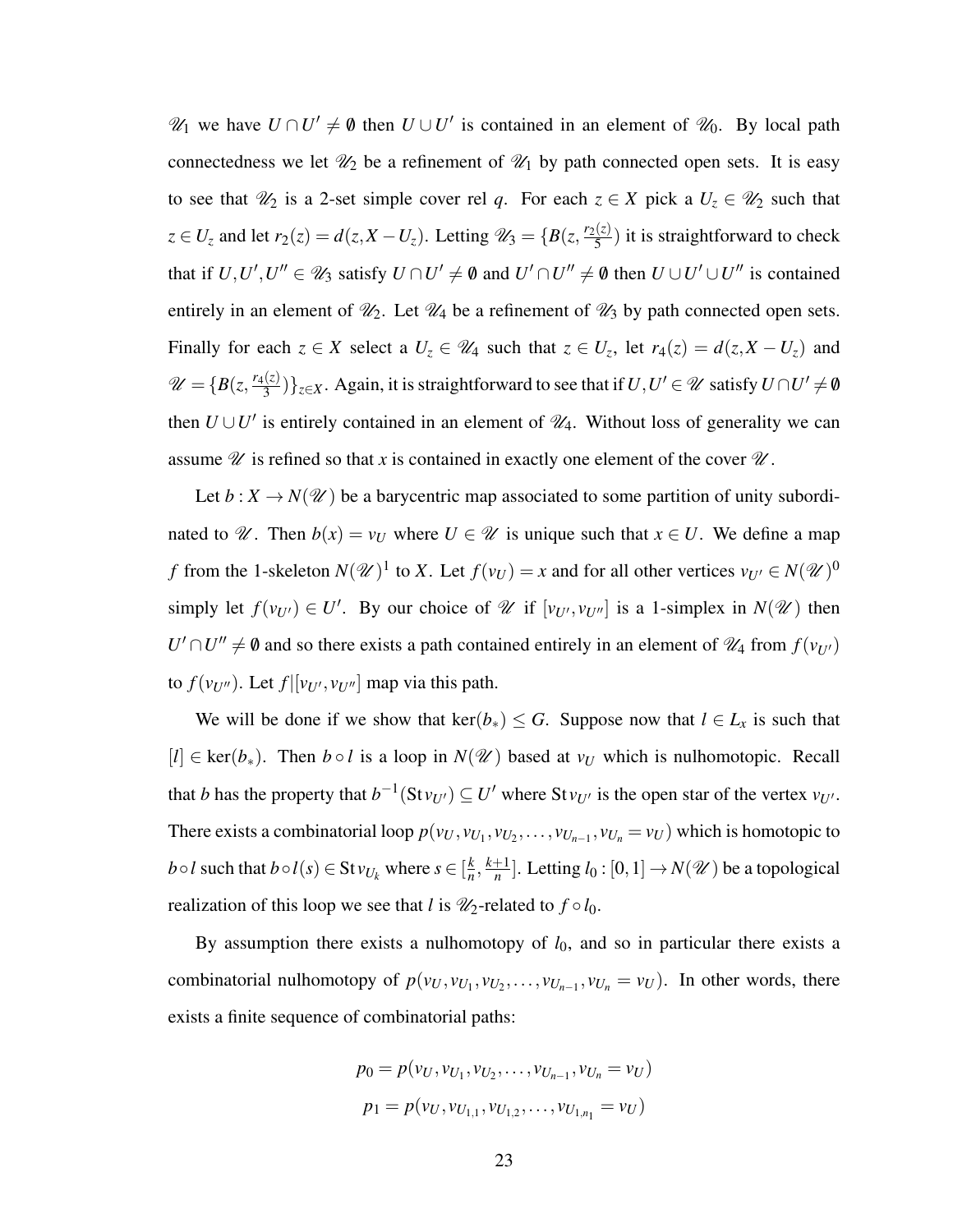$$
p_2 = p(v_U, v_{U_{2,1}}), v_{U_{2,2}}, \dots, v_{U_{2,n_2}} = v_U)
$$
  
 
$$
\vdots
$$
  
 
$$
p_m = p(v_U)
$$

such that one obtains  $p_k$  from  $p_{k-1}$  by performing one of the following elementary path homotopies:

- 1. Exchanging the subpath  $v_{U_p}, v_{U_{p+1}}$  for the subpath  $v_{U_p}$  assuming  $U_p = U_{p+1}$ , or vice versa.
- 2. Exchanging the subpath  $v_{U_p}, v_{U_{p+1}}, v_{U_{p+2}}$  for the subpath  $v_{U_p}$  assuming  $U_{p+2} = U_p$ , or vice versa.
- 3. Exchanging the subpath  $v_{U_p}, v_{U_{p+1}}, v_{U_{p+2}}$  for the subpath  $v_{U_p}, v_{U_{p+2}}$  assuming  $[v_{U_p}, v_{U_{p+1}}, v_{U_{p+2}}]$ is a 2-simplex in  $N(\mathcal{U})$ , or vice versa.

Letting  $l_k : [0,1] \to N(\mathcal{U})$  be a topological realization of the combinatorial path  $p_k$ , it is easy to see that  $f \circ l_k$  is  $\mathcal{U}_2$  related to  $f \circ l_{k+1}$ . By the theorem of Cannon and Conner quoted above, we have that  $q([l]) = q([f \circ l_0]) = q([f \circ l_1]) = \cdots = q([f \circ l_m]) = q(1)$ , and so  $[l] \in G$ .  $\Box$ 

As a direct consequence of Theorem 3.0.0.30 we get the following

**Corollary 4.1.0.32.** If X is a path connected Polish space then the quotient of  $\pi_1(X)$  by the *shape kernel is of cardinality*  $\leq$   $\mathfrak{X}_0$  *or*  $2^{\mathfrak{X}_0}$ *.* 

## 4.2 The Spanier Group

Another useful subgroup of the fundamental group is the Spanier group, which we denote  $\pi_1^s$  $\int_1^s (X, x)$  (first defined in [Spa]). We give the necessary definitions for this group, then give some results about the topological properties.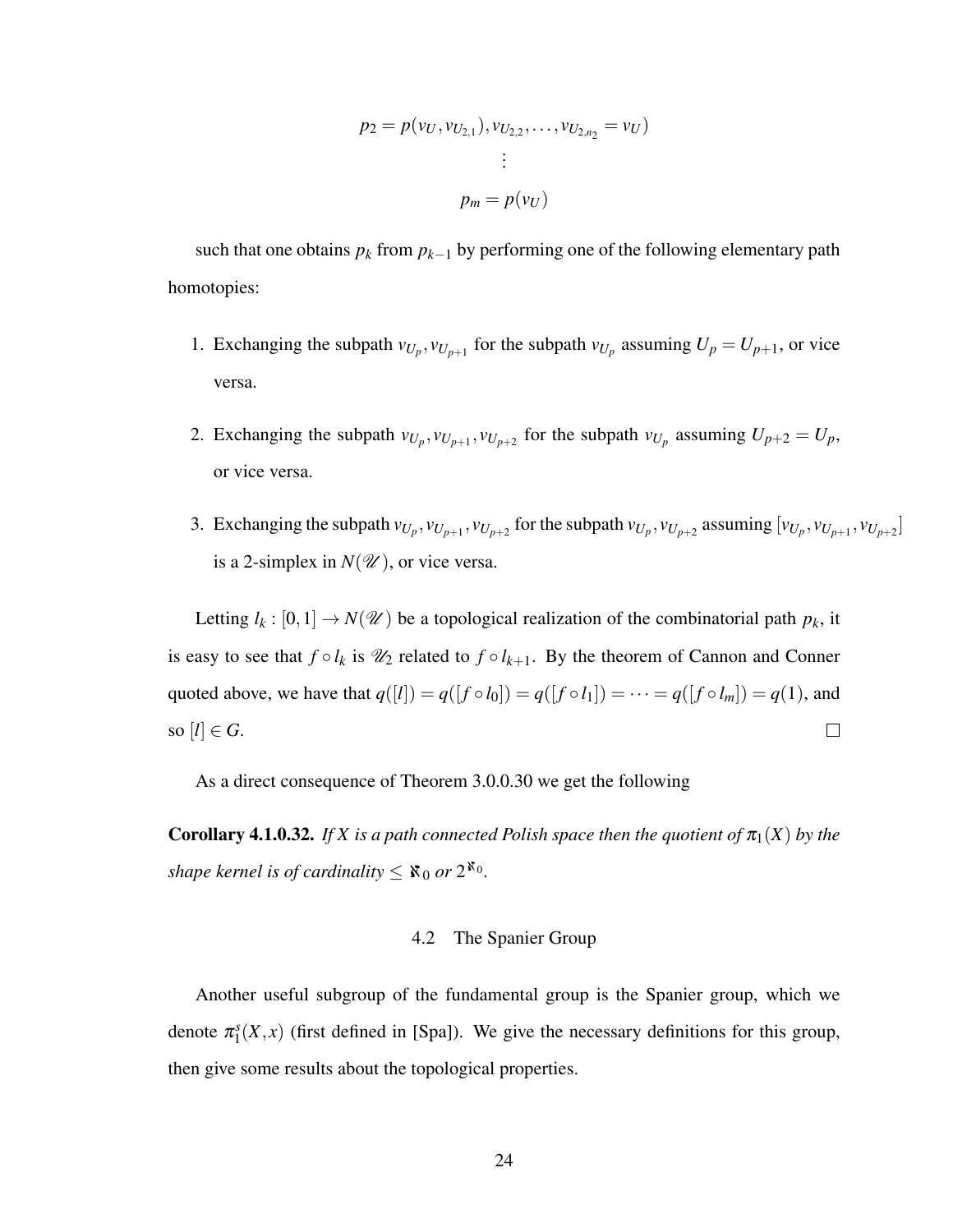Let *X* be a path connected topological space and  $x \in X$ . If  $\mathcal{U}$  is an open cover of *X* we define  $\pi_1(\mathcal{U},x)$  to be the subgroup of  $\pi_1(X,x)$  generated by loops of the form  $\rho * l * \rho^{-1}$  where  $\rho(0) = x$  and *l* is a loop based at  $\rho(1)$  and contained in some element of  $\mathcal{U}$ . This subgroup is easily seen to be normal. The Spanier group is defined to be  $\pi_1^s$  $\mathcal{L}_1^s(X,x) = \bigcap_{\mathcal{U}} \pi_1(\mathcal{U},x)$  where the parameter  $\mathcal U$  is taken over all open covers. The first of the following two lemmas does not assume metrizability of *X*.

**Lemma 4.2.0.33.** If *X* is path connected then  $\pi_1^s$  $\binom{s}{1}(X,x)$  is contained in the shape kernel.

*Proof.* Let *b* be a barycentric map from *X* to some nerve. Since a nerve is semilocally simply connected we have a cover  $\mathcal U$  of  $X$  such that any loop contained in an element of  $\mathscr U$  is in ker( $b_*$ ). Obviously  $\pi_1(\mathscr U,x) \leq \ker(b_*)$  and taking the appropriate intersections gives the claim.

 $\Box$ 

**Lemma 4.2.0.34.** Let *X* be a path connected metric space,  $\mathcal{U}$  an open cover of *X* and *x* ∈ *X*.

- 1. If *X* is locally path connected then  $\pi_1(\mathcal{U},x)$  is open.
- 2. If *X* is Polish and  $\mathcal U$  is countable then  $\pi_1(\mathcal U, x)$  is analytic.

*Proof.* Assume the hypotheses for part (1). The open cover  $\mathcal{U}$  is such that any loop contained in an element thereof (considering loops to be base point free) is an element of  $\pi_1(\mathcal{U})$  (we switch here to a basepoint free notation for emphasis). Then by Lemma 2.0.0.8 we have that  $\pi_1(\mathcal{U})$  is an open subgroup.

Assume the hypotheses for part (2). Let  $L_{x,U,n} = \{l \in L_x : (\forall s \in [0, \frac{1}{2}])\}$  $\frac{1}{2}$ ])[ $l(s) = l(1-s)]\wedge$  $(\forall s \in [\frac{1}{3}]$  $\frac{1}{3}, \frac{2}{3}$  $\frac{2}{3}$ ])[ $d(l(s), X - U) \geq \frac{1}{n}$  $\left\{\frac{1}{n}\right\}$  where  $U \in \mathcal{U}$  and  $n \in \omega$ . It is clear that  $L_{x,U,n}$  is closed as a subset of  $L_x$ . The set  $\bigcup_{U \in \mathscr{U}, n \in \omega} L_{x,U,n}$  is a countable union of closed sets (and therefore analytic). Then  $\pi_1(\mathcal{U}, x) = \langle \langle U_{U \in \mathcal{U}, n \in \omega} L_{x, U, n} \rangle \rangle$  is analytic by Lemma 2.0.0.15.  $\Box$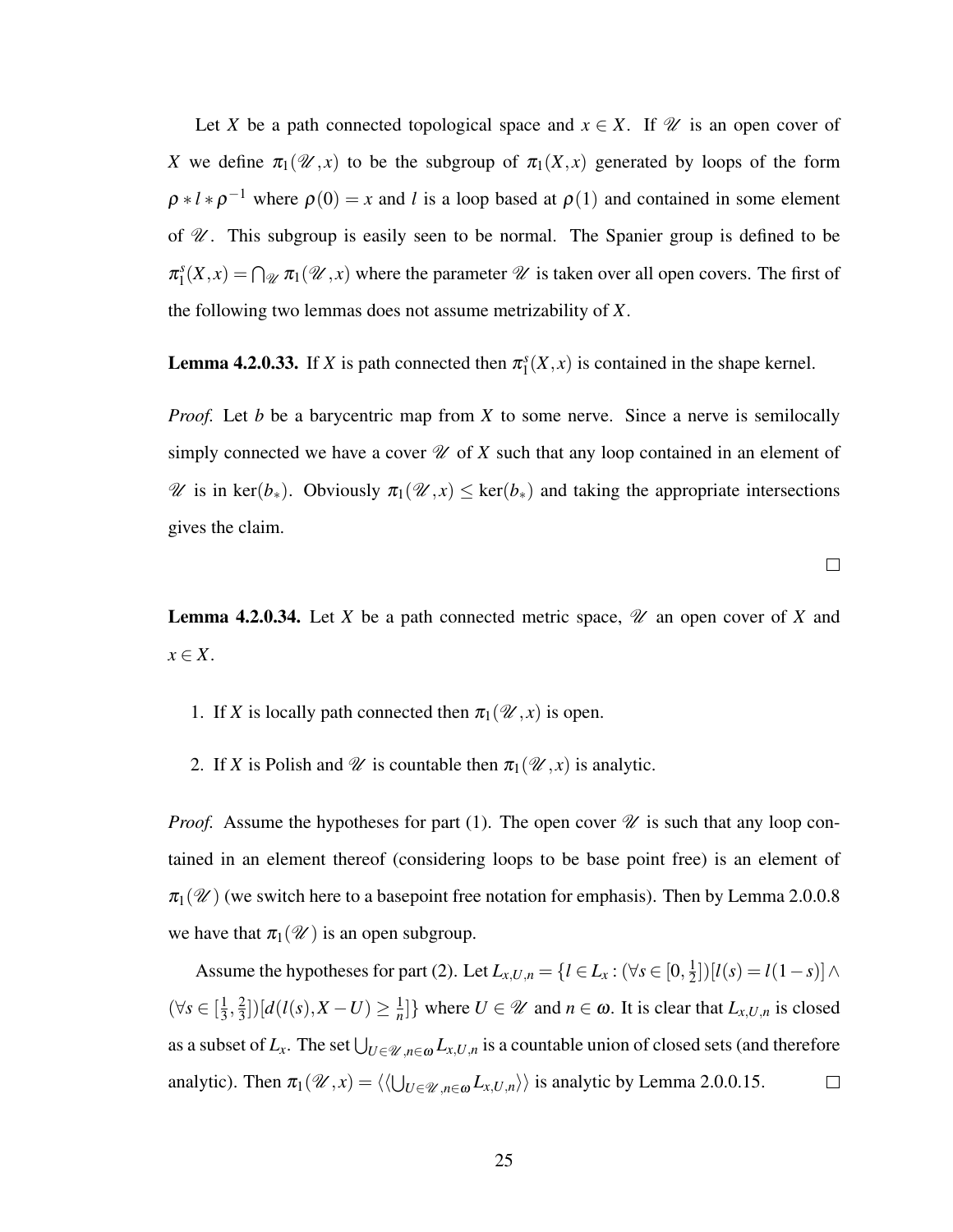That the shape kernel is equal to the Spanier group holds for all locally path connected, path connected paracompact Hausdorff spaces was recently shown in [BF]. Part (1) of the following theorem gives a rather short proof of a slightly less general fact.

Theorem 4.2.0.35. *The following hold:*

- *1.* If X is a path connected, locally path connected metric space then  $\pi_1^s$  $C_1^s(X,x)$  *is equal to the shape kernel, and in particular closed.*
- 2. If X is a path connected compact metric space then  $\pi_1^s$  $C_1^s(X,x)$  *is analytic.*

*Proof.* (1) Assume the hypotheses. That the Spanier group is contained in the shape kernel was proved in Lemma 4.2.0.33. That the shape kernel is contained in the Spanier group follows from characterization (2) of Theorem 4.1.0.31 and from Lemma 4.2.0.34 part (1).

For (2) we assume the hypotheses. As *X* is a compact metric space there exists a sequence  $\{\mathscr{U}_n\}_{n\in\omega}$  of finite open covers such that  $\mathscr{U}_{n+1}$  refines  $\mathscr{U}_n$  and which is cofinal in the inverse directed system of open covers. Thus  $\pi_1^s$  $\prod_{1}^{s}(X,x) = \bigcap_{n \in \omega} \pi_1(\mathscr{U}_n,x)$  is analytic as a countable intersection of analytic subgroups (Lemma 4.2.0.34 part (2) and Theorem  $2.0.0.20$  part  $(4)$ ).  $\Box$ 

#### 4.3 Subgroups reflecting local behavior

We give a couple of subgroups that can be thought of as indicating local behavior. Firstly, recall that a space *X* is homotopically Hausdorff at *x* if each loop based at *x* which can be homotoped into any neighborhood of  $x$  is in fact nulhomotopic. This notion has found many uses (as, for example, in [BS] and [FZ]). If *X* is a Polish space, let *Lx*,*<sup>n</sup>* be the set of all loops given by  $l \in L_{x,n}$  if and only if  $(\forall s \in [0,1])[d(l(s),x) \leq \frac{1}{n})$  $\frac{1}{n}$ . Then  $L_{x,n}$ is clearly a closed subset of  $L_x$ , so the subgroup  $\langle [L_{x,n}] \rangle$  is analytic by Lemma 2.0.0.14. The subgroup  $\bigcap_{n\in\omega}\langle [L_{x,n}]\rangle$  is trivial if and only if *X* is homotopically Hausdorff at *x*. This subgroup is analytic and can be thought of as the indicator subgroup for the property.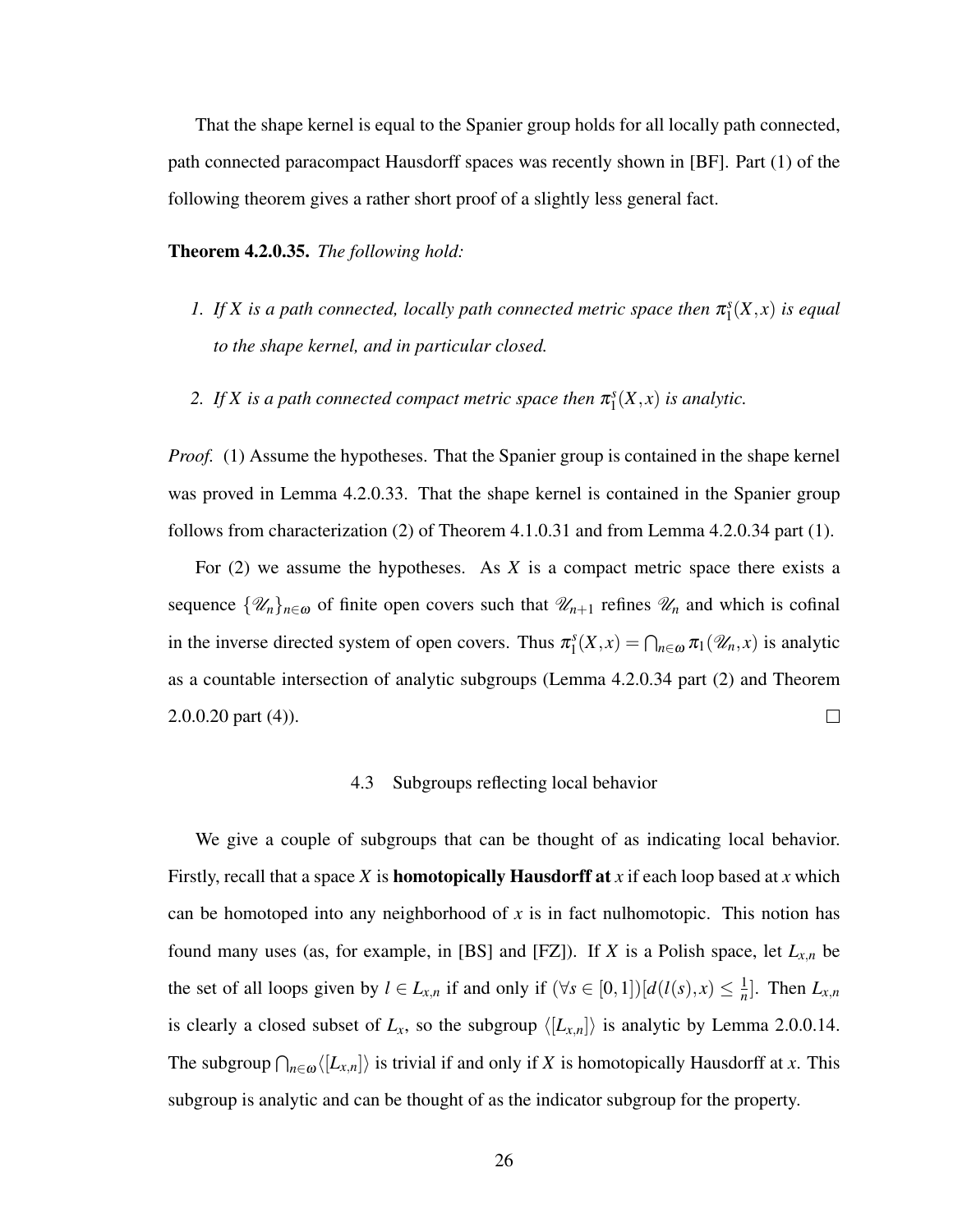If *X* is compact, metrizable and path connected, then it is easy to see that the cone over *X*,  $\mathscr{C}X = X \times [0,1]/X \times \{1\}$ , is also compact, metrizable and path connected. We shall consider *X* as a subset of  $\mathcal{C}X$  by identifying *X* with  $X \times \{0\}$ .

Let *S* ⊆ *X* be nonempty. Fixing a metric on  $\mathcal{C}X$  we let  $Y_{n,S}$  ⊆  $\mathcal{C}X$  be given by  $X \cup Y$  $(\mathscr{C}X - B(S, \frac{1}{n}))$  $\frac{1}{n}$ ). Let  $f_{n,S}$  be the inclusion map from *X* to  $Y_{n,S}$ . Then  $f_{n,S}$  is a continuous map to a compact metric space, and ker( $f_{n,S*}$ ) is analytic. Since  $Y_{n,S} = Y_{n,\overline{S}}$  there is no generality lost in assuming that *S* is compact. Also, the choice of metric on  $\mathscr{C}X$  does not change  $\bigcup_n \text{ker}(f_{n,S*})$  (by compactness). Let *N*(*S*) denote the normal subgroup  $\bigcup_n \text{ker}(f_{n,S*})$ . This subgroup is intended to convey a sense of the importance of the subspace *S* in the fundamental group of *X*. If the subgroup  $N(S)$  is all of  $\pi_1(X)$  then the points of *S* carry little significance in the fundamental group. If *N*(*S*) is trivial, then the points of *S* can be thought of as holding importance. If  $S \subseteq S'$  then  $Y_{n,S} \supseteq Y_{n,S'}$  and so  $N(S) \leq N(S')$ .

**Example 4.3.0.36.** Let *X* be compact, metrizable and path connected. Letting  $S = X$  we get that for every  $n \in \omega - \{0\}$ , the path component in  $Y_{n,S}$  including all elements of *X* is simply the subset *X*. Thus any nulhomotopy of a loop in *X* taking place in  $Y_{n,S}$  must in fact already take place in *X*, so  $N(S)$  is trivial.

For the next example we first prove the following.

**Example 4.3.0.37.** Let  $S \subseteq X$  be a compactum such that any map  $f : S^1 \to X$  can be homotoped to have image disjoint from *S*. Then given  $x \in X$  and a loop  $l \in L_x$  there is a homotopy of *l* to a loop  $\rho * l' * \rho^{-1}$  such that *l'* is a loop with image disjoint from *S*. By compactness there is some positive distance between  $S$  and the image of  $l'$ , and so  $l'$  can be nulhomotoped in  $Y_{n,S}$  for some *n*, so that *l* is also nulhomotopic in  $Y_{n,S}$ . Then  $N(S) = \pi_1(X)$ .

**Example 4.3.0.38.** Let  $X = S^1$  and  $S = \{x\}$  be any singleton. For each  $n \in \omega - \{0\}$  there is a superset  $Z \supseteq Y_{n,S}$  such that *Z* strongly deformation retracts to the set *X*, so that  $N(S)$  is trivial. This holds true as well if *X* is a wedge of finitely many circles and *x* is the wedge point by the same proof.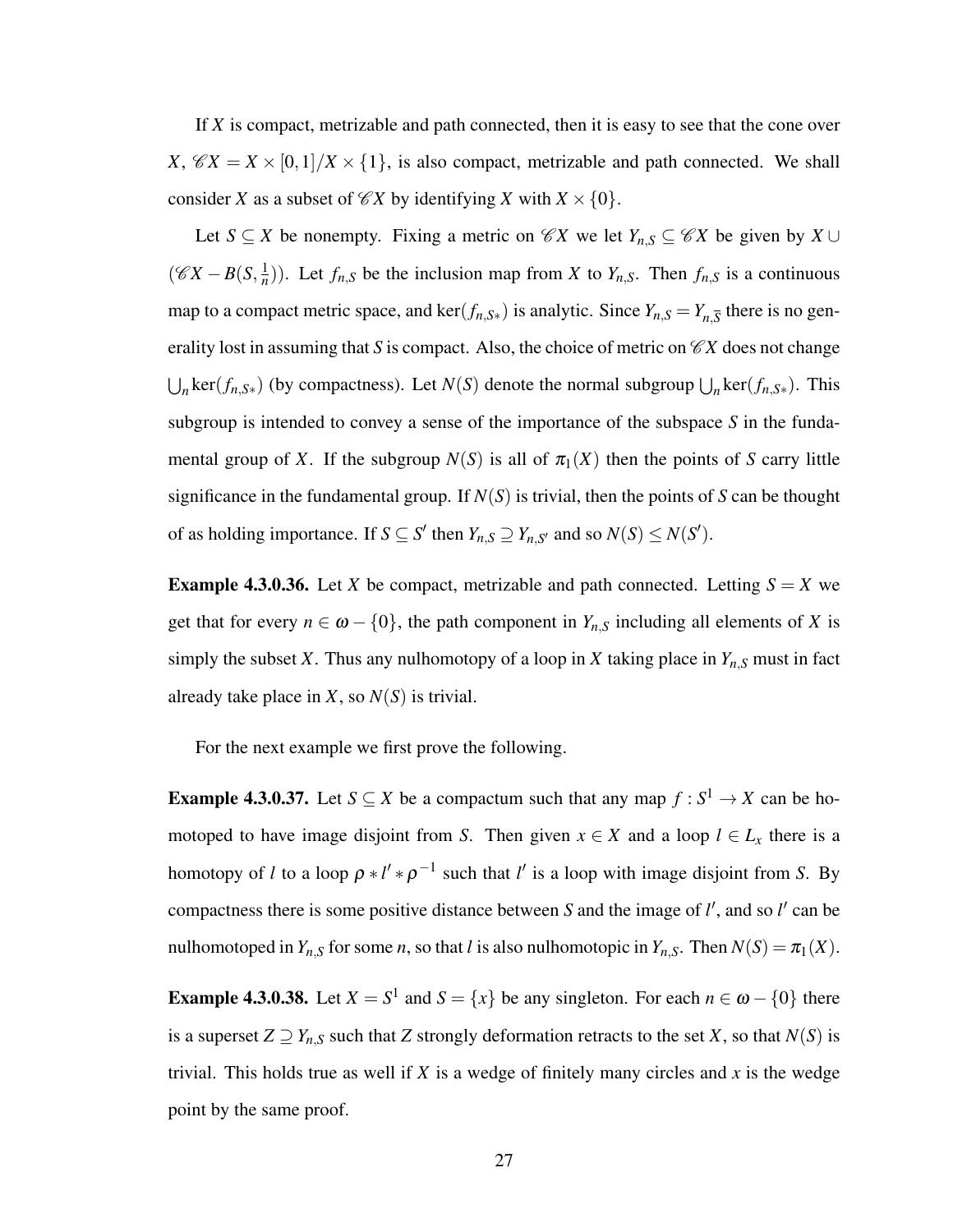**Lemma 4.3.0.39.** If  $r : X \to Y$  is a retraction with  $Y \supset S$  then the monomorphism induced by inclusion  $\pi_1(Y) \to \pi_1(X)$  induces a monomorphism  $\pi_1(Y)/N_Y(S) \to \pi_1(X)/N_X(S)$  (here we use the subscript to denote the ambient space).

*Proof.* This follows from the fact that the retraction *r* extends to a retraction *R* of the cones  $R: C(X) \rightarrow C(Y)$  given by  $R(x,t) = (r(x),t)$  where  $t \in [0,1]$ .  $\Box$ 

**Example 4.3.0.40.** Let *X* be the Hawaiian earring and  $S = \{x\}$  where *x* is the wedge point. The wedge  $Y_m$  of the outer *m* circles is a retract of *X* and each  $N_{Y_m}(S)$  is trivial by the previous example. Then *NX*(*S*) has no elements of the cannonical free group retracts. Then  $N_X(S)$  is trivial by the standard fact that the Hawaiian earring fundamental group injects naturally into the inverse limit of the retract free groups.

**Example 4.3.0.41.** Let *X* be the Hawaiian earring again and  $S = \{x\}$  be any other point in *X* besides the wedge point. Then for some  $n \in \omega - \{0\}$  the ball  $B(x, \frac{1}{n})$  $\frac{1}{n}$ ) does not intersect any other circle on the Hawaiian earring besides that on which  $x$  lies. Then  $N(S)$  contains the kernel of the retract induced homomorphism  $r_*$  where  $r$  fixes the circle on which  $x$  lies and takes all other points to the wedge point. On the other hand,  $N(S)$  must be precisely the kernel of the induced homomorphism by the lemma.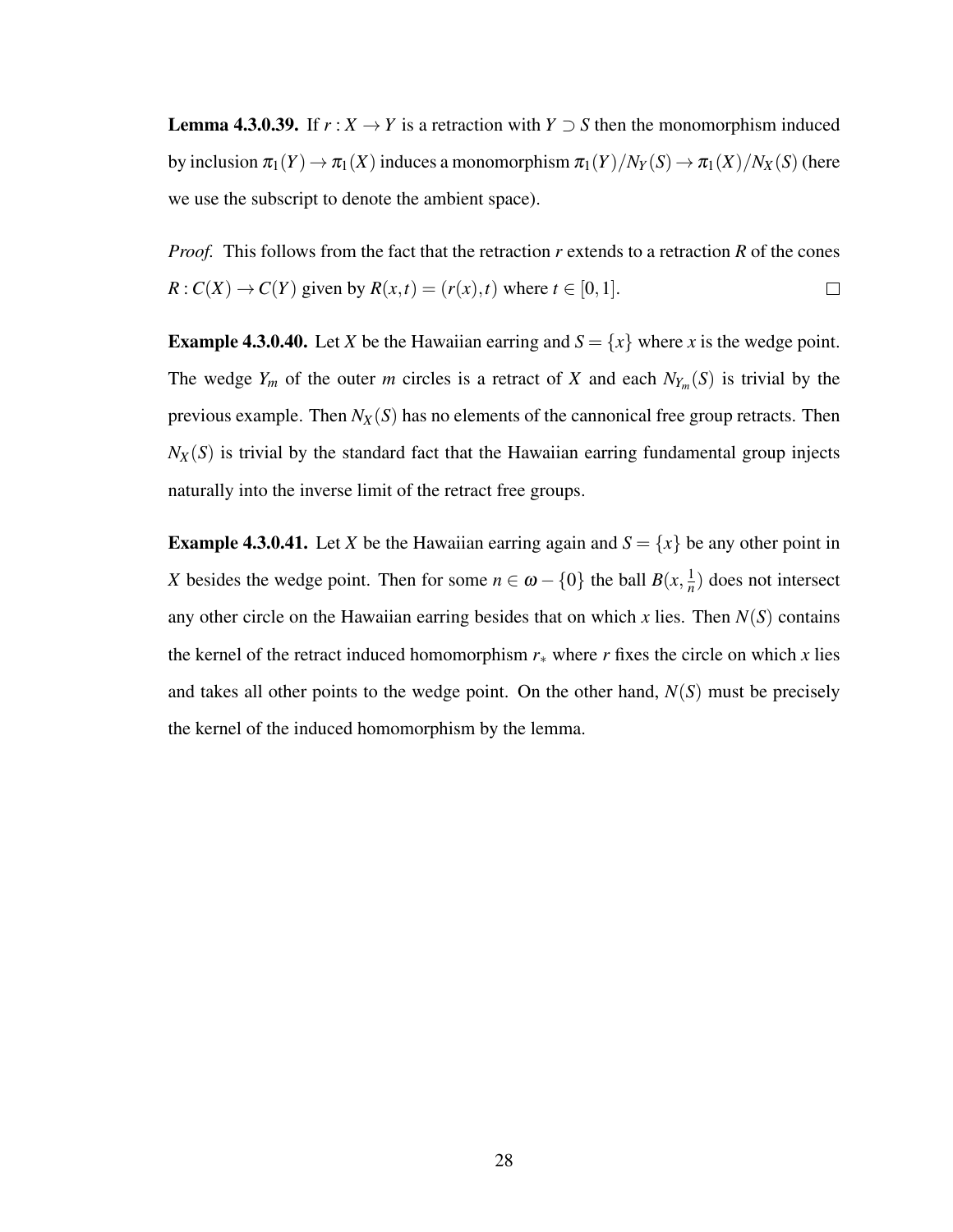#### Chapter 5

#### Comonster Groups

As an application of the above theory we give the following definition.

**Definition 5.0.0.42.** We say a group *G* is **comonster** if for every finite subset  $S \subseteq G$  we have  $\langle \langle S \rangle \rangle \neq G$ . More generally *G* is *K*-comonster if for every  $S \subseteq G$  with *S* of cardinality  $\langle K \text{ we have } \langle \langle S \rangle \rangle \neq G.$ 

Thus comonster groups are  $\aleph_0$ -comonster groups. One easily sees that any abelian group of cardinality  $\kappa > \aleph_0$  is  $\kappa$ -comonster. Also, if  $h : G \to H$  is an epimorphism with *H* comonster (respectively κ-comonster), then *G* is also comonster (resp. κ-comonster).

We have the following:

**Theorem 5.0.0.43.** Let X be a Peano continuum and  $N \leq \pi_1(X)$  be of type  $\mathcal P$  with  $\mathcal P$  nice *with BP. If*  $\pi_1(X)/N$  *is comonster then*  $\pi_1(X)/N$  *is*  $\aleph_1$ *-comonster. In particular, if*  $\pi_1(X)$  *is comonster, then*  $\pi_1(X)$  *is*  $\aleph_1$ *-comonster.* 

*Proof.* Suppose for contradiction that  $\pi_1(X)/N$  is comonster but not  $\aleph_1$ -comonster. Let  $S = \{g_0, \ldots\} \subseteq \pi_1(X, x)$  be a countably infinite set such that  $\langle \langle S \rangle \rangle = \pi_1(X, x)$ . The normal groups  $G_n = \langle \langle N \cup \{g_0, \ldots, g_n\} \rangle \rangle$  are easily seen to be  $\mathscr P$  and  $\bigcup_n G_n = \pi_1(X)$ . On the other hand the sequence  $G_n$  cannot stabilize since  $\pi_1(X,x)$  is comonster. Thus one can pick a strictly increasing subsequence of normal  $\mathscr P$  subgroups whose union is  $\pi_1(X)$ , contradicting Theorem 3.0.0.27.  $\Box$ 

Example 5.0.0.44. Let HE denote the Hawaiian earring. We have an epimorphism *h* :  $\pi_1(HE) \to \prod_{\omega} \mathbb{Z}$  given by letting the *n*-th coordinate of  $h([l])$  be given by counting the number of times a loop traverses the *n*-th circle of the infinite wedge that defines HE in an oriented direction. Then  $\pi_1(\mathbf{HE})$  is  $2^{\mathbf{X}_0}$ -comonster, since  $\prod_{\omega} \mathbb{Z}$  is abelian of cardinality  $2^{\aleph_0}$ .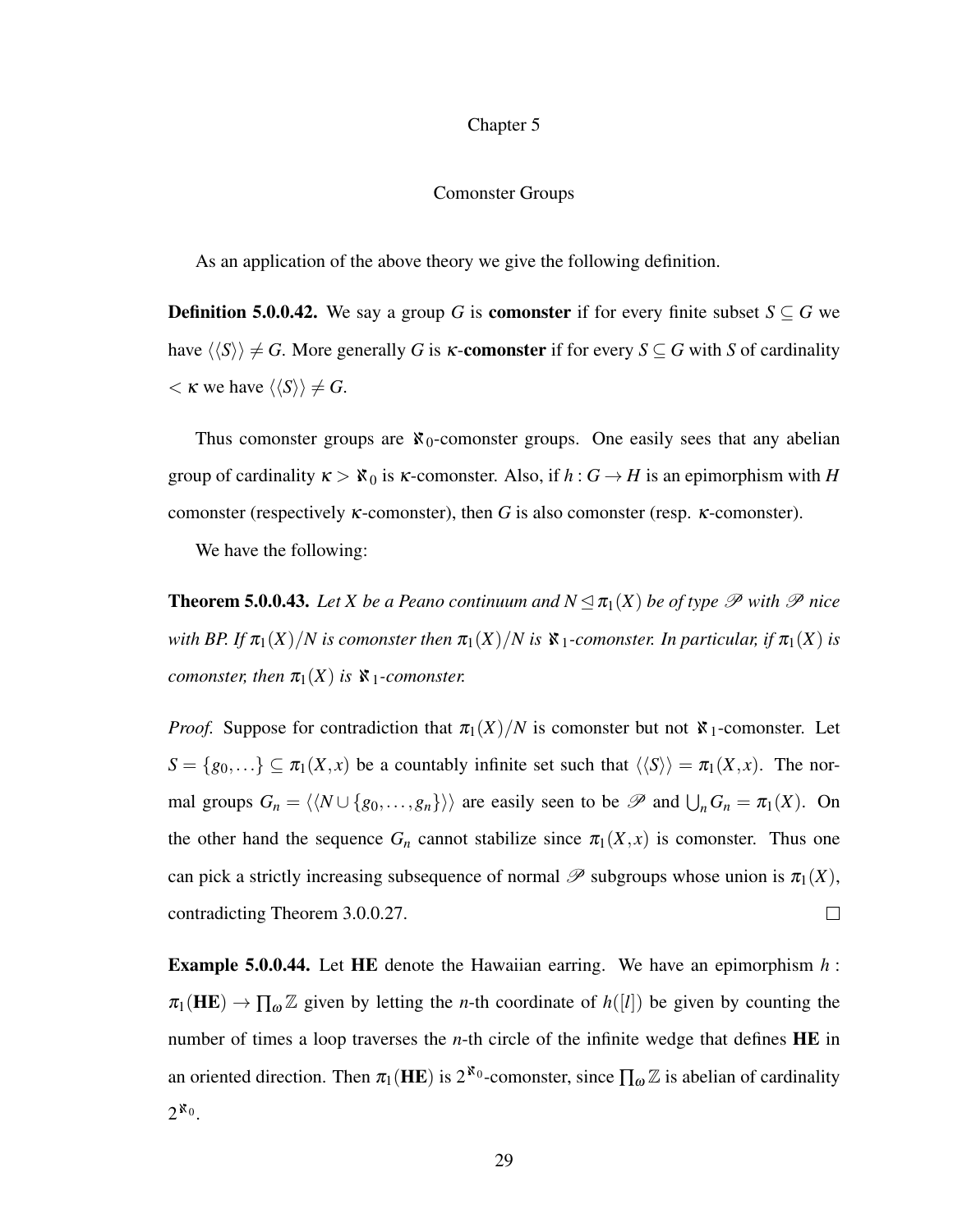**Example 5.0.0.45.** If *X* is a one-dimensional Peano continuum with  $\pi_1(X)$  uncountable, then *X* retracts to a subspace that is homeomorphic to HE, so that again  $\pi_1(X)$  is  $2^{k_0}$ comonster.

Even if  $\pi_1(X)$  is uncountable, it may still be the case that  $\pi_1(X)$  is not comonster, as illustrated in the following example.

**Example 5.0.0.46.** Let *Y* be a Peano continuum with  $\pi_1(Y) \simeq A_5$ . This can be done by taking a finite presentation for  $A_5$  and constructing the finite 2-dimensional CW complex by letting loops correspond to generators in the presentation and gluing on the boundary of a disc along a path that gives the relators. Such a space is compact, metrizable, path connected and locally path connected. Then *Y* is a Peano continuum, and so is  $X = \prod_{\omega} Y$ . We have  $\pi_1(X) \cong \prod_{\omega} A_5$ . Letting  $g \in \prod_{\omega} A_5$  have every entry be the 3-cycle (123), we claim that  $\langle \langle g \rangle \rangle = \prod_{\omega} A_5$ . This demonstrates that  $\pi_1(X)$  is not comonster.

To see that  $\langle \langle g \rangle \rangle = \prod_{\omega} A_5$ , notice that all 3-cycles are conjugate (in *A*<sub>5</sub>) to each other. Thus for each  $h \in \prod_{\omega} A_5$  whose each entry is a 3-cycle we have  $h \in \langle \langle g \rangle \rangle$ . Each 3-cycle is a product of two 3 cycles (if  $(abc)$  is a 3-cycle then  $(abc) = (abc)^{-1}(abc)^{-1} = (cba)(cba)$ ). Since the trivial element in  $A_5$  is a product of two three cycles and each 5-cycle and each product of two disjoint transpositions (*ab*)(*cd*) is a product of two 3-cycles then in fact every element in  $\prod_{\omega} A_5$  is a product of exactly two conjugates of *g* and we are done.

In all the above examples of Peano continua with comonster fundamental group, we used the fact that if the abelianization is uncountable, then the fundamental group is comonster.

Question 5.0.0.47. Does there exist a Peano continuum whose first homology is trivial and whose fundamental group is comonster?

A negative answer would be very interesting as it would imply a theorem for finitely presented perfect groups (groups with trivial abelianization).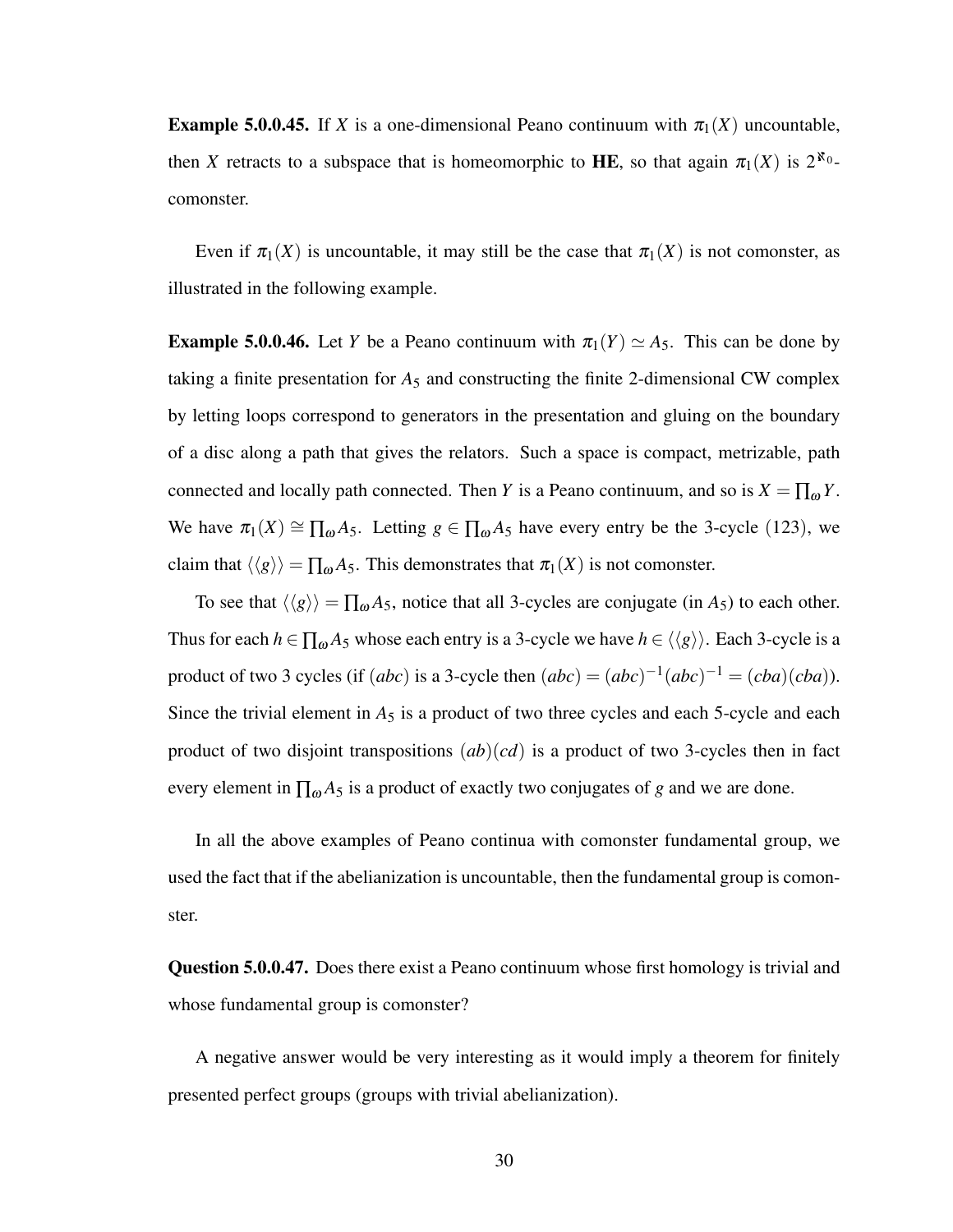**Theorem 5.0.0.48.** *Suppose the answer to the above question is no. Let*  $\mathscr{P}_n$  *be the class of groups whose elements are products of n or fewer commutators. For each n* ∈ N *there exists k*(*n*) ∈ N *such that if*  $G \in \mathcal{P}_n$  *is finitely presented there exists a set*  $F \subseteq G$  *with*  $|F| \leq k(n)$ *and* ∏*k*(*n*) *F <sup>G</sup>* = *G (each element of G is a product of k*(*n*) *or fewer conjugates of elements of F ).*

*Proof.* Suppose for contradiction that for some  $n \in \mathbb{N}$  there is no such  $k(n)$ . Select finitely presented groups  $G_m \in \mathscr{P}_n$  such that for any  $F \subseteq G_m$  with  $|F| \le m$  we have that  $\prod_m F^{G_m} \ne m$  $G_m$ . For each *m* there is a finite CW complex  $Y_m$  of dimension at most two whose fundamental group is isomorphic to  $G_m$ . Each  $Y_m$  is a Peano continuum. Then  $\prod_m Y_m$  is a Peano continuum, with fundamental group isomorphic to  $\prod_m G_m$ . It is easy to see that  $\prod_{m} G_m \in \mathscr{P}_n$  and is also comonster.  $\Box$ 

This is adjacent to a question of Wiegold: Does every finitely generated perfect group contain an element which normally generates the group?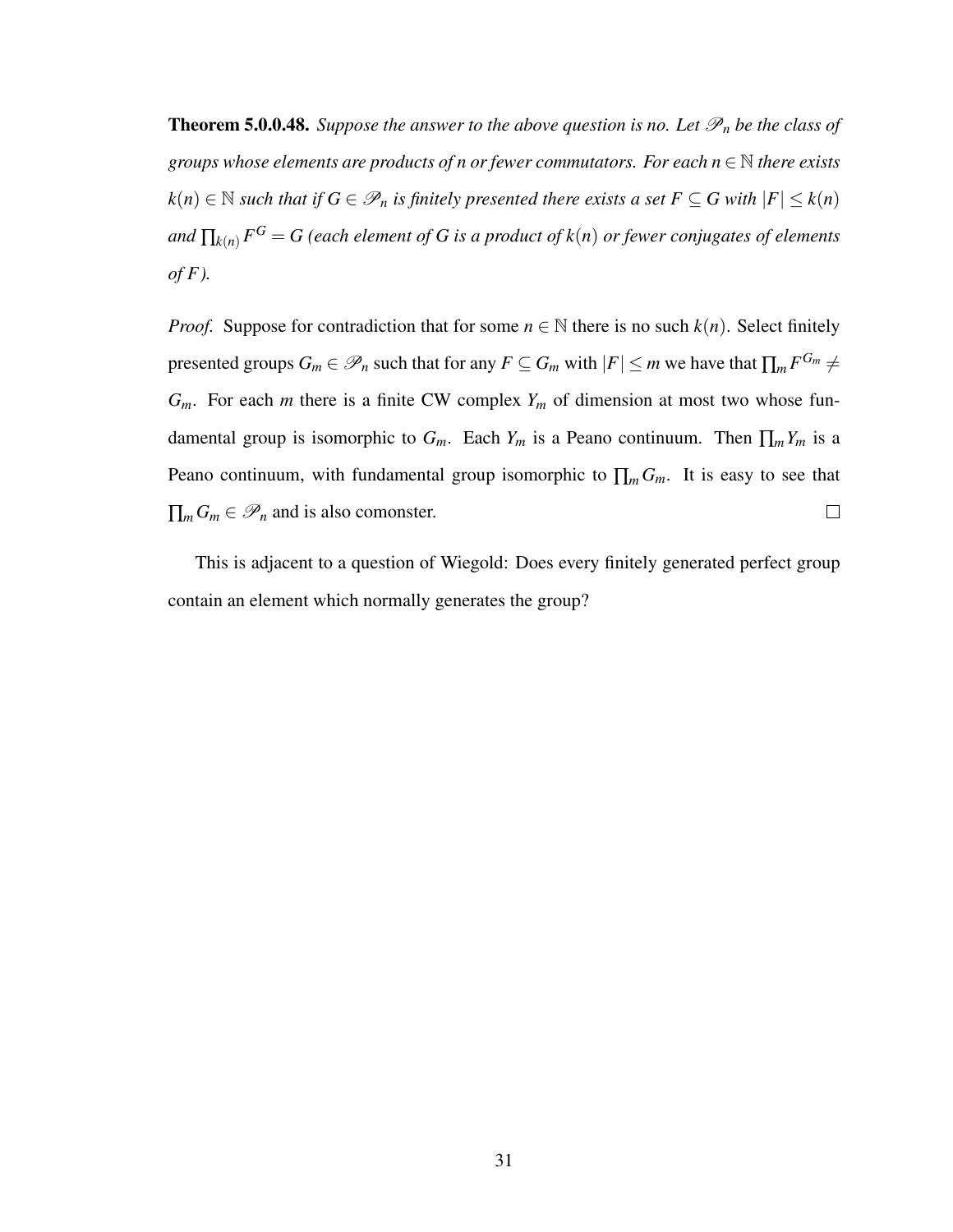### Chapter 6

### Covering Spaces

We begin by reminding the reader of some relevant concepts.

Definition 6.0.0.49. Let *X* be a topological space. A covering space for *X* is a topological space  $\tilde{X}$  together with a map  $p : \tilde{X} \to X$  such that for every  $x \in X$  there exists an open neighborhood *U* such that  $p^{-1}(U)$  is a disjoint union of open sets  $\{U_j\}_{j\in J}$  such that  $p|U_j$ is a homeomorphism onto *U* for each  $j \in J$ . Such a *U* is said to be evenly covered.

It is easy to see that the map *p* is a continuous, open mapping. The covering space map satisfies the following conditions proven in the classical theory:

**Lemma 6.0.0.50.** If  $p : \tilde{X} \to X$  is a covering map,  $x \in X$  and  $p(\tilde{x}) = x$  then  $p_* : \pi_1(\tilde{X}, \tilde{x}) \to X$  $\pi_1(X, x)$  is injective. If  $[l] \in p_*(\pi_1(\tilde{X}, \tilde{x}))$  then *l* lifts to a loop  $\tilde{l} \in L_{\tilde{x}}$ .

Recall the classic metrization theorem of Nagata and Smirnov:

Theorem. A space is metrizable if and only if it is regular and has a basis which is countably locally finite.

A collection of subsets  $\mathscr B$  of *X* is locally finite if for each  $x \in X$  there is an open neighborhood *U* of *x* such that the set of elements of  $\mathcal{B}$  with nonempty intersection with *U* is finite. A collection  $\mathscr B$  of subsets of *X* is countably locally finite if it can be written as a countable union  $\mathscr{B} = \bigcup_{n \in \omega} \mathscr{B}_n$  where each  $\mathscr{B}_n$  is locally finite.

Assuming *X* is a metrizable space, the above theorem implies that a covering space  $p: \tilde{X} \to X$  is also metrizable. The regularity of  $\tilde{X}$  follows easily from the normality of *X*. Let  $\mathscr B$  be a countably locally finite basis, say  $\mathscr B = \bigcup_n \mathscr B_n$ . The set of those elements of  $\mathscr B$ which are evenly covered by *p* is also a basis and obviously also countably locally finite, so we may assume that elements of  $\mathscr{B}$  are evenly covered. Letting  $\tilde{\mathscr{B}}_n = \{U \subseteq \tilde{X} : p | U$  is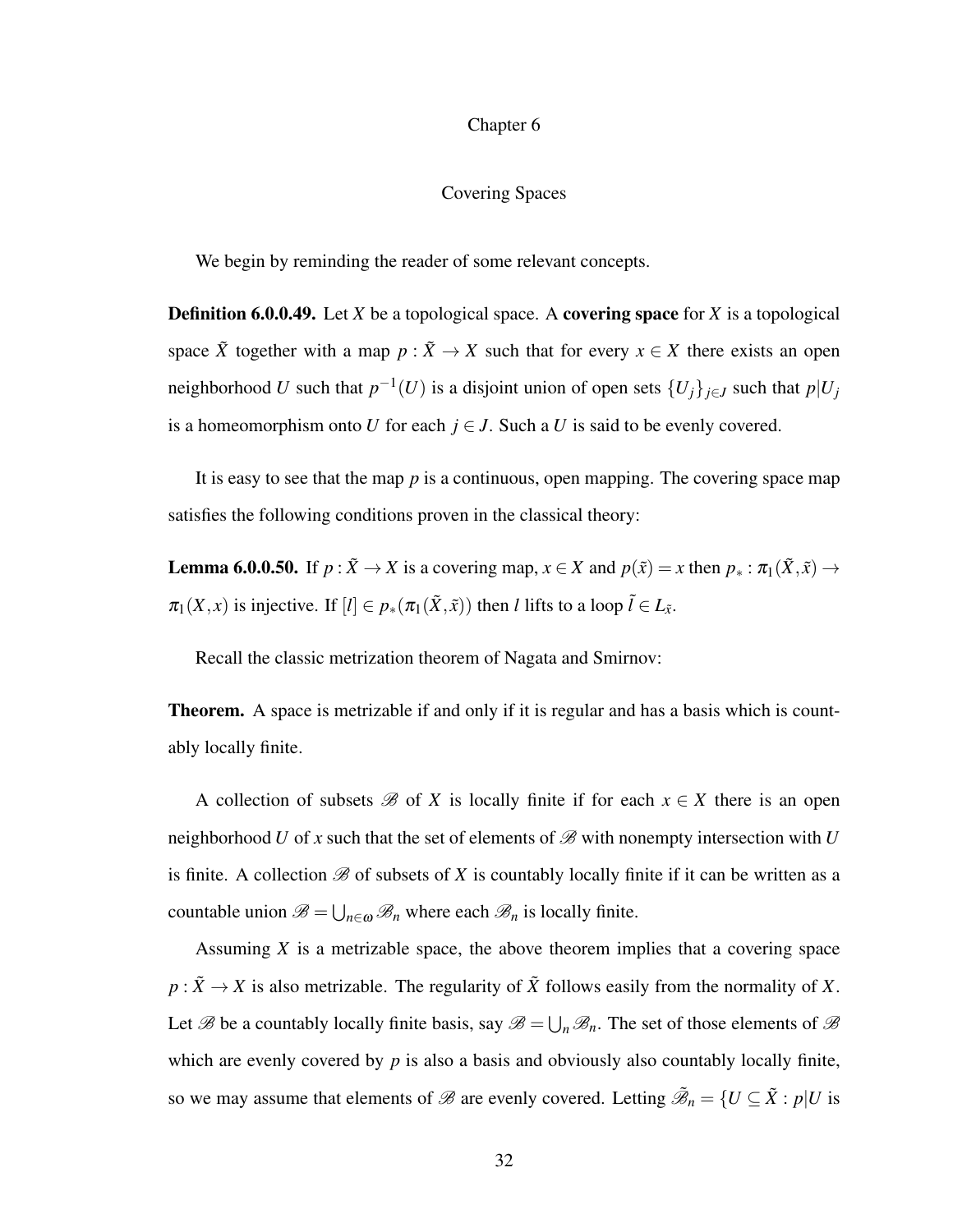a homeomorphism onto an element of  $\mathscr{B}_n$  and  $\tilde{\mathscr{B}} = \bigcup_n \tilde{\mathscr{B}}_n$  it is easy to see that each  $\tilde{\mathscr{B}}_n$ is locally finite and  $\tilde{\mathscr{B}}$  is a basis.

In keeping with the rest of the paper, we shall focus on path connected metrizable spaces and those covers which are also path connected (and metrizable).

**Theorem 6.0.0.51.** *If*  $p : (\tilde{X}, \tilde{x}) \to (X, x)$  *is a covering map with X path connected metrizable, then*  $p_*(\pi_1(\tilde{X}, \tilde{x}))$  *is an open subgroup in*  $\pi_1(X, x)$ *.* 

*Proof.* Fix a metric *d* on *X*. Let  $l \in L_x$  be such that  $[l] \in p_*(\pi_1(\tilde{X}, \tilde{x}))$  and  $\tilde{l} \in L_{\tilde{x}}$  be the lift of *l*. By compactness of  $l([0,1])$  let  $\delta > 0$  be a number small enough that for all  $s \in [0,1]$ we have  $B(l(s),\delta)$  is evenly covered by p. Let  $U_s \subseteq \tilde{X}$  be the unique open set such that  $\tilde{l}(s) \in U_s$  and  $p|U_s$  is a homeomorphism onto  $B(l(s),\delta)$ .

Suppose *l'* is distance less than  $\delta$  away from *l* in  $L_x$ . Then  $l'(s) \in B(l(s), \delta)$  for all  $s \in [0,1]$ . Let  $\rho : [0,1] \to \tilde{X}$  be the unique path such that  $p \circ \rho = l'$  and  $\rho(0) = \tilde{x}$ . Notice that  $\{s \in [0,1]: \rho(s) \in U_s\}$  is open in [0,1]. Also,  $\{s \in [0,1]: \rho(s) \notin U_s\}$  is also open in [0, 1] since if  $\rho(s) \notin U_s$  then  $\rho(s)$  is in another, disjoint neighborhood  $U'_s$  such that  $p|U'_s$  is a homeomorphism with  $B(l(s), \delta)$  (this is because  $l'(s) \in B(l(s), \delta)$ .) By connectedness we have  $\rho(s) \in U_s$  for all  $s \in [0,1]$ . Then  $\rho(1) = \tilde{x}$  and  $[l']$  is in  $p_*(\pi_1(\tilde{X}, \tilde{x}))$ .  $\Box$ 

Assuming  $\tilde{X}$  is path connected we know each fiber  $p^{-1}(z)$  is of the same cardinality and is equal to the index  $\pi_1(X): p_*(\pi_1(\tilde{X}, \tilde{x}))$ . By lemma 2.0.0.3 this index is countable since the set of left cosets is a partition of the separable space  $L<sub>x</sub>$  into disjoint open sets. Thus if  $Q \subseteq X$  is countable, dense we easily see that  $p^{-1}(Q)$  is as well. Thus any path connected cover of a path connected separable metrizable space is also separable, metrizable. To see that the property of being Polish lifts as well, we use the following (see [Ke] 8.19).

**Theorem.** (Sierpinski) Let Z be Polish and *W* separable metrizable. If there is a continuous open surjection of *Z* onto *W* then *W* is Polish.

**Proposition 6.0.0.52.** If X is path connected Polish and  $\tilde{X}$  is a path connected then  $\tilde{X}$  is *Polish.*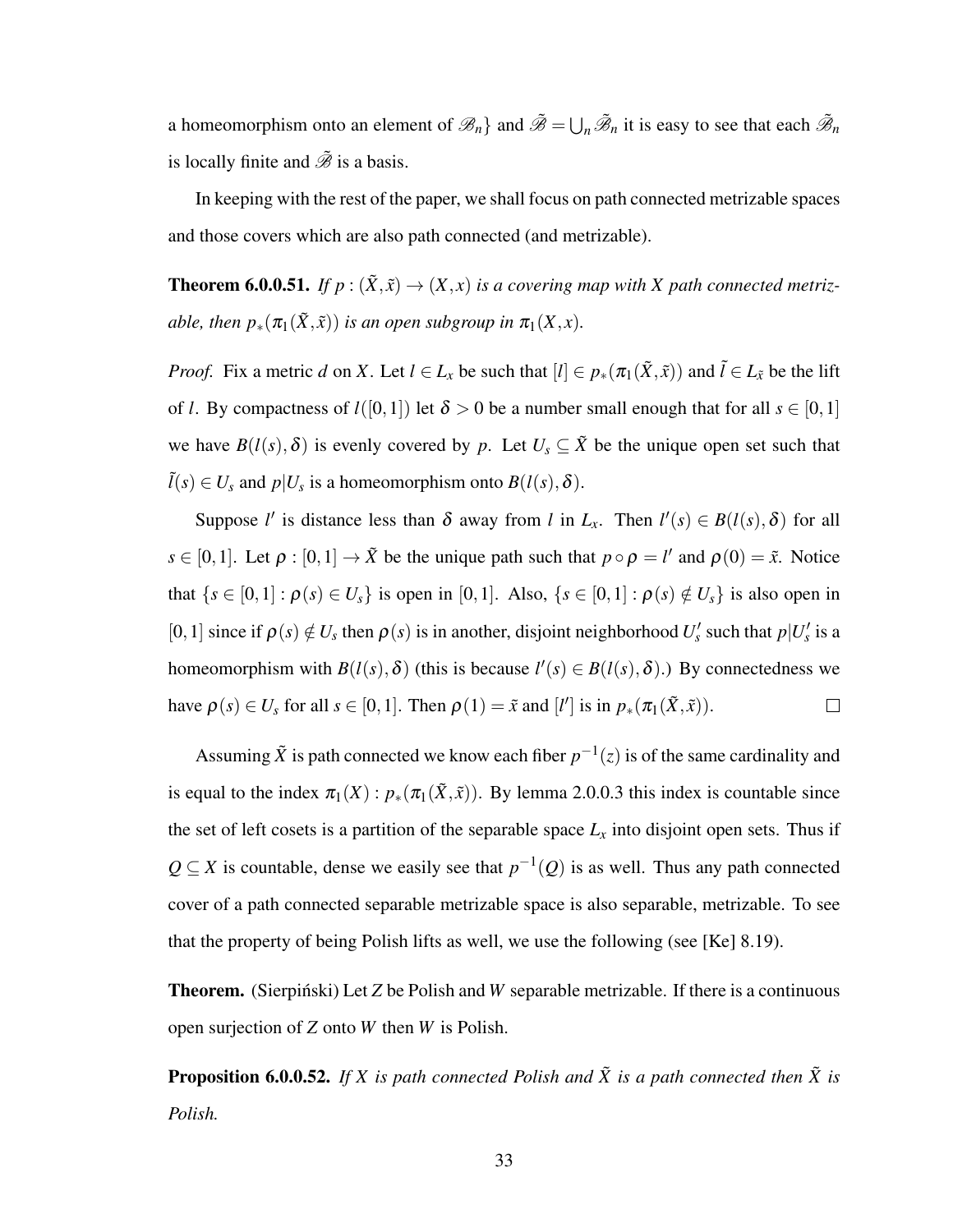*Proof.* We have already seen that  $\tilde{X}$  is separable, metrizable. Let  $\mathcal{U}$  be a countable open cover of *X* by open evenly covered sets. Let *Z* be the topological disjoint union of countably many copies of each of the  $U \in \mathcal{U}$ . As *Z* is a disjoint union of Polish spaces we know *Z* is itself Polish. Let  $f : Z \to \tilde{X}$  be any map such that  $f|U'$  is a homeomorphism to one of the stacked disjoint open sets which compose  $p^{-1}(U)$  for each of the countably many copies of each  $U \in \mathcal{U}$  and such that f is surjective. It is clear that f is continuous and open. We are done by the quoted theorem.  $\Box$ 

Theorem 6.0.0.53. Suppose  $\mathscr P$  is a Polish pointclass containing the open or the closed *sets which is closed under continuous preimages and let*  $p : (\tilde{X}, \tilde{x}) \to (X, x)$  *be a covering map with X and*  $\tilde{X}$  *Polish path connected. Then*  $G \leq \pi_1(\tilde{X}, \tilde{x})$  *is*  $\mathscr{P}$  *if and only if*  $p_*(G)$  *is* P*.*

*Proof.* As  $p_*$  is injective, assuming  $p_*(G)$  is  $\mathscr P$  we have that  $G = p_*^{-1}(p_*(G))$  is also  $\mathscr P$ . Let  $\overline{p}: L_{\tilde{x}} \to \bigcup L_x$  be the induced map on the loop spaces given by composition with *p*. We show that  $\overline{p}$  is a homeomorphism onto  $\bigcup p_*(\pi_1(\tilde{X}, \tilde{x})) \subseteq L_x$ . We know that  $p_*$  is continuous, and also onto  $\bigcup p_*(\pi_1(\tilde{X}, \tilde{x}))$  (by considering the lift of a loop one detects the preimage). As lifts are unique we get that  $\bar{p}$  is injective as well. Finally, suppose that loops  $\{l_n\}_{n\in\omega}$ in  $L_x$  converge to *l*. We must show that the lifts  $\{\tilde{l}_n\}_{n\in\omega}$  converge to the lift  $\tilde{l}$ . Letting  $\{U_0, \ldots, U_m\}$  be an open cover of the image of *l* by evenly covered open sets, we pick *N* ∈ ω large enough that for each  $0 \le k \le N - 1$  we have  $l([\frac{k}{N}, \frac{k+1}{N})$  $\left(\frac{+1}{N}\right]$ )  $\subseteq U_{i_k}$ . By passing to a subsequence if necessary, we may assume that  $l_n(\left[\frac{k}{N}, \frac{k+1}{N}\right])$  $\left(\frac{+1}{N}\right]$ )  $\subseteq U_{i_k}$  for all  $n \in \omega$ . For each  $0 \le i \le m$  let  $U_i' \subseteq \tilde{X}$  be such that  $p|U_i'$  is a homeomorphism to  $U_i$  and  $\tilde{l}([\frac{k}{N}, \frac{k+1}{N})]$  $\frac{+1}{N}$ ])  $\subseteq U'_{i_k}$ .

Since  $p|U'_{i_0}$  is a homeomorphism we know that  $\tilde{l}_n\Big|\Big|\frac{0}{N}\Big|$  $\frac{0}{N}$ ,  $\frac{1}{N}$  $\frac{1}{N}$  converges pointwise to  $\tilde{l}$ . In particular we have  $\tilde{l}_n(\frac{1}{N})$  $\frac{1}{N}$ ) is eventually inside  $U'_{i_1}$ . Since  $p|U'_{i_1}$  is a homeomorphism we have that  $\tilde{l}_n | \left[\frac{1}{N}\right]$  $\frac{1}{N}$ ,  $\frac{2}{N}$  $\frac{2}{N}$ ] must eventually converge pointwise to  $\tilde{l}$ | $\left[\frac{1}{N}\right]$  $\frac{1}{N}$ ,  $\frac{2}{N}$  $\frac{2}{N}$ . Continuing in this manner, we see that the restrictions of the  $\tilde{l}_n$  to the closed intervals  $\left[\frac{k}{N}\right]$  $\frac{k}{N}$ <sup>*k*+1</sup>  $\frac{+1}{N}$  converge pointwise, which is sufficient for  $\tilde{l}_n$  converging pointwise to  $\tilde{l}$ . Thus  $\bar{p}$  is a homeomorphism. Then assuming *G* is  $\mathscr P$  we have that  $p_*(G)$  is a subset of the clopen subset  $\bigcup p_*(\pi_1(\tilde X,\tilde x)) \subseteq L_x$ .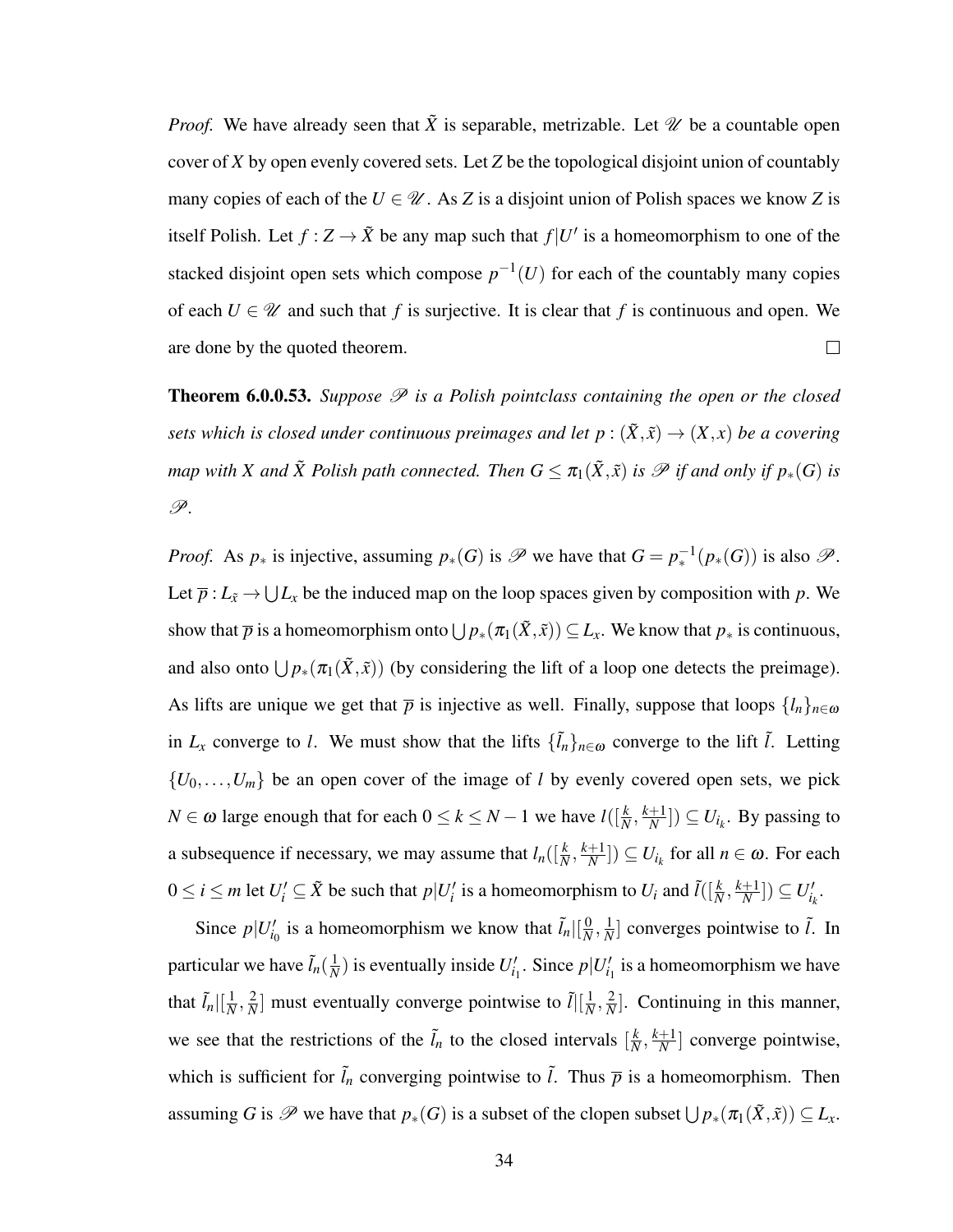If *G* is not all of  $\pi_1(\tilde{X}, \tilde{x})$  then we select  $l \in L_{\tilde{x}} - \bigcup G$  and since  $p_*(\pi_1(\tilde{X}, \tilde{x}))$  is clopen we may retract  $L_x$  to  $\bigcup p_*(\pi_1(\tilde{X}, \tilde{x}))$  by letting  $L_x - \bigcup p_*(\pi_1(\tilde{X}, \tilde{x}))$  map to the point  $p \circ l$ . If  $G = \pi_1(\tilde{X}, \tilde{x})$  then  $p_*(G)$  is clopen and again we are done.  $\Box$ 

Theorem 6.0.0.54. *If X is a path connected, locally path connected metric space and*  $G \trianglelefteq \pi_1(X, x)$  *is open, then there exists a covering space*  $p : (\tilde{X}, \tilde{x}) \rightarrow (X, x)$  *associated with G* (*i.e.*  $p_*(\pi_1(\tilde{X}, \tilde{x})) = G.$ )

*Proof.* Let  $P_x$  be the set of all paths  $\gamma : [0,1] \to X$  such that  $\gamma(0) = x$ . Notice that  $L_x$  is a subset of  $P_x$ . Define an equivalence relation  $\sim$  on  $P_x$  by letting  $\gamma_0 \sim \gamma_1$  if and only if  $\gamma_0(1) =$  $\gamma_1(1)$  and  $\gamma_0 * \gamma_1 \in \bigcup G$ . This relation is clearly reflexive. If  $\gamma_0 \sim \gamma_1$  then  $\gamma_0 * \gamma_1^{-1} \in \bigcup G$ , so that  $(\gamma_0 * \gamma_1^{-1})$  $\gamma_1^{-1})^{-1} = \gamma_1 * \gamma_0^{-1} \in \bigcup G$ , so symmetry holds. If  $\gamma_0 \sim \gamma_1$  and  $\gamma_1 \sim \gamma_2$  then  $\gamma_0 * \gamma_2^{-1}$ 2 is homotopic to  $\gamma_0 * \gamma_1^{-1}$  $\gamma_1^{-1} * \gamma_1 * \gamma_2^{-1} \in \bigcup G$  and so transitivity holds as well. Obviously if two paths are homotopic rel endpoints then they are equivalent under ∼.

Letting  $\tilde{X}$  be the set  $P_X/\sim$  and  $\tilde{x}$  be the equivalence class of the constant path at *x*, we have a function  $p : (\tilde{X}, \tilde{x}) \to (X, x)$  given by  $p : \gamma \mapsto \gamma(1)$ . We describe the topology of  $\tilde{X}$ .

By Lemma 2.0.0.6 we have an open cover  $\mathcal U$  of X such than any loop with image in an element of  $\mathcal U$  is an element of *G* (considering *G* as basepoint free by normality.) By taking a finer cover if necessary we may assume the elements of  $\mathcal U$  are path connected. Given  $\gamma \in p^{-1}(U)$  we let  $U_{\gamma} \subseteq P_x/\sim$  be defined to be set of all those paths  $\gamma_0 \in P_x$  such that for some  $\gamma_0'$  $\gamma'_0$  :  $[0,1] \rightarrow U$  we have  $\gamma'_0$  $\gamma_0'(0) = \gamma(1)$  and  $\gamma * \gamma_0' \sim \gamma_0$ . Notice that the restriction  $p|U_\gamma$  is injective, for if  $\gamma_0, \gamma_1 \in U_\gamma$  with  $\gamma_0'$  $\gamma_0'$  and  $\gamma_1'$  witnessing this, we have  $\gamma_1 * (\gamma_1')$  $\gamma_1')^{-1} * \gamma^{-1} \in G$  and  $\gamma_0$  \* ( $\gamma_0'$  $Q_0'$ )<sup>-1</sup>  $*\gamma^{-1} \in G$ . Supposing  $p(\gamma_0) = p(\gamma_1)$  we have that  $\gamma_0 * (\gamma_0')$  $(\gamma_0')^{-1} * \gamma^{-1} * \gamma * \gamma_1'$  $\gamma_1' * \gamma_1^{-1} \in$  $\bigcup G$ , which is homotopic to  $\gamma_0$  \* ( $\gamma_0'$  $(\gamma_0')^{-1} * \gamma_1'$  $\gamma_1' * \gamma_1^{-1}$  $\zeta_1^{-1}$  and since  $(\gamma_0)$  $(\gamma)^{-1} * \gamma_1'$  $\frac{1}{1}$  is a loop in *U* we know it represents an element of *G* with basepoint  $p(\gamma_0) = p(\gamma_1)$ , and so  $\gamma_0 * \gamma_1^{-1}$  $\sqrt{1}$  represents an element of *G*, so  $\gamma_0 \sim \gamma_1$ . By path connectedness of *U* we see that  $p|U_\gamma$  is also onto. Notice that if  $\gamma_0, \gamma_1$  represent elements in  $U_\gamma$  then by definition there exist paths  $\gamma_0'$  $\gamma'_0, \gamma'_1$  $\frac{1}{1}$  such that  $\gamma * \gamma'_0 \sim \gamma_0$  and similarly for  $\gamma'_1$  $\gamma_1'$ . We have that  $\gamma_1 \sim \gamma_0 * (\gamma_0')$  $(\gamma_0')^{-1} * \gamma_1'$  $U_1$ , so that defining  $U_{\gamma_0}$ in the comparable way as  $U_{\gamma}$  we get that  $\gamma_1$  represents an element of  $U_{\gamma_0}$  as well. Thus in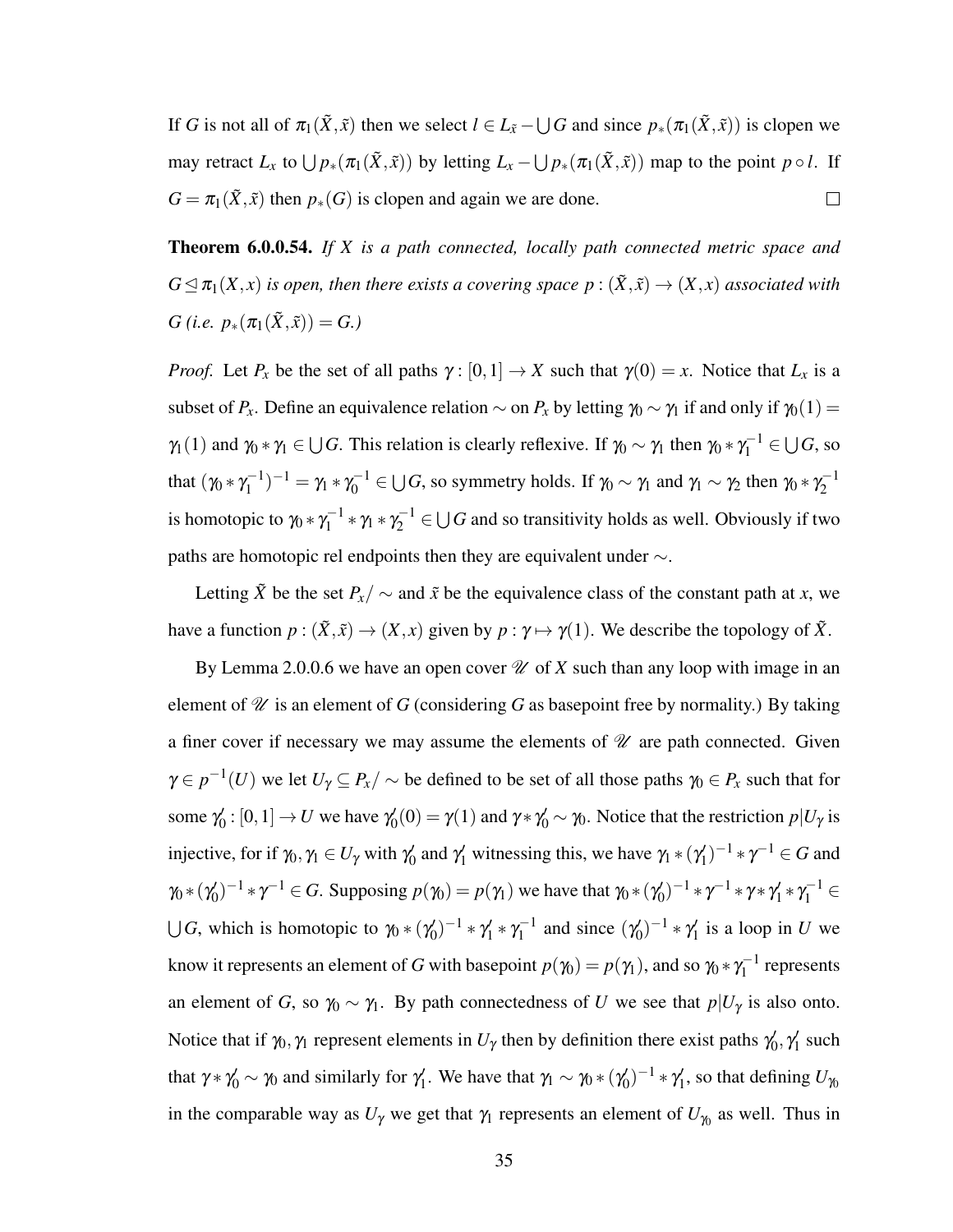fact  $U_{\gamma} \subseteq U_{\gamma_0}$  and the proof of the other inclusion is symmetric.

Define each  $U_{\gamma}$  to be open and declare each restriction  $p|U_{\gamma}$  to be a homeomorphism. This defines a basis for a topology on  $\tilde{X}$  under which  $p$  is a continuous local homeomorphism. Moreover, for each point  $y \in X$  we may pick  $U \in \mathcal{U}$  such that  $y \in U$  and notice that the  $U_{\gamma}$  associated with *U* evenly cover *U* (they are disjoint since we have shown that any nonempty intersection gives equality.)

Letting  $l \in L_{\tilde{x}}$  be a loop, the loop  $p \circ l$  as an element of the path space  $P_x$  is such that *p*◦*l* is ∼ the constant loop, so *p*◦*l* is a loop in  $\bigcup G$ . On the other hand, given a loop  $l \in \bigcup G$ we consider  $l \in P_x$  and notice that by definition  $l(1) \in \tilde{x}$ . Then the lift of *l* in  $L_{\tilde{x}}$  is a closed loop. We have shown  $p_*(\pi_1(\tilde{X}, \tilde{x}) = G$ .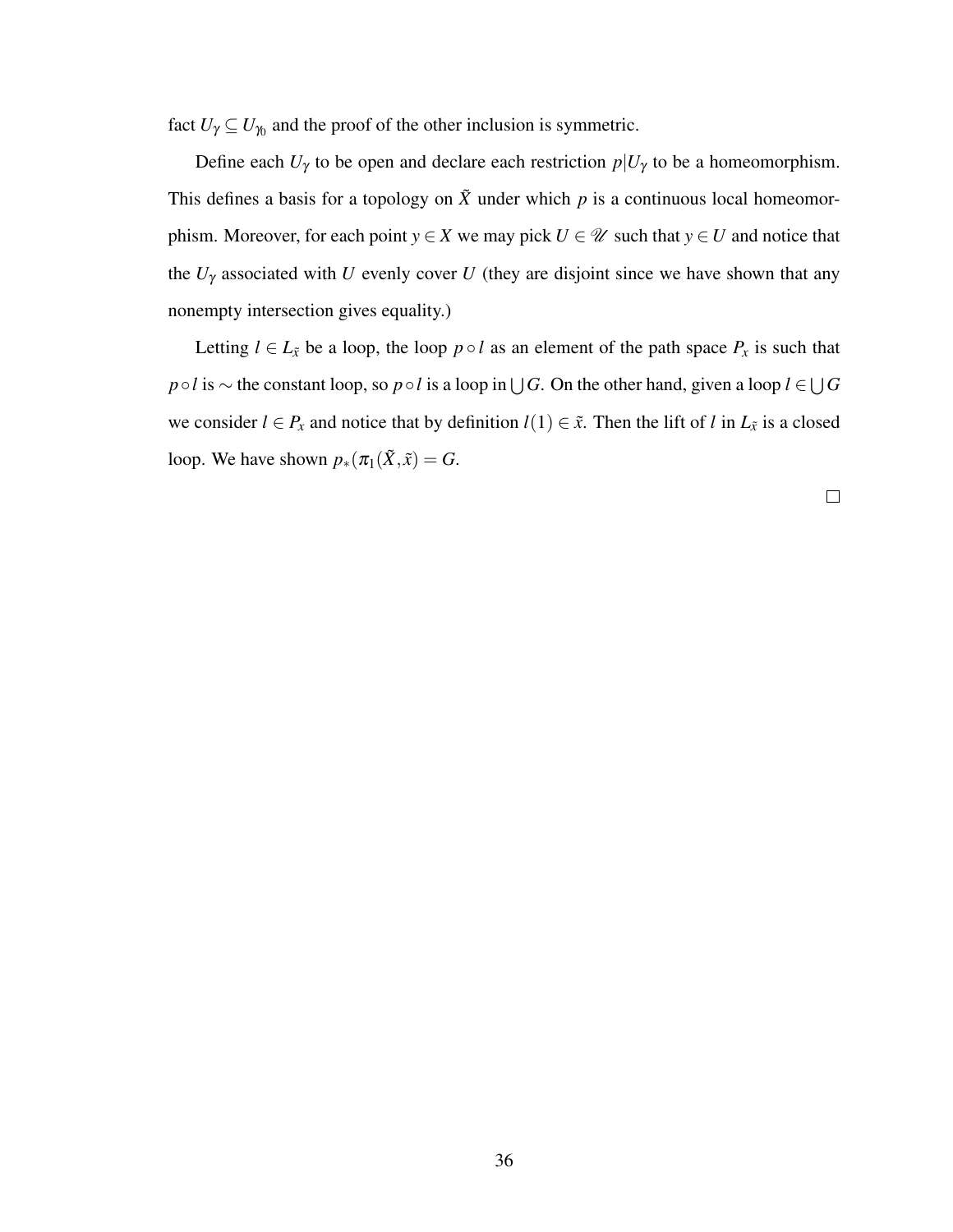### Chapter 7

#### Applications to First Homology

The theory developed around the pointclasses of subgroups of the fundamental group has applications to the structure of the abelianization of the fundamental group of a path connected Polish space: the first homology. To start, we have the following which first appeared in [CoCo], which is an instance of Theorem 3.0.0.29.

Theorem 7.0.0.55. *If X is a path connected, locally path connected Polish space then*  $H_1(X)$  *is either of cardinality*  $\leq$   $\aleph_0$  *or*  $2^{\aleph_0}$ *. In case such an X is also compact, then*  $\pi_1(X)$ is either a finite direct sum of cyclic groups or of cardinality  $2^{\aleph_0}$ .

We also give a theorem which can be interpreted as a type of small loop compactness.

**Definition 7.0.0.56.** Recall that in a group *G* the **commutator length** of  $g \in G$ , which we will denote  $cl(g)$ , is the smallest number *n* such that *g* can be written as a product of *n* commutators. We write  $cl(g) = \infty$  in case g is not in the commutator subgroup of *G*.

**Theorem 7.0.0.57.** If X is a Peano continuum with  $H_1(X)$  of cardinality  $\lt 2^{\aleph_0}$  then there *exists*  $\varepsilon > 0$  *and*  $N \in \omega$  *such that any loop of of diameter less than*  $\varepsilon$  *is of commutator*  $length < N$ .

*Proof.* Suppose the conclusion fails. We may then pick a sequence of loops  $\{l_n\}_{n\in\omega}$  such that diam $(l_n) \leq 2^{-n}$  and the commutator length of  $[l_n] \in \pi_1(X, x_n)$  is greater than *n*. As *X* is locally path connected, we may pass to a subsequence if necessary and assume that all loops are based at the same point, say *x*. Letting *N<sup>n</sup>* be the set of all loops at *x* which are of commutator length at most *n*, we have that  $\bigcup [\pi_1(X,x), \pi_1(X,x)] = \bigcup_{n \in \omega} N_n$ . It is clear that  $N_nN_m = N_{m+n}$  and the set of products of *n* commutators is easily analytic, so by Lemma 3.0.0.26 we get that  $H_1(X)$  is of cardinality  $2^{\aleph_0}$ .  $\Box$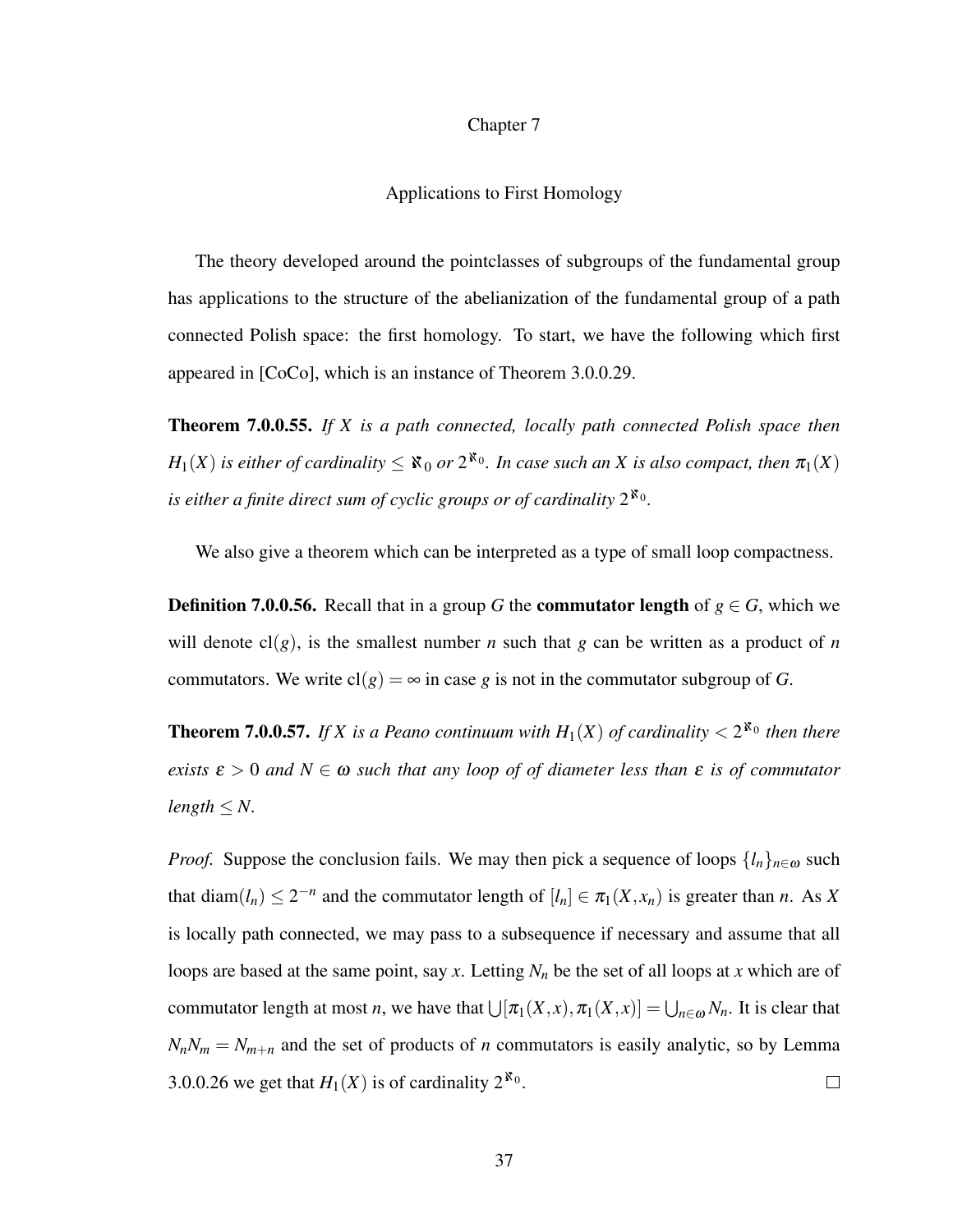If *A* is an abelian group let Tor(*A*) denote the subgroup of *A* consisting of the torsion elements. Let  $Torfree(A)$  denote the quotient  $A/Tor(A)$ . It is not always the case that Tor( $H_1(X)$ ) is a direct summand, by the following example adapted from [Fu].

**Example 7.0.0.58.** Let *P* be the set of primes and for each  $p \in P$  let  $X_p$  be a Peano continuum with fundamental group isomorphic to  $\mathbb{Z}/p$ . Then  $X = \prod_{p \in P} X_p$  has fundamental group isomrophic to  $\prod_{p \in P} \mathbb{Z}/p$ , so  $H_1(X) \simeq \prod_{p \in P} \mathbb{Z}/p$  as well.

Suppose  $a \in \prod_{p \in P} \mathbb{Z}/p$  is torsion. If the *p* coordinate of *a* is nonzero then *p* divides the order of *a*, so in particular *a* must have finite support. Conversely any finite supported element is torsion, so  $\text{Tor}(\prod_{p\in P}\mathbb{Z}/p) = \bigoplus_{p\in P}\mathbb{Z}/p$ . Now for  $a = (1,1,1,\ldots) \in$  $\prod_{p\in P}\mathbb{Z}/p$  we have that for any  $n \in \omega$  there exists  $b \in \prod_{p\in P}\mathbb{Z}/p$  such that  $b^n = a$  in  $\prod_{p \in P} \mathbb{Z}/p \neq \bigoplus_{p \in P} \mathbb{Z}/p$ . This is seen by letting *b*(*p*) be such that *b*(*p*)<sup>*n*</sup> = 1 mod *p* for all *p* that do not divide *n* and  $b(p) = 0$  otherwise. In  $\prod_{p \in P} \mathbb{Z}/p$  there is no nontrivial element which has all roots (for example a *p*-th root would not exist if the *p*-th coordinate is not zero). Thus  $\bigoplus_{p \in P} \mathbb{Z}/p$  cannot be a direct summand.

Theorem 7.0.0.59. *If X is a path connected locally, path connected Polish space then* Torfree $(H_1(X))$  is either of cardinality  $\leq \aleph_0$  or  $2^{\aleph_0}$ . If in addition X is compact then  $H_1(X)/\text{Tor}(H_1(X))$  is a finite rank free abelian group or of cardinality  $2^{\aleph_0}$ .

*Proof.* It suffices to show that the kernel of the map  $\phi : \pi_1(X) \to H_1(X)/\text{Tor}(H_1(X))$  is analytic. Notice that  $l \in \bigcup \text{ker}(\phi)$  if and only if  $(\exists n \in \omega - \{0\})[l^n \in \bigcup [\pi_1(X), \pi_1(X)]].$ Since  $\bigcup [\pi_1(X), \pi_1(X)]$  is analytic and each map  $l \mapsto l^n$  is continuous we have that ker( $\phi$ ) is a countable union of continuous preimages of analytic sets, and is therefore analytic.  $\Box$ 

In case Torfree $(H_1(X))$  is countable, it is a finite rank free group and we get the splitting of the short exact sequence of abelian groups

$$
0 \to \text{Tor}(H_1(X)) \to H_1(X) \to \text{Torfree}(H_1(X)) \to 0
$$

so that  $H_1(X) \simeq \text{Tor}(H_1(X)) \oplus \bigoplus_{m=0}^n \mathbb{Z}$ .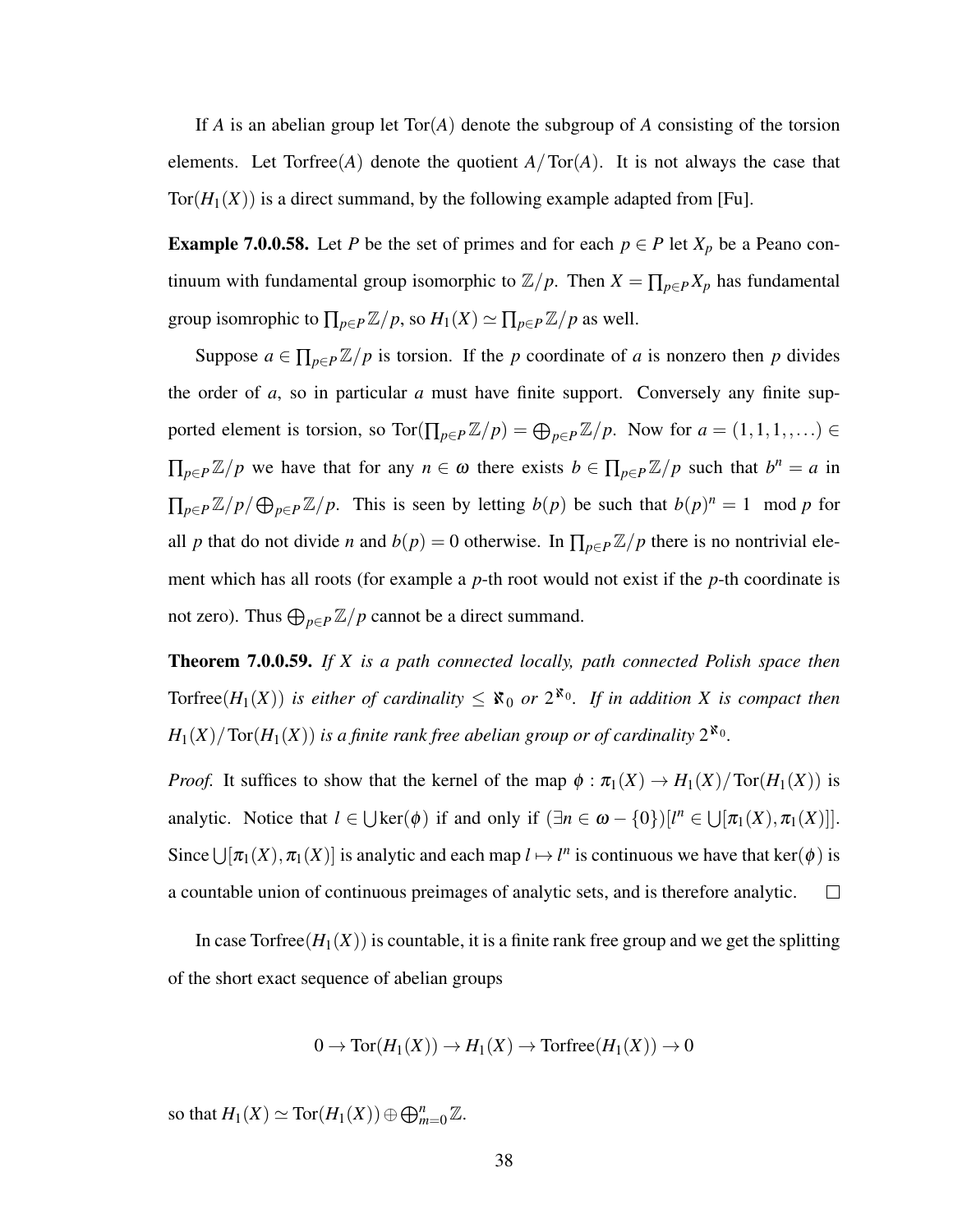**Remark 7.0.0.60.** One can obtain the same dichotomies to the above theorem by considering  $Tor_m(H_1(X))$  (the subgroup of all elements whose order divides  $m \in \omega$ ) by arguing similarly.

Recall that a torsion group is a *p*-group if the order of every element is divisible by *p*. A basic fact about torsion abelian groups is the following (see, for example, Theorem 2.1 in  $[Fu]$ :

Theorem. Every abelian torsion group *A* may be decomposed into a direct sum of the *p*-groups  $A_p \leq A$  where  $A_p$  is the subgroup of elements whose order is divisible by *p*.

**Theorem 7.0.0.61.** Let X be a Peano continuum. If card( $\text{Torfree}(H_1(X))$ )  $\lt 2^{\aleph_0}$  then  $H_1(X)$  *is a direct sum of cyclic groups and*  $Tor(H_1(X))$  *is of bounded exponent.* 

*Proof.* Let  $P = \{p_0, p_1, ...\}$  be the set of prime numbers. Notice that for each prime *p* the *p*-subgroup  $H_1(X)_p \leq H_1(X)$  is such that  $[l] \in \pi_1(X)$  maps to  $H_1(X)_p$  if and only if  $(\exists k \in \omega)[l^{p^k} \in \bigcup [\pi_1(X), \pi_1(X)]]$ . Then the kernels of each of the maps  $\phi_p : \pi_1(X) \to$  $H_1(X)/H_1(X)_p$  are analytic subgroups. Writing  $H_1(X) \simeq \text{Tor}(H_1(X)) \oplus \bigoplus_{m=0}^k \mathbb{Z}$  we select loops  $l_0,\ldots,l_k$  such that  $[l_k]$  generates the *k*-th copy of  $\mathbb Z$  in  $\bigoplus_{m=0}^k \mathbb Z$ . Then the map  $\pi_1(X)\to$  $H_1(X)/\bigoplus_{m=0}^k \mathbb{Z}$  has kernel which is precisely  $\langle\{[l_0],\ldots,[l_n]\}\cup[\pi_1(X),\pi_1(X)]\rangle,$  and so this kernel is also analytic.

Now the kernels of the maps

$$
\pi_1(X) \to H_1(X)/(\bigoplus_{m=0}^k \mathbb{Z} \oplus H_1(X)_{p_0} \oplus \cdots \oplus H_1(X)_{p_j})
$$

are all analytic, and their union is all of  $\pi_1(X)$ . Thus by Theorem 3.0.0.27 we have that the ascending sequence eventually stabilizes. Then we have that  $H_1(X) \simeq \bigoplus_{m=0}^k \mathbb{Z} \oplus$  $H_1(X)_{p_0} \oplus \cdots \oplus H_1(X)_{p_j}$  for some  $j \in \omega$ . For a torsion abelian group *A* write  $A_{p^q}$  for the subgroup of those elements whose order divides  $p^q$ , where p is a prime. We similarly have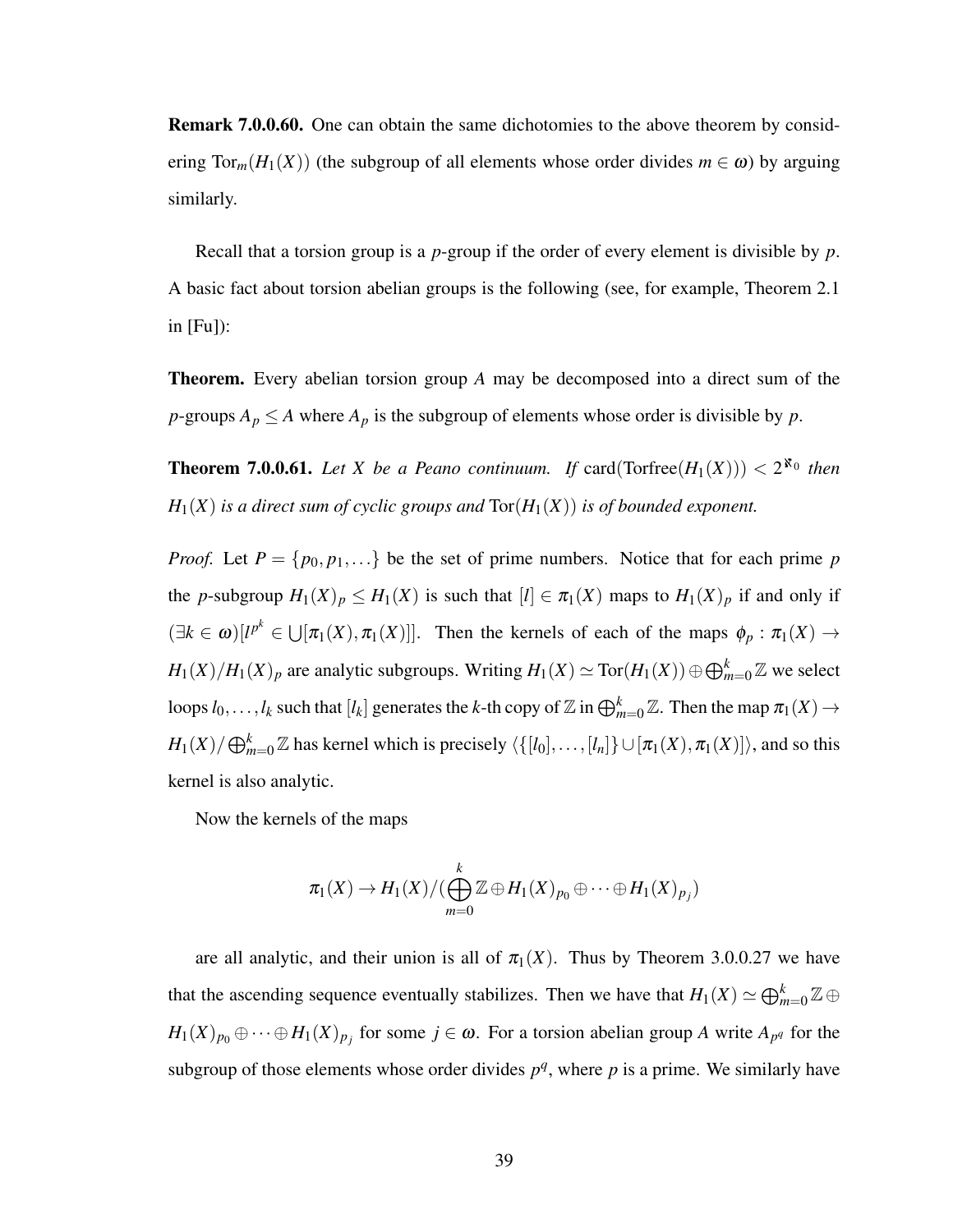that the kernels of the maps

$$
\pi_1(X) \to H_1(X)/(\bigoplus_{m=0}^k \mathbb{Z} \oplus H_1(X)_{p_0^q} \oplus H_1(X)_{p_1} \cdots \oplus H_1(X)_{p_j})
$$

are analytic for all  $q \in \omega - \{0\}$ . The union of all these subgroups is the whole of  $\pi_1(X)$ , so the sequence must stabilize. Proceeding similarly for  $p_1, p_2$ , etc., we get that  $Tor(H_1(X))$ is a finite direct sum of *p*-subgroups, each of bounded power. Thus  $Tor(H_1(X))$  is a torsion group of bounded power, and so is a direct sum of cyclic groups by a theorem of Prüfer (see [Fu] Theorem 11.2).  $\Box$ 

A theorem of Kulikov (see Theorem 12.2 of [Fu]) states that subgroups of direct sums of cyclic groups are direct sums of cyclic groups. Thus if  $card(Torfree(H_1(X))) < 2^{\aleph_0}$ we see that  $H_1(X)$  has no nontrivial divisible subgroup. Recall that an abelian group is divisible if each element has all roots.

Since the divisible abelian groups are injective, each torsion-free abelian group *A* decomposes as a direct sum  $A = Div(A) \oplus Red(A)$  where  $Div(A)$  is the maximal divisible group in *A* and *R* is a reduced subgroup (i.e. contains no nontrivial divisible subgroups.) The reduced subgroup is not necessarily unique as a subgroup of *A*, but is unique up to isomorphism as it is isomorphic to *A*/Div(*A*).

**Theorem 7.0.0.62.** If X is a Peano continuum then  $\text{Red}(\text{Torfree}(H_1(X)))$  is either a free abelian group of finite rank or of cardinality  $2^{\aleph_0}$ .

*Proof.* We need only show that the kernel *K* of the map  $\pi_1(X) \to \text{Red}(\text{Torfree}(H_1(X)))$  is analytic. We have already seen that the kernel  $K_1$  of the map  $\pi_1(X) \to \text{Torfree}(H_1(X))$  is analytic. Now *l* is in  $\bigcup K$  if and only  $(\forall n \in \omega)(\exists l_1 \in L_x)[(l_1)^n l^{-1} \in \bigcup K_1]$ . Then *K* is an analytic subgroup as a countable intersection of countinuous preimages of analytic subsets of  $L_x$ .  $\Box$ 

From the example earlier where  $\pi_1(X) \simeq \prod_{p \in P} \mathbb{Z}/p$  we have that reach element of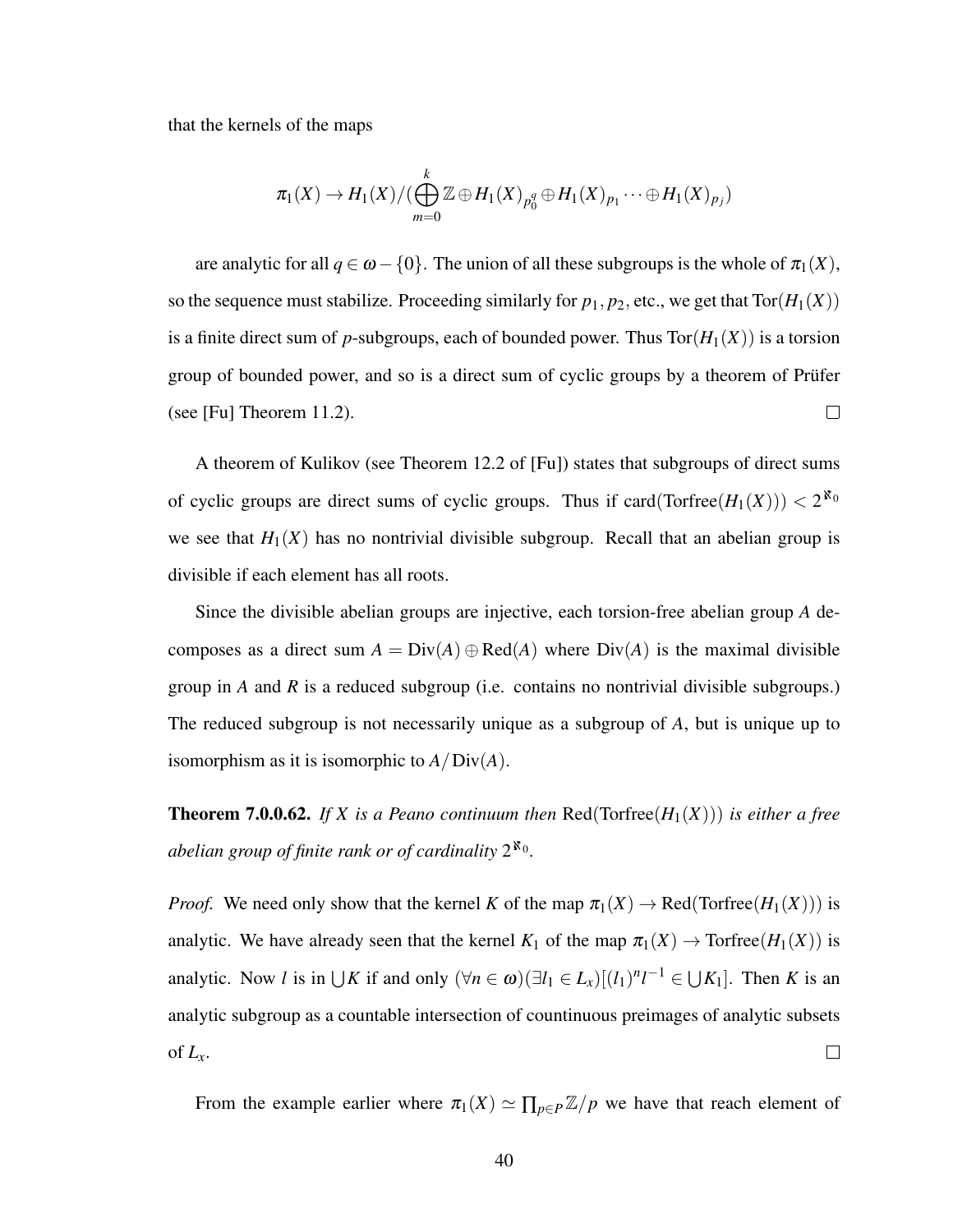Torfree( $H_1(X)$ ) is divisible by the same explanation as given for  $(1,1,\ldots)$ . Thus Torfree( $H_1(X)$ ) is a torsion-free divisible group, of cardinality  $2^{k_0}$  by cardinality considerations. Thus by considering Torfree( $H_1(X)$ ) as a vector space over  $\mathbb Q$  we may select a basis, so that Torfree( $H_1(X)$ )  $\simeq \bigoplus_{2^{k_0}} \mathbb{Q}$ . In this case the reduced summand of Torfree( $H_1(X)$ ) is trivial, and by taking a product of  $X$  with a finite dimensional torus  $T^n$  we easily get that Torfree $(H_1(X \times T^n)) \simeq \bigoplus_{2^{k_0}} \mathbb{Q} \oplus \prod_{i=0}^{n-1} \mathbb{Z}$ . By taking the product of *X* with the infinite torus  $T^{\infty}$  we get  $\text{Torfree}(H_1(X \times T^n)) \simeq \bigoplus_{2^{\aleph_0}} \mathbb{Q} \oplus \prod_{n \in \omega} \mathbb{Z}$ , so all cases of the previous theorem obtain.

Given an abelian group *A* there is a largest quotient of *A* with no infinitely divisible elements. To see this, let  $S_0$  be the set of infinitely divisible elements in *A*. Let  $S_1$  be the set of those elements in *A* which map under the quotient map  $A \rightarrow A/\langle S_0 \rangle$  to an infinitely divisible element. In general let  $S_{\alpha+1}$  be the set of those elements which map to an infinitely divisible element under the quotient map  $A \mapsto A/\langle S_\alpha \rangle$  and  $S_\beta = \bigcup_{\alpha < \beta} S_\alpha$  for a limit ordinal. It is clear that  $S_0 \subseteq \langle S_0 \rangle \subseteq S_1 \subseteq \langle S_1 \rangle \subseteq \cdots$ . The subgroup  $B = \bigcup_{\alpha < \omega_1} S_\alpha = \bigcup_{\alpha < \omega_1} \langle S_\alpha \rangle$  is evidently such that *A*/*B* has no infinitely divisible elements and any homomorphism to an abelian group with no infinitely divisible elements must evidently contain *B*. Let InfFree(*A*) denote this maximal quotient with no infinitely divisible elements.

For the next result we state Theorem 4.4 in [CC]:

**Theorem.** Let *X* be a topological space, let  $\phi : \pi_1(X, x_0) \to L$  a be a homomorphism to the group *L*,  $U_0 \supseteq U_1 \supseteq \cdots$  be a countable local basis for *X* at  $x_0$  and  $G_i$  be the image of the natural map of  $\pi_1(U_i, x_0)$  into  $\pi_1(X, x_0)$ . If *L* is of cardinality  $\lt 2^{\aleph_0}$  and abelian with no infinitely divisible elements then  $\phi(G_n) = 0$  for some  $n \in \omega$ .

**Theorem 7.0.0.63.** If X is a Peano continuum with  $card(InfFree(H_1(X))) < 2^{\aleph_0}$  then InfFree $(H_1(X))$  *is a free abelian group of finite rank.* 

*Proof.* The homomorphism  $\pi_1(X) \to \text{Infree}(H_1(X))$  is, by the previously stated theorem, such that given any point  $x \in X$  there is a neighborhood  $O_x$  such that any loop in  $O_x$  maps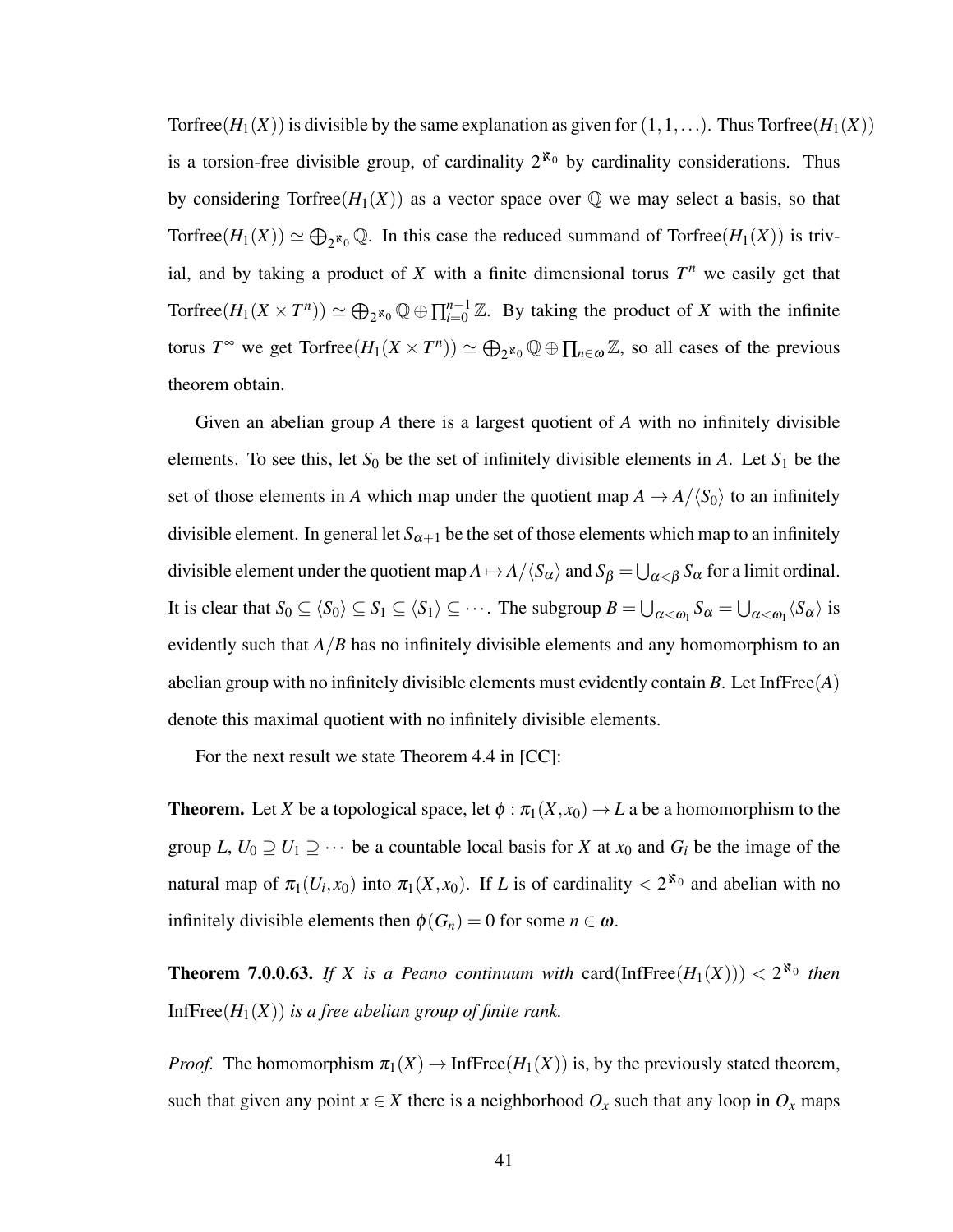trivially under the map. This implies by Lemma 2.0.0.8 that the kernel is open, and so InfFree( $H_1(X)$ ) is a finitely generated abelian group with no torsion.  $\Box$ 

**Theorem 7.0.0.64.** *If X is a Peano continuum then*  $\text{Hom}(\pi_1(X), \mathbb{Z}/p)$  *is either countable or of cardinality*  $2^{2^{\aleph_0}}$  and  $\text{Hom}(\pi_1(X), \mathbb{Q})$  is either countable or of cardinality  $2^{2^{\aleph_0}}$ .

*Proof.* Notice that the set  $\{l^p : l \in L_x\}$  is an analytic set in  $L_x$  as the continuous image of  $L_x$ . The subgroup  $\langle [\{l^p : l \in L_x\}] \cup [\pi_1(X), \pi_1(X)] \rangle$  is analytic, being generated by two analytic sets. Any homomorphism  $\pi_1(X) \to \mathbb{Z}/p$  must factor through a homomorphism  $\pi_1(X)/\langle [\{l^p : l \in L_x\}] \cup [\pi_1(X), \pi_1(X)] \rangle \rightarrow \mathbb{Z}/p$ . Thus the homomorphisms  $\pi_1(X) \rightarrow \mathbb{Z}/p$ are in correspondence with the homomorphisms  $\pi_1(X)/\langle [\{l^p : l \in L_x\}] \cup [\pi_1(X), \pi_1(X)] \rangle \rightarrow$  $\mathbb{Z}/p$ . The group  $\pi_1(X)/\langle [\{l^p : l \in L_x\}] \cup [\pi_1(X), \pi_1(X)] \rangle$  is a vector space over  $\mathbb{Z}/p$ , so we may pick a basis and write  $\pi_1(X)/\langle [\{l^p : l \in L_x\}] \cup [\pi_1(X), \pi_1(X)] \rangle \simeq \bigoplus_T \mathbb{Z}/p$ . Now by Theorem 3.0.0.24 we know *T* is either finite or of cardinality  $2^{k_0}$ . In case *T* is finite, there are finitely many homomorphisms from  $\bigoplus_{T} \mathbb{Z}/p$  to  $\mathbb{Z}/p$ , and in case T is of cardinality  $2^{\mathfrak{X}_0}$  there are  $2^{2^{\mathfrak{X}_0}}$  many.

For the claim regarding  $\mathbb Q$  we notice that any homomorphism  $\pi_1(X) \to \mathbb Q$  must factor through Torfree( $H_1(X)$ ). We have seen that Torfree( $H_1(X)$ ) is either a finite rank free group or of cardinality  $2^{\aleph_0}$ . In case Torfree( $H_1(X)$ ) is a finite rank free group we have Hom $(\pi_1(X), \mathbb{Q})$  countable. Suppose Torfree $(H_1(X))$  has cardinality  $2^{\aleph_0}$ . Recall that the rank of an abelian group *A* is the rank of the largest free abelian group in *A*, and satisfies the inequality card(*A*)  $\leq$  rank(*A*)  $\aleph_0$ . Thus Torfree(*H*<sub>1</sub>(*X*)) has a free abelian subgroup *F* of rank 2<sup> $\mathbf{x}_0$ </sup>. There are 2<sup>2 $\mathbf{x}_0$ </sup> many homomorphisms from *F* to Q, and since Q is an injective Zmodule, each of these homomorphisms extends to all of  $Torfree(H_1(X))$ . This establishes  $2^{2^{\aleph_0}}$ -many distinct homomorphisms from Torfree $(H_1(X))$  to  $\mathbb Q$ , and there cannot be more than  $2^{2^{k_0}}$ , so we are done.  $\Box$ 

We introduce a notion of strong abelianization:

**Definition 7.0.0.65.** If *X* is a path connected metrizable space, define  $\overline{H}_1(X)$  to be the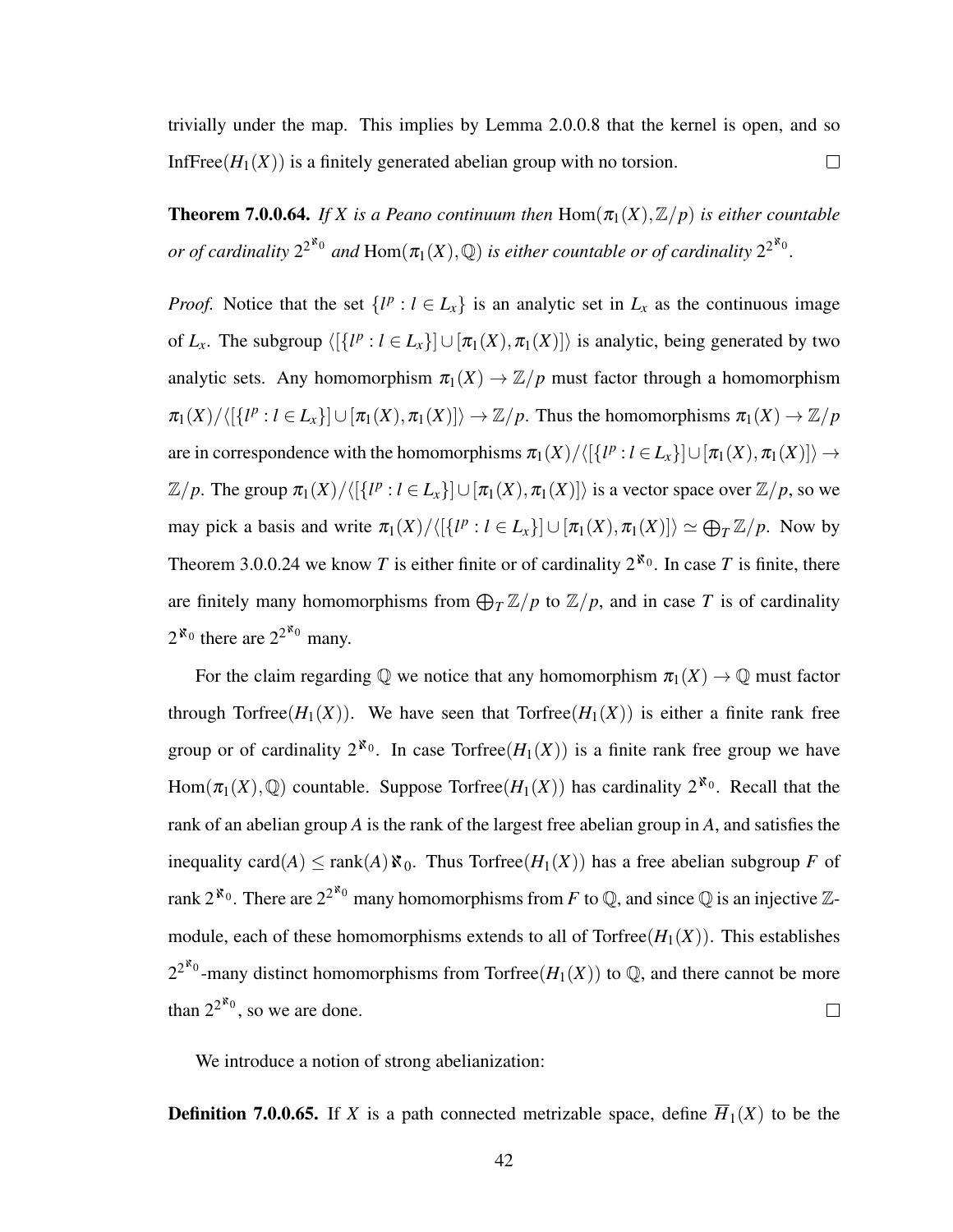quotient  $\pi_1(X)/[\overline{\pi_1(X), \pi_1(X)}]$  where  $\overline{G}$  is defined to be the smallest closed subgroup containing  $G \leq \pi_1(X)$ .

The strong abelianization  $\overline{H}_1(X)$  corresponds more with our intuition of abelianization for the fundamental group of a space and we shall see that it is easier to understand. We establish some functorial properties.

**Theorem 7.0.0.66.** *Suppose that*  $X_n$  *is a path connected metrizable space for each*  $n \in \omega$ *. Then*  $\overline{H}_1(\prod_n X_n) \simeq \prod_n \overline{H}_1(X)$ .

*Proof.* For each  $n \in \omega$  fix a point  $x_n \in X_n$  and assume without loss of generality that diam( $X_n$ )  $\leq 2^{-n}$ . We recall that by lemma 2.0.0.18 the loop space  $L_{\{x_n\}_{n \in \omega}}$  is homeomorphic to the space  $\prod_{n \in \omega} L_{x_n}$  and so can be metrized with the metric inherited by the product metric. Let  $p_n: L_x \to L_{x_n}$  denote projection to the *n*-th coordinate.

Supposing  $l, l' \in L_x$  we have that the loop  $l * l' * l^{-1} * (l')^{-1}$  projects under  $p_n$  to  $p_n(l) *$  $p_n(l') * p_n(l)^{-1} * p_n(l')^{-1}$ . Thus by taking products we see that the commutator subgroup  $[\pi_1(X), \pi_1(X)]$  is naturally a subgroup of  $\prod_n [\pi_1(X_n), \pi_1(X_n)]$ . For each  $n \in \omega$  the map  $l_n L_{x_n} \to L_x$  which takes a loop  $l \in L_{x_n}$  to the loop  $l' \in L_x$  such that  $p_n(l'(s)) = l(s)$  and  $p_m(l'(s)) = x_m$  for  $m \neq n$  demonstrates the inclusion  $\bigoplus_n [\pi_1(X_n), \pi_1(X_n)] \leq [\pi_1(X), \pi_1(X)].$ 

For each *n* we have that the continuous preimage  $p_{n*}^{-1}(\overline{[n_1(X_n), n_1(X_n)]}) = \prod_{m \le n} \pi_1(X_m) \times$  $[\pi_1(X_n), \pi_1(X_n)] \times \prod_{m>n} \pi_1(X_m)$  is closed and contains  $\prod_n [\pi_1(X_n), \pi_1(X_n)]$ . Hence the intersection of such groups,  $\prod_n [\pi_1(X_n), \pi_1(X_n)]$ , contains the subgroup  $[\pi_1(X), \pi_1(X)]$ . On the other hand we have  $\bigoplus_{n} [\pi_1(X_n), \pi_1(X_n)] \leq [\pi_1(X), \pi_1(X)]$ . Since the set of loops  $\bigcup \bigoplus_n [\pi_1(X_n), \pi_1(X_n)]$  is dense in the set of loops  $\bigcup \prod_n [\pi_1(X_n), \pi_1(X_n)]$  we see that  $\bigoplus_n [\pi_1(X_n), \pi_1(X_n)] = 0$  $\prod_n [\pi_1(X_n), \pi_1(X_n)]$ . The equality  $\prod_n [\pi_1(X_n), \pi_1(X_n)] = \prod_n [\pi_1(X_n), \pi_1(X_n)]$  is similarly clear and so we see that  $\prod_n [\pi_1(X_n), \pi_1(X_n)] = [\pi_1(X), \pi_1(X)]$  from which we get the isomorphism  $\overline{H}_1(\prod_n X_n) \simeq \prod_n \overline{H}_1(X)$ .  $\Box$ 

**Example 7.0.0.67.** The circle  $S^1$  is a semilocally simply connected metric space whose fundamental group is isomorphic to  $\mathbb{Z}$ , and so we can compute the strong abelianization of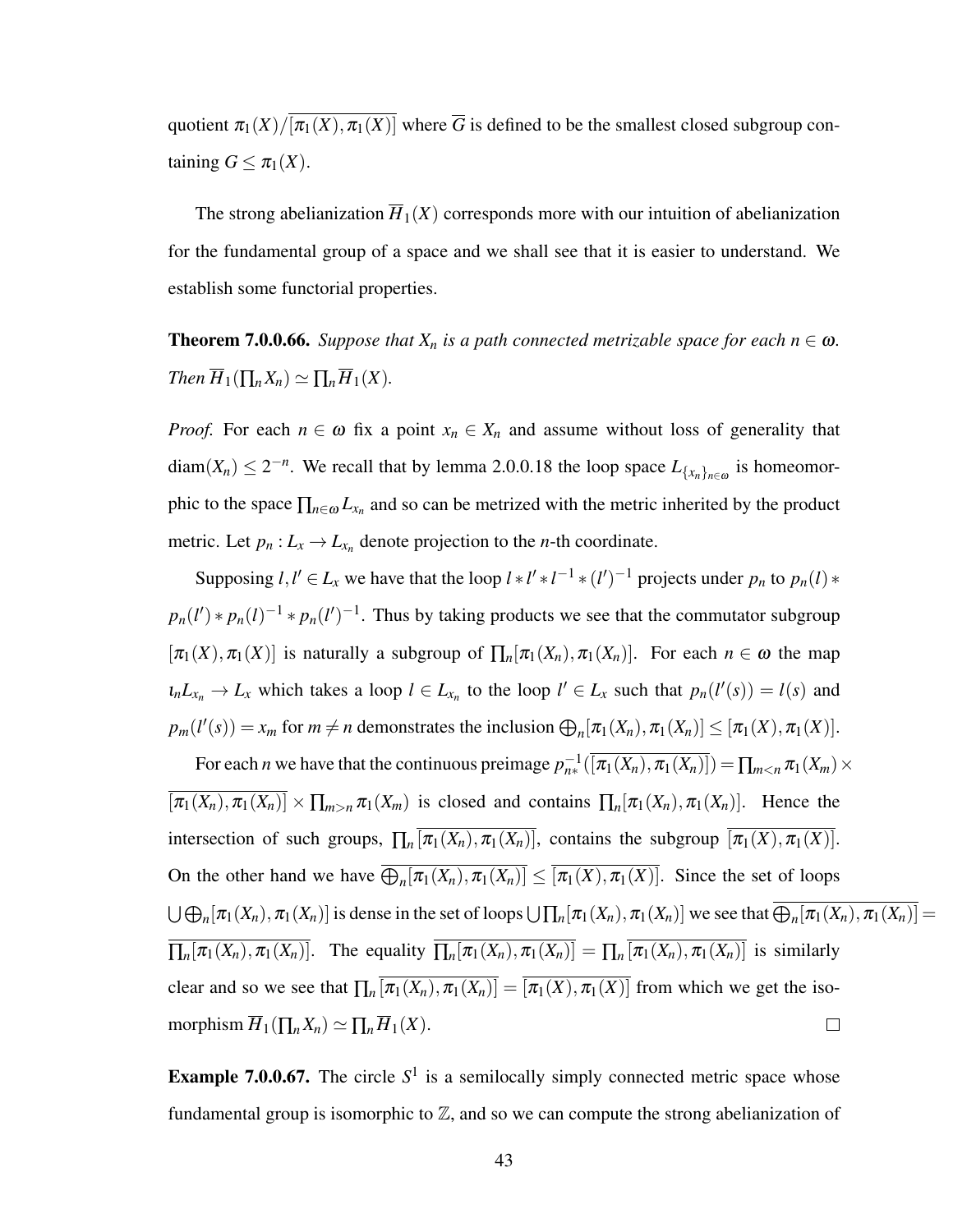the infinite torus by the above theorem:  $\overline{H}_1(T^{\infty}) \simeq \prod_{n \in \omega} \overline{H}_1(S^1) \simeq \prod_{n \in \omega} \mathbb{Z}$ .

The standard abelianization of abstract groups does not behave in nearly so nice a manner. If  $G = \prod_{n \in \omega} G_n$  is a product of groups, then the abelianization of G needn't be the product of abelianizations of the  $G_n$ , since an element of  $[G,G]$  needs to have finite commutator length and elements of  $\prod_n [G_n, G_n]$  can have infinite commutator length.

**Definition 7.0.0.68.** Let  $X_n$  be a sequence of metrizable spaces with distinguished points  $x_n$ . Using a cutoff metric if necessary we endow each space with metric  $d_n$  such that diam( $X_n$ )  $\leq 2^{-n}$ . Define the shrinking wedge of spaces  $\bigvee_{n \in \omega}^s (X_n, x_n)$  to be the set which identifies the points  $x_n$  with topology given by the metric  $d(y, z) =$  $\sqrt{ }$  $\int$  $\overline{\mathcal{L}}$  $d_n(y, z)$  if  $y, z \in X_n$  $d_n(y, x_n) + d_m(z, x_m)$  if  $y \in X_n - \{x_n\}, z$ 

It is not difficult to see that the topology does not depend on the metrics chosen and is ho omorphic under any reordering of the index set. If we let all but finitely many of the spaces  $X_n$  be a single point then we obtain the standard (finitary) wedge of spaces.

**Theorem 7.0.0.69.** *If*  $\{(X_n, x_n)\}_{n \in \omega}$  *is a collection of path connected, metrizable pointed spaces then*  $\overline{H}_1(\vee_{n \in \omega}^s (X_n, x_n)) \simeq \prod_{n \in \omega} \overline{H}_1(X_n)$ .

*Proof.* Let  $f: \bigvee_{n=0}^s (X_n, x_n) \to \prod_{n \in \omega} X_n$  be the obvious map. That  $f_*$  is onto follows from the fact that  $d_n \leq 2^{-n}$ . As *f* is continuous we know  $(f_*)^{-1}(\overline{[\pi_1(\prod_{n\in\omega}X_n),\pi_1(\prod_{n\in\omega}X_n)]})$ is a closed subgroup of  $\pi_1(\bigvee_{n\in\omega}^s(X_n,x_n))$  and must contain the commutator subgroup. For each *m* let  $r_m$ :  $\bigvee_{n=0}^s (X_n, x_n) \to (X_m, x_m)$  be the retraction which takes all subspaces  $X_n$  to the point  $x_m$  whenever  $n \neq m$ .

Suppose  $l \in L_x$ . For each  $m \in \omega$  let  $\mathscr{I}_m$  be the set of those maximal closed intervals [ $a,b$ ] ⊆ [0,1] with nonempty interior such that  $l$ |[ $a,b$ ] is a loop in  $X_m$  with  $a = \inf\{s \in$  $[a,b]: l(s) \neq x_m$  and  $b = \sup\{s \in [a,b]: l(s) \neq x_m\}$ . Write  $\mathscr{I}_m = \{I_{m,0}, I_{m,1}, I_{m,2}, \}$  so that the length of  $I_{m,k}$  is at least as great as the length of  $I_{m,k+1}$ . Then each  $\mathscr{I}_m$  consists of disjoint closed intervals and the collection  $\mathscr{I} = \bigcup_m \mathscr{I}_m$  consists of nonoverlapping intervals, which has a natural ordering by comparing elements in the interior of  $I$  and  $I'$  under the nat-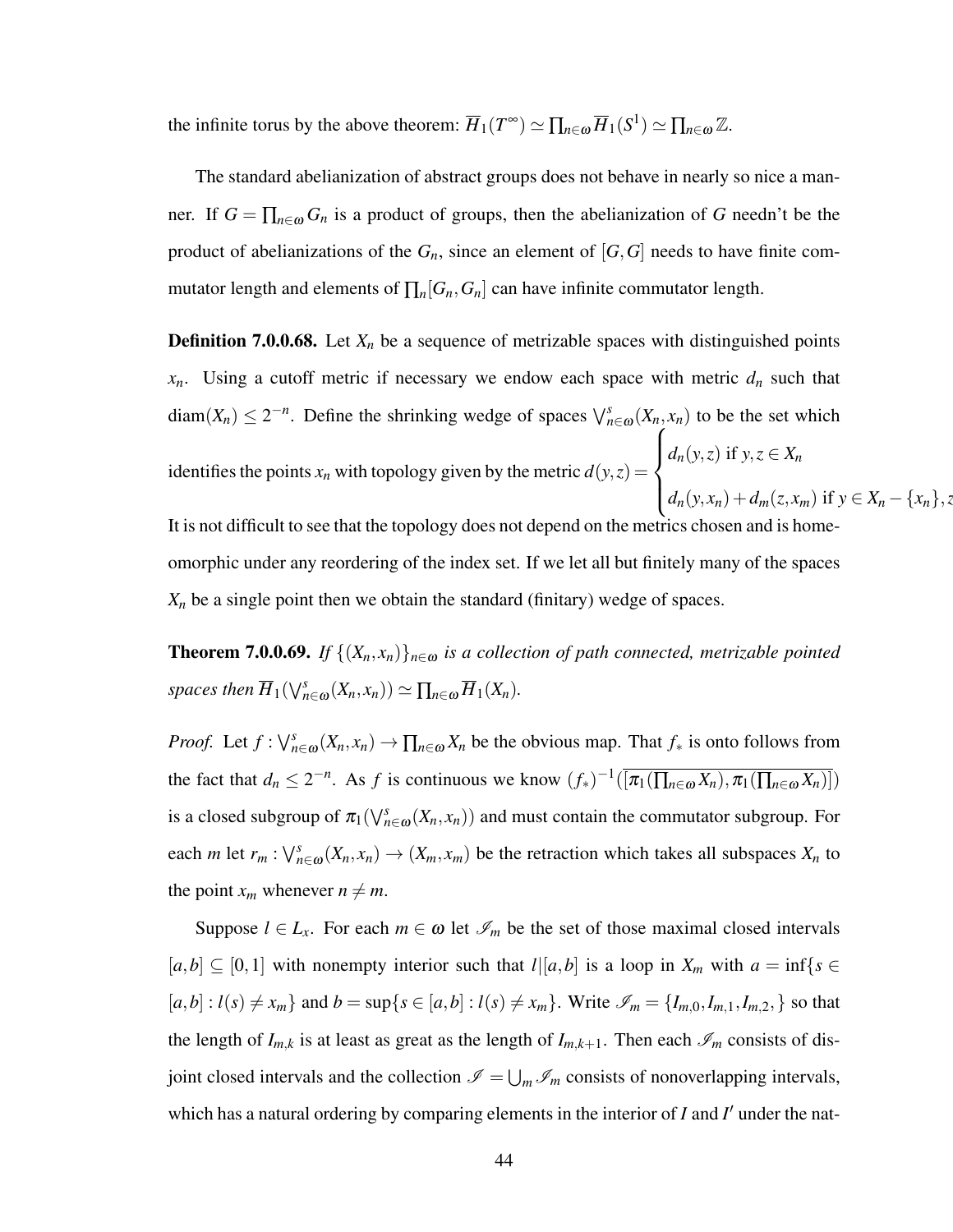ural ordering of [0,1]. The loop *l* is equivalent over  $[\pi_1(\bigvee_{n\in\omega}^s(X_n,x_n)),\pi_1(\bigvee_{n\in\omega}^s(X_n,x_n))]$ to the loop *l'* which has  $\inf(I_{0,0}) = 0$ , and  $\sup(I_{0,0})$  equal to the length of  $I_{0,0}$  and all the other relative positions of the elements of  $\mathscr I$  unchanged. This loop  $l'$  is in turn equivalent over  $[\pi_1(\bigvee_{n\in\omega}^s(X_n,x_n)),\pi_1(\bigvee_{n\in\omega}^s(X_n,x_n))]$  to the loop *l*<sup>*n*</sup> which has *I*<sub>0,0</sub> in the same position as *l'* has and  $I_{0,1}$  immediately to the right of  $I_{0,0}$  (now  $I_{0,0}$  and  $I_{0,1}$  are no longer disjoint). Continuing in this manner we get loops  $l'''$ , etc which are equivalent to *l* over  $[\pi_1(\bigvee_{n\in\omega}^s (X_n,x_n)), \pi_1(\bigvee_{n\in\omega}^s (X_n,x_n))]$  with more and more of the elements of  $\mathscr{I}_0$  adjacent to each other. Taking the limit of these loops we see that *l* is equivalent to a loop *l*<sub>0</sub> over  $\overline{\pi_1(\bigvee_{n\in\omega}^s (X_n, x_n)), \pi_1(\bigvee_{n\in\omega}^s (X_n, x_n))]}$  such that *l*<sub>0</sub> $[0, s_0]$  is a loop lying in *X*<sub>0</sub> with  $l_0(s) \notin X_0 - \{x_0\}$  for all  $s \in [s_0, 1]$ . Now we perform the same process to the loop  $l_0|[s_0, 1]$ to obtain a loop  $l_1$  which is equivalent over  $\overline{[\pi_1(\bigvee_{n\in\omega}^s(X_n,x_n)),\pi_1(\bigvee_{n\in\omega}^s(X_n,x_n))]}$  to *l* such that  $l_0|[0,s_0] = l_1|[0,s_0]$  and  $l_1|[s_0,s_1]$  is a loop in  $X_1$  and  $l_1(s) \notin X_1 - \{x_1\}$  for all  $s > s_1$ . Continue in this process to get loops  $l_2, l_3, \cdots$  such that the analogous relations hold. Since the lengths of the elements of  $\mathcal I$  must add to a number at most 1, we may take a limit again and see that *l* is equivalent over  $\overline{[\pi_1(\bigvee_{n\in\omega}^s(X_n,x_n)),\pi_1(\bigvee_{n\in\omega}^s(X_n,x_n))]}$  to a loop  $\tilde{l}$  such that  $\tilde{l}([0, s_0])$  is a loop in  $X_0$  and  $\tilde{l}(s) \notin X_0 - \{x_0\}$  for all  $s > s_0$ ,  $\tilde{l}([s_0, s_1])$  is a loop in  $X_1$  such that  $\tilde{l}(s) \notin X_1 - \{x_1\}$  for  $s \notin [s_0, s_1]$ , and in general  $\tilde{l}([s_{n-1}, s_n])$  is a loop in  $X_n$  such that  $\tilde{l}(s) \notin X_n - \{x_n\}$  for  $s \notin [s_{n-1}, s_n]$ .

Now consider a loop  $l \in \bigcup f_*^{-1}(\overline{[\pi_1(\prod_{n \in \omega} X_n), \pi_1(\prod_{n \in \omega} X_n)]})$  where without loss of generality *l* is of the form  $\tilde{l}$  as in the preceeding paragraph. We have  $p_0 \circ f \circ l |[0, s_0] =$  $r_0 \circ l$ [[0,*s*<sub>0</sub>] is a loop in  $\overline{[\pi_1(X_0), \pi_1(X_0)]}$  by the proof of Theorem 7.0.0.66. Then *l*[[0,*s*<sub>0</sub>] is a loop in  $[\overline{\pi_1(X_0), \pi_1(X_0)}]$  by considering the inclusion map  $(X_0, x_0) \to \bigvee_{n \in \omega}^s (X_n, x_n)$ . Then *l* is equivalent over  $[\pi_1(\vee_{n\in\omega}^s(X_n,x_n)), \pi_1(\vee_{n\in\omega}^s(X_n,x_n))]$  to a loop  $l_0$  such that  $l|[s_0,1] =$  $l_0|[s_0,1]$  and  $l(s) = x$  for all  $s \in [0,s_0]$ . Continuing in this fashion and taking a limit we see that *l* is equivalent over  $[\pi_1(\bigvee_{n\in\omega}^s(X_n,x_n)), \pi_1(\bigvee_{n\in\omega}^s(X_n,x_n))]$  to the constant loop at *x*. This gives us the reverse containment.  $\Box$ 

Example 7.0.0.70. Recall that the Hawaiian Earring *X* is a shrinking wedge of countably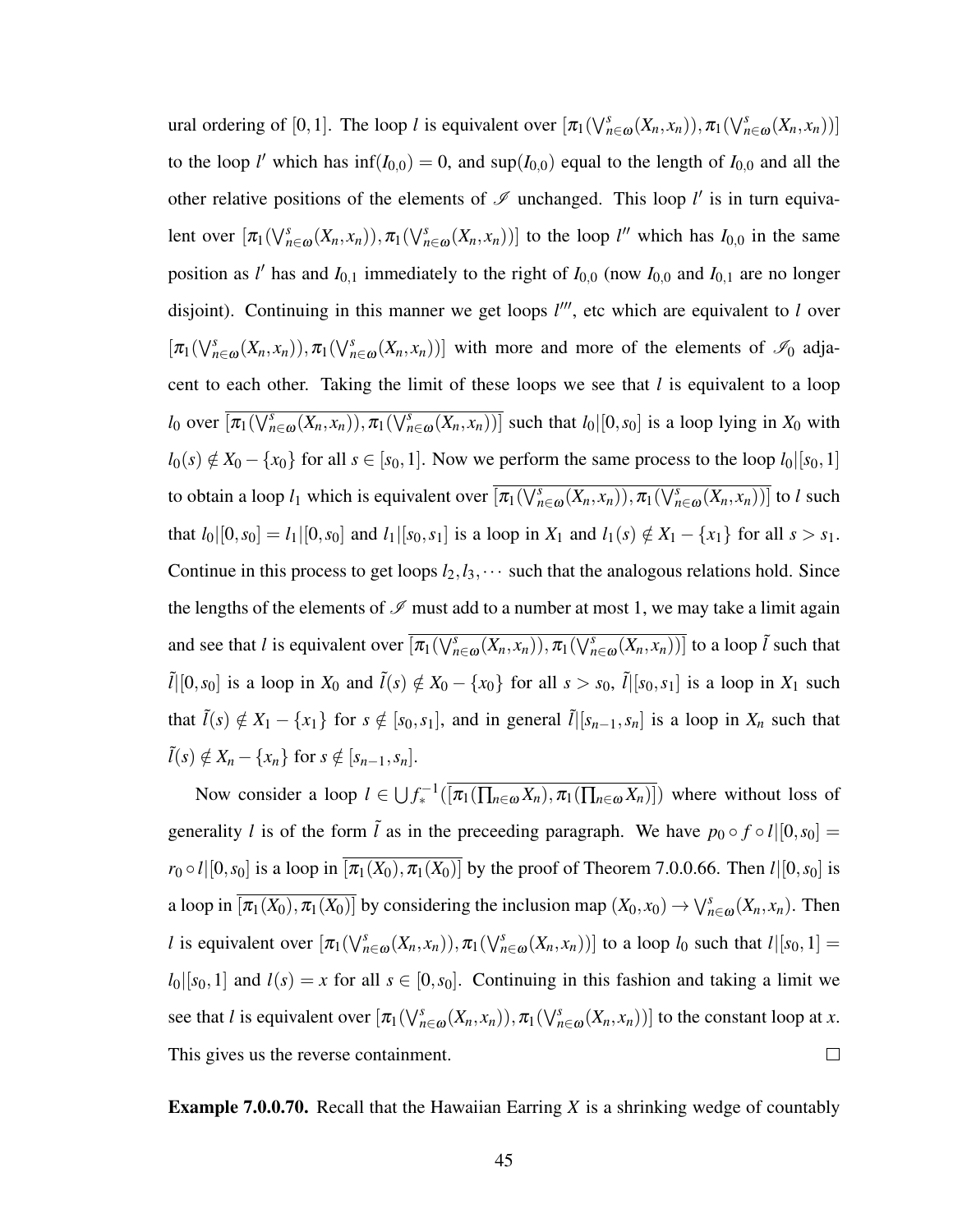many circles. Thus  $\overline{H}_1(X) \simeq \prod_{n \in \omega} \mathbb{Z}$ . This computation concides with the standard short proof that  $H_1(X)$  is uncountable which is given by mapping onto the fundamental group of the infinite torus. The first homology was computed by K. Eda in [E1] to be isomorphic to  $\prod_{n \in \omega} \mathbb{Z} \oplus \bigoplus_{2} \mathbb{Z}_0 \mathbb{Q} \oplus \bigoplus_{p} A_p$  where  $A_p$  is the *p*-dic completion of the free abelian group of rank  $2^{\aleph_0}$ .

We note that first homology does not behave this nicely even under a wedge of two spaces, by observing the following theorem of Eda (see [E2])

**Theorem.** Letting  $(X, x)$  and  $(Y, y)$  be arbitrary pointed spaces we have that  $H_1((X, x) \vee$  $(P, y) \simeq H_1(X) \oplus H_1(Y) \oplus H_1(C(X, x) \vee C(Y, y))$  where  $C(W, w)$  denotes the cone of the space *W* with distinguished point  $(w,0)$  in the cone.

The homology group  $H_1(C(X, x) \vee C(Y, y))$  is often nontrivial.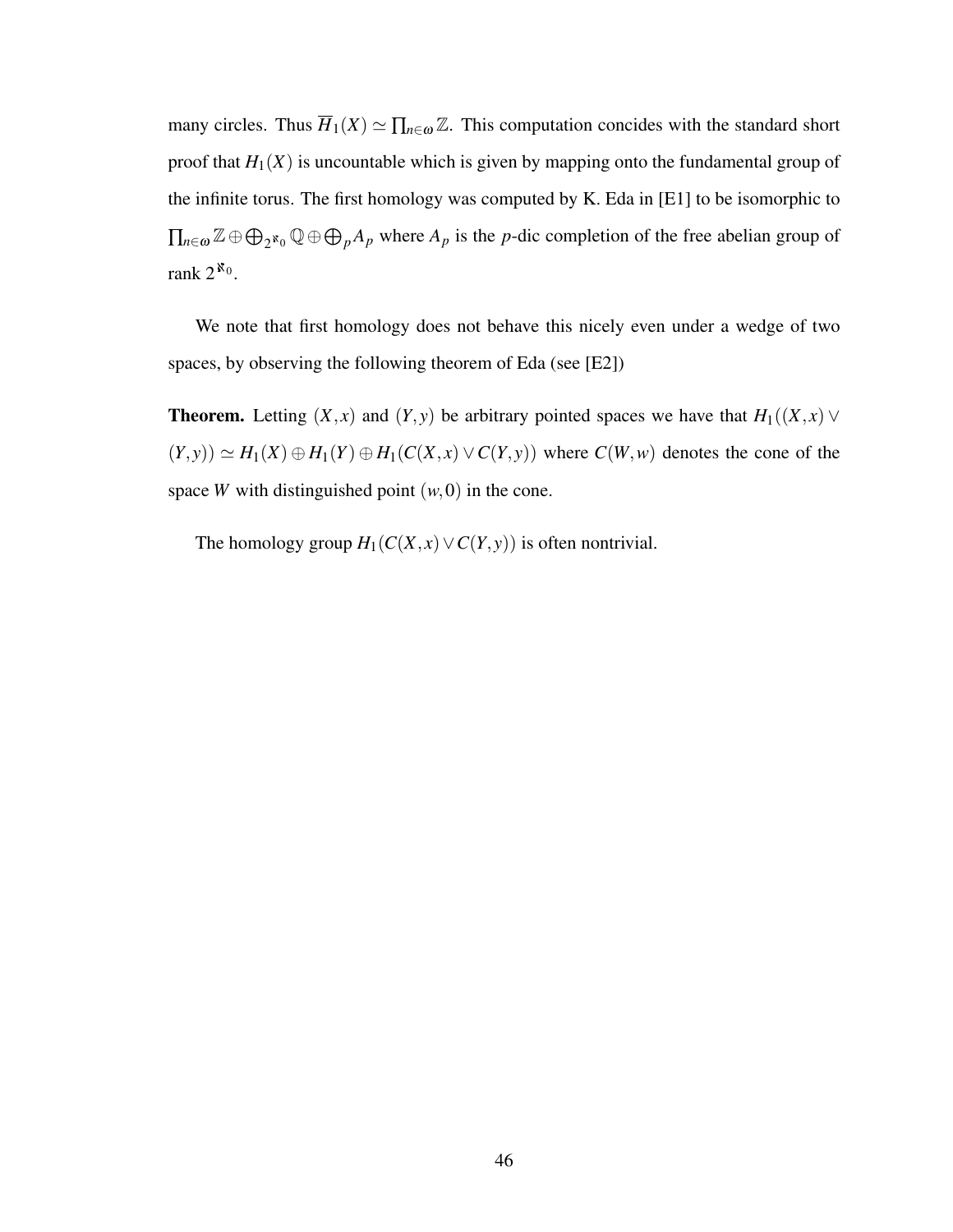#### Chapter 8

# Complexity of Subgroups

We have seen that in case *X* is path connected, locally path connected and semi-locally simply connected, every subgroup of  $\pi_1(X)$  is clopen (Proposition ). If one considers the famous Griffiths Space [Gri] (a wedge of two Hawaiian earrings with an independent cone over each of the two Hawaiian earrings) then it is straightforward to check that each loop based at the wedge point is a limit of nulhomotopic loops. Thus the only closed subgroup of the fundamental group is the entire fundamental group. In particular, there is no subgroup which is closed and not open. It seems natural to ask whether restrictions exist on subgroups of arbirtrary path connected Polish spaces. In other words, does there exist a path connected Polish space on which there exist subgroups of, say, arbitrarily high Borel complexity? Is there a space in which one can find a a subgroup which is analytic and not Borel? In case both questions have a positive answer, is there a space in which both phenomena occur, and can we find such a space which is a commonly occuring example in the literature?

We show that the fundamental group of the Hawaiiam earring exhibits subgroups of an arbitrarily high Borel complexity, as well as a subgroup which is analytic and not Borel. We first explore subgroups of a particular space: a countably infinite product of projective planes. Let *P* denote the projective plane, which is a compact manifold with fundamental group of order 2. Let  $d_P$  be a metric on  $P$ ,  $x \in P$ ,  $l \in L_x$  be an essential loop and let 0 denote the trivial loop at *x*. We have a continuous map  $f: L_x \to \{0, 1\}$  defined by  $[0] \mapsto 0$ and  $[l] \mapsto 1$ , where the codomain is given the discrete topology. Considering  $\{0,1\}$  as an additive group, we see that *f* essentially defines an isomorphism from the fundamental group to  $\{0,1\}$ .

Endowing the product  $X = \prod_{\omega} P$  with the Tychonov topology we get a compact space.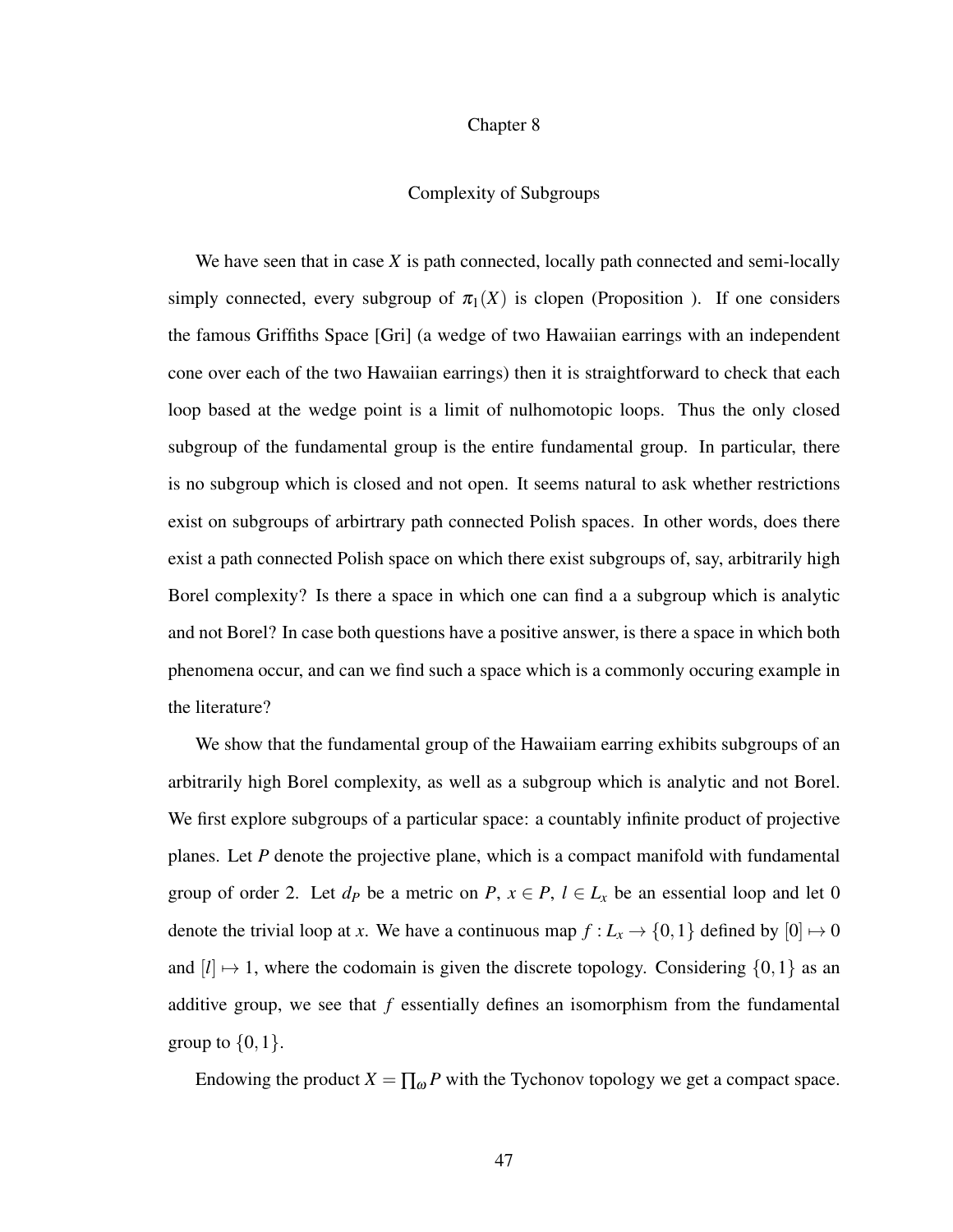We endow X with the distinguished point  $\bar{x}$  consisting of x in each entry. For each  $n \in \omega$ we have the continuous projection map  $p_n : X \to P$  which projects the *n*th coordinate. The map *f* above gives a continuous map  $\phi: L_{\bar{x}} \to \{0, 1\}^{\omega}$  satisfying  $f \circ p_n \circ l' = \phi(l')(n)$ . We have another map  $\psi: \{0,1\}^{\omega} \to L_{\overline{x}}$  given by  $(p_n \circ \psi(\alpha))(s) =$  $\sqrt{ }$  $\int$  $\mathbf{C}$  $l(s)$  if  $\alpha(n) = 1$ *x* if  $\alpha(n) = 0$ . The

map  $\psi \circ \phi : L_{\bar{x}} \to L_{\bar{x}}$  gives a topological retraction from  $L_{\bar{x}}$  to a selection of representatives of elements of  $\pi_1(X,\overline{x})$ . The map  $\phi \circ \psi : \{0,1\}^\omega \to \{0,1\}^\omega$  is identity. Thus we have an isomorphism  $\overline{\phi}$  :  $\pi_1(X,\overline{x}) \to \{0,1\}^{\omega}$  induced by a continuous map on the loop space  $L_{\overline{x}}$ . It shall sometimes be convenient to consider  $\{0,1\}^{\omega}$  as isomorphic to the group given by the powerset on the natural numbers  $P(\omega)$  with the group operation given by symmetric difference:  $A\Delta B = (A - B) \cup (B - A)$ . The isomorphism is given by mapping a sequence to its support:  $\alpha \mapsto \text{supp}(\alpha)$ .

The group  $\{0,1\}$  is a Polish group (a topological group with Polish topology) with compatible metric given by the Kronecker delta  $\delta$ . The Polish group  $\{0,1\}^{\omega}$  has as compatible metric  $d(\alpha, \beta) = \sum_{n \in \omega} \frac{\delta(\alpha(n), \beta(n))}{(n+1)^{n+1}}$  $\frac{\alpha(n), \beta(n)}{(n+1)^{n+1}}$ . One can define pointclass subgroups of a Polish group *G* in a completely analogous way:  $H \leq G$  is of pointclass  $\mathscr P$  if and only if *H* is of pointclass  $\mathscr P$  as a subset of *G*.

**Lemma 8.0.0.71.** If  $\mathcal{P}$  is a Polish pointclass and closed under continuous preimages between Polish spaces, then  $G \leq \pi_1(X,\overline{x})$  is  $\mathscr P$  if and only if  $\overline{\phi}(G)$  is  $\mathscr P$ .

*Proof.* If  $G \le \pi_1(X, \overline{x})$  is  $\mathscr{P}$  then  $\bigcup G \subseteq L_{\overline{x}}$  is  $\mathscr{P}$ , so  $\psi^{-1}(\bigcup G) = \overline{\phi}(G)$  is  $\mathscr{P}$ . If  $\overline{\phi} \le \{0, 1\}^{\omega}$ is  $\mathscr{P}$  then  $\phi^{-1}(\overline{\phi}(G)) = \bigcup G$  is  $\mathscr{P}$ , so  $G \leq \pi_1(X,\overline{x})$  is  $\mathscr{P}$ .  $\Box$ 

One of the simplest ways of constructing a subgroup of  $\{0,1\}^{\omega}$  from another subgroup is by selecting a group complement, as defined below.

**Definition 8.0.0.72.** If  $G \leq \{0,1\}^{\omega}$  then  $H \leq \{0,1\}^{\omega}$  is a group complement for *G* if  $H \oplus G = \{0,1\}^{\omega}$ . In other words,  $H \cap G = 0$  and  $\{0,1\}^{\omega}$  is generated by the set  $H \cup G$ .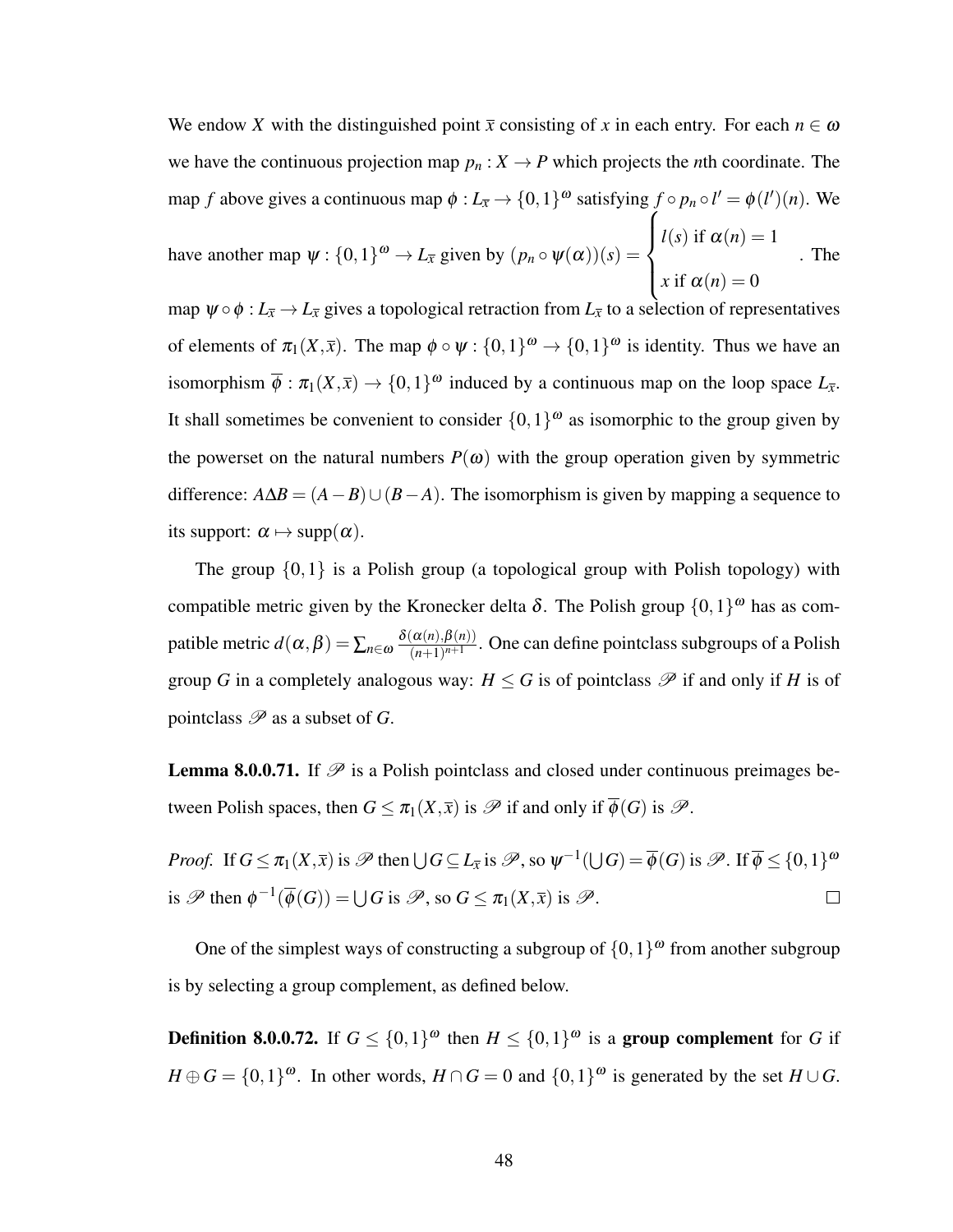We say *H* is a sub-group complement for *G* if  $H \cap G = 0$ . Clearly *H* is a (sub-)group complement for *G* if and only if *G* is a (sub)-group complement for *H*.

Group complements need not be unique, but the following lemma implies that they always exist.

**Lemma 8.0.0.73.** If  $H$  is a sub-group complement of  $G$  then there exists a complement  $H'$ of *G* containing *H*.

*Proof.* Let  $\mathcal H$  be the collection of all sub-group complements of *G* containing *H*. It is clear that H is a poset under set inclusion,  $H \in \mathcal{H} \neq \emptyset$  and each chain in H has an upper bound (the union over the chain). Let *H*<sup> $\prime$ </sup> be a maximal element of  $\mathcal{H}$  by Zorn's Lemma. If  $\alpha \in \{0,1\}^{\omega}$  is not in the subgroup  $H' + G$  then we consider the subgroup  $H'' = {\alpha, 0} + H'$ . If  $\beta \in H'' \cap G$  with  $\beta \neq 0$  then  $\beta = \alpha + h$  for some  $h \in H'$ , and  $\beta = \alpha = h \in G$  as well. Then  $\alpha = \beta + h \in G + H'$ , a contradiction.

Alternatively we know that *H* and *G* are  $\mathbb{Z}/2$  submodules of  $\{0,1\}^{\omega}$  so we may pick bases  $B_0$  and  $B_1$  for *H* and *G* respectively. Extend the linearly independent set  $B_0 \cup B_1$  to a basis *B* of  $\{0,1\}^{\omega}$ . Letting *H*<sup> $\prime$ </sup> be the linear span of *B* − *B*<sub>1</sub> one can check that *H*<sup> $\prime$ </sup> is a group complement for *G* and clearly contains *H*.  $\Box$ 

In particular since 0 is a sub-group complement for any subgroup of  $\{0,1\}^{\omega}$  we see that each subgroup has a group complement. The fact that the proof of the above lemma used nonconstructive techniques ought to alert the reader that group complements might no satisfy a nice topological descripition (e.g. have BP.)

We give a few trivial observations:

**Observation 8.0.0.74.**  $G \leq \{0,1\}^{\omega}$  is open iff there exists  $N \in \omega$  such that  $0^N \times \{0,1\}_{n=N+1}^{\infty} \subseteq$ *G* iff *G* is of finite index and of a nice pointclass  $\mathscr P$  with BP iff *G* is of countable index and of a nice pointclass  $\mathscr P$  with BP.

Thus the group complement of an open subgroup is finite, and therefore closed. One might ask whether a group complement of a closed subgroup need be closed.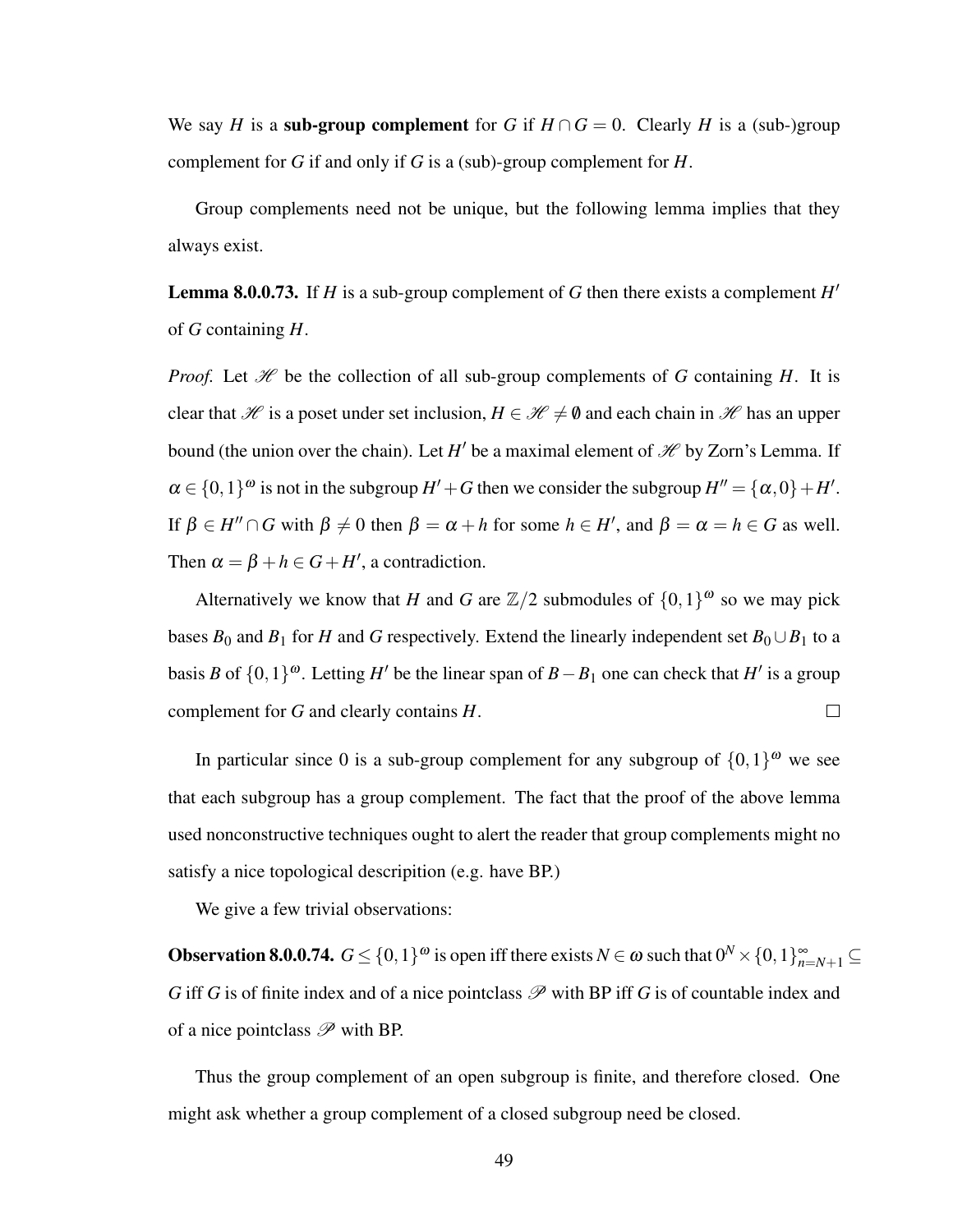**Example 8.0.0.75.** Let  $\alpha = (1,1,1,1,...)$  and consider the finite closed subgroup  $G =$  $\{0, \alpha\}$ . Let *H* be the subgroup of  $\{0, 1\}^{\omega}$  of sequences which are eventually zero. Then *H* is a sub-group complement of  $G$  and is therefore contained in a group complement  $H'$  for *G*. Then  $H'$  cannot have  $BP$  since it is of finite index and not open (since  $H'$  is clearly not closed). Thus even a group complement of a finite subgroup might be very complicated. Each subgroup  $\prod_{n=0}^{m-1}$  $_{n=0}^{m-1}\{0,1\}\times 0 \times \prod_{n=m+1}^{\infty}\{0,1\}$  is a closed group complement to *G*.

Example 8.0.0.76. Letting *H* be the subgroup as in the previous example, we have by the above observation that any group complement of *H* cannot have BP (since it would have countable index and not be open). Thus there exists an  $F_{\sigma}$  subgroup which does not have a group complement which has BP.

The metric *d* we gave to  $\{0,1\}^{\omega}$  satisfies the property that for all  $\alpha, \beta, \gamma \in \{0,1\}^{\omega}$ ,  $d(α, β) = d(α, γ)$  implies  $β = γ$ . Assuming  $G ≤ {0, 1}^ω$  is closed, let  $r : {0, 1}^ω → G$  be the map which takes  $\alpha$  to the closest point in *G* (which is uniquely defined by the previous sentence). We have the following

**Proposition 8.0.0.77.** The map  $r: \{0,1\}^{\omega} \to G$  is a continuous homomorphic retract from  ${0,1}^{\omega}$  to the subgroup G. Moreover the kernel of r is a closed group complement to G of *form*  $\prod_{n=0}^{\infty} H_n \leq \{0,1\}^{\omega}$  *with*  $H_n$  *either* 0 *or*  $\{0,1\}$ *. In particular, every closed subgroup of* {0,1} <sup>ω</sup> *has a closed group complement.*

*Proof.* Observe first that *r* is a continuous map. If  $\{\alpha_n\}_{n\in\omega}$  is a sequence which converges to  $\alpha$ , suppose for contradiction that  $r(\alpha_n)$  does not converge to  $r(\alpha)$ . Picking a subsequence of  $\{\alpha_n\}_{n\in\omega}$  we may assume without loss of generality that  $d(r(\alpha_n), r(\alpha)) > \varepsilon$  for all  $n$ . Since  $G$  is a compact metric space we may again pass to a subsequence if necessary so that we can assume that  $r(\alpha_n)$  converges to  $\beta \in G$ . Now  $d(r(\alpha), \alpha) = d(G, \alpha) =$ lim<sub>*n*→∞</sub>  $d(G, \alpha_n) = \lim_{n \to \infty} d(r(\alpha_n), \alpha_n) = d(\beta, \alpha)$ , so that in fact  $r(\alpha) = \beta$ , a contradiction.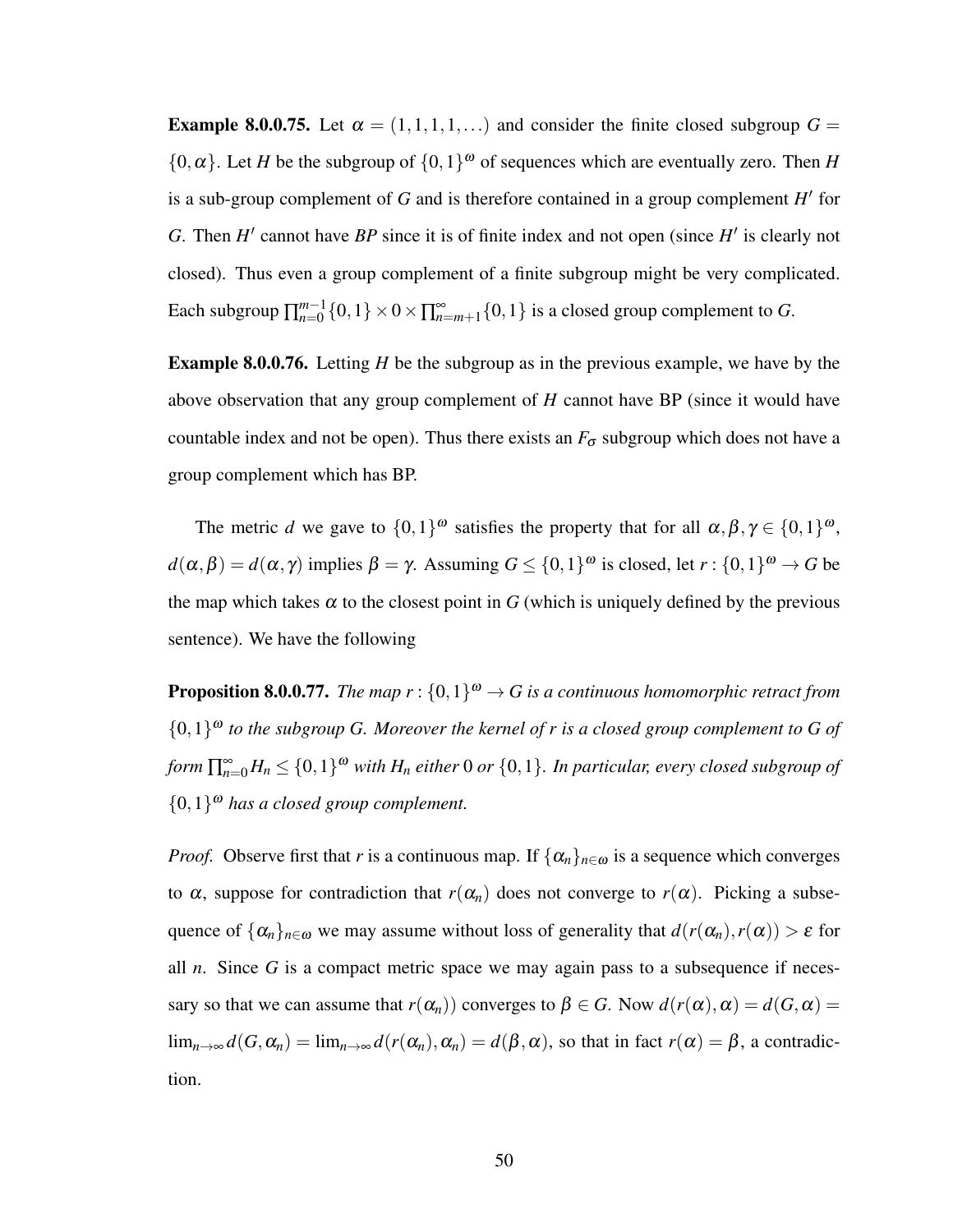We show that *r* is a homomorphism and we will be done, since  $\ker(r)$  will be a closed group complement. We do this by showing that  $r'$  :  $\alpha \mapsto \alpha + r(\alpha)$  is a homomorphism, which is clearly sufficient. Consider the cosets  $\{\alpha + G\}_{\alpha \in \{0,1\}^{\omega}}$ . If  $k = \min d(\alpha + G, \beta +$ *G*) then there exist  $\alpha_1 \in \alpha + G$  and  $\beta_1 \in \beta + G$  such that the minimum distance between the compact sets  $\alpha + G$  and  $\beta + G$  is  $d(\alpha_1, \beta_1) = k$ . The regular action of  $\{0, 1\}^{\omega}$  on itself is by isometries. Thus for any  $\gamma \in G$  we have that  $d(\alpha_1 + \gamma, \beta_1 + \gamma) = d(\alpha_1, \beta_1)$ and  $d(\alpha + \beta, \beta) = d(0, \alpha)$ . Then the minimum distance between  $\alpha + G$  and  $\beta + G$  is attained between any point of  $\alpha + G$  and a particular point of  $\beta + G$ , and vice versa. Then  $r'(\alpha) = \alpha + r(\alpha)$  is the closest point on  $\alpha + G$  to the point 0. Thus the image of *r'* is  $\{\alpha \in \{0,1\}^{\omega} : d(\alpha, G) = d(\alpha, 0)\}.$  In other words,  $\alpha \in \text{Im}(r')$  iff

$$
(\forall \gamma \in G - 0)[\alpha(\min(\text{supp}(\gamma))) = 0]
$$

Thus the image of *r*<sup>'</sup> is a subgroup of form  $\prod_{n=0}^{\infty} H_n \leq \{0,1\}^{\omega}$  with  $H_n$  either 0 or  $\{0,1\}$ . We noticed that  $r'(\alpha)$  is the closest member of  $\alpha + G$  to 0. For any  $\alpha, \beta \in \{0,1\}^{\omega}$  we have that  $r'(\alpha) + r'(\beta) = \alpha + r(\alpha) + \beta + r(\beta) \in \alpha + \beta + G$  and  $r'(\alpha) + r'(\beta) \in \text{Im}(r')$  as  $\text{Im}(r')$ was shown to be a subgroup. Then  $r'(\alpha) + r'(\beta)$  is the closest element of  $\alpha + \beta + G$  to 0, so  $r'(\alpha + \beta) = r'(\alpha) + r'(\beta)$ . Thus *r'* is a homomorphism and so is *r*. It is easy to see that  $\text{Im}(r') = \text{ker}(r)$ , so we have our description of  $\text{ker}(r)$ .  $\Box$ 

Let  $f: \mathbf{HE} \to T^{\infty}$  be the standard mapping from the Hawaiian earring determined by mapping the *n*-th circle to the circle in  $T^{\infty}$  at the *n*-th coordinate. This is a continuous, onto mapping. Let  $g: T^{\infty} \to \prod_{n \in \omega} P$  be the continuous map which takes the circle in the *n*-th coordinate to the *n*-th copy of *P* in such a way that the generator of the fundamental group of the circle maps to the generator of the fundamental group of *P*.

By viewing  $\mathbb Z$  as a discrete topological group,  $\prod_{n \in \omega} \mathbb Z$  inherits a Polish group topology.

The following lemma together with lemma 8.0.0.71 ties the pointclasses of subgroups of the infinite torus, product of projective planes, and the Hawaiian earring in a natural way.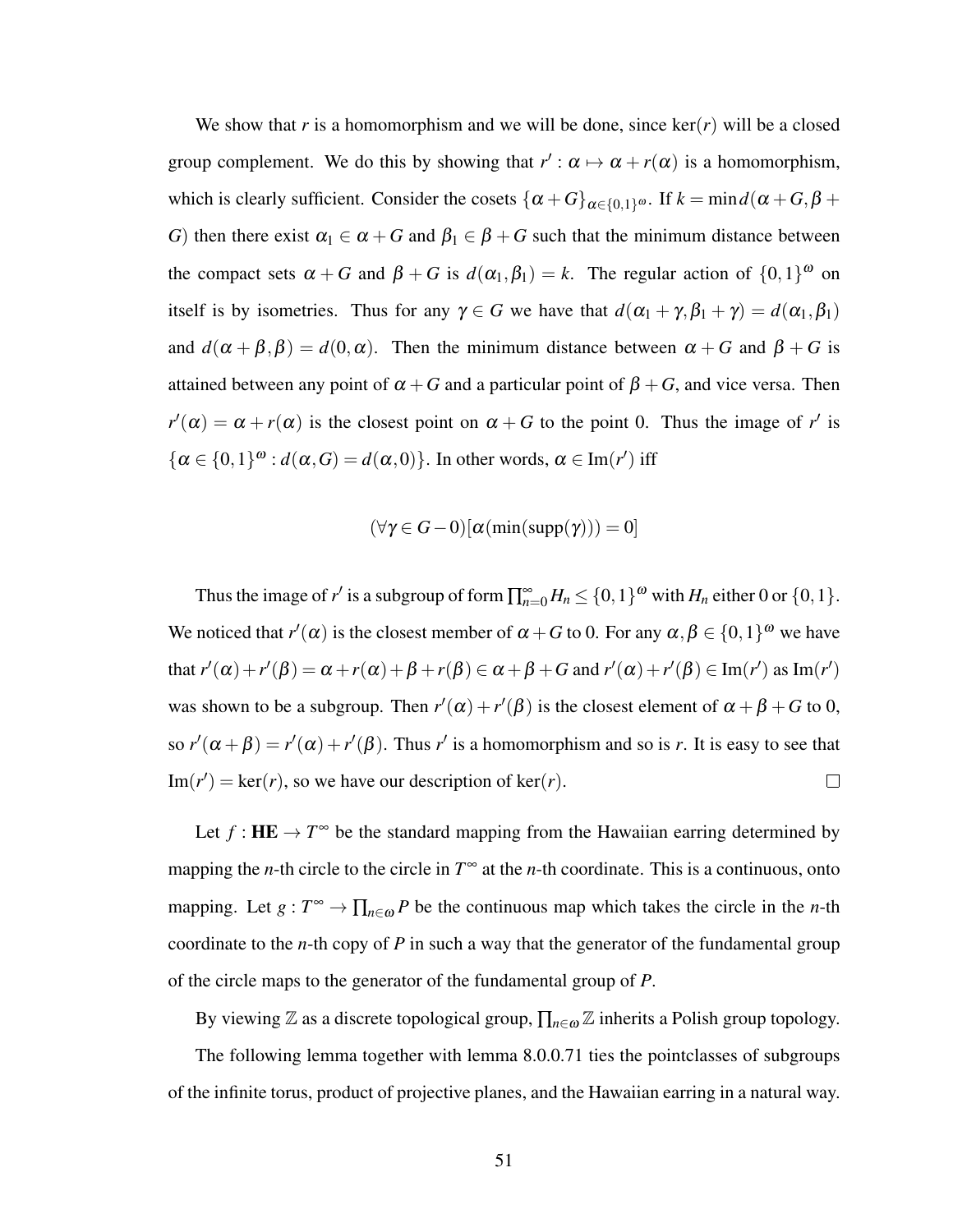**Lemma 8.0.0.78.** Suppose  $\mathcal{P}$  is a Polish pointclass which is closed under continuous preimages. A subgroup  $G \le \prod_{n \in \omega} \mathbb{Z}$  is  $\mathcal{P}$  if and only if the corresponding subgroup in  $\pi_1(T^{\infty})$  is  $\mathscr{P}$ . A subgroup  $G \leq \pi_1(T^{\infty})$  is  $\mathscr{P}$  if and only if  $f_*^{-1}(G)$  is  $\mathscr{P}$ .

*Proof.* The claim in the second sentence has the same proof as lemma 8.0.0.71. If  $G \leq$  $\pi_1(T^{\infty})$  is  $\mathscr{P}$  then  $f_*^{-1}(G)$  is  $\mathscr{P}$  by Proposition 2.0.0.19 part (1). Suppose on the other hand that  $f_*^{-1}(G)$  is  $\mathscr{P}$ . Let  $x \in HE$  be the wedge point and let  $y \in T^{\infty}$  be some point. Let  $h: L_y \to L_x$  be given by mapping the loop  $l \in L_y$  to the loop  $l' \in L_x$  given by letting  $l'$ <sup>[1</sup> − 2<sup>-*n*</sup>, 1 − 2<sup>-*n*-1</sup>] trace the loop *p<sub>n</sub>* ◦ *l* on the *n*-th circle of the Hawaiian earring. This map is easily checked to be continuous.

We prove that  $h^{-1}(\bigcup f_*^{-1}(G)) = \bigcup G$ , which will conclude the proof of the lemma. If *l* ∈ ∪ *G* then it is easily seen that  $f \circ h(l)$  is homotopic to *l*, so  $h(l) \in \bigcup f_*^{-1}(G)$ , so  $l \in$ *h*<sup>-1</sup>(∪ $f_*$ <sup>-1</sup>(*G*)). Given *l* ∈ *h*<sup>-1</sup>(∪ $f_*$ <sup>-1</sup>(*G*)) we have *h*(*l*) ∈ ∪ $f_*$ <sup>-1</sup>(*G*), so [*h*(*l*)] ∈  $f_*$ <sup>-1</sup>(*G*), so  $[f \circ h(l)] \in G$  and since  $f \circ h(l)$  is homomotopic to *l* we get  $l \in G$ .  $\Box$ 

We recall the Borel pointclass hierarchy. If *Z* is a Polish space let  $\Sigma_1^0$  $^{0}_{1}(Z)$  denote the collection of open subsets of *X* and  $\Pi_1^0(Z)$  the collection of closed subsets. For each ordinal  $\gamma < \omega_1$  define the following:

- 1.  $\Sigma_{\gamma}^{0}(Z)$  is the collection of countable unions of sets in  $\bigcup_{\varepsilon \leq \gamma} \Pi_{\varepsilon}^{0}(Z)$
- 2.  $\Pi_{\gamma}^{0}(Z)$  is the collection of countable intersections of sets in  $\bigcup_{\varepsilon \leq \gamma} \Sigma_{\varepsilon}^{0}(Z)$
- 3.  $\Delta_{\gamma}^{0}(Z) = \Pi_{\gamma}^{0}(Z) \cap \Sigma_{\gamma}^{0}(Z)$

These pointclasses arrange neatly into an array scheme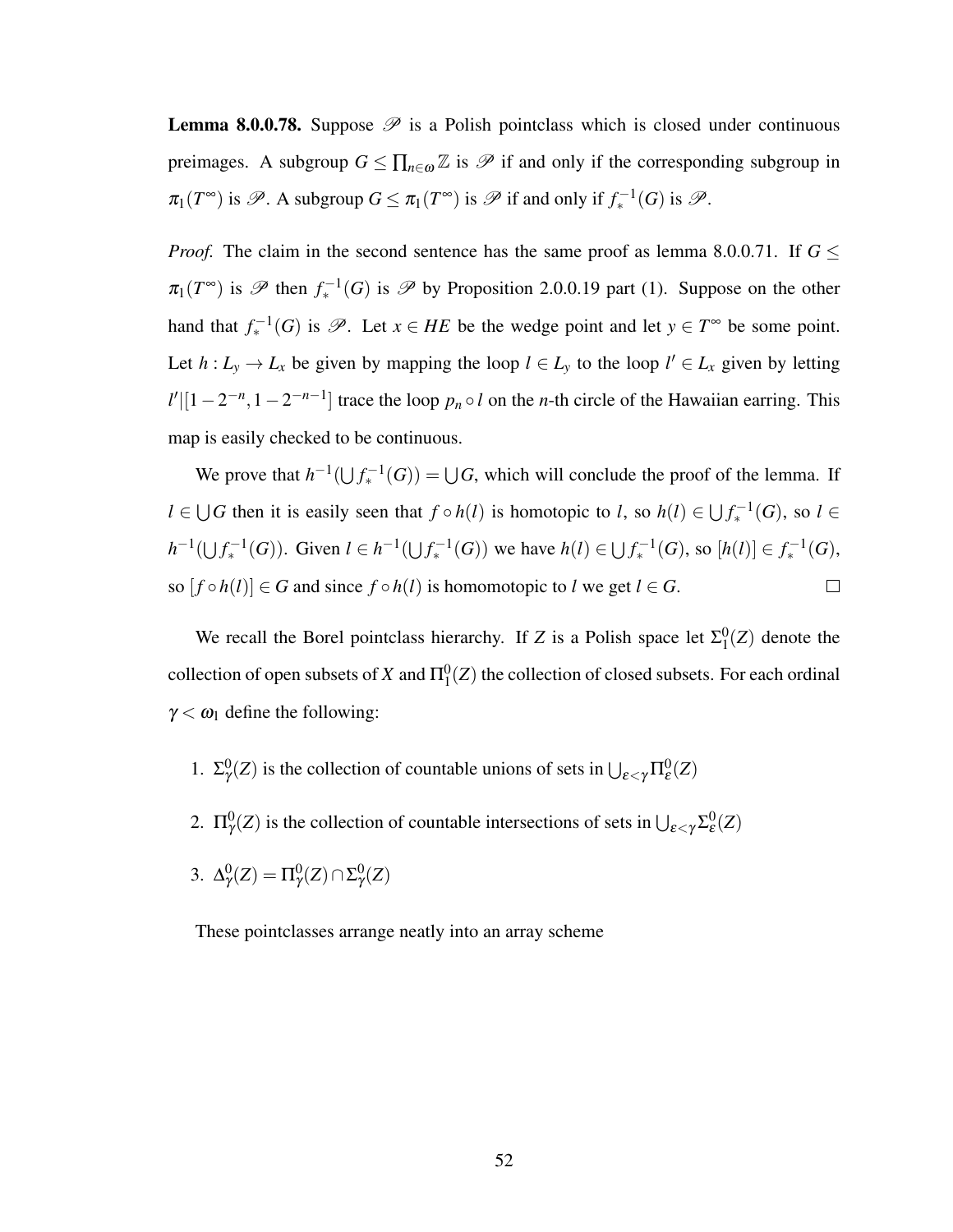$$
\Sigma^0_1(Z) \qquad \qquad \Sigma^0_2(Z) \qquad \cdots
$$

 $\Delta_1^0$  $\Lambda_1^0(Z)$   $\Lambda_2^0$  $^{0}_{2}(Z)$   $\cdots$ 

> $\Pi_1^0(Z)$   $\Pi_2^0$  $^{0}_{2}(Z) \qquad \cdots$

Each pointclass contains all pointclasses to the left, and if *Z* is an uncountable Polish space the containments are strict. The class of Borel subsets of *Z* is easily checked to be  $\bigcup_{\gamma<\omega_1}\Sigma_\gamma^0$ , which is equal to  $\bigcup_{\gamma<\omega_1}\Pi_\gamma^0$ . These pointclasses give a natural way of organizing the Borel sets according to complexity. We shall say a subset  $W \subseteq Z$  is a true  $\mathscr P$  set provided it is a  $\mathscr P$  set and is not in any of the pointclasses to the left of  $\mathscr P$ . Each pointclass is closed under continuous preimages.

The class  $\Sigma_1^1(Z)$  is defined to be the class of all analytic subsets of *Z*,  $\Pi_1^1(Z)$  is the class of complements of analytic sets and  $\Delta_1^1(Z) = \Sigma_1^1(Z) \cap \Pi_1^1(Z)$ . As all Borel sets are analytic we know the class of Borel subsets of *Z* is contained in  $\Delta_1^1(Z)$ , and a theorem of Suslin states that in fact  $\Delta_1^1(Z)$  is precisely the class of Borel sets. Analogously a subset  $W \subseteq Z$  is true analytic provided *W* is analytic and not Borel.

We have the following theorem of Farah and Solecki (Theorem 2.1 in [FS]):

**Theorem.** If  $\Gamma$  is an uncountable Polish group then for each  $\omega_1 > \gamma \geq 2$  there exists a subgroup which is true  $\Sigma_{\gamma}^0$  in  $\Gamma$  and for each  $\omega_1 > \gamma \neq 2$  there is a subgroup which is true  $\Pi^0_\gamma$  as a subspace of  $\Gamma$ .

As a consequence of Theorem 1.2 in [DL] we also get the following:

**Theorem.** If  $\Gamma$  is an uncountable abelian Polish group then  $\Gamma$  has a subgroup which is true analytic.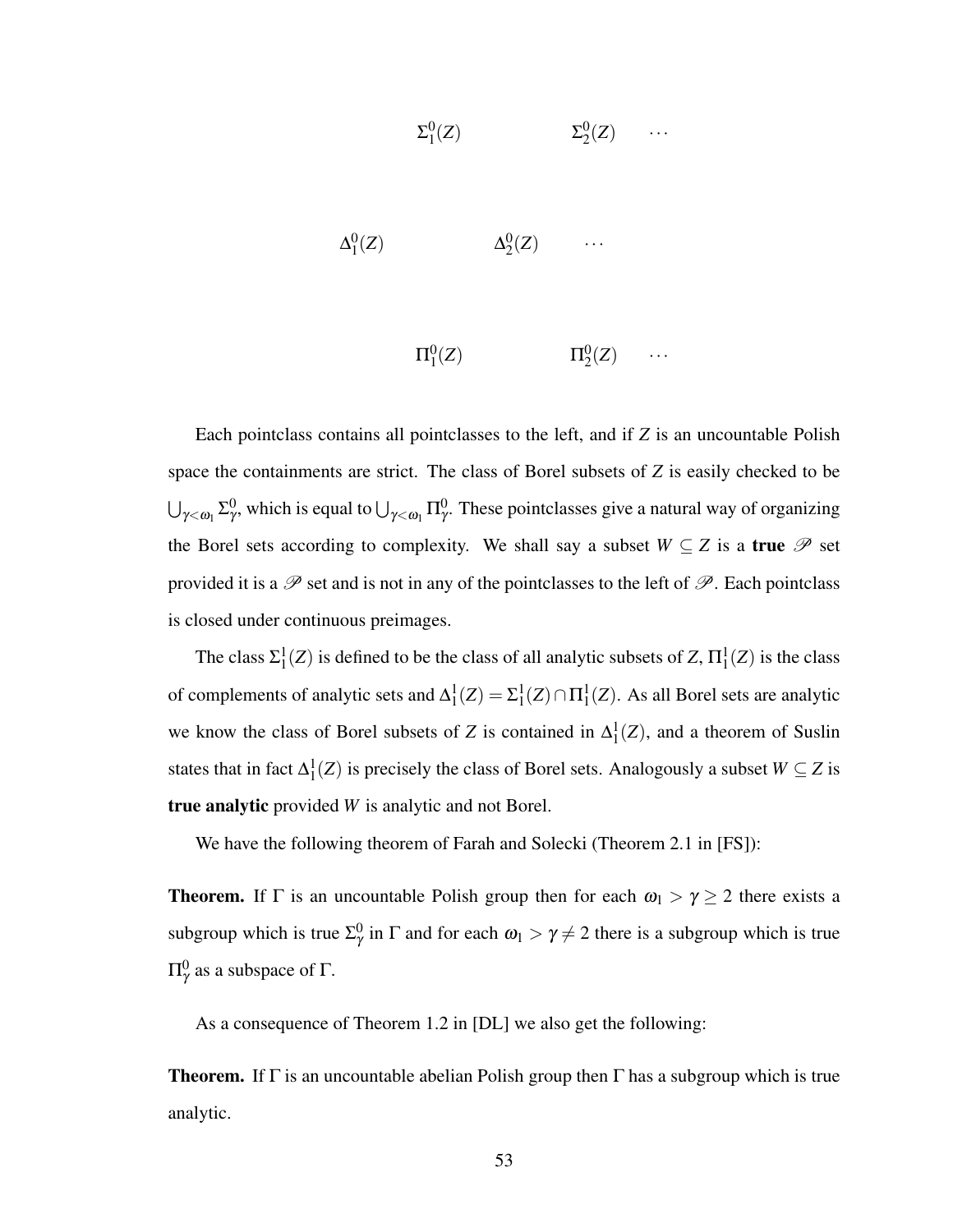These results seem to lend a robustness to the theory of Borel and analytic subgroups of Polish groups. As a consequence, a comparable robustness holds for subgroups of the Hawaiian Earring fundamental group, which is summarized in the following:

**Theorem 8.0.0.79.** *The fundamental group*  $\pi_1(HE)$  *has subgroups of the following types:* 

- *1. true*  $\Sigma_{\gamma}^{0}$  *for*  $\omega_1 > \gamma \geq 2$
- 2. *true*  $\Pi_{\gamma}^{0}$  for each  $\omega_1 > \gamma \neq 2$
- *3. true analytic*

*Also,*  $\pi_1(HE)$  has a normal subgroup N such that  $\pi_1(HE)/N$  is a countably infinite *group of exponent* 2 *(which is not of a nice pointclass with BP since*  $\pi_1(HE)/N$  *is not* finitely generated). Finally,  $\pi_1(\textbf{HE})$  has  $2^{2^{\aleph_0}}$ -many subgroups of index 2 which are not of *a nice pointclass with BP.*

*Proof.* The items (1) and (2) follow directly from the stated theorem of Farah and Solecki, for if  $G \leq \prod_{n \in \omega} \mathbb{Z}$  is true  $\mathscr{P}$ , then considering *G* as a subgroup of  $\pi_1(T^{\infty})$  we have that *G* is true  $\mathscr{P}$ , and so  $f_*^{-1}(G)$  must also be true  $\mathscr{P}$ . Item (3) follows in the same way, from the paper of [DL]. For the subgroup *N* we let *N* be the kernel of the composition of the surjective maps  $f_* : \pi_1(\mathbf{HE}) \to \pi_1(T^{\infty}), g_* : \pi_1(T^{\infty}) \to \pi_1(\prod_{n \in \omega} P), \phi : \pi_1(\prod_{n \in \omega} P) \to$  $\{0,1\}^{\omega}$  and  $\{0,1\}^{\omega} \rightarrow \{0,1\}^{\omega}/H'$  where *H'* is any group complement of the subgroup  $H \leq \{0,1\}^{\omega}$  where *H* consists of those sequences which are eventually 0.

The last claim was essentially proved in [CS]. Let  $\pi_1(\text{HE}) \to \{0,1\}^{\omega}$  be the onto homomorphism described above. Each nonprinciple ultrafilter on  $\{0,1\}^{\omega}$  gives a distinct homomorphism to the group of order 2 by mapping a sequence to 1 if and only if it is the characteristic function of an element in the ultrafilter. These maps take arbitrarily small loops to the nontrivial element  $1 \in \{0,1\}$ . The kernel of the composition of the two maps is therefore not open, and yet it is of index 2 in  $\pi_1(HE)$ . This kernel cannot be of a nice pointclass with BP by Theorem 3.0.0.24. As there are  $2^{2^{\aleph_0}}$ -many ultrafilters on  $\omega$  and each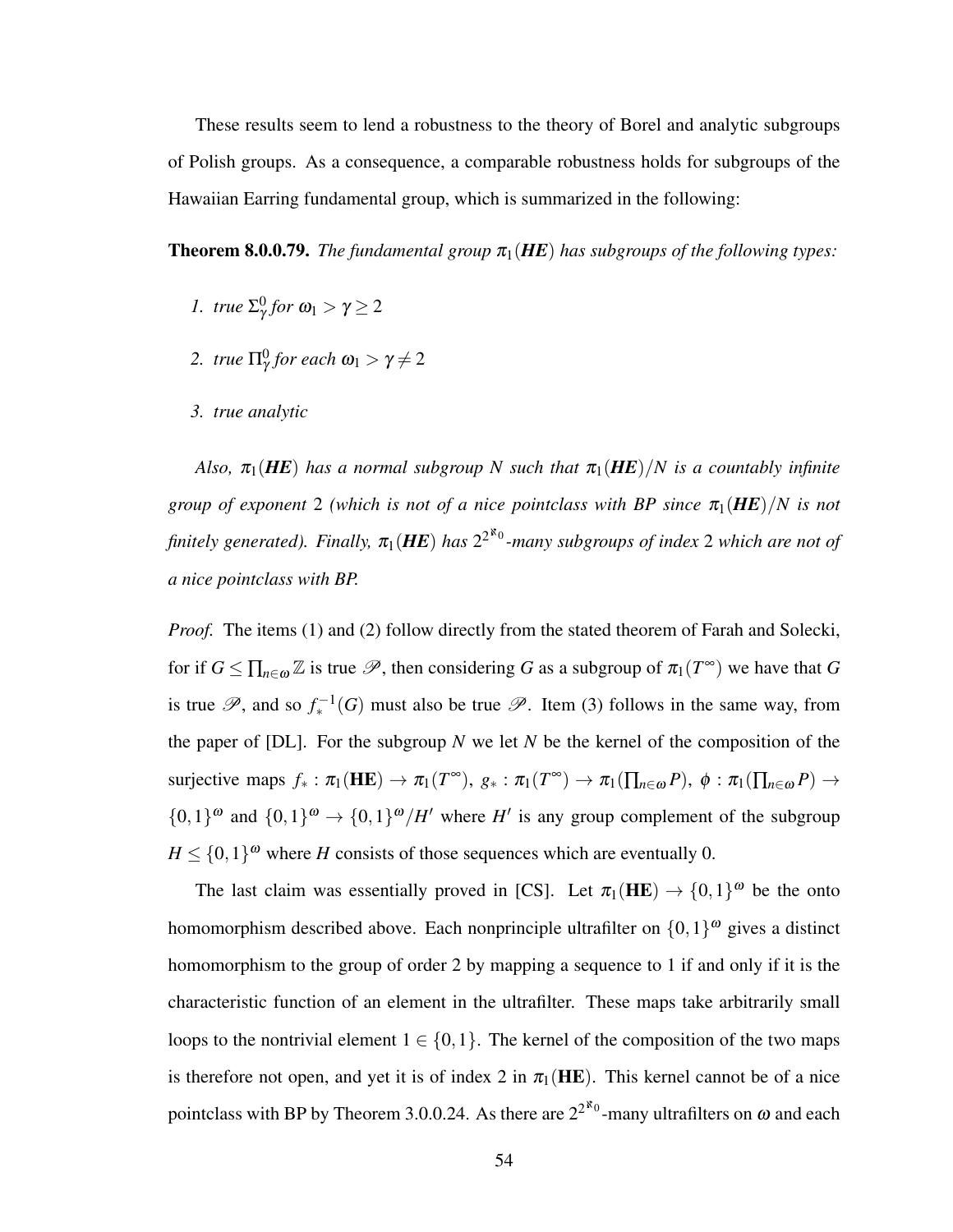produces a distinct homomorphism to {0,1} we get the appropriate number of subgroups  $\Box$ of index 2 which are not of a nice pointclass with BP.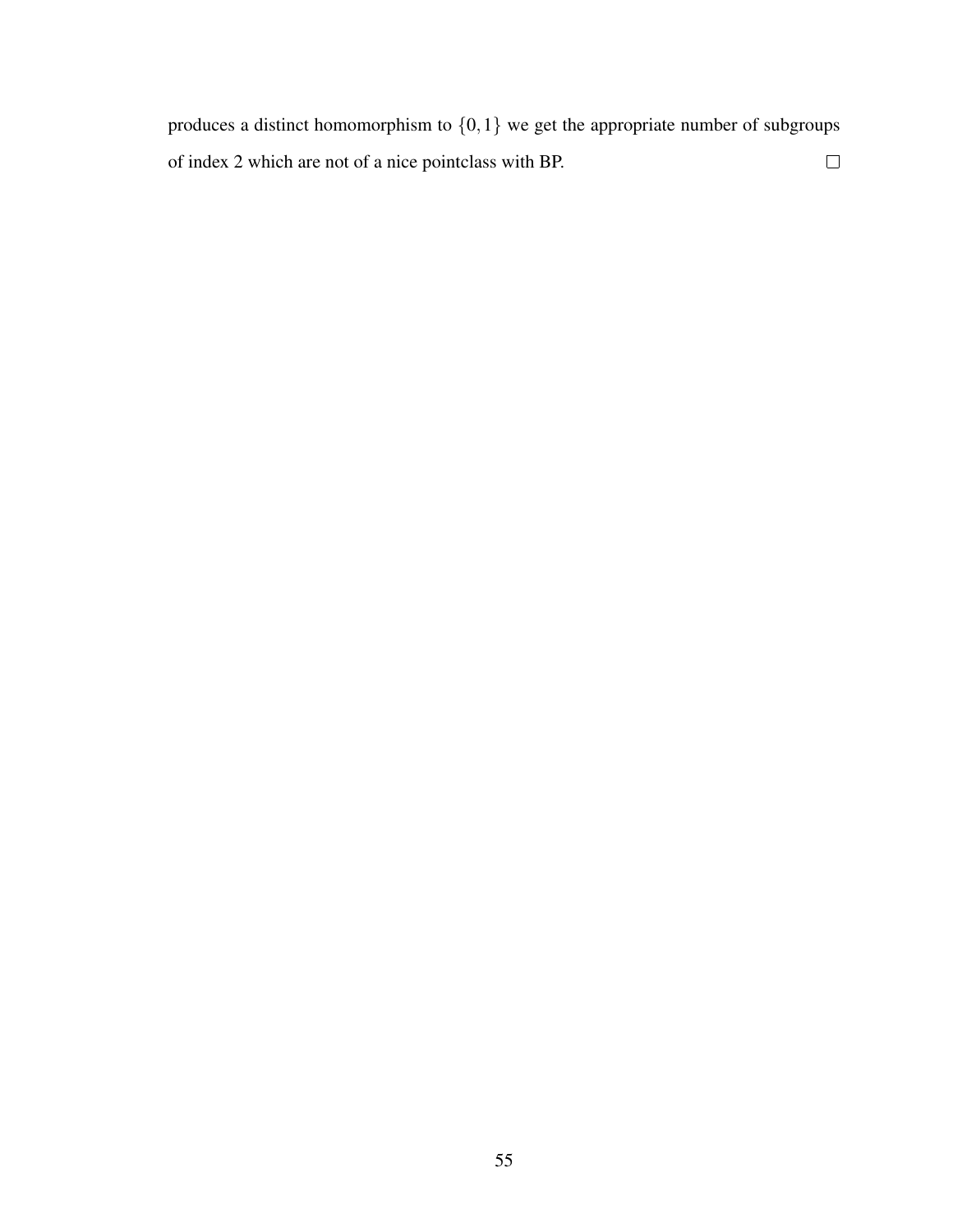### Chapter 9

#### Noncommutatively Slender Groups

Certain groups that allow for infinite multiplication exhibit a curious behavior, namely that maps to particular well understood groups are always boring. This phenomenon was first noticed by Specker in [Spe], who proved that for each integer valued homomorphism from the countable product of integers  $\phi : \prod_{\omega} \mathbb{Z} \to \mathbb{Z}$  there exists a natural number *N* such that the projection  $p_N : \prod_\omega \mathbb{Z} \to \prod_{n=0}^N \mathbb{Z}$  satisfies  $\phi = \phi \circ p_N$ . The phenomenon was studied by Łos and lead him to define a slender group to be a torsion-free abelian group *A* for which any homomorphism  $\phi : \prod_{\omega} \mathbb{Z} \to A$  has an  $N \in \omega$  for which  $\phi = \phi \circ p_N$ . These groups have been extensively studied and also classified via subgroups (see for example [Fu] volume 2, Sections 94, 95).

The term noncommutatively slender (we will use the contraction n-slender to be short) was introduced by K. Eda. The first examples of such groups were free groups as demonstrated by Higman (in [H]) 40 years before Eda defined such groups. Eda's idea is essentially the same as with the abelian case, with the domain being replaced by the fundamental group of the Hawaiian earring. He showed that n-slender groups are necessarily torsionfree and all abelian n-slender groups are indeed slender in the abelian sense. Also, the class of n-slender groups is closed under direct sums and free products (see [E3] for the definition and such results).

In contrast to slender groups, no nice characterization for n-slender groups via subgroups is known. Eda has noted that n-slenderness is an open question even for finitely presented groups [E']. This note gives a broad class of finitely presented groups which are n-slender, and shows that most finitely generated groups are n-slender in the few-relator sense (as used in [AO]). The theorem is the following:

Theorem 9.0.0.80. *If G is a a torsion-free word hyperbolic group then G is n-slender.*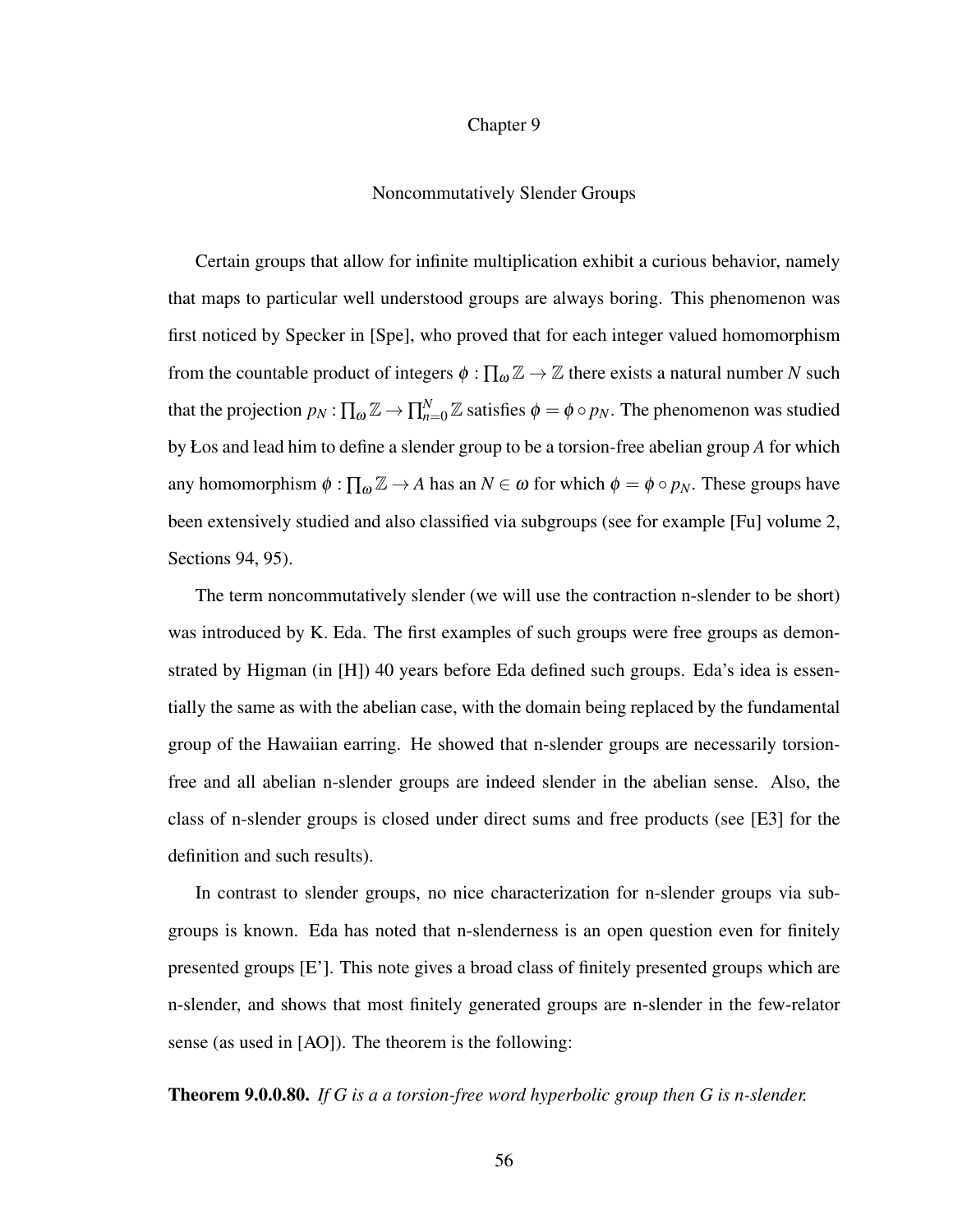The hypothesis torsion-free cannot be dropped, as any group with torsion fails to be n-slender ([CS] provides some interesting examples of homomorphisms to torsion). The proof of the theorem uses an interesting theorem about torsion-free hyperbolic groups and a modification of a theorem in [H]. In section 1 some background definitions and results are provided. We define the universal monotone condition (u.m.), which is that there exists a length function on the group such that for any real number  $r$  there exists a power  $K_r$  such that  $g^{K_r}$  is of length at least *r* for any  $g \neq 1$ . We show that this condition is sufficient to imply that a group is n-slender. In section 2 we prove torsion-free hyperbolic groups are u.m. which concludes the proof of Theorem 9.0.0.80.

In section 3 we prove the following theorem, which generalizes the fact that n-slender groups are closed under direct sums and direct products:

# Theorem 9.0.0.81. *The class of n-slender groups is closed under taking graph products.*

In section 4 we motivate the question of whether Thompson's group *F* is n-slender. We also show that the natural length function defined by the characterization of *F* as a diagram group is not u.m. Finally in section 5 we give a family of examples to show that even very uncompicated n-slender groups can fail to be u.m.

# 9.1 The Hawaiian earring group and uniformly monotone length length functions

In this section we give a characterization of the Hawaiian earring fundamental group, define n-slenderness, and prove a modification of Higman's original theorem of the nslenderness of free groups.

The Hawaiian earring is a shrinking wedge of countably-infinitely-many circles. More formally, given a point  $p \in \mathbb{R}^2$  and  $r \in (0, \infty)$  we let  $C(p, r)$  denote the circle centered at  $p$ of radius *r* and define the Hawaiian earring to be the subspace  $\mathbf{H} \mathbf{E} = \bigcup_{n \in \omega} C((0, \frac{1}{n+1})^n)$  $\frac{1}{n+2}$ ),  $\frac{1}{n+2}$  $\frac{1}{n+2}$ of  $\mathbb{R}^2$ . Naively the fundamental group of HE might seem to be a free group of countably infinite rank (one free generator for each circle in the union defining **HE**), but the funda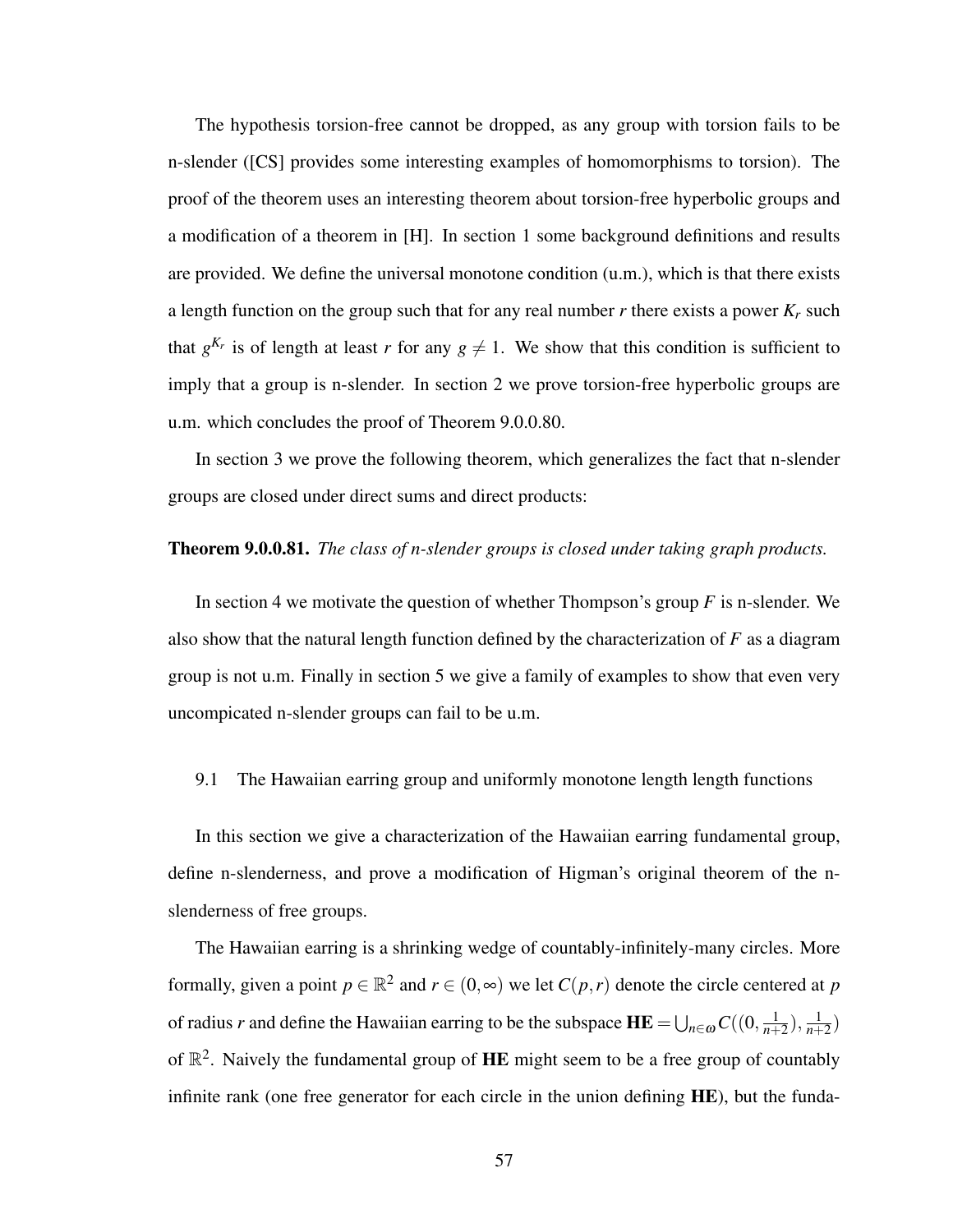mental group is in fact uncountable. We give a combinatorial characterization of this group using countable words.

Let  $\{a_n^{\pm 1}\}_{n=0}^{\infty}$  be a countably infinite set with formal inverses, the elements of which we call **letters**. A map  $W : \overline{W} \to \{a_n^{\pm 1}\}_{n=0}^{\infty}$  from a countable totally ordered set  $\overline{W}$  is a **word** if for each  $n \in \omega$  the set  $W^{-1}(\{a_n^{\pm 1}\})$  is finite. Two words *U* and *V* are isomorphic, denoted  $U \simeq V$ , if there exists an order isomorphism of the domains of each word  $f : \overline{U} \to \overline{V}$  such that  $U(t) = V(f(t))$ . We identify isomorphic words. The class of isomorphic words is a set of cardinality continuum which we denote  $\mathcal{W}$ . For each  $N \in \omega$  there is a projection map *p<sub>N</sub>* to the set of finite words given by letting  $p_N(W) = W | \{ t \in \overline{W} : W(t) \in \{ a_n^{\pm 1} \}_{n=1}^N \}$  $_{n=0}^N$ . For words  $U, V \in W$  we let  $U \sim V$  if for each  $N \in \omega$  we have that  $p_N(U) = p_N(V)$  in the free group  $F({a_0, ..., a_N})$ . This is an equivalence relation. For each word *U* there is an inverse word  $U^{-1}$  whose domain is the totally ordered set  $\overline{U}$  under the reverse order and  $U^{-1}(t) = U(t)^{-1}$ . Given two words  $U, V \in \mathcal{W}$  there is a natural way to form the concatenation *UV*. In particular, one takes the domain of *UV* to be the disjoint union of  $\overline{U}$  with  $\overline{V}$ , with order extending that of  $\overline{U}$  and  $\overline{V}$  and placing all elements of  $\overline{U}$  before those of  $\overline{V}$ , and  $UV(t) =$  $\sqrt{ }$  $\int$  $\overline{\mathcal{L}}$  $U(t)$  if  $t \in \overline{U}$ *V*(*t*) if  $t \in \overline{V}$ . The set  $\mathscr{W}/\sim$  now has a group structure with binary operation given by  $[U][V] = [UV]$ , inverses defined by  $[U]^{-1} = [U^{-1}]$  and the trivial

Let HEG denote the group  $\mathcal{W}/\sim$ . The free group  $F(\{a_0,\ldots,a_N\})$ , which we shall denote  $HEG_N$ , may be though of as a subgroup in  $HEG$  in the obvious way. Moreover, the word map  $p_N$  defines a group retraction  $HEG \rightarrow HEG_N$  which we denote  $p_N$ by abuse of notation. There is another word map  $p^N$  given by  $p^N(W) = W | \{ t \in \overline{W} : W(t) \in$  ${a_n^{\pm 1}}_{n=N+1}^{\infty}$  which gives a group retraction from **HEG** to the subgroup **HEG**<sup>*N*</sup> consisting of those equivalence classes which contain words involving no letters in  $\{a_n^{\pm 1}\}_{n=1}^N$ *n*=0 . We again abuse notation by calling this retraction  $p<sup>N</sup>$ . There is a canonical isomorphism  $\textbf{HEG} \simeq \textbf{HEG}_N * \textbf{HEG}^N$  obtained by considering a word *W* as a concatenation of finitely

element given by the equivalence class of the empty word.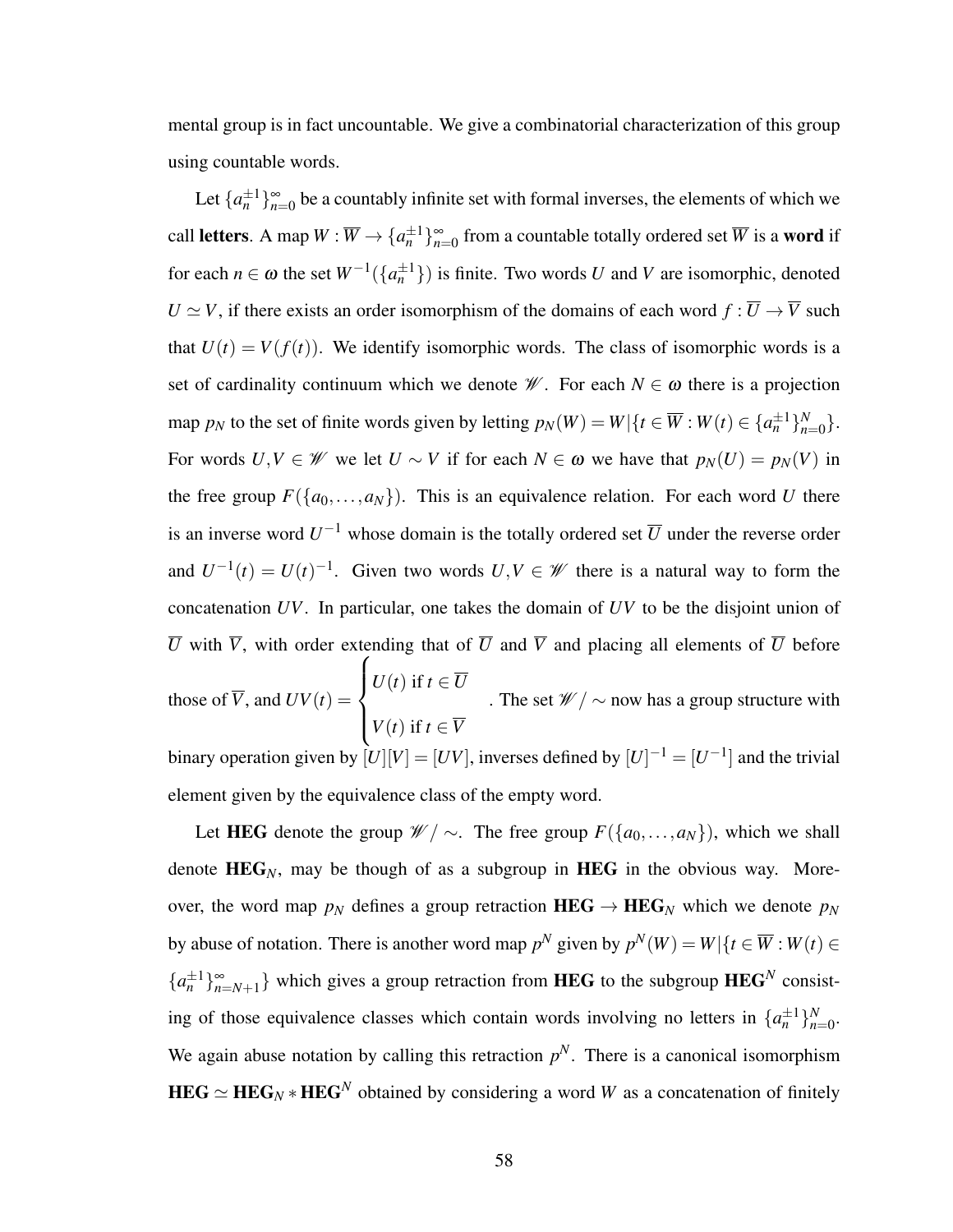many words in the letters  $\{a_n^{\pm 1}\}_{n=1}^N$  $_{n=0}^{N}$  and finitely many words in the letters  $\{a_n^{\pm 1}\}_{n=N+1}^{\infty}$ .

Definition 9.1.0.82. A group *G* is noncommutatively slender (or n-slender) if for each homomorphism  $\phi$ : **HEG**  $\rightarrow$  *G* there exists  $N \in \omega$  such that  $\phi = \phi \circ p_N$ .

In other words, *G* is n-slender if for each homomorphism  $\phi$ : HEG  $\rightarrow$  *G* there exists *N* so that the restriction of  $\phi$  to  $HEG^N$  is the trivial homomorphism.

For our purposes a **length function** on a group *G* is a map  $l: G \to \mathbb{R}$  such that the following hold:

- 1.  $l(g) \ge 0$  with  $l(1) = 0$
- 2.  $l(g) = l(g^{-1})$
- 3.  $l(gh) \leq l(g) + l(h)$

As an example, if *G* has a generating set *X* one may define a length function *l<sup>X</sup>* on *G* by letting  $l_X(g)$  be the distance from 1 to *g* in the Cayley graph  $\Gamma(G,X)$ . In other words,  $l_X(g)$  is the length of a minimal word in the generators X that is needed to represent the group element *g* in *G*. We say that a length function *l* is universally monotone if for each *r* ∈ R there exists  $K_r$  ∈  $\omega$  such that for each  $g \in G - \{1\}$  we have that  $l(g^{K_r}) \ge l(g) + r$ . In particular, for a universally monotone length function we have  $l(g) = 0$  if and only if  $g = 1$ . We say a group is **universally monotone** (or **u.m.**) if it has a length function which is universally monotone.

The following is the critical theorem, the ideas of which are in [H]:

## Theorem 9.1.0.83. *If the group G is u.m. then G is n-slender.*

*Proof.* Let *l* be a universally monotone length function on *G*. Let  $\phi$ : **HEG**  $\rightarrow$  *G* be a homomorphism and suppose for contradiction that the restriction of  $\phi$  to each  $\mathbf{HEG}^N$  is nontrivial. Select a sequence of words  $\{W_m\}_{m=0}^{\infty}$  such that  $W_m$  uses only letters in  $\{a_n^{\pm 1}\}_{n=m}^{\infty}$ and  $\phi([W_m]) \neq 1$ . Let  $r_m = l(\phi([W_m]))$  and  $k_m \in \omega$  be such that  $g \in G - \{1\}$  implies  $l(g^{k_m}) \ge l(g) + r_m + 1.$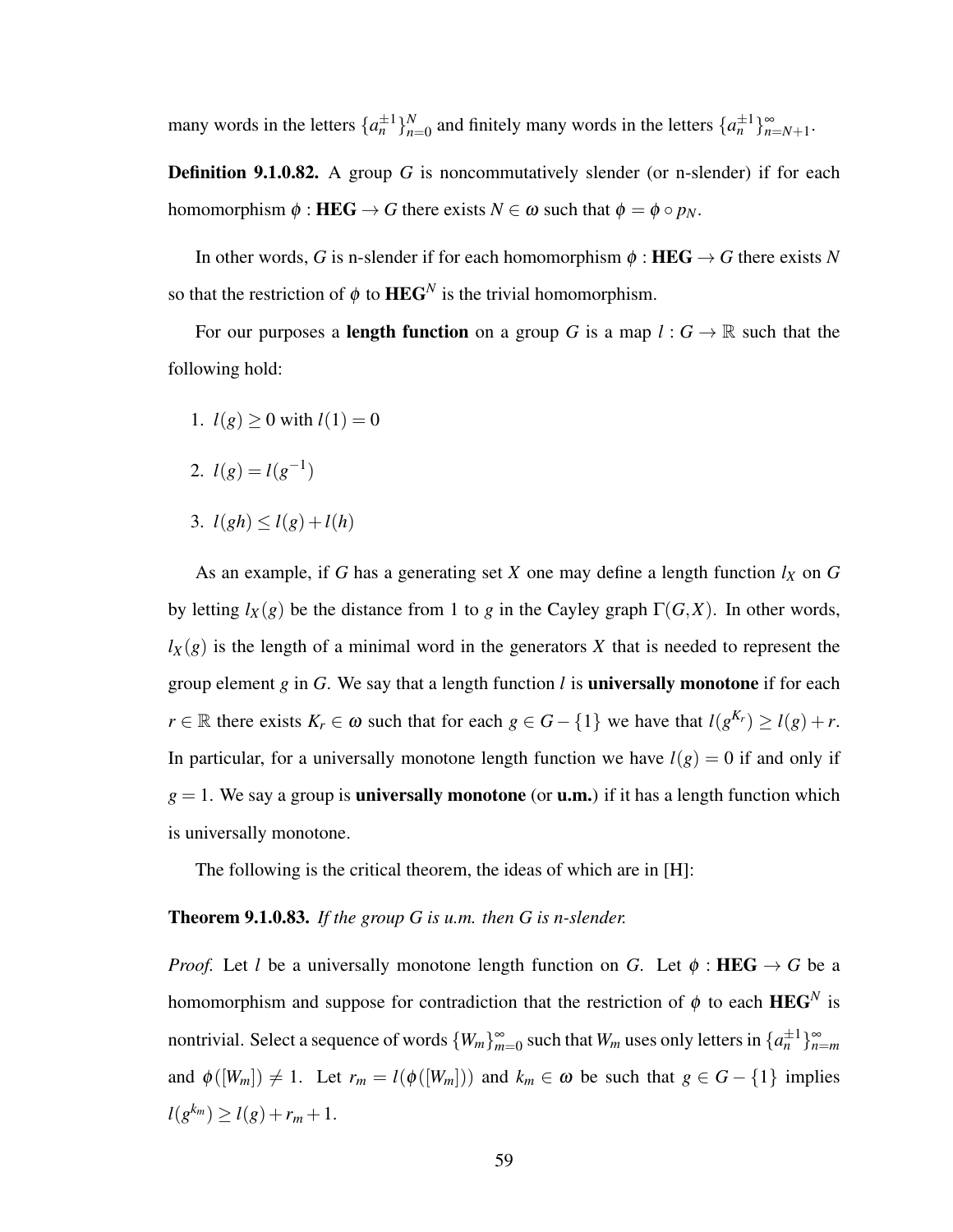Consider the word  $U = U_0$  defined by the equations  $U_{p-1} = W_p U_p^{k_m}$ . In other words, one can think of *U* as being of form  $U = W_1(W_2(W_3(\cdots)^{k_3})^{k_2})^{k_1}$ . Notice that if  $\phi([U_p]) \neq 1$ we have

$$
l(\phi([U_p]^{k_p})) = l((\phi([U_p]))^{k_p}) \ge l(\phi([U_p])) + r_p + 1 = l(\phi([U_p])) + l(\phi([W_p])) + 1
$$

from which we have

$$
l(\phi([U_{p-1}])) = l(\phi([W_p])\phi([U_p]^{k_p})) \ge l(\phi([U_p]^{k_p})) - l(\phi([W_p])) \ge l(\phi([U_p])) + 1
$$

Thus  $\phi([U_{p-1}]) \neq 1$  and the argument may be repeated. By induction we get that  $l(\phi([U_{p-p'}])) \ge l(\phi([U_p])) + p'$  for  $p' \le p$ . Thus if  $p > l(\phi([U_0]))$  we have  $\phi([U_p]) = 1$ , which gives  $1 = \phi([U_p]) = \phi([W_{p+1}])(\phi([U_{p+1}]))^{k_{p+1}} = \phi([W_{p+1}])$ , a contradiction.

 $\Box$ 

# 9.2 Hyperbolic Groups

We review some basic concepts related to hyperbolic groups and prove that every torsion-free word hyperbolic group is u.m.

Recall that a metric space  $(Z,d)$  is **hyperbolic** if there exists a  $\delta$  such that for all  $p, x, y, z \in \mathbb{Z}$  we have

$$
(x,z)_p \ge \min\{(x,y)_p, (y,z)_p\} - \delta
$$

where  $(x, y)_p = \frac{1}{2}$  $\frac{1}{2}(d(x, p) + d(y, p) - d(x, y))$  is the Gromov product. A geodesic metric space  $(Z, d)$  is hyperbolic if and only if there exists a  $\delta$  such that for all points  $x, y, z \in S$ , and geodesics [*x*, *y*] and [*x*, *z*], the points  $v \in [x, y]$  and  $w \in [x, z]$  satisfying  $d(x, v) = d(x, w) =$  $(y, z)_x$  also satisfy  $d(v, w) \le 2\delta$ . The  $\delta$  used in the alternative criterion for geodesic spaces is not necessarily the same as in the original definition. Bounded spaces and the classical hyperbolic metric spaces  $\mathbb{H}^n$  are examples of hyperbolic spaces.

A finitely generated group *G* is word hyperbolic if for some finite generating set *X* the Cayley graph  $\Gamma(G, X)$  is a hyperbolic space under the combinatorial path metric (under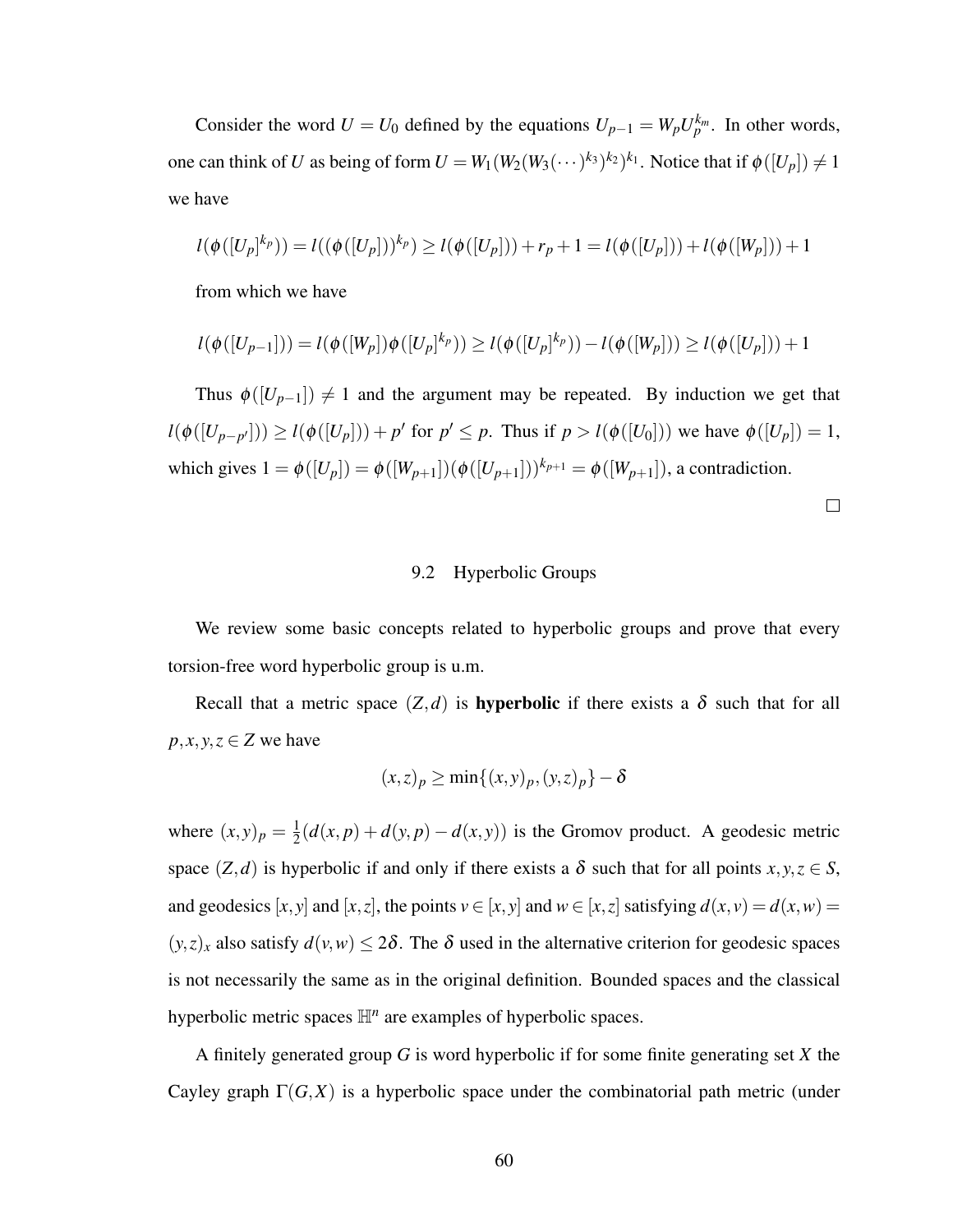which  $\Gamma(G, X)$  is a geodesic space). It turns out that for a hyperbolic group *G* it is the case that for any finite generating set *X* the Cayley graph  $\Gamma(G,X)$  is hyperbolic.

Now we fix some notation. Let *G* be a group with generating set *X*. Any word *W* in the letters  $X^{\pm 1}$  gives an element of the group G by performing the necessary multiplication of the letters. Write  $W = G$  *g* if the word *W* represents the element  $g \in G$  and  $W = G$ if the words *W* and *U* represent the same element in *G*. Let  $||W||$  denote the length of a word *W* in the letters  $X^{\pm 1}$ . Let  $l_X$  be the length function induced by *X* on *G*, that is  $l_X(g)$  =  $\min{\{|W| : W = G g\}}$ , and by abuse of notation let  $l_X(W) = l_X(g)$  where  $W = G g$ . Obviously  $l_X(W) \le ||W||$ . Given words *V*, *W* in the letters  $X^{\pm 1}$  we say that *V* is *W*-periodic if *V* is a subword of a power of  $W^{\pm 1}$ . We say a word W in  $X^{\pm 1}$  is **cyclically minimal** if the equality  $W = VUV^{-1}$  in *G* implies that  $l_X(W) \le ||U||$ . For  $R \in \mathbb{R}$  let  $D(R) = \{g \in G : l_X(g) \le R\}.$ 

We use the following two results which appear as Lemmas 21 and 26 respectively in  $[O]$ :

**Lemma 9.2.0.84.** Let G be a word hyperbolic group and  $\delta$  be a constant such that for all  $p, x, y, z \in \mathbb{Z}$  we have  $(x, z)_p \ge \min\{(x, y)_p, (y, z)_p\} - \delta$ . Let  $K \ge 14\delta$  and  $K_1 > 12(K + \delta)$ and suppose that a geodesic n-gon  $[x_1, \ldots, x_n]$  satisfies the conditions  $d(x_{i-1}, x_i) > K_1$  for  $i = 2,...,n$  and  $(x_{i-2},x_i)_{x_{i-1}} < K$  for  $i = 3,...,n$  (if  $n \ge 3$ ). Then the polygonal line  $p =$  $[x_1, x_2] \cup [x_2, x_3] \cup \cdots \cup [x_{n-1}, x_n]$  is contained in a 2*K*-neighborhood of the side  $[x_1, x_n]$  and the side  $[x_1, x_n]$  is contained in a 14 $\delta$ -neighborhood of  $p$ .

**Lemma 9.2.0.85.** For every hyperbolic group G with finite generating set X and every  $\theta$  > 0 there exists a number *C* such that for every *W*-periodic word *V*, where *W* is a cyclically minimal word with  $||W|| > C$  it is true that  $l_X(V) \ge (1 - \theta) ||V||$ .

Recall the following classical facts:

**Lemma 9.2.0.86.** If *G* is word hyperbolic, generated by the finite set *X*, and  $g \in G$  is of infinite order then the following two conditions hold:

1. There exists  $\lambda > 0$  such that  $|n| \leq \lambda l_X(g^n)$  for all  $n \in \mathbb{Z}$ .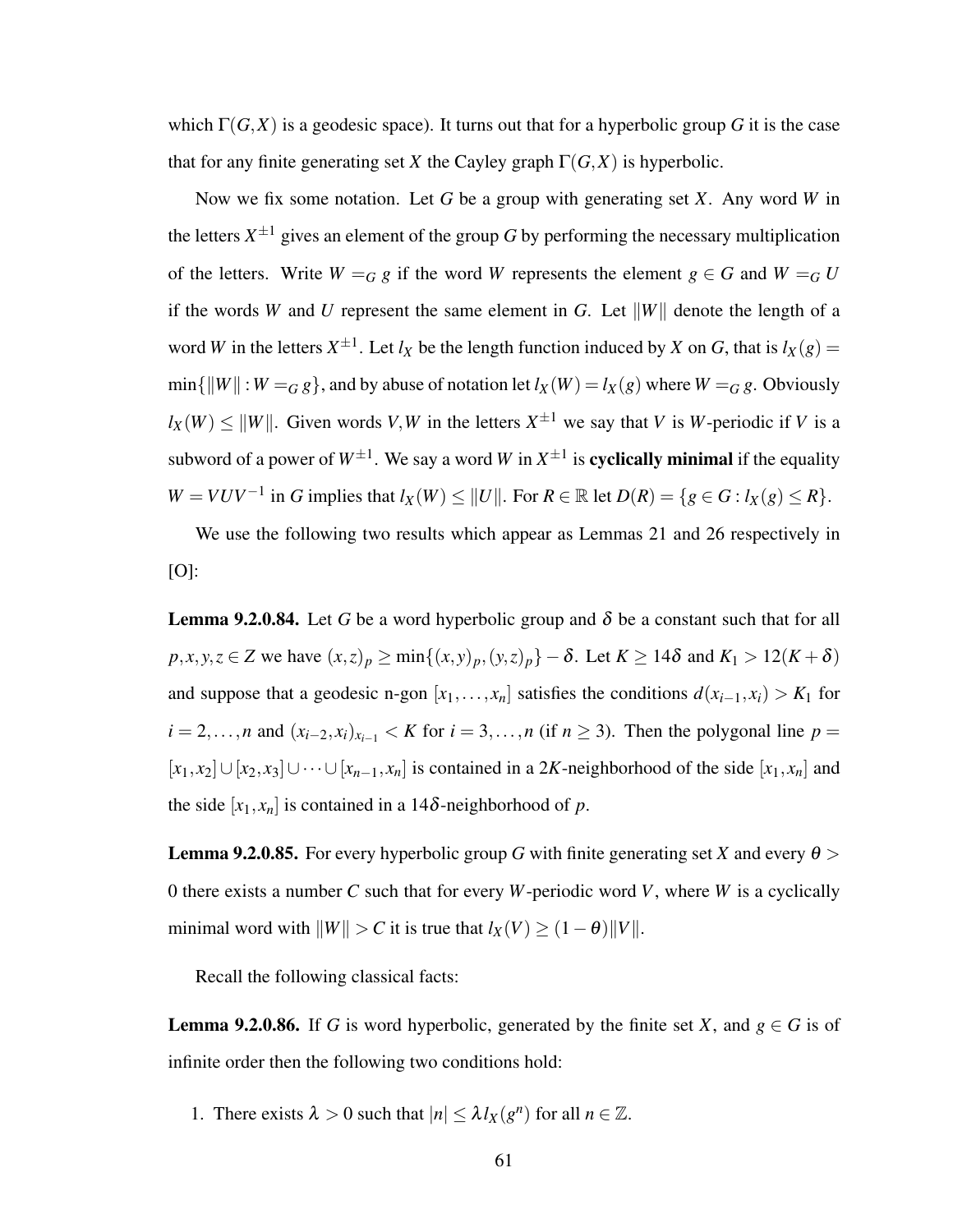2. There exists  $L \ge 0$  such that each geodesic  $\gamma$  in  $\Gamma(G,X)$  between two elements in the subgroup  $\langle g \rangle$  is within the *L*-neighborhood of  $\langle g \rangle$ .

The unifom monotonicity of word hyperbolic groups follows immediately from the following theorem, which together with Theorem 9.1.0.83 proves Theorem 9.0.0.80.

Theorem 9.2.0.87. *If G is a torsion-free word hyperbolic group and X a finite generating set there exists a constant*  $N \in \omega$  *such that if*  $g \in G - \{1\}$  *then*  $l_X(g^N) > l_X(g)$ *.* 

*Proof.* Fix  $\delta$  which satisfies both the original and the geodesic definitions of hyperbolic space. Let  $l_X(\cdot) = l(\cdot)$  for simplicity of notation. In Lemma 9.2.0.85 we let  $\theta = \frac{1}{1000}$  and pick *C* accordingly where without loss of generality  $C > 1000\delta$ . For each  $h \in D(C) - \{1\}$ pick  $\lambda_h$ ,  $L_h \in \omega - \{0\}$  as in the statement of Lemma 9.2.0.86. Let  $\lambda = \max\{\lambda_h\}_{h \in D(C) - \{1\}}$ and  $L \ge \max\{L_h\}_{h \in D(C) - \{1\}}$ , *C*. Let  $N \ge 100$ , 241*L* $\lambda$ . Let  $g \in G - \{1\}$ . We treat cases. In Cases 1a and 1b we use the fact that  $N \ge 100$  and in Cases 2a and 2b we use the fact that  $N \ge 241L\lambda$ . Pick *h* which is conjugate to *g* and of minimal length. Pick *x* of minimal length such that  $g = xhx^{-1}$ .

**Case 1a.** Suppose  $l(h) > C$  and  $l(x) \leq 7l(h)$ . Then we have that

$$
l(g^N) \ge l(h^N) - 2l(x) \ge l(h^N) - 14l(h)
$$
  
\n
$$
\ge 100(\frac{1}{2}l(h)) - 14l(h) \text{ (here we are using } N \ge 100 \text{ and } \theta \le \frac{1}{2})
$$
  
\n
$$
\ge 36l(h) > l(h) + 14l(h) \ge l(h) + 2l(x) \ge l(g)
$$

**Case 1b**. Suppose  $l(h) > C$  and  $l(x) > 7l(h)$ . Consider the geodesic n-gon  $[x, xh, xh^2, \dots, xh^N]$ , which is an isometric translate of the geodesic n-gon  $[1, h, h^2, \ldots, h^N]$ . Notice that

$$
(h^{i}, h^{i+2})_{h^{i+1}} = (1, h^{2})_{h}
$$

$$
= \frac{1}{2}(l(h) + d(h, h^{2}) - l(h^{2}))
$$

$$
\leq \frac{1}{2}(2l(h) - (1 - \frac{1}{100})2l(h))
$$

$$
= \frac{1}{100}l(h) < \frac{1}{50}l(h)
$$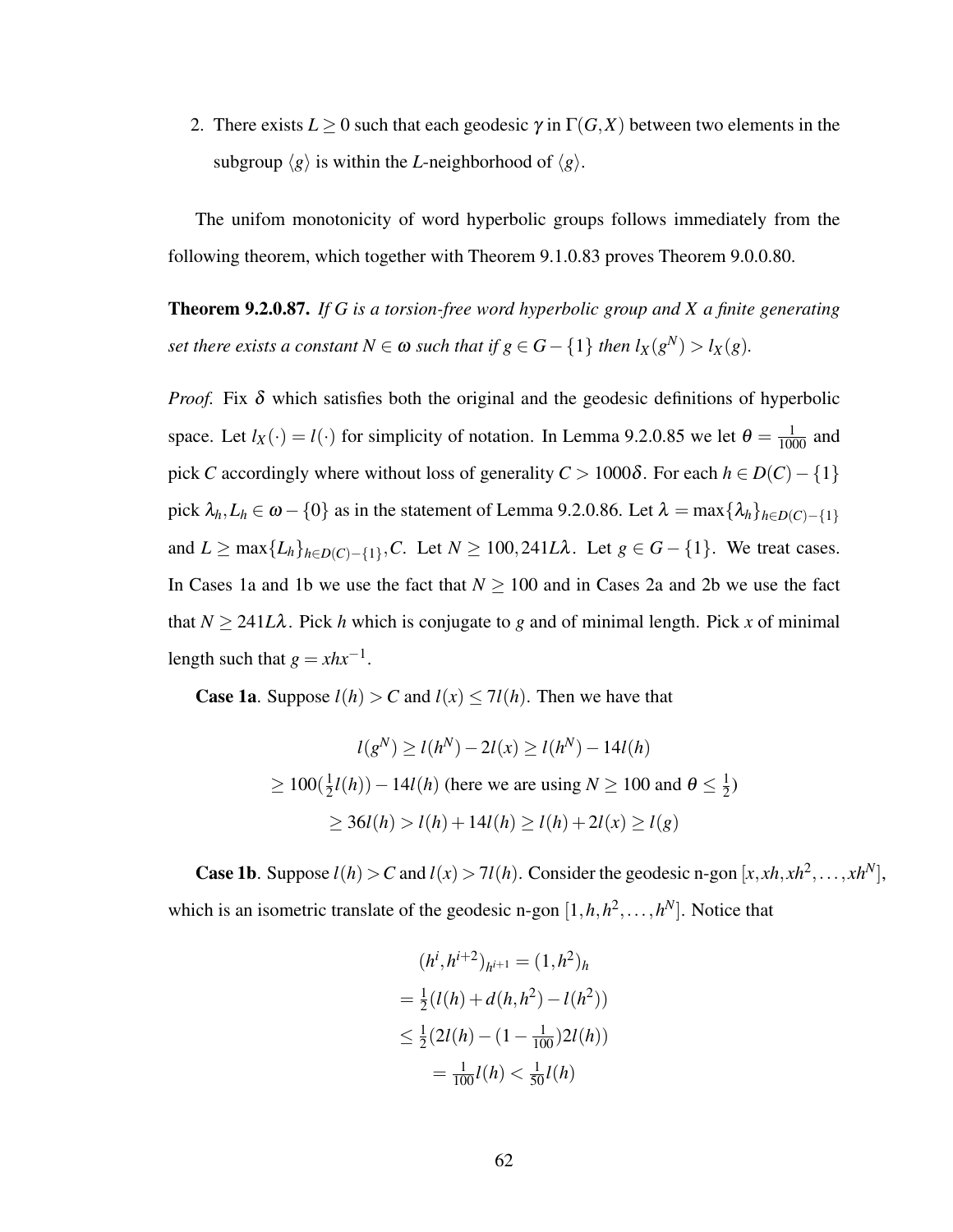for  $0 \le i \le N - 2$ . Also,  $d(h^i, h^{i+1}) = l(h)$ . Thus letting  $K = \frac{1}{50}l(h)$  and  $K_1 = \frac{1}{2}$  $\frac{1}{2}l(h)$ in Lemma 9.2.0.84, we have that  $[x, xh^N]$  is in the 14δ-neighborhood of  $[x, xh] \cup [xh, xh^2] \cup$  $\dots \cup [xh^{N-1}, xh^N].$ 

We use Lemma 9.2.0.84 again. Notice that  $l(x) \le l(xh^i)$  for all  $i \in \mathbb{Z}$  by the minimality of the length of *x* (else  $(xh^i)h(xh^i)^{-1} = g$  and we have a contradiction). Letting  $v \in [x, xh^N]$ be such that  $d(x, v) = (1, x h^N)_x$  we may pick  $v' \in [x, x h] \cup [x h, x h^2] \cup \cdots \cup [x h^{N-1}, x h^N]$  such that  $d(v, v') \le 14\delta$ . For some  $0 \le i \le N$  we have that  $d(v', x h^i) \le \frac{l(h)}{2}$  $\frac{h}{2}$ . Thus  $d(v, xh^i) \leq$  $\frac{l(h)}{2} + 14\delta$ . Then

$$
d(1, v) \ge d(1, xhi) - d(v, xhi)
$$
  
\n
$$
\ge l(x) - \frac{l(h)}{2} - 14\delta
$$

Letting  $w \in [1, x]$  be such that  $d(x, w) = (1, xh^N)_x$  we have that  $d(w, v) \le 2\delta$ , and so

$$
d(1, w) \ge d(1, v) - d(v, w)
$$
  
\n
$$
\ge l(x) - \frac{l(h)}{2} - 14\delta - 2\delta
$$
  
\n
$$
= l(x) - \frac{l(h)}{2} - 16\delta
$$

Thus  $(1, xh^N)_x \le \frac{l(h)}{2} + 16\delta$ . The similar argument shows that  $(x, g^N)_{xh^N} \le \frac{l(h)}{2} + 16\delta$ . Now letting  $K = \frac{l(h)}{2} + 17\delta$  and  $K_1 = 7l(h)$ , we see that  $K_1 = 7l(h) \ge 12(\frac{l(h)}{2} + 18\delta)$  since  $l(h) > C > 1000\delta$ . Considering the geodesic quadrangle  $[1, x, xh^N, g^N = xh^Nx^{-1}]$  we see by Lemma 9.2.0.84 that  $[1, x] \cup [x, x h^N] \cup [x h^N, g]$  is in the 2*K*-neighborhood of  $[1, g^N]$ . Pick  $s_0, s_1 \in [1, g^N]$  such that  $d(x, s_0) \le 2K = l(h) + 34\delta$  and  $d(xh^N, s_1) \le 2K = l(h) + 34\delta$ . It is easy to see that  $s_0 \in [1, s_1] \subseteq [1, g^N]$ .

Now

$$
l(g^N) = d(1, s_0) + d(s_0, s_1) + d(s_1, g^N)
$$
  
\n
$$
\geq (l(x) - l(h) - 34\delta) + (l(h^N) - 2l(h) - 68\delta) + (l(x) - l(h) - 34\delta)
$$
  
\n
$$
= 2l(x) + l(h^N) - 4l(h) - 136\delta
$$
  
\n
$$
\geq 2l(x) + 100(\frac{999}{1000}l(h)) - 4l(h) - 136\delta
$$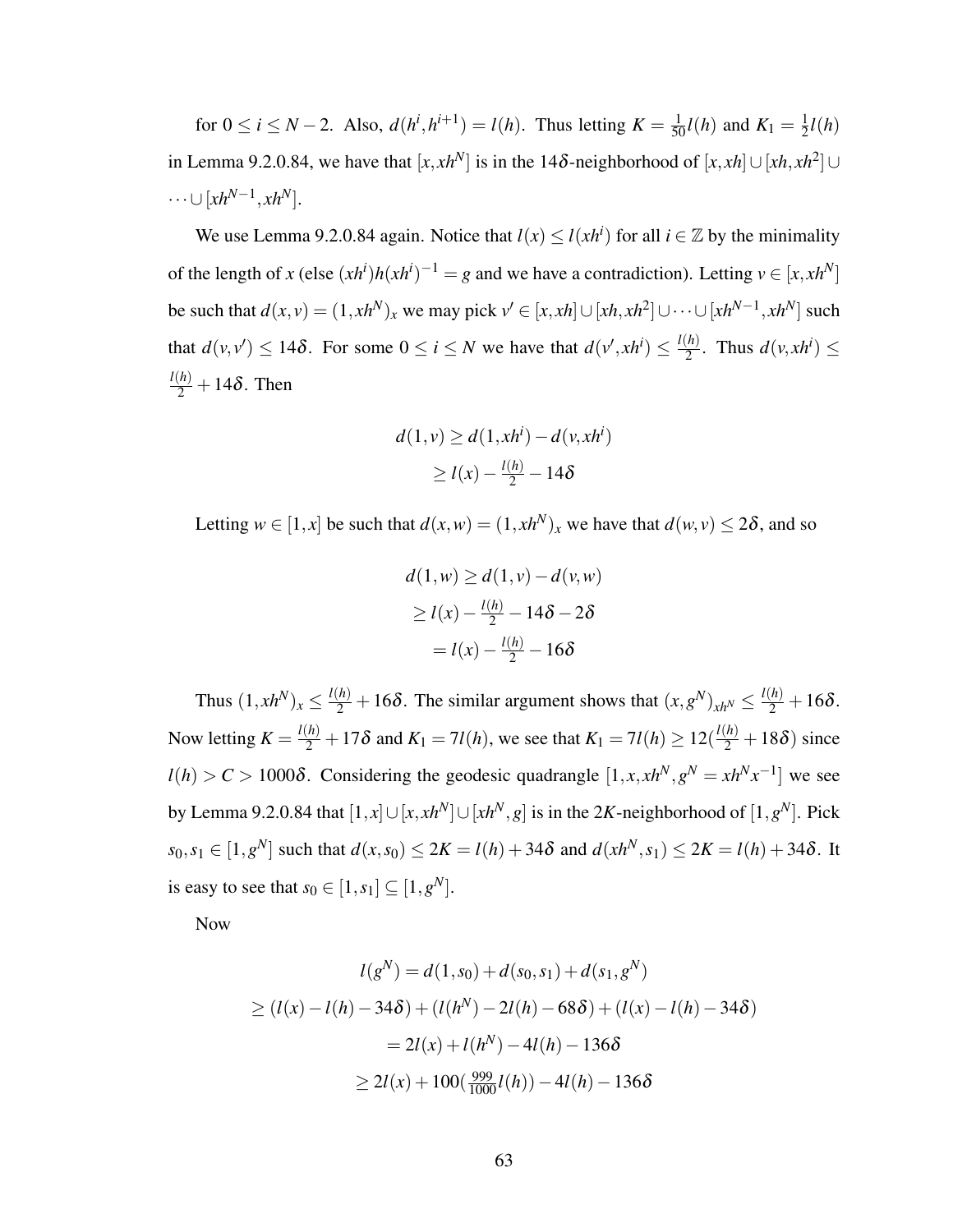$$
> 2l(x) + 99l(h)) - 4l(h) - 136\delta
$$

$$
> 2l(x) + l(h)
$$

$$
\ge l(g)
$$

so that we are done in this case.

**Case 2a.** Suppose that  $l(h) \leq C$  and  $l(x) \leq 60L$ . Then we have

$$
l(g^N) \ge l(h^N) - 2l(x)
$$
  
\n
$$
\ge l(h^N) - 120L
$$
  
\n
$$
\ge \frac{N}{\lambda} - 120L
$$
  
\n
$$
> 241L - 120L = L + 120L \ge l(h) + 2l(x) \ge l(g)
$$

**Case 2b**. Suppose that  $l(h) \leq C$  and  $l(x) > 60L$ . Let  $v \in [x, xh^N]$  be such that  $d(x, v) =$  $(1, xh^N)_x$ . As  $[x, xh^N]$  is an isometric translation of  $[1, h^N]$  we have that there is some  $i \in \mathbb{Z}$ such that  $d(v, xh^i) \leq L$ . We know  $l(xh^i) \geq l(x)$  by the minimality condition on  $l(x)$ . Pick  $w \in [1, x]$  such that  $d(x, w) = (1, x h^N)_x$ , so that  $d(v, w) \le 2\delta$ . Then

$$
(1, xhN)x = l(x) - d(1, w)
$$
  
\n
$$
\le l(x) - (d(1, v) - 2\delta)
$$
  
\n
$$
\le l(x) + 2\delta - (l(xhi) - L)
$$
  
\n
$$
\le l(x) + 2\delta + L - l(x) = 2\delta + L
$$

The condition  $(x, g^N)_{xh^N} \le 2\delta + L$  is proven similarly. Now we employ Lemma 9.2.0.84 again using  $K = 2\delta + 2L$  and  $K_1 = 24L + 36\delta$ , so that  $[1, x] \cup [x, x h^N] \cup [x h^N, g^N]$  is within the  $2K = 4\delta + 4L$ -neighborhood of  $[1,g^N]$ . Select  $s_0, s_1 \in [1,g^N]$  so that  $d(x, s_0), d(xh^N, s_1) \leq$  $4\delta + 4L$ . Now

$$
l(g^N) = d(1, s_0) + d(s_0, s_1) + d(s_1, g^N)
$$
  
\n
$$
\geq (l(x) - 4\delta - 4L) + (l(h^N) - 8\delta - 8L) + (l(x) - 4\delta - 4L)
$$
  
\n
$$
\geq 2l(x) + l(h^N) - 32L > 2l(x) + l(h) \geq l(g)
$$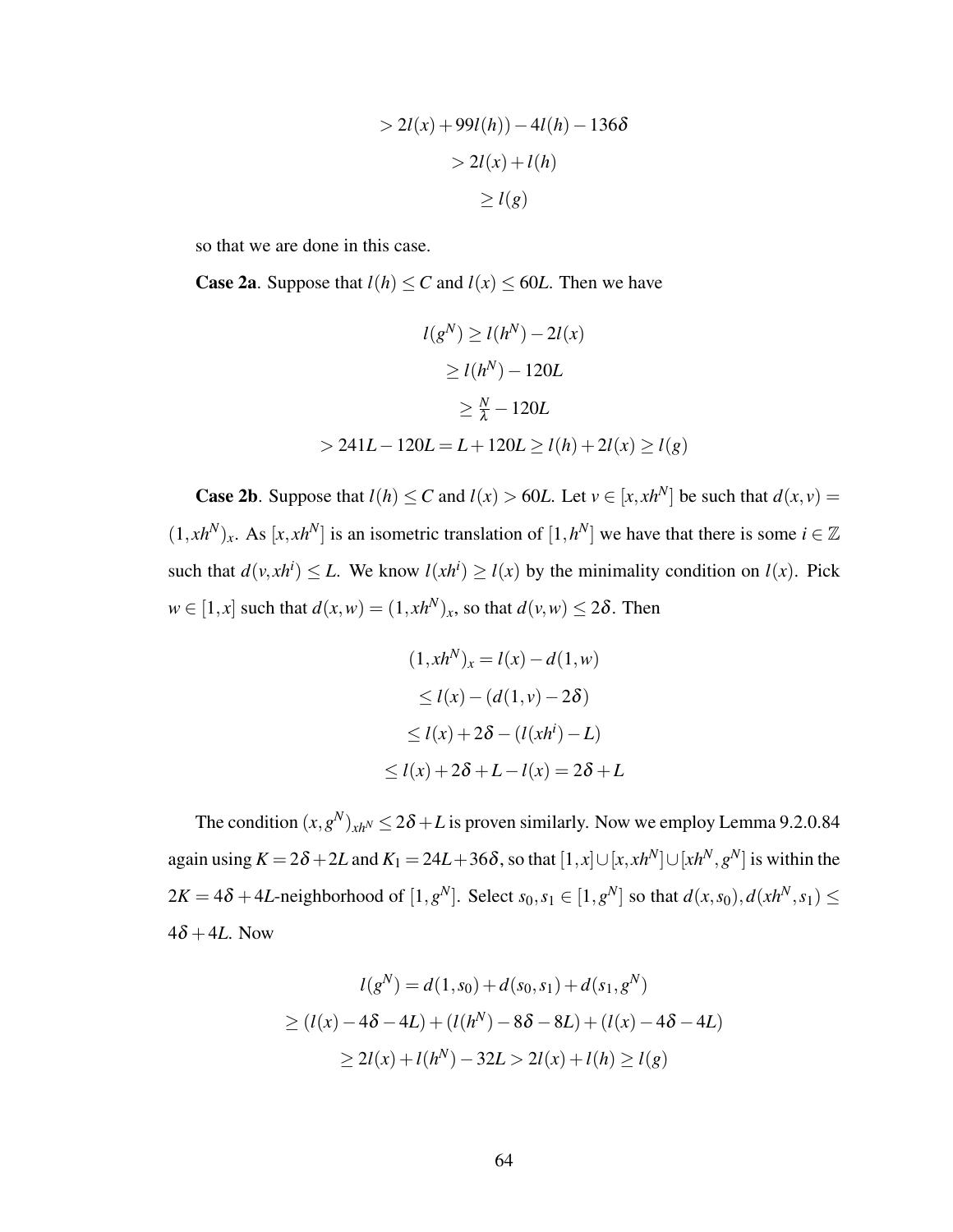so we are done in this case as well.

#### 9.3 Graph Products of n-slender Groups

We recall the definition of a graph product of groups and some machinery, then prove Theorem 9.0.0.81. Suppose  $\Gamma = (V, E)$  is a graph (we allow the sets of vertices and edges to be of arbitrary cardinality but do not allow an edge to connect a vertex to itself) and to each vertex  $v \in V$  we associate a group  $G_v$ . We call the  $G_v$  the generating groups. The graph product  $G = \Gamma(\{G_v\}_{v \in V})$  is defined by taking the free product  $*_{v \in V} G_v$  and modding out by the normal closure of the set  $\{[g_{v_0}, g_{v_1}]\}_{g_{v_0} \in G_{v_0}, g_{v_1} \in G_{v_1}, \{v_0, v_1\} \in E}$ . Thus free products of groups and direct sums of groups are examples of graph products of groups, with the graphs having either no edges or being complete in the respective cases.

Each  $G<sub>v</sub>$  is a retract subgroup of *G* and *G* is generated by the elements of the generating subgroups  $G_v$ . Thus each element  $g \in G$  has a representation as a word  $g = G g_0 g_1 g_2 \cdots g_{n-1}$ with each  $g_i$  in a generating group. In such a word we call each  $g_i$  a syllable. Given two generating groups  $G_{v_0}$  and  $G_{v_1}$  it is easy to see that the subgroup  $\langle G_{v_0}\cup G_{v_1}\rangle\leq G$  is a retract of *G* and is either isomorphic to  $G_{v_0} * G_{v_1}$  or  $G_{v_0} \times G_{v_1}$ , the first being the case if and only if  $\{v_0, v_1\} \notin E$ . Thus for nontrivial elements  $g_0 \in G_{v_0}$  and  $g_1 \in G_{v_1}$  we have that  $[g_0, g_1] = 1$ if and only if  $\{v_0, v_1\} \in E$ .

We present some machinery found in [Gre], where graph products were first introduced. We say a word  $g_0g_1 \cdots g_{n-1}$  in elements of the generating groups is reduced if the following hold:

- 1. Each  $g_i$  is a nontrivial element in a generating group and  $g_i$  and  $g_{i+1}$  are in different generating groups for all  $0 \le i < n-1$
- 2. If  $i \leq k < j$  and  $[g_i, g_{i+1}] = [g_i, g_{i+2}] = \cdots = [g_i, g_k] = 1 = [g_{k+1}, g_j] = [g_{k+2}, g_j] =$  $\cdots = [g_{j-1}, g_j]$  then  $g_i$  and  $g_j$  are in different generating groups.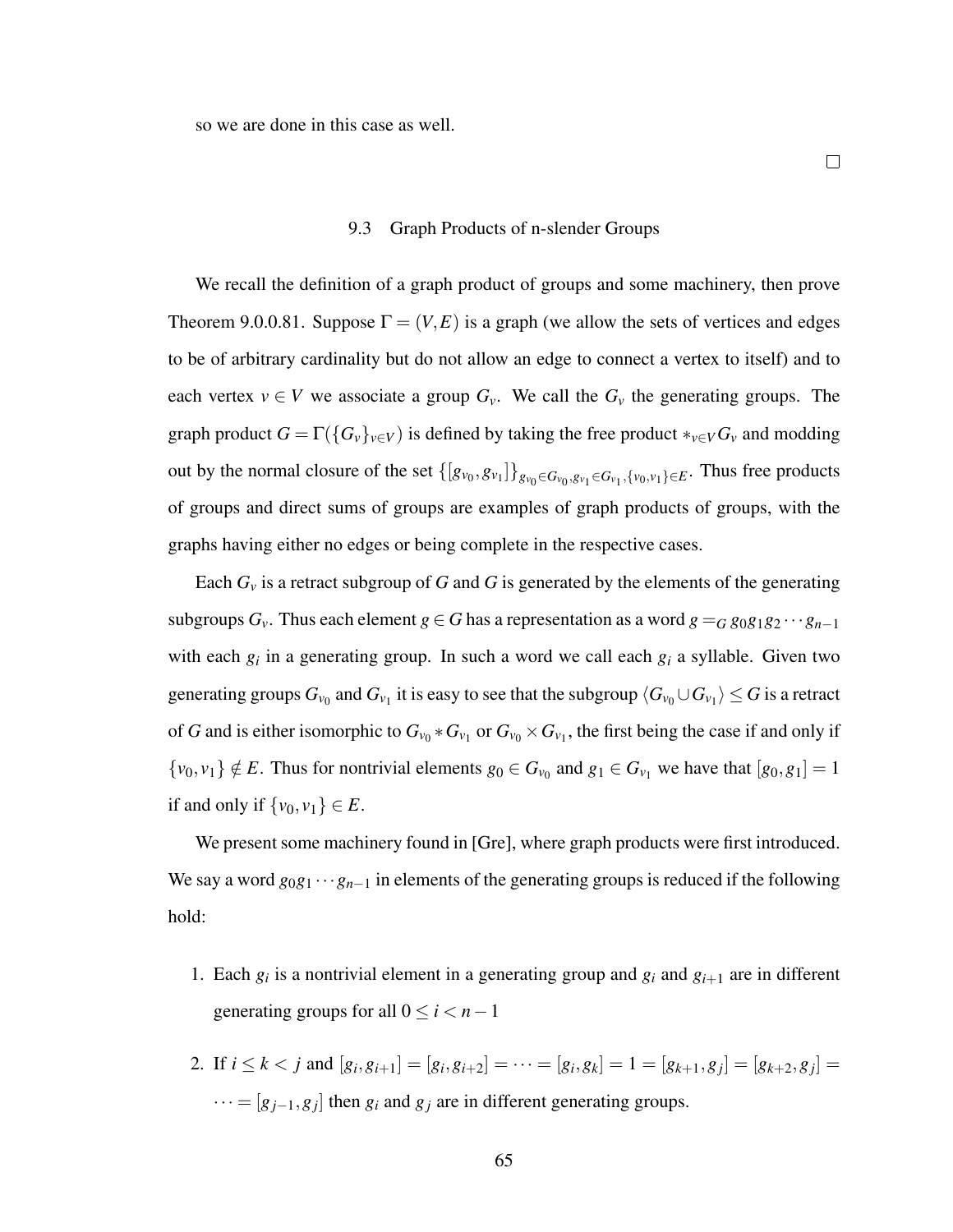We say that two reduced words  $w_0$ ,  $w_1$  are equivalent, if one can obtain  $w_1$  from  $w_0$  by a permutation of syllables as allowed in the group (i.e. one can permute the syllables *g<sup>i</sup>* and  $g_{i+1}$  if and only if  $[g_i, g_{i+1}] = 1$ ). Clearly the equivalence of  $w_0$  to  $w_1$  implies that  $w_0$  and *w*<sub>1</sub> have the same word length and  $w_0 = G w_1$ . Using  $\bigcup_{v \in V} G_v$  as a generating set for *G* we get a length function *l* on *G*.

The following result combines the statements of Theorem 3.9 and Corollary 3.13 of [Gre]:

**Lemma 9.3.0.88.** Each  $g \neq 1$  has a reduced word representation  $g = G g_0 g_1 \cdots g_{n-1}$  which is unique up to equivalence, with  $l(g) = n$ .

We give a lemma before proving Theorem 9.0.0.81.

Lemma 9.3.0.89. An n-slender by n-slender group is n-slender.

*Proof.* Suppose that  $1 \rightarrow K \rightarrow^{l} G \rightarrow^{q} Q \rightarrow 1$  is a short exact sequence of groups with *K* and *Q* n-slender groups, where for simplicity we identify *K* with its image in *G*. Let  $\phi$ : HEG  $\rightarrow$  *G* be a homomorphism. By the n-slenderness of *Q* we see that for  $q \circ \phi$ there exists an  $N' \in \omega$  such that  $\phi | \text{HEG}^{N'}$  maps into the kernel of *q*. In other words,  $\phi$  maps **HEG**<sup>N'</sup> into *K*. As **HEG**  $\simeq$  **HEG**<sub>N'</sub>  $*$  **HEG**<sup>N'</sup> we may define a homomorphism  $\phi'$ : **HEG**  $\rightarrow$  *G* by letting  $\phi'$  |**HEG**<sub>*N'*</sub> be the trivial map and  $\phi'$  |**HEG**<sup>*N'*</sup> =  $\phi$  |**HEG**<sup>*N'*</sup>. By n-slenderness of *K* there exists an  $N \in \omega$ , without loss of generality  $N > N'$  such that  $\phi'$ |**HEG**<sup>*N*</sup> is the trivial map. Then  $\phi$ |**HEG**<sup>*N*</sup> is the trivial map.  $\Box$ 

*Proof.* (of Theorem 9.0.0.81) Let  $G_v$  be n-slender for each  $v \in V$ . Let  $\sigma : G \to \bigoplus_{v \in V} G_v$ be the obvious surjective map. Eda proved in [? ] that  $\bigoplus_{v \in V} G_v$  is n-slender. Thus by the previous lemma we will be done if we can show that  $\ker(\sigma)$  is n-slender. We prove in fact that ker( $\sigma$ ) is u.m.

The length function *l* on *G* described above restricts to a length function on ker( $\sigma$ ). We show that for  $g \in \text{ker}(\sigma) - \{1\}$  we have  $l(g^2) > l(g)$ , which is sufficient to show that *l* is a uniformly monotone length function. Let *g* ∈ ker( $\sigma$ ) – {1} be given and *g* = *G g*<sub>0</sub>*g*<sub>1</sub> ···*g*<sub>*n*−1</sub>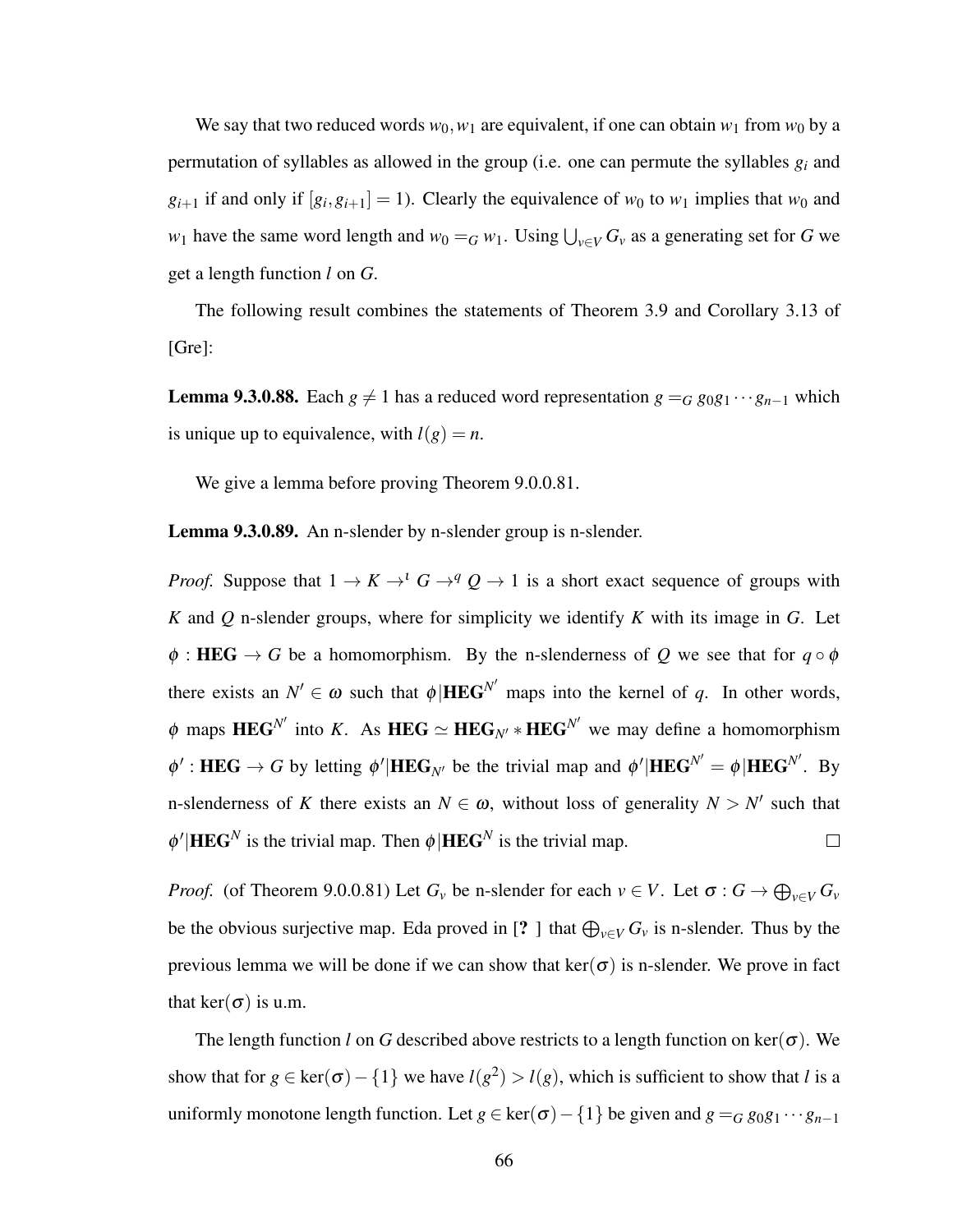be a reduced word representation as described in Lemma 9.3.0.88. We permute the syllables of the word  $g_0g_1 \cdots g_{n-1}$  to get a possibly nicer reduced word representation. To start, suppose that for some  $0 \le i < j \le n-1$  we have that  $[g_i, g_{i-1}] = [g_i, g_{i-1}] = \cdots =$  $[g_i, g_0] = 1 = [g_j, g_{j+1}] = \cdots = [g_j, g_{n-1}]$  and  $g_i = g_i^{-1}$  $j^{-1}$ . Then permute the syllables and relabel them so that  $i = 0$  and  $j = n - 1$  and  $g_0 = g_{n-1}^{-1}$ *n*−1 . Perform the same process on the word *g*1*g*<sup>2</sup> ···*gn*−2, moving a pair of mutual inverses to the front and rear of the word if possible. Continue this process until it is impossible to go further, so that by relabeling we get a (possibly empty, in case the process can never be performed) initial segment  $g_0g_1 \cdots g_{k-1}$  and a (possibly empty) terminal segment  $g_{n-k} \cdots g_{n-1}$  such that for  $0 \le i < k$  we have  $g_i = g_{n-k}^{-1}$ *n*−*i*−1 and the process cannot be performed on the word  $g_k g_{k+1} \cdots g_{n-k-1}$ .

We next manipulate the word  $g_k g_{k+1} \cdots g_{n-k-1}$ . If there exists  $k \le i < j \le n-k$  such that  $[g_i, g_{i-1}] = [g_i, g_{i-2}] = \cdots = [g_i, g_k] = 1 = [g_j, g_{j+1}] = \cdots = [g_j, g_{n-k-1}]$  and both  $g_i$ and  $g_j$  are in the same generating group, then move the syllable  $g_i$  to the front and the syllable  $g_j$  to the rear of the word  $g_k g_{k+1} \cdots g_{n-k-1}$  so that by relabeling we may assume  $i = k$  and  $j = n - k - 1$ . For the word  $g_{k+1}g_{k+2}\cdots g_{n-k-2}$  consider whether there exist  $k+1 \le i < j \le n-k-2$  such that  $[g_i, g_{i-1}] = [g_i, g_{i-2}] = \cdots = [g_i, g_k] = 1 = [g_j, g_{j+1}] =$  $\cdots = [g_j, g_{n-k-1}]$  and both  $g_i$  and  $g_j$  are in the same generating group. If so, permute the syllables of the word  $g_{k+1}g_{k+2}\cdots g_{n-k-2}$  so that the syllable  $g_i$  is now in the front and the syllable  $g_j$  is at the rear. By relabeling we our modified word we may assume that  $i = k + 1$  and  $j = n - 2$ . Perform the same process on the word  $g_{k+2}g_{k+3}\cdots g_{n-k-3}$ , and continue the process until it becomes impossible. Thus we obtain a (possibly empty, in case the process cannot be performed) initial segment  $g_k g_{k+1} \cdots g_{k+p-1}$  and (possibly empty) terminal segment  $g_{n-k-p}$  ···  $g_{n-k-1}$  of the word  $g_k g_{k+1}$  ···  $g_{n-k-1}$  such that all elements of the set  $\{g_k, \ldots, g_{k+p-1}\}\)$  commute with each other and for  $k \leq i \leq k+p$  we have that  $g_i$  is in the same generating group as  $g_{n-i-1}$ . For  $k \le i \le k+p-1$  let  $h_i$  be the element  $g_{n-i-1}g_i$ in the generating group containing  $g_i$ . By the first process that was performed, we have that  $h_i \neq 1$ .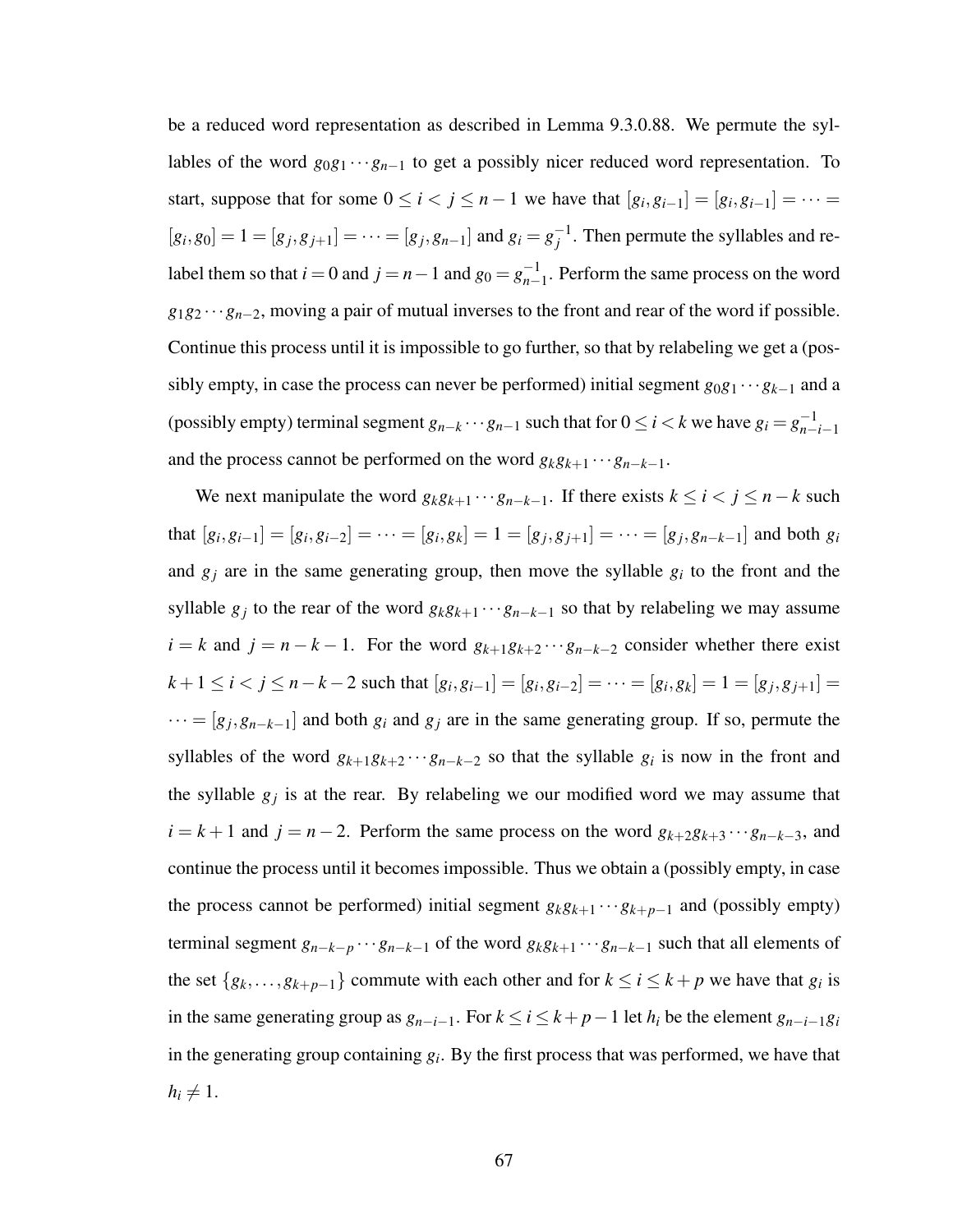Notice that the syllables  $g_{k+p-1}$  and  $g_{n-k-p}$  cannot be side by side, since otherwise we have that all syllables of  $g_k g_{k+1} \cdots g_{n-k-1}$  commute with each other and thus the word *g*<sub>0</sub>*g*<sub>1</sub> ···*g*<sub>*n*−1</sub> was not reduced. Thus necessarily *n*−*k*−*p* > *k* + *p* and there is a nonempty word  $w_0$  in between  $g_{k+p-1}$  and  $g_{n-k-p}$  such that for each  $k \le i \le k+p-1$  there is a syllable in  $w_0$  which does not commute with the syllable  $g_i$  (else the word  $g_0 \cdots g_{n-1}$  was not reduced). Let  $w_1$  be the word  $g_k \cdots g_{k+p-1}$ ,  $w'_1$  $\frac{1}{1}$  be the word  $g_{n-k-p} \cdots g_{n-k-1}$ ,  $w_1''$  $\frac{\pi}{1}$  be the word  $h_k \cdots h_{k+p-1}$ , and  $w_2$  be the word  $g_0 \cdots g_{k-1}$ . We already have that  $w_2 w_1 w_0 w_1'$  $\binom{1}{1}(w_2)^{-1}$ is a reduced word representation for *g*. The equalities

$$
g^{2} =_{G} w_{2}w_{1}w_{0}w_{1}'(w_{2})^{-1}w_{2}w_{1}w_{0}w_{1}'(w_{2})^{-1}
$$
  
=
$$
_{G} w_{2}w_{1}w_{0}w_{1}'w_{1}w_{0}w_{1}'(w_{2})^{-1}
$$
  
=
$$
_{G} w_{2}w_{1}w_{0}w_{1}''w_{0}w_{1}'(w_{2})^{-1}
$$

are clear.

We claim that the word  $w_2w_1w_0w_1^{\prime\prime}w_0w_1^{\prime\prime}$  $y'_1(w_2)^{-1}$  is reduced. Each of the words  $w_0, w_1, w'_1$  $'_{1}, w''_{1}$  $''_1, w_2, (w_2)^{-1}$ is reduced. The words  $w_0, w_1, w_1'$  $y'_1, w_2, (w_2)^{-1}$  are reduced since they are subwords of a reduced word. The word  $w_1''$  $\frac{1}{1}$  is reduced since the *h<sub>i</sub>* constituting  $w_1''$  $\frac{1}{1}$  are nontrivial, commute with each other, are in the same generating groups as the syllables of  $w_1$  (or  $w_1'$ )  $'_{1}$ ), and  $w_{1}$  is reduced. No syllable of the word  $w_2$  can be permuted to be next to a syllable of the same generating group in the word  $w_1$ , the first occurence of  $w_0$ , or  $w_1''$  $\frac{1}{1}$  since the original word  $w_2w_1w_0w'_1$  $\frac{1}{1}(w_2)^{-1}$  was reduced and the *h<sub>i</sub>* syllables that constitute the word  $w_1''$  $\frac{1}{1}$  are from precisely the same generating groups as those syllables that constitute  $w_1$  and  $w_1'$  $\frac{7}{1}$ . Also, no syllable of the word  $w_2$  can be permuted next to a syllable of the same generating group in the second occurence of  $w_0$  since the same is true of the first occurence of  $w_0$ . No syllable of  $w_2$  can be permuted next to a syllable of the same generating group in the words  $w_1'$  $\int_1^{\prime}$  and  $(w_2)^{-1}$  since the original word  $w_2w_1w_0w_1'$  $\int_1'(w_2)^{-1}$  was reduced. That no syllable in  $w_1$  can be permuted next to a syllable of the same generating group in any of the words to the right of  $w_1$  follows similar lines. No syllable in the first occurence of  $w_0$  can be permuted next to a syllable of the same generating group in  $w_1'$  $v_1$  since the subword  $w_0w_1$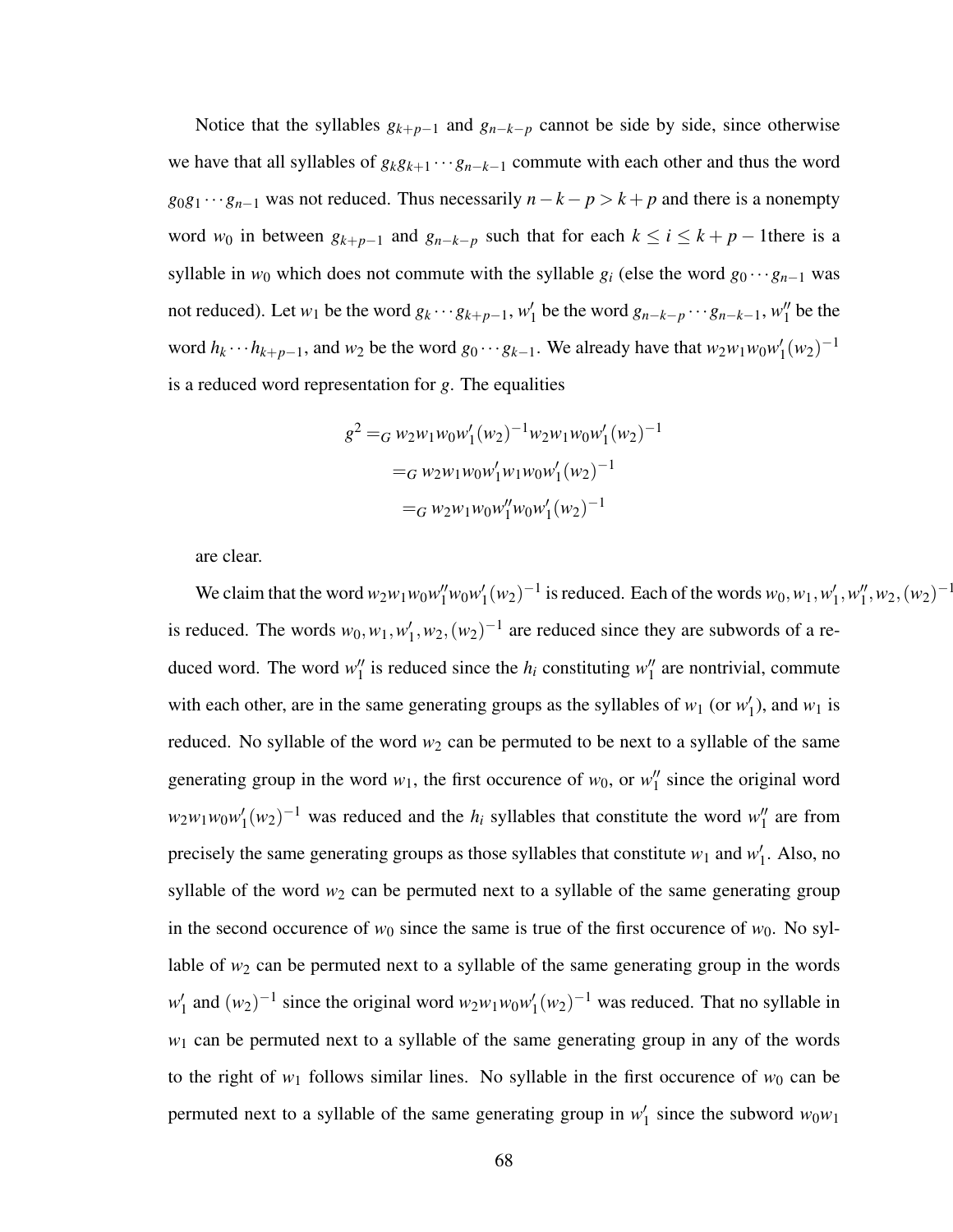of the word  $w_2w_1w_0w_1'$  $\int_1^{\prime} (w_2)^{-1}$  is reduced. If the syllable  $g_q$  of the first occurence of  $w_0$ can be permuted next to a syllable  $g_q$  in the second occurence of  $w_0$ , where  $g_q$ ,  $g_{q'} \in G_\nu$ , then  $g_q$  must commute with all the syllables of  $w_1$  (and of  $w_1'$ )  $\frac{1}{1}$  and  $w_1''$  $\binom{n}{1}$ . By the second process, which was performed on the word  $g_k \cdots g_{n-k-1}$ , it must be that  $g_q = g_{q'}$  and thus in fact  $g_q$  commutes with all syllables in the word  $g_k \cdots g_{n-k-1}$ . We have that all other syllables of the word  $g_k \cdots g_{n-k-1}$  are not in  $G_v$  (since  $g_k \cdots g_{n-k-1}$  is reduced) and so  $\sigma(g_k \cdots g_{n-k-1}) = g_q = \neq 1$  is conjugate to  $\sigma(g) = 1$ , a contradiction. The remaining cases are straightforward to check and follow the same lines.

Thus we have that

$$
l(g^{2}) = 2l(w_{2}) + 3l(w_{1}) + 2l(w_{0}) > 2l(w_{2}) + 2l(w_{1}) + l(w_{0}) = l(g)
$$

since, although  $l(w_2)$  and/or  $l(w_1)$  might be zero, we demonstrated that  $l(w_0)$  is not zero.

 $\Box$ 

## 9.4 Thompson's Group

The group *F* of R. Thompson is a well-known finitely presented group which satisfies many curious properties, and about which many open problems remain. The group has no infinitely divisible elements and has the unique extraction of roots property (i.e. if  $g^n = h^n$ ) and  $n > 0$  then  $g = h$ ). Thus one might ask the following:

### Question. Is Thompson's group *F* n-slender?

We show that the natural length function defined on diagram groups is not universally monotone. This does not rule out the possibility of a universally monotone length function, nor the n-slenderness of *F*.

We begin with a discussion of diagram groups (essentially following [GS]), of which *F* is an example. Start with an alphabet *X*. Given two words  $u, v$  in the elements of *X* a cell  $(u \rightarrow v)$  is a directed planar graph consisting of exactly two directed paths with the same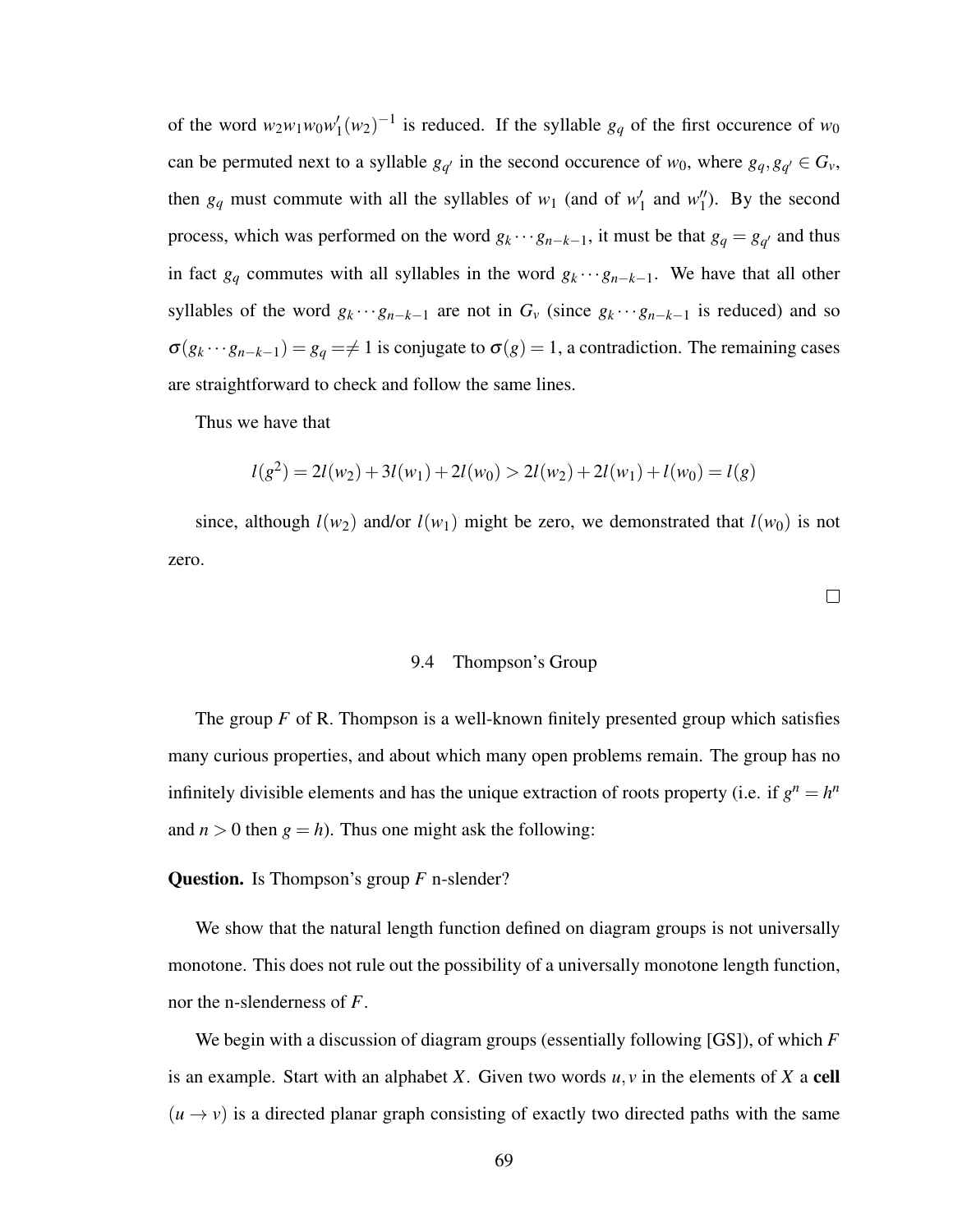Figure 9.1: The cell  $(u \rightarrow v)$ 



initial and terminal vertices and which share no other vertices, which share no edges, and with the two paths labeled by the words *u* and *v*. The path labeled by *u* is called the top path and that labeled by  $v$  is called the bottom path. A **trivial diagram** is a single directed path labeled by a word in the elements of *X*; if that word is *u* we denote the trivial diagram by  $\varepsilon(u)$ . For a trivial diagram we say that the path defining the trivial diagram is both the top and the bottom path.

We declare that diagrams are defined only up to planar isotopy and that cells and trivial diagrams are diagrams. Thus the diagrams that we have so far have an initial and a terminal vertex, that is, any two maximal paths begin and end at the same vertices. Also, each diagram has a top and a bottom path. Given a diagram  $\Delta$  we let  $\iota(\Delta)$  and  $\tau(\Delta)$  denote the initial and terminal vertices respectively. All diagrams will similarly have an initial and terminal vertex as well as a top and a bottom path. In addition to the cells and the trivial diagrams, we close the collection of diagrams under the following three operations:

1. Addition. Given two diagrams  $\Delta_0$  and  $\Delta_1$  we let  $\Delta_0 + \Delta_1$  be the planar graph created by identifying  $\tau(\Delta_0)$  with  $\iota(\Delta_1)$ . Thus the top path of  $\Delta_0 + \Delta_1$  is the concatenation of the top paths of  $\Delta_0$  and  $\Delta_1$ , and similarly for the bottom paths. Also we have  $\iota(\Delta_0 + \Delta_1) = \iota(\Delta_0)$ and  $\tau(\Delta_0 + \Delta_1) = \tau(\Delta_1)$ . The operation + is clearly associative. If  $u = x_0x_1 \cdots x_k$  then we may write  $\varepsilon(u) = \varepsilon(x_0) + \varepsilon(x_1) + \cdots + \varepsilon(x_k)$ .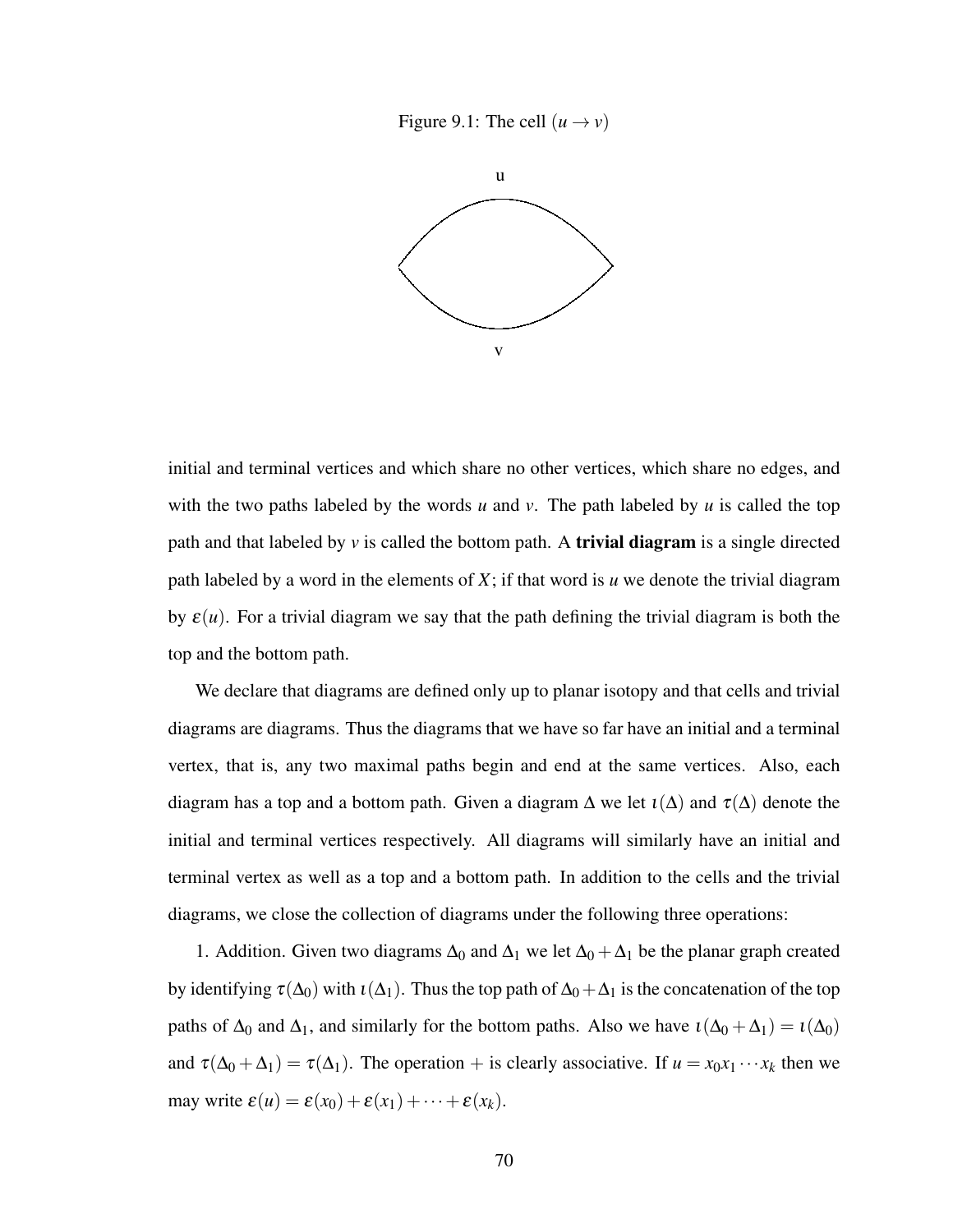



2. Multiplication. Given diagrams  $\Delta_0$  and  $\Delta_1$  such that the bottom path of  $\Delta_0$  has the same label as the top path of  $\Delta_1$  we let  $\Delta_0 \circ \Delta_1$  be the planar graph obtained by identifying the bottom path of  $\Delta_0$  with the top of  $\Delta_1$ . Thus under the identification we have  $\iota(\Delta_0 \circ \Delta_1)$  =  $\iota(\Delta_0) = \iota(\Delta_1)$  (and similarly for  $\tau$ ), the top of  $\Delta_0 \circ \Delta_1$  is the top of  $\Delta_0$  and the bottom of  $\Delta_0 \circ \Delta_1$  is the bottom of  $\Delta_1$ .

3. Inversion. Given a diagram  $\Delta$  we define  $\Delta^{-1}$  to be the diagram obtained by flipping the diagram  $\Delta$  about a horizontal line, so that the top path becomes the bottom path and vice versa.

By definition, the class of diagrams (over *X*) is built out of cells and trivial diagrams using the above operations. If we wish, we can restrict our attention to those diagrams which are built only from trivial diagrams and cells in a set *P* and the three operations above and let  $D(P)$  denote this class. If a diagram  $\Delta$  has two cells such that the top of the second is identified with the bottom of the first, and the first and second cells are inverses of each other, then we call this pair of cells a dipole. Notice that if one eliminates the two cells from the diagram and identifies the top of the first cell with the bottom of the second, then we have a new diagram  $\Delta'$  and say that  $\Delta$  and  $\Delta'$  are equivalent. This induces an equivalence relation on  $D(P)$  by making the relation reflexive, symmetric and transitive.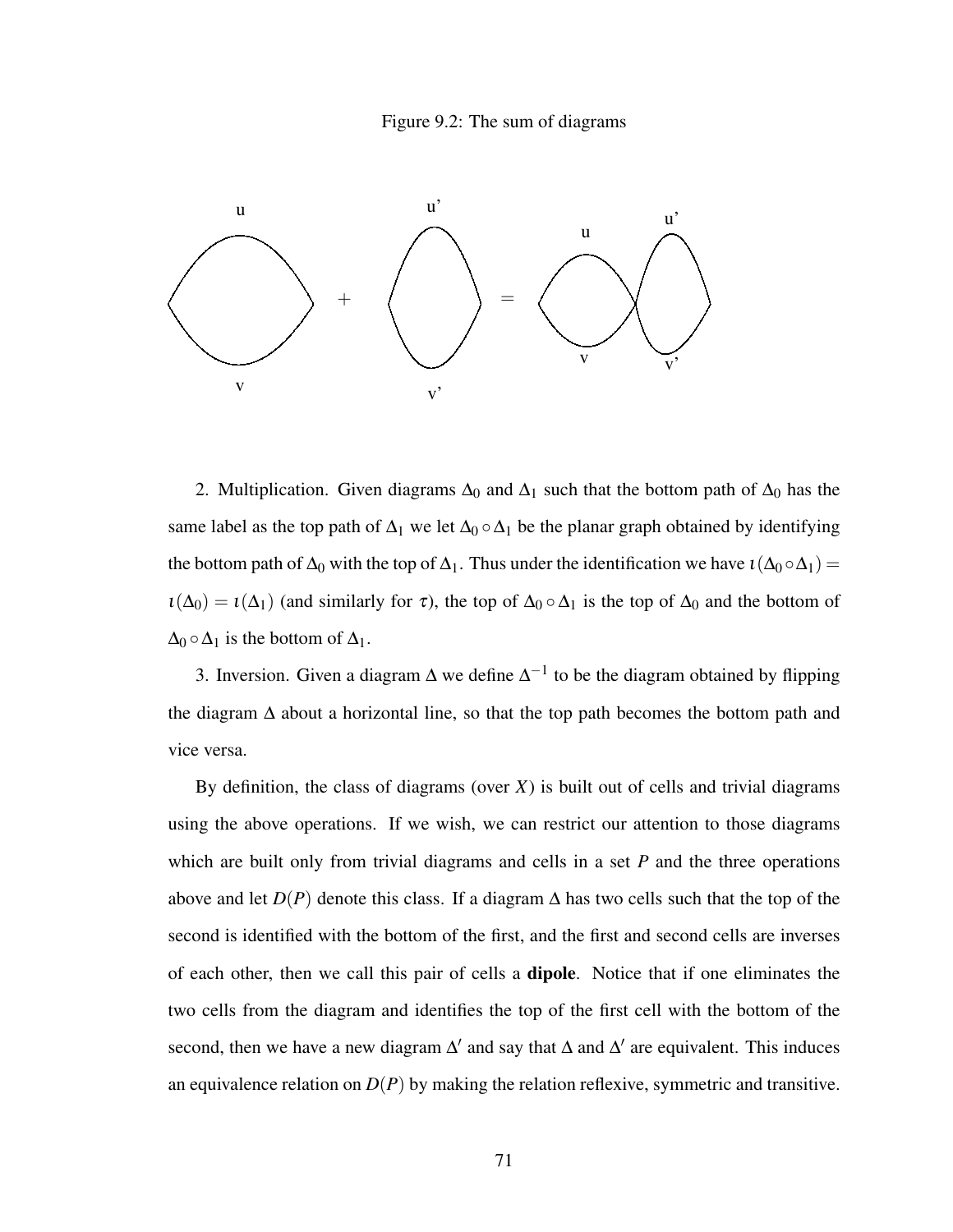## Figure 9.3: The product of diagrams



We say  $\Delta$  is **reduced** in case  $\Delta$  has no dipoles, and note that every diagram is equivalent to a unique reduced diagram (see [GS]).

Given a word *u* and a collection of cells *P* we let *D*(*P*,*u*) denote the collection of reduced diagrams built by using cells in *P*, trivial diagrams, and the above three operations and whose top and bottom paths are labeled by the word *u*. This forms a group by letting the binary operation be given by  $\Delta_0\Delta_1 = \Delta$ , where  $\Delta$  is the reduced diagram equivalent to  $\Delta_0 \circ \Delta_1$  (see [GS] for a proof). The identity element and the inverse operation are clear.

Now we state a characterization of *F* as a diagram group. We shall use this as our working definition of *F*, and the isomorphism of *F* with the group we define is given in [GS]. Letting  $X = \{x\}$  and  $P = \{(x^2 \to x)\}$  it is shown that  $D(P, x) \simeq F$ . Given a reduced diagram  $\Delta \in F$  we let  $l(\Delta)$  be the number of cells in  $\Delta$ . It is easy to check that *l* is a length function.

We now show that *l* is not universally monotone. Letting  $n > 1$  be given we give an example of a diagram  $\Delta$  such that  $l(\Delta) > l(\Delta^n)$ . Since the alphabet *X* includes only the letter *x*, we may assume that each arc in our diagrams is labeled by the letter *x* as read from left to right. Let  $\rho$  denote the (1,2) diagram. Let  $\theta$  be the reduced diagram with 4 cells as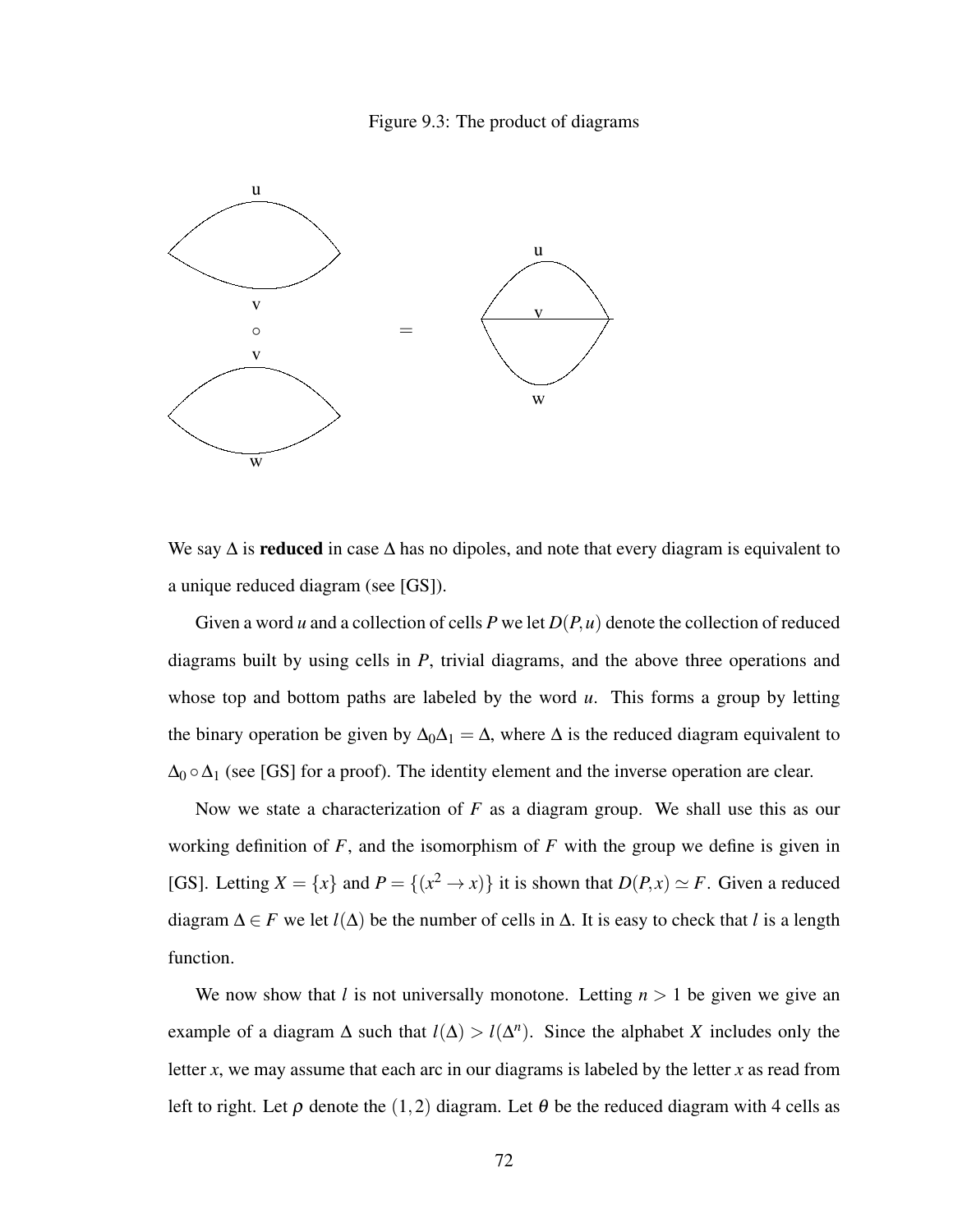Figure 9.4: The diagram  $\theta$ 



pictured.

For  $n \in \mathbb{Z}$  let  $\theta^n$  denote the reduced diagram associated with multiplying  $\theta$  with itself *n* times. The diagrams for  $\theta^2$  and respectively for  $\theta^m$  for  $m \ge 1$  are straightforward to compute and are pictured in Figure 9.5, having 6 and  $2+2m$  cells, resp.

Define  $\Delta_n$  to be  $\theta^{-1} + \theta^{-1} \cdots + \theta^{-1}$  $\overline{n-1}$ times  $+ \theta^{n-1}$ . Select *k* ∈ ω large enough that  $2n^2$  <  $2k+2$ . Let  $k_1, k_2 > n+1$  be such that  $1 + k_1 + nk + k_2 = 2^m$  for some  $m \in \omega$ . Let  $\Psi$  be the diagram pictured in Figure 9.6 with top path of length 1 and bottom path of length  $2^m + 2$ .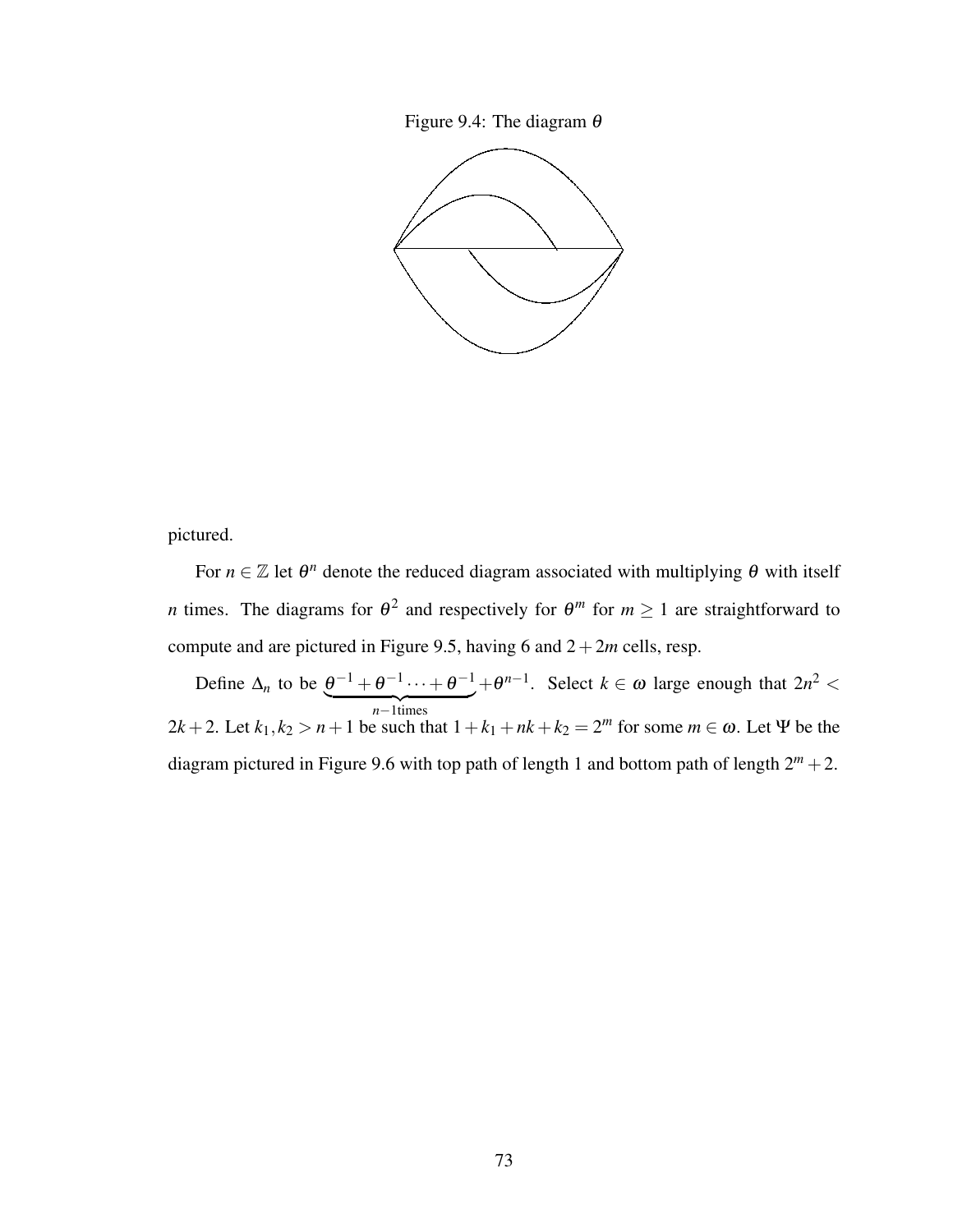Figure 9.5: Powers of  $\theta$ 



Figure 9.6: The diagram Ψ

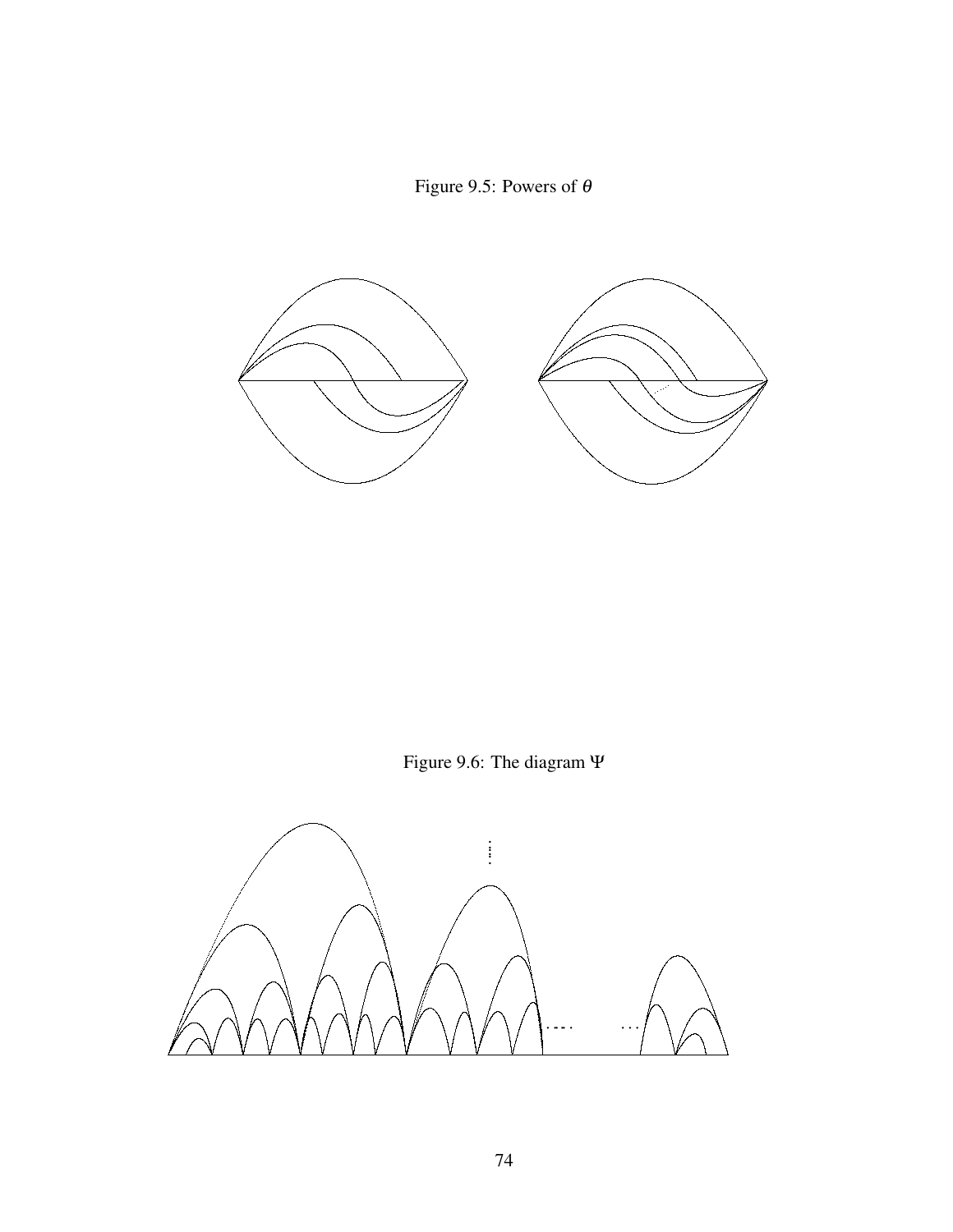# Figure 9.7: The diagram  $\Gamma_1$



Let  $\chi$  be the diagram  $\rho + \varepsilon k_1 + \Delta_n + \Delta_n + \cdots + \Delta_n$ | {z } *k*times  $+\varepsilon(k_2) + \rho^{-1}$  and finally let  $\Delta =$  $\Psi\circ\chi\circ\Psi^{-1}.$  It is straightforward to check that  $\Delta$  is a reduced diagram with top and bottom path of length 1, so  $\Delta$  is in the Thompson group *F*. To compute  $l(\Delta)$  we note that each  $\Delta_n$ has  $2+6(n-1)$  cells in it, so that  $\chi$  has  $1+k(2+6(n-1))+1$  cells in it. The diagram  $\Psi$ contains  $2^m + 1$  cells, so that  $l(\Delta) = 1 + k(2 + 6(n-1)) + 1 + 2(2^m + 1) = 4 - 4k + 6kn +$ 2<sup>*m*+1</sup>. Clearly  $\Delta^n$  is equivalent to Ψ∘  $\chi^n \circ \Psi$ . We count the number of cells in Ψ∘  $\chi^n \circ \Psi$ to obtain an upper bound on  $l(\Delta^n)$ . First of all we have  $2(2^m + 1)$  cells in  $\Psi$  and  $\Psi^{-1}$ combined. The reduced diagram  $\chi^n$  is given by the equality

$$
\chi^{n} =
$$
  
\n
$$
\Gamma_{1} + \varepsilon (k_{1} - n) + \theta^{-1} + \theta^{-2} + \dots + \theta^{1-n} + \varepsilon ((k - 1)n + 2) + \theta + \theta^{2} + \dots + \theta^{n-1} + \varepsilon (k_{2}) + \Gamma_{2}
$$

where  $\Gamma_1$  is the diagram with *n* cells pictured below and  $\Gamma_2$  is the rotation of  $\Gamma_1$  by 180 degrees.

Thus  $\chi^{n}$  has  $n + (4 + 6 + \cdots + (2 + 2(n - 1))) + (4 + 6 + \cdots + (2 + 2(n - 1))) + n =$  $2n + 2(n^2 - n) = 2n^2$  cells. Hence  $l(\Delta^n) \leq 2n^2 + 2(2^m + 1) < 4 - 4k + 6kn + 2^{m+1} = l(\Delta)$ by our choice of *k*, as desired.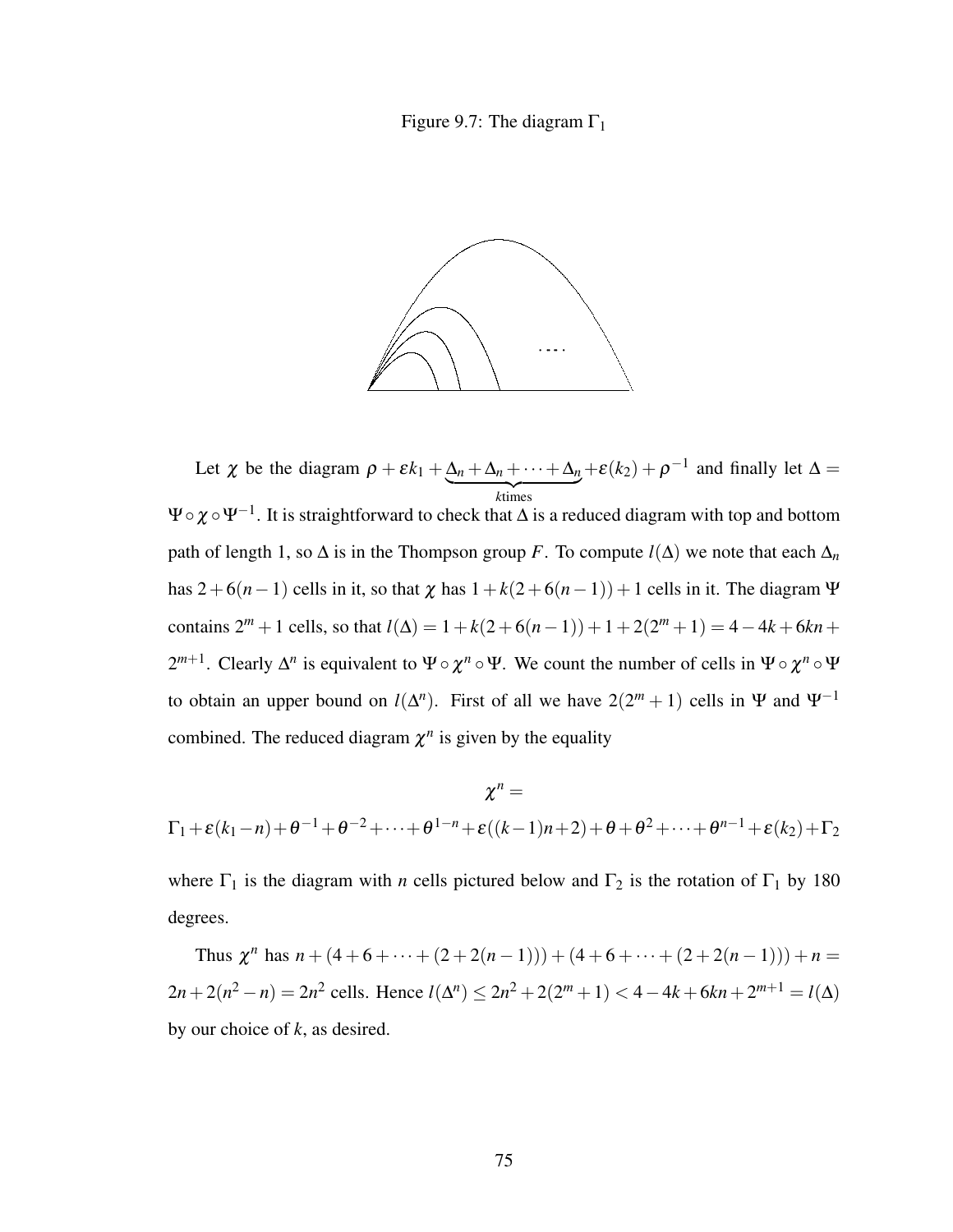### 9.5 A Family of Non-Examples

Although the uniformly monotone condition gives a very nice sufficient condition for n-slenderness, it is not a necessary condition. We give an example of a very basic family of groups that are n-slender but which are not uniformly monotone.

The countable slender abelian groups have the following criterion (see [Fu]):

Lemma 9.5.0.90. A countable abelian group *A* is slender if and only if *A* is torsion-free and reduced (i.e.  $\bigcap_{m=1}^{\infty} ma = \bigcap_{m=1}^{\infty} \{ma : a \in A\}$  is trivial.)

**Theorem 9.5.0.91.** *The groups BS* $(1, n)$  *are n-slender but not u.m. for n* > 1*. Moreover, these groups are HNN extensions of the u.m. group* Z*.*

*Proof.* Recall that  $BS(1,n) = \langle a,b|bab^{-1} = a^n \rangle$ . The retraction map  $q: BS(1,n) \to \langle b \rangle$ defined by  $b \mapsto b$  and  $a \mapsto 1$  has kernel which is easily seen to be isomorphic to the additive group of the *n*-adic rational numbers,  $\mathbb{Z}[\frac{1}{n}]$  $\frac{1}{n}$ .

The group  $\mathbb{Z}[\frac{1}{n}]$  $\frac{1}{n}$ ] is clearly torsion-free and countable. To see that  $\mathbb{Z}[\frac{1}{n}]$  $\frac{1}{n}$  is reduced we notice that an element  $\frac{r}{n^k}$  with  $r \in \mathbb{Z}$  is not a *p*-th power for any *p* that divides neither *n* nor *r*. Thus  $\mathbb{Z}[\frac{1}{n}]$  $\frac{1}{n}$  is slender and therefore n-slender, and since  $\mathbb{Z} \simeq \langle b \rangle$  is also n-slender we know that  $BS(1, n)$  is n-slender as an n-slender by n-slender group (Lemma 9.3.0.89).

However we know that  $BS(1, n)$  cannot be u.m. since it contains a subgroup isomorphic to  $\mathbb{Z}[\frac{1}{n}]$  $\frac{1}{n}$ ]. Each element of  $\mathbb{Z}[\frac{1}{n}]$  $\frac{1}{n}$  is infinitely divisible, and a u.m. group cannot have any infinitely divisible elements besides the identity element.

 $\Box$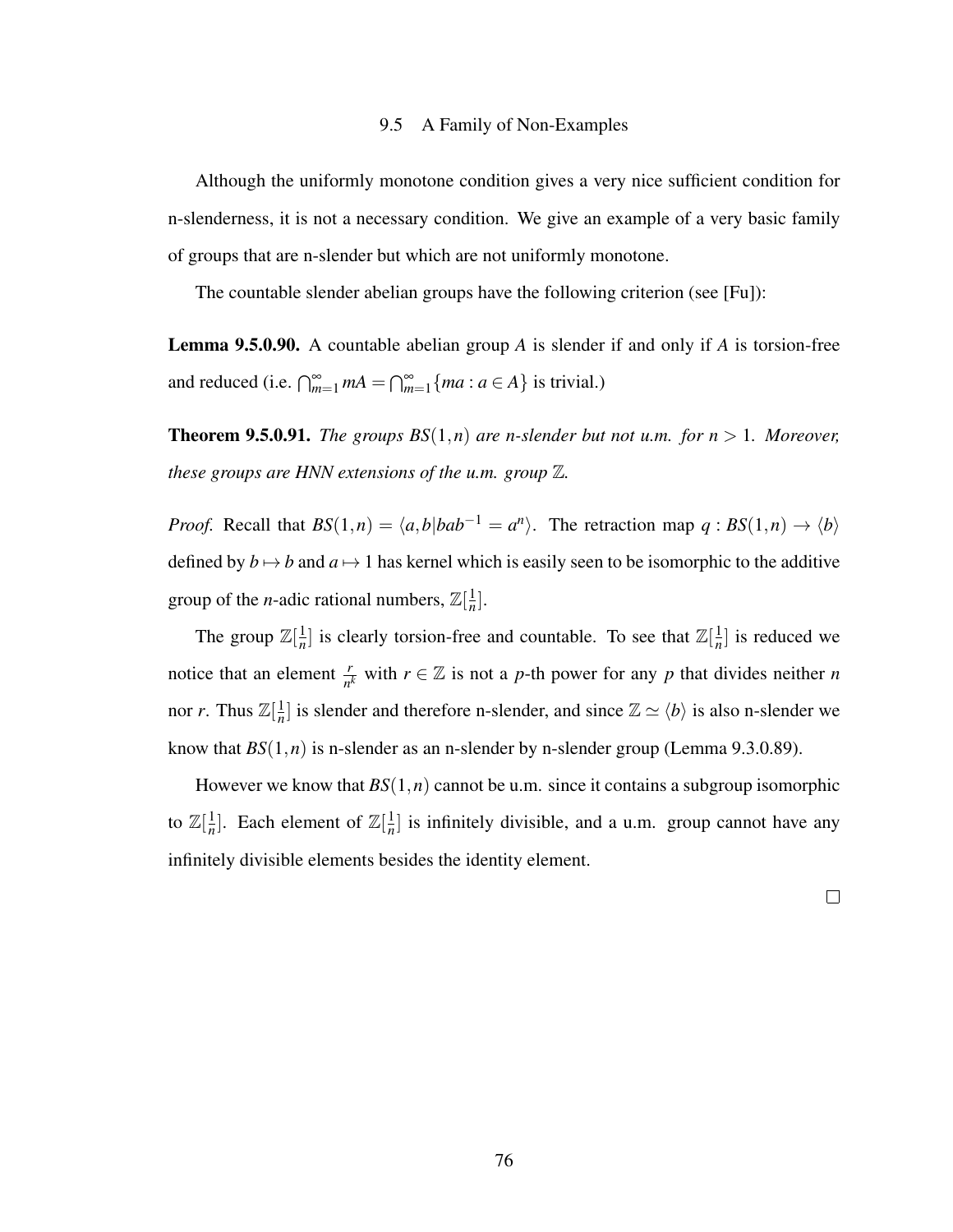### BIBLIOGRAPHY

- [AO] G. Arzhantseva and A. Ol'shanskii, *Genericity of the class of groups in which subgroups with a lesser number of generators are free*, (Russian) Mat. Zametki 59 (1996), no 4, 489-496.
- [BDLM] N. Brodsky, J. Dydak, B. Labuz, and A. Mitra, *Covering maps for locally path connected spaces*, (2008) arXiv:0801.4967v3.
	- [BF] J. Brazas and P. Fabel, *Thick Spanier groups and the first shape group*, Rocky Mountain Journal of Mathematics 44 (2014), 1415-1444.
	- [BS] W. A. Bogley and A. J. Sieradski, *Universal path spaces*, preprint, Oregon State University and University of Oregon, 1998.
	- [CC] J. W. Cannon and G. R. Conner, *On the fundamental groups of onedimensional spaces*, Topology and its Applications 153 (2006), 2648-2672.
	- [CoCo] G. R. Conner and S. M. Corson, *On the first homology of Peano continua*, Fundamenta Mathematicae 232 (2016), 41-48.
		- [CS] G. R. Conner and K. Spencer, *Anomalous behavior of the Hawaiian earring group*, J. Group Theory 8 (2005), 225-227.
		- [DL] L. Ding and B. Li, *Products of Borel subgroups*, Proc. of the AMS 136 (2008), 3319-3326.
		- [E1] K. Eda, *The singular homology of the Hawaiian earring*, J. London Math. Soc. 62 (2000), 305-310.
		- [E2] K. Eda, *The first integral singular homology groups of one point unions*, Quart. J. Math. Oxford 42 (1991), 443-456.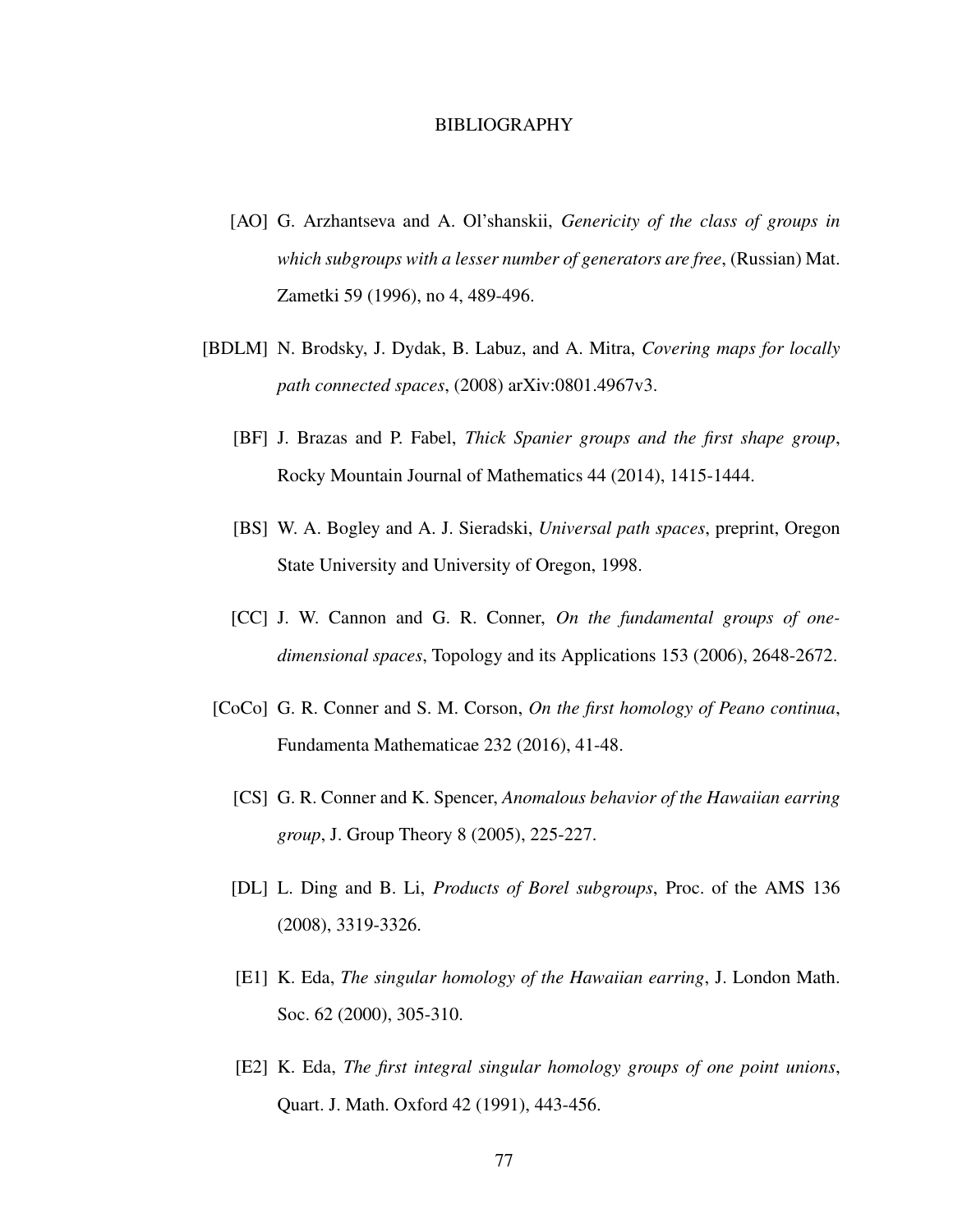- [E3] K. Eda, *Free* σ*-products and noncommutatively slender groups*, J. Algebra 148 (1992), 243-263.
- [E'] K. Eda http://www.logic.info.waseda.ac.jp/ eda/
- [Fu] L. Fuchs, *Infinite Abelian Groups*, Vols 1,2, Academic Press, San Diego 1970, 1973.
- [FS] I. Farah and S. Solecki, *Borel subgroups of Polish groups*, Adv. in Math. 199 (2006), 499-541.
- [FZ] H. Fischer and A. Zastrow, *Generalized universal covering spaces and the shape group*, Fundamenta Mathematicae 197 (2007), 167-196.
- [Gre] E. Green, *Graph products of groups*, PhD thesis, University of Leeds, 1990.
- [Gri] H. B. Griffiths, *The fundamental group of two spaces with a common point*, Quart. J. Math. 5 (1954), 175-190.
- [GS] V. S. Guba and M. S. Sapir, *Diagram Groups*, Memoirs of the AMS, 130 (1997).
	- [H] G. Higman, *Unrestricted free products and varieties of topological groups*, J. London Math. Soc. 27 (1952), 73-81.
- [Ke] A. Kechris, *Classical Descriptive Set Theory*, Springer-Verlag, 1995.
- [Ku] K. Kuratowski, *Topology*, Academic Press, New York, 1966, 1968.
- [M] J. Mycielski, *Independent sets in topological algebras*, Fund. Math. 55 (1964), 139-147.
- [O] A. Ol'shanskii, *Periodic quotient groups of hyperbolic groups*, Math. USSR Sbornik 72 (1992) no 2, 519-541.